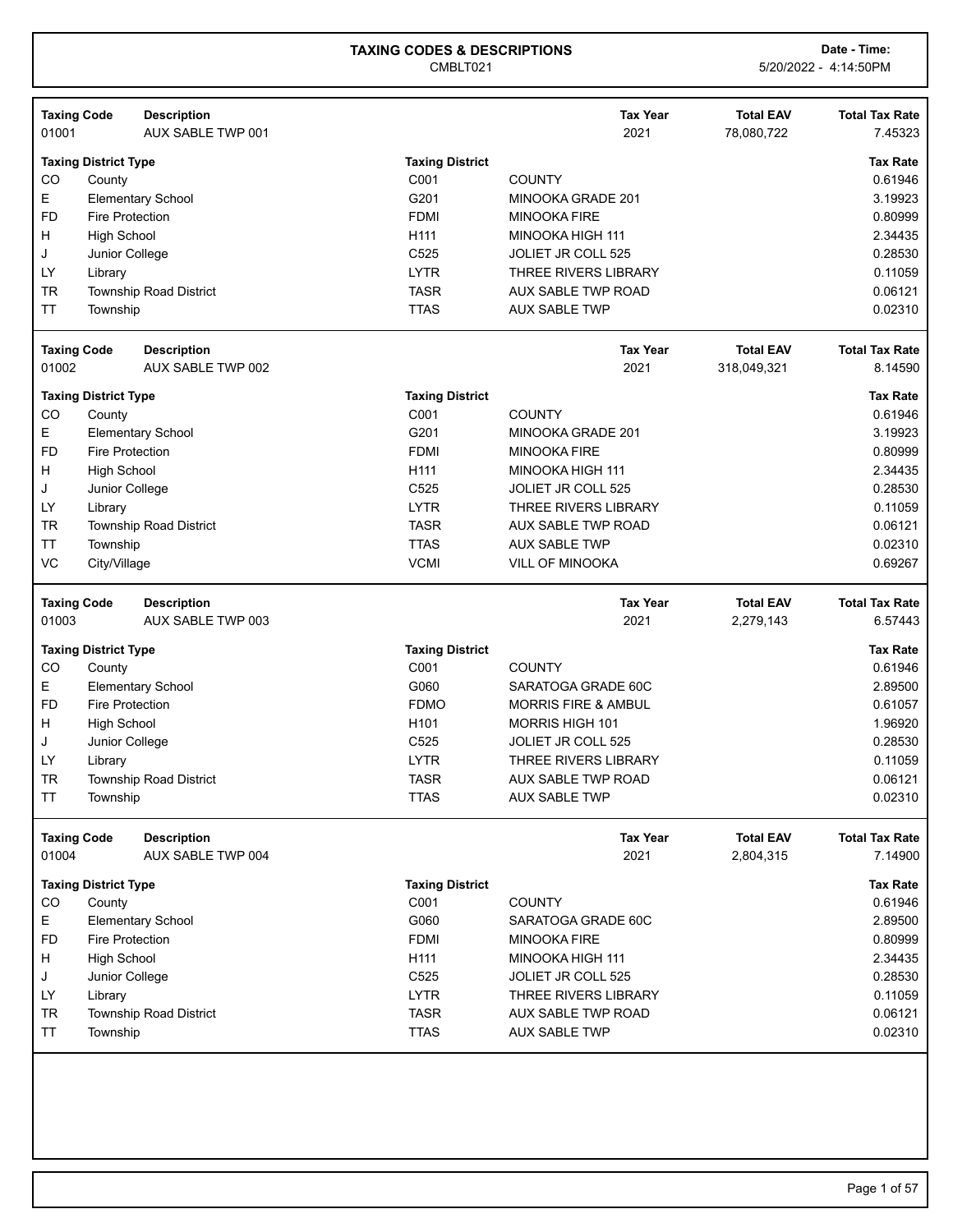| <b>Taxing Code</b> |                             | <b>Description</b>            |                        | <b>Tax Year</b>                | <b>Total EAV</b> | <b>Total Tax Rate</b> |
|--------------------|-----------------------------|-------------------------------|------------------------|--------------------------------|------------------|-----------------------|
| 01005              |                             | AUX SABLE TWP 005             |                        | 2021                           | 35,190,968       | 6.94958               |
|                    | <b>Taxing District Type</b> |                               | <b>Taxing District</b> |                                |                  | <b>Tax Rate</b>       |
| CO                 | County                      |                               | C001                   | <b>COUNTY</b>                  |                  | 0.61946               |
| Е                  |                             | <b>Elementary School</b>      | G060                   | SARATOGA GRADE 60C             |                  | 2.89500               |
| <b>FD</b>          | <b>Fire Protection</b>      |                               | <b>FDMO</b>            | <b>MORRIS FIRE &amp; AMBUL</b> |                  | 0.61057               |
| н                  | <b>High School</b>          |                               | H111                   | MINOOKA HIGH 111               |                  | 2.34435               |
| J                  | Junior College              |                               | C525                   | JOLIET JR COLL 525             |                  | 0.28530               |
| LY                 | Library                     |                               | <b>LYTR</b>            | THREE RIVERS LIBRARY           |                  | 0.11059               |
| <b>TR</b>          |                             | <b>Township Road District</b> | <b>TASR</b>            | AUX SABLE TWP ROAD             |                  | 0.06121               |
| <b>TT</b>          | Township                    |                               | <b>TTAS</b>            | <b>AUX SABLE TWP</b>           |                  | 0.02310               |
| <b>Taxing Code</b> |                             | <b>Description</b>            |                        | <b>Tax Year</b>                | <b>Total EAV</b> | <b>Total Tax Rate</b> |
| 01006              |                             | AUX SABLE TWP 006             |                        | 2021                           | 369,357          | 6.77385               |
|                    | <b>Taxing District Type</b> |                               | <b>Taxing District</b> |                                |                  | <b>Tax Rate</b>       |
| CO                 | County                      |                               | C001                   | <b>COUNTY</b>                  |                  | 0.61946               |
| E                  |                             | Elementary School             | G060                   | SARATOGA GRADE 60C             |                  | 2.89500               |
| <b>FD</b>          | <b>Fire Protection</b>      |                               | <b>FDMI</b>            | <b>MINOOKA FIRE</b>            |                  | 0.80999               |
| н                  | <b>High School</b>          |                               | H <sub>101</sub>       | MORRIS HIGH 101                |                  | 1.96920               |
| J                  | Junior College              |                               | C525                   | JOLIET JR COLL 525             |                  | 0.28530               |
| LY                 | Library                     |                               | <b>LYTR</b>            | THREE RIVERS LIBRARY           |                  | 0.11059               |
| <b>TR</b>          |                             | <b>Township Road District</b> | <b>TASR</b>            | AUX SABLE TWP ROAD             |                  | 0.06121               |
| <b>TT</b>          | Township                    |                               | <b>TTAS</b>            | <b>AUX SABLE TWP</b>           |                  | 0.02310               |
| <b>Taxing Code</b> |                             | <b>Description</b>            |                        | <b>Tax Year</b>                | <b>Total EAV</b> | <b>Total Tax Rate</b> |
| 01007              |                             | AUX SABLE TWP 007             |                        | 2021                           | 0                | 7.07808               |
|                    | <b>Taxing District Type</b> |                               | <b>Taxing District</b> |                                |                  | <b>Tax Rate</b>       |
| CO                 | County                      |                               | C001                   | <b>COUNTY</b>                  |                  | 0.61946               |
| E                  |                             | <b>Elementary School</b>      | G201                   | MINOOKA GRADE 201              |                  | 3.19923               |
| <b>FD</b>          | <b>Fire Protection</b>      |                               | <b>FDMI</b>            | <b>MINOOKA FIRE</b>            |                  | 0.80999               |
| Н                  | <b>High School</b>          |                               | H <sub>101</sub>       | <b>MORRIS HIGH 101</b>         |                  | 1.96920               |
| J                  |                             |                               |                        |                                |                  |                       |
|                    | Junior College              |                               | C525                   | <b>JOLIET JR COLL 525</b>      |                  | 0.28530               |
| LY                 | Library                     |                               | <b>LYTR</b>            | THREE RIVERS LIBRARY           |                  | 0.11059               |
| <b>TR</b>          |                             | <b>Township Road District</b> | <b>TASR</b>            | AUX SABLE TWP ROAD             |                  | 0.06121               |
| <b>TT</b>          | Township                    |                               | <b>TTAS</b>            | <b>AUX SABLE TWP</b>           |                  | 0.02310               |
| <b>Taxing Code</b> |                             | <b>Description</b>            |                        | <b>Tax Year</b>                | <b>Total EAV</b> | <b>Total Tax Rate</b> |
| 01008              |                             | AUX SABLE TWP 008             |                        | 2021                           | 78,867,652       | 7.25381               |
|                    | <b>Taxing District Type</b> |                               | <b>Taxing District</b> |                                |                  | <b>Tax Rate</b>       |
| CO                 | County                      |                               | C001                   | <b>COUNTY</b>                  |                  | 0.61946               |
| E                  |                             | <b>Elementary School</b>      | G201                   | MINOOKA GRADE 201              |                  | 3.19923               |
| <b>FD</b>          | <b>Fire Protection</b>      |                               | <b>FDMO</b>            | <b>MORRIS FIRE &amp; AMBUL</b> |                  | 0.61057               |
| H                  | <b>High School</b>          |                               | H111                   | MINOOKA HIGH 111               |                  | 2.34435               |
| J                  | Junior College              |                               | C525                   | JOLIET JR COLL 525             |                  | 0.28530               |
| <b>LY</b>          | Library                     |                               | <b>LYTR</b>            | <b>THREE RIVERS LIBRARY</b>    |                  | 0.11059               |
| <b>TR</b>          |                             | Township Road District        | <b>TASR</b>            | AUX SABLE TWP ROAD             |                  | 0.06121               |
| <b>TT</b>          | Township                    |                               | <b>TTAS</b>            | <b>AUX SABLE TWP</b>           |                  | 0.02310               |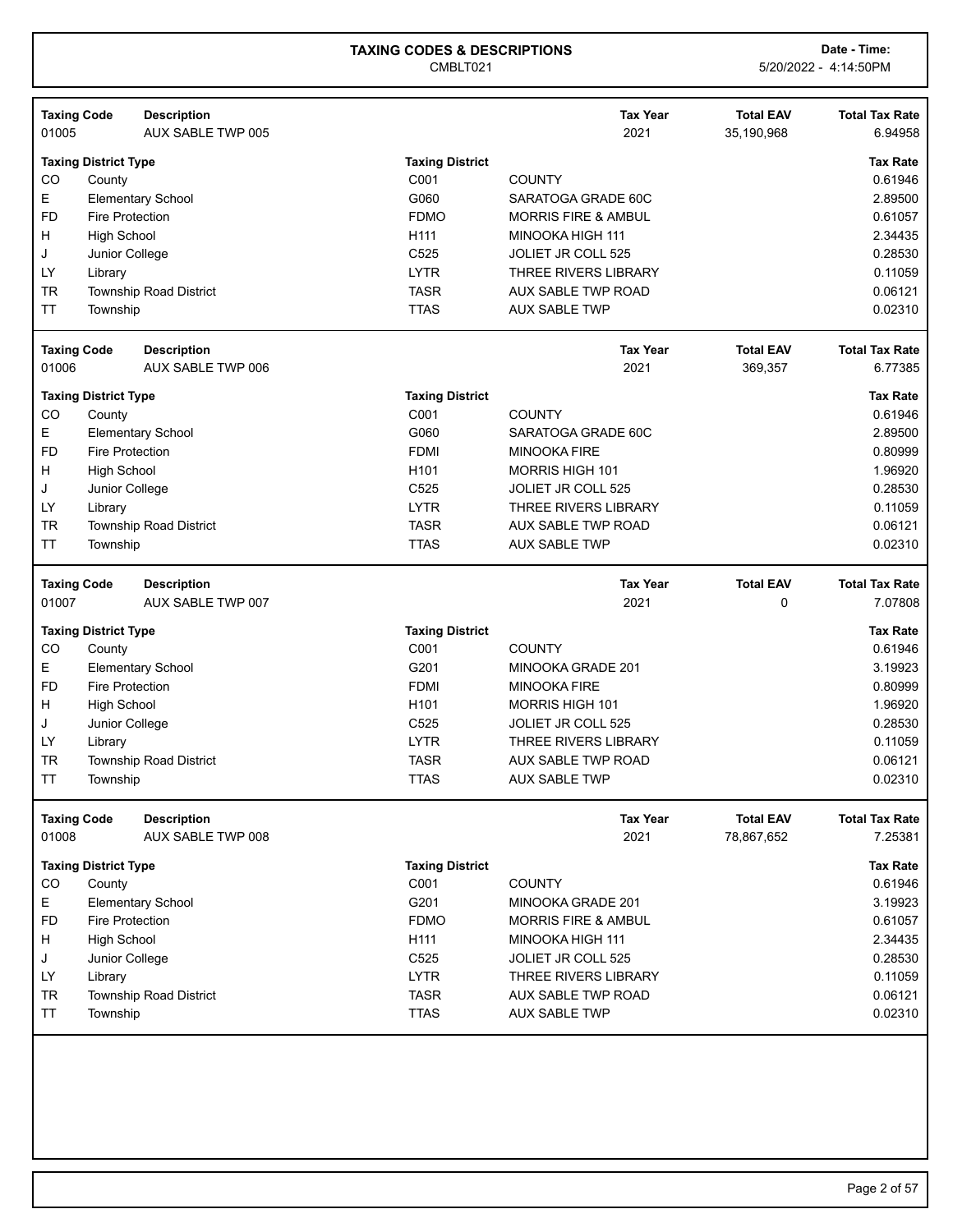| <b>Taxing Code</b> |                             | <b>Description</b>            |                        | <b>Tax Year</b>            | <b>Total EAV</b> | <b>Total Tax Rate</b> |
|--------------------|-----------------------------|-------------------------------|------------------------|----------------------------|------------------|-----------------------|
| 01009              |                             | AUX SABLE TWP 009             |                        | 2021                       | 1,212,983        | 5.01274               |
|                    | <b>Taxing District Type</b> |                               | <b>Taxing District</b> |                            |                  | <b>Tax Rate</b>       |
| CO                 | County                      |                               | C001                   | <b>COUNTY</b>              |                  | 0.61946               |
| <b>FD</b>          | <b>Fire Protection</b>      |                               | <b>FDCC</b>            | <b>COAL CITY FIRE</b>      |                  | 0.52835               |
| J                  | Junior College              |                               | C <sub>525</sub>       | <b>JOLIET JR COLL 525</b>  |                  | 0.28530               |
| LY                 | Library                     |                               | <b>LYCC</b>            | <b>COAL CITY LIBRARY</b>   |                  | 0.16570               |
| <b>TR</b>          |                             | <b>Township Road District</b> | <b>TASR</b>            | AUX SABLE TWP ROAD         |                  | 0.06121               |
| <b>TT</b>          | Township                    |                               | <b>TTAS</b>            | <b>AUX SABLE TWP</b>       |                  | 0.02310               |
| U                  | Unit School                 |                               | U001                   | <b>COAL CITY UNIT 1</b>    |                  | 3.32962               |
| <b>Taxing Code</b> |                             | <b>Description</b>            |                        | <b>Tax Year</b>            | <b>Total EAV</b> | <b>Total Tax Rate</b> |
| 01010              |                             | AUX SABLE TWP 010             |                        | 2021                       | 259              | 6.66326               |
|                    | <b>Taxing District Type</b> |                               | <b>Taxing District</b> |                            |                  | <b>Tax Rate</b>       |
| CO                 | County                      |                               | C001                   | <b>COUNTY</b>              |                  | 0.61946               |
| E                  |                             | <b>Elementary School</b>      | G060                   | SARATOGA GRADE 60C         |                  | 2.89500               |
| <b>FD</b>          | <b>Fire Protection</b>      |                               | <b>FDMI</b>            | <b>MINOOKA FIRE</b>        |                  | 0.80999               |
| н                  | <b>High School</b>          |                               | H <sub>101</sub>       | <b>MORRIS HIGH 101</b>     |                  | 1.96920               |
| J                  | Junior College              |                               | C <sub>525</sub>       | <b>JOLIET JR COLL 525</b>  |                  | 0.28530               |
| <b>TR</b>          |                             | <b>Township Road District</b> | <b>TASR</b>            | AUX SABLE TWP ROAD         |                  | 0.06121               |
| TT                 | Township                    |                               | <b>TTAS</b>            | <b>AUX SABLE TWP</b>       |                  | 0.02310               |
| <b>Taxing Code</b> |                             | <b>Description</b>            |                        | <b>Tax Year</b>            | <b>Total EAV</b> | <b>Total Tax Rate</b> |
| 01011              |                             | <b>AUX SABLE TWP 011</b>      |                        | 2021                       | 10,389,926       | 8.10543               |
|                    | <b>Taxing District Type</b> |                               | <b>Taxing District</b> |                            |                  | <b>Tax Rate</b>       |
| CO                 | County                      |                               | C001                   | <b>COUNTY</b>              |                  | 0.61946               |
| Е                  |                             | <b>Elementary School</b>      | G201                   | MINOOKA GRADE 201          |                  | 3.19923               |
| <b>FD</b>          | <b>Fire Protection</b>      |                               | <b>FDMI</b>            | <b>MINOOKA FIRE</b>        |                  | 0.80999               |
| H                  | <b>High School</b>          |                               | H111                   | MINOOKA HIGH 111           |                  | 2.34435               |
| J                  | Junior College              |                               | C525                   | <b>JOLIET JR COLL 525</b>  |                  | 0.28530               |
| LY                 | Library                     |                               | <b>LYTR</b>            | THREE RIVERS LIBRARY       |                  | 0.11059               |
| <b>TR</b>          |                             | Township Road District        | <b>TASR</b>            | <b>AUX SABLE TWP ROAD</b>  |                  | 0.06121               |
| <b>TT</b>          | Township                    |                               | <b>TTAS</b>            | <b>AUX SABLE TWP</b>       |                  | 0.02310               |
| VC                 | City/Village                |                               | <b>VCCB</b>            | <b>VILL OF CHANNAHON</b>   |                  | 0.65220               |
| <b>Taxing Code</b> |                             | <b>Description</b>            |                        | <b>Tax Year</b>            | <b>Total EAV</b> | <b>Total Tax Rate</b> |
| 01012              |                             | AUX SABLE TWP 012             |                        | 2021                       | 121,327,083      | 8.44758               |
|                    | <b>Taxing District Type</b> |                               | <b>Taxing District</b> |                            |                  | <b>Tax Rate</b>       |
| CO                 | County                      |                               | C001                   | <b>COUNTY</b>              |                  | 0.61946               |
| Е                  |                             | <b>Elementary School</b>      | G201                   | MINOOKA GRADE 201          |                  | 3.19923               |
| <b>FD</b>          | Fire Protection             |                               | <b>FDMI</b>            | <b>MINOOKA FIRE</b>        |                  | 0.80999               |
| H                  | <b>High School</b>          |                               | H111                   | MINOOKA HIGH 111           |                  | 2.34435               |
| J                  | Junior College              |                               | C525                   | JOLIET JR COLL 525         |                  | 0.28530               |
| LY                 | Library                     |                               | <b>LYTR</b>            | THREE RIVERS LIBRARY       |                  | 0.11059               |
| <b>PK</b>          | <b>Park District</b>        |                               | PDCB                   | <b>CHANNAHON PARK DIST</b> |                  | 0.34215               |
| TR                 |                             | <b>Township Road District</b> | <b>TASR</b>            | AUX SABLE TWP ROAD         |                  | 0.06121               |
| <b>TT</b>          | Township                    |                               | <b>TTAS</b>            | <b>AUX SABLE TWP</b>       |                  | 0.02310               |
| VC                 | City/Village                |                               | <b>VCCB</b>            | VILL OF CHANNAHON          |                  | 0.65220               |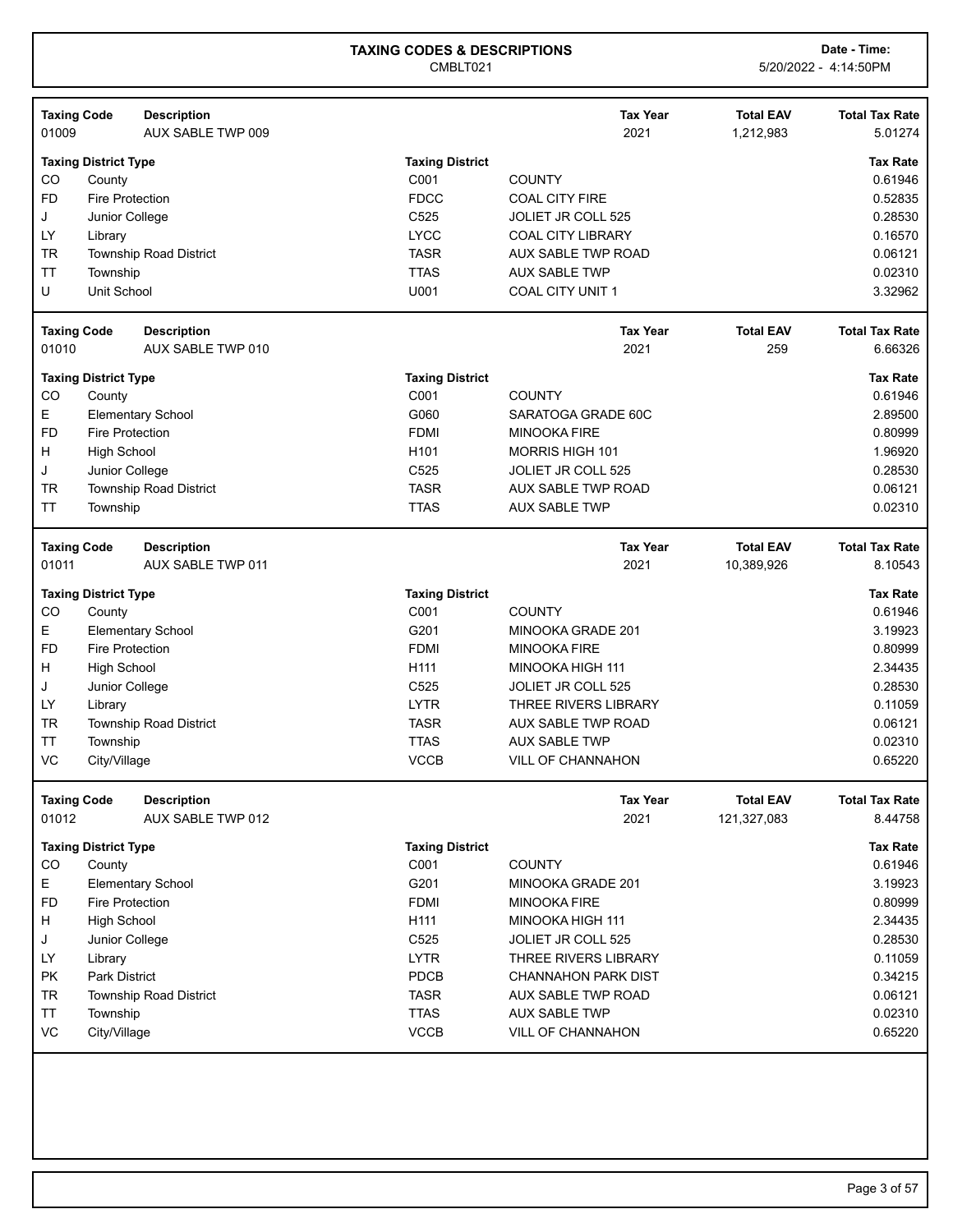| 01013           | <b>Taxing Code</b>          | <b>Description</b><br>AUX SABLE TWP 013 |                            | <b>Tax Year</b><br>2021                   | <b>Total EAV</b><br>0 | <b>Total Tax Rate</b><br>7.22663         |
|-----------------|-----------------------------|-----------------------------------------|----------------------------|-------------------------------------------|-----------------------|------------------------------------------|
|                 | <b>Taxing District Type</b> |                                         | <b>Taxing District</b>     |                                           |                       | <b>Tax Rate</b>                          |
| CO              | County                      |                                         | C001                       | <b>COUNTY</b>                             |                       | 0.61946                                  |
| E               |                             | <b>Elementary School</b>                | G060                       | SARATOGA GRADE 60C                        |                       | 2.89500                                  |
| <b>FD</b>       | <b>Fire Protection</b>      |                                         | <b>FDMO</b>                | <b>MORRIS FIRE &amp; AMBUL</b>            |                       | 0.61057                                  |
| H               | <b>High School</b>          |                                         | H <sub>101</sub>           | MORRIS HIGH 101                           |                       | 1.96920                                  |
| J               | Junior College              |                                         | C525                       | <b>JOLIET JR COLL 525</b>                 |                       | 0.28530                                  |
| LY              | Library                     |                                         | <b>LYTR</b>                | <b>THREE RIVERS LIBRARY</b>               |                       | 0.11059                                  |
| <b>TR</b>       |                             | <b>Township Road District</b>           | <b>TASR</b>                | <b>AUX SABLE TWP ROAD</b>                 |                       | 0.06121                                  |
| <b>TT</b>       | Township                    |                                         | <b>TTAS</b>                | <b>AUX SABLE TWP</b>                      |                       | 0.02310                                  |
| VC              | City/Village                |                                         | <b>VCCB</b>                | <b>VILL OF CHANNAHON</b>                  |                       | 0.65220                                  |
|                 | <b>Taxing Code</b>          | <b>Description</b>                      |                            | <b>Tax Year</b>                           | <b>Total EAV</b>      | <b>Total Tax Rate</b>                    |
| 01014           |                             | AUX SABLE TWP 014                       |                            | 2021                                      | 0                     | 7.80120                                  |
|                 | <b>Taxing District Type</b> |                                         | <b>Taxing District</b>     |                                           |                       | <b>Tax Rate</b>                          |
| CO              | County                      |                                         | C001                       | <b>COUNTY</b>                             |                       | 0.61946                                  |
| E               |                             | <b>Elementary School</b>                | G060                       | SARATOGA GRADE 60C                        |                       | 2.89500                                  |
| <b>FD</b>       | <b>Fire Protection</b>      |                                         | <b>FDMI</b>                | <b>MINOOKA FIRE</b>                       |                       | 0.80999                                  |
| H               | <b>High School</b>          |                                         | H111                       | MINOOKA HIGH 111                          |                       | 2.34435                                  |
| J               | Junior College              |                                         | C525                       | <b>JOLIET JR COLL 525</b>                 |                       | 0.28530                                  |
| LY              | Library                     |                                         | <b>LYTR</b>                | THREE RIVERS LIBRARY                      |                       | 0.11059                                  |
| <b>TR</b>       |                             | Township Road District                  | <b>TASR</b>                | <b>AUX SABLE TWP ROAD</b>                 |                       | 0.06121                                  |
| <b>TT</b><br>VC | Township                    |                                         | <b>TTAS</b><br><b>VCCB</b> | <b>AUX SABLE TWP</b>                      |                       | 0.02310<br>0.65220                       |
|                 | City/Village                |                                         |                            | VILL OF CHANNAHON                         |                       |                                          |
|                 | <b>Taxing Code</b>          | <b>Description</b>                      |                            | <b>Tax Year</b>                           | <b>Total EAV</b>      | <b>Total Tax Rate</b>                    |
| 01015           |                             | AUX SABLE TWP 015                       |                            | 2021                                      | 0                     | 7.60178                                  |
|                 | <b>Taxing District Type</b> |                                         | <b>Taxing District</b>     |                                           |                       | <b>Tax Rate</b>                          |
| CO              | County                      |                                         | C001                       | <b>COUNTY</b>                             |                       | 0.61946                                  |
| Е               |                             | <b>Elementary School</b>                | G060                       | SARATOGA GRADE 60C                        |                       | 2.89500                                  |
| <b>FD</b>       | <b>Fire Protection</b>      |                                         | <b>FDMO</b>                | <b>MORRIS FIRE &amp; AMBUL</b>            |                       | 0.61057                                  |
| H               | <b>High School</b>          |                                         | H111                       | MINOOKA HIGH 111                          |                       | 2.34435                                  |
| J               | Junior College              |                                         | C525                       | JOLIET JR COLL 525                        |                       | 0.28530                                  |
| LY              | Library                     |                                         | <b>LYTR</b>                | <b>THREE RIVERS LIBRARY</b>               |                       | 0.11059                                  |
| <b>TR</b>       |                             | Township Road District                  | <b>TASR</b>                | AUX SABLE TWP ROAD                        |                       | 0.06121                                  |
| ΤT              | Township                    |                                         | <b>TTAS</b>                | <b>AUX SABLE TWP</b>                      |                       | 0.02310                                  |
| VC              | City/Village                |                                         | <b>VCCB</b>                | <b>VILL OF CHANNAHON</b>                  |                       | 0.65220                                  |
|                 | <b>Taxing Code</b>          | <b>Description</b>                      |                            | <b>Tax Year</b>                           | <b>Total EAV</b>      | <b>Total Tax Rate</b>                    |
| 01016           |                             | AUX SABLE TWP 016                       |                            | 2021                                      | 17,348                | 7.76820                                  |
|                 | <b>Taxing District Type</b> |                                         | <b>Taxing District</b>     |                                           |                       | <b>Tax Rate</b>                          |
| CO              | County                      |                                         | C001                       | <b>COUNTY</b>                             |                       | 0.61946                                  |
| E               |                             | <b>Elementary School</b>                | G060                       | SARATOGA GRADE 60C                        |                       | 2.89500                                  |
| <b>FD</b>       | Fire Protection             |                                         | <b>FDMI</b>                | <b>MINOOKA FIRE</b>                       |                       | 0.80999                                  |
| H               | <b>High School</b>          |                                         | H101                       | <b>MORRIS HIGH 101</b>                    |                       | 1.96920                                  |
|                 |                             | Junior College                          | C525                       | JOLIET JR COLL 525                        |                       | 0.28530                                  |
| J               |                             |                                         | <b>LYTR</b>                | <b>THREE RIVERS LIBRARY</b>               |                       | 0.11059                                  |
| LY              | Library                     |                                         |                            |                                           |                       |                                          |
| PK              | <b>Park District</b>        |                                         | PDCB                       | <b>CHANNAHON PARK DIST</b>                |                       |                                          |
| TR              |                             | <b>Township Road District</b>           | <b>TASR</b>                | AUX SABLE TWP ROAD                        |                       |                                          |
| TT<br>VC        | Township<br>City/Village    |                                         | <b>TTAS</b><br><b>VCCB</b> | <b>AUX SABLE TWP</b><br>VILL OF CHANNAHON |                       | 0.34215<br>0.06121<br>0.02310<br>0.65220 |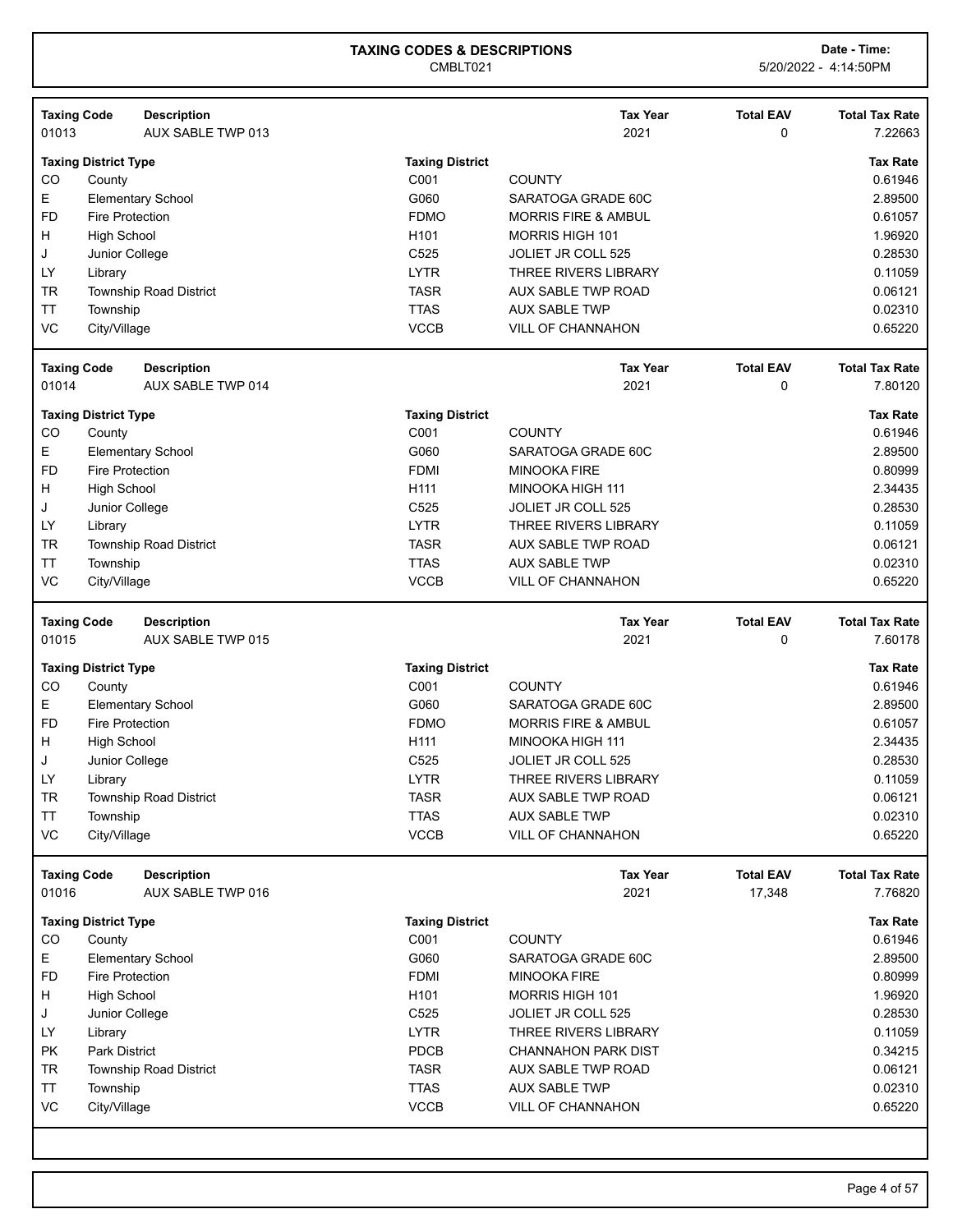| 01017           | <b>Taxing Code</b>          | <b>Description</b><br>AUX SABLE TWP 017 |                        | <b>Tax Year</b><br>2021        | <b>Total EAV</b><br>0 | <b>Total Tax Rate</b><br>7.73028 |
|-----------------|-----------------------------|-----------------------------------------|------------------------|--------------------------------|-----------------------|----------------------------------|
|                 | <b>Taxing District Type</b> |                                         | <b>Taxing District</b> |                                |                       | <b>Tax Rate</b>                  |
| CO              | County                      |                                         | C001                   | <b>COUNTY</b>                  |                       | 0.61946                          |
| Е               |                             | <b>Elementary School</b>                | G201                   | MINOOKA GRADE 201              |                       | 3.19923                          |
| <b>FD</b>       | <b>Fire Protection</b>      |                                         | <b>FDMI</b>            | <b>MINOOKA FIRE</b>            |                       | 0.80999                          |
| н               | <b>High School</b>          |                                         | H <sub>101</sub>       | MORRIS HIGH 101                |                       | 1.96920                          |
| J               | Junior College              |                                         | C525                   | JOLIET JR COLL 525             |                       | 0.28530                          |
| LY              | Library                     |                                         | <b>LYTR</b>            | <b>THREE RIVERS LIBRARY</b>    |                       | 0.11059                          |
| <b>TR</b>       |                             | Township Road District                  | <b>TASR</b>            | AUX SABLE TWP ROAD             |                       | 0.06121                          |
| TT              | Township                    |                                         | <b>TTAS</b>            | <b>AUX SABLE TWP</b>           |                       | 0.02310                          |
| VC              | City/Village                |                                         | <b>VCCB</b>            | <b>VILL OF CHANNAHON</b>       |                       | 0.65220                          |
|                 | <b>Taxing Code</b>          | <b>Description</b>                      |                        | <b>Tax Year</b>                | <b>Total EAV</b>      | <b>Total Tax Rate</b>            |
| 01018           |                             | AUX SABLE TWP 018                       |                        | 2021                           | 0                     | 7.90601                          |
|                 | <b>Taxing District Type</b> |                                         | <b>Taxing District</b> |                                |                       | <b>Tax Rate</b>                  |
| CO              | County                      |                                         | C001                   | <b>COUNTY</b>                  |                       | 0.61946                          |
| Е               |                             | <b>Elementary School</b>                | G201                   | MINOOKA GRADE 201              |                       | 3.19923                          |
| <b>FD</b>       | <b>Fire Protection</b>      |                                         | <b>FDMO</b>            | <b>MORRIS FIRE &amp; AMBUL</b> |                       | 0.61057                          |
| H               | <b>High School</b>          |                                         | H111                   | MINOOKA HIGH 111               |                       | 2.34435                          |
| J               | Junior College              |                                         | C525                   | JOLIET JR COLL 525             |                       | 0.28530                          |
| LY              | Library                     |                                         | <b>LYTR</b>            | <b>THREE RIVERS LIBRARY</b>    |                       | 0.11059                          |
| <b>TR</b>       |                             | <b>Township Road District</b>           | <b>TASR</b>            | AUX SABLE TWP ROAD             |                       | 0.06121                          |
| <b>TT</b>       | Township                    |                                         | <b>TTAS</b>            | <b>AUX SABLE TWP</b>           |                       | 0.02310                          |
| VC              | City/Village                |                                         | <b>VCCB</b>            | <b>VILL OF CHANNAHON</b>       |                       | 0.65220                          |
|                 | <b>Taxing Code</b>          | <b>Description</b>                      |                        | <b>Tax Year</b>                | <b>Total EAV</b>      | <b>Total Tax Rate</b>            |
| 01019           |                             | AUX SABLE TWP 019                       |                        | 2021                           | 258,243               | 7.79538                          |
|                 | <b>Taxing District Type</b> |                                         | <b>Taxing District</b> |                                |                       | <b>Tax Rate</b>                  |
| CO              | County                      |                                         | C001                   | <b>COUNTY</b>                  |                       | 0.61946                          |
| Е               |                             | <b>Elementary School</b>                | G201                   | MINOOKA GRADE 201              |                       | 3.19923                          |
| <b>FD</b>       | <b>Fire Protection</b>      |                                         | <b>FDMI</b>            | <b>MINOOKA FIRE</b>            |                       | 0.80999                          |
| H               | <b>High School</b>          |                                         | H111                   | <b>MINOOKA HIGH 111</b>        |                       | 2.34435                          |
| J               | Junior College              |                                         | C525                   | JOLIET JR COLL 525             |                       | 0.28530                          |
| LY              | Library                     |                                         | <b>LYTR</b>            | <b>THREE RIVERS LIBRARY</b>    |                       | 0.11059                          |
| PK              | <b>Park District</b>        |                                         | PDCB                   | CHANNAHON PARK DIST            |                       | 0.34215                          |
| <b>TR</b>       |                             | Township Road District                  | <b>TASR</b>            | AUX SABLE TWP ROAD             |                       | 0.06121                          |
| <b>TT</b>       | Township                    |                                         | <b>TTAS</b>            | <b>AUX SABLE TWP</b>           |                       | 0.02310                          |
|                 | <b>Taxing Code</b>          | <b>Description</b>                      |                        | <b>Tax Year</b>                | <b>Total EAV</b>      | <b>Total Tax Rate</b>            |
| 01024           |                             | AUX SABLE TWP 024                       |                        | 2021                           | 13,256                | 7.84167                          |
|                 | <b>Taxing District Type</b> |                                         | <b>Taxing District</b> |                                |                       | <b>Tax Rate</b>                  |
| CO              | County                      |                                         | C001                   | <b>COUNTY</b>                  |                       | 0.61946                          |
| Е               |                             | <b>Elementary School</b>                | G060                   | SARATOGA GRADE 60C             |                       | 2.89500                          |
| <b>FD</b>       | <b>Fire Protection</b>      |                                         | <b>FDMI</b>            | <b>MINOOKA FIRE</b>            |                       | 0.80999                          |
| H               | <b>High School</b>          |                                         | H111                   | MINOOKA HIGH 111               |                       | 2.34435                          |
| J               | Junior College              |                                         | C525                   | JOLIET JR COLL 525             |                       | 0.28530                          |
| <b>LY</b>       | Library                     |                                         | <b>LYTR</b>            | THREE RIVERS LIBRARY           |                       | 0.11059                          |
|                 |                             | Township Road District                  | <b>TASR</b>            | AUX SABLE TWP ROAD             |                       | 0.06121                          |
| <b>TR</b>       |                             |                                         | <b>TTAS</b>            | <b>AUX SABLE TWP</b>           |                       | 0.02310                          |
| <b>TT</b><br>VC | Township                    |                                         | <b>VCMI</b>            |                                |                       |                                  |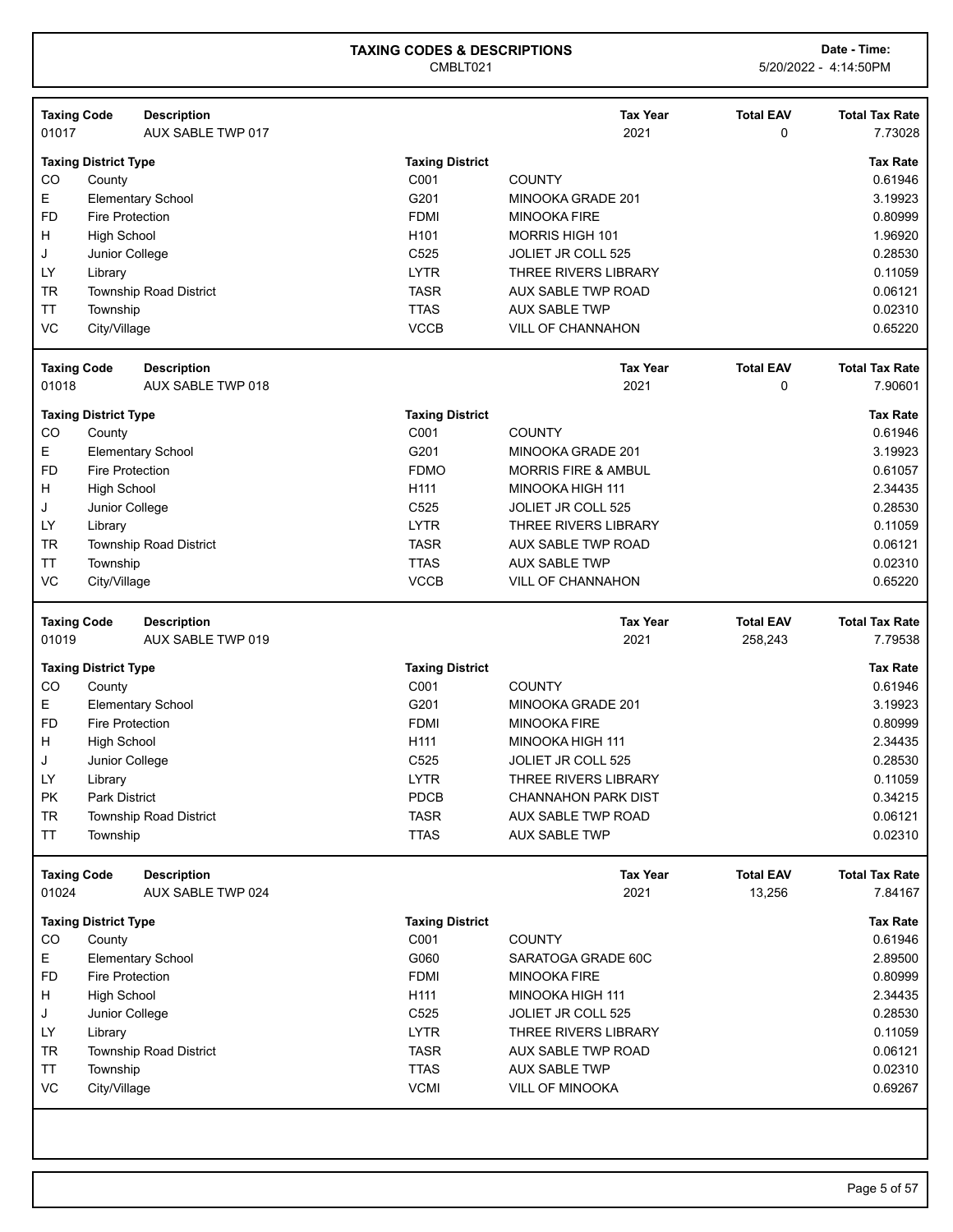|           | <b>Taxing Code</b><br><b>Description</b> |                        | <b>Tax Year</b>             | <b>Total EAV</b> | <b>Total Tax Rate</b> |
|-----------|------------------------------------------|------------------------|-----------------------------|------------------|-----------------------|
| 01037     | AUX SABLE TWP 037                        |                        | 2021                        | 0                | 7.42023               |
|           | <b>Taxing District Type</b>              | <b>Taxing District</b> |                             |                  | <b>Tax Rate</b>       |
| CO        | County                                   | C <sub>001</sub>       | <b>COUNTY</b>               |                  | 0.61946               |
| E         | <b>Elementary School</b>                 | G201                   | MINOOKA GRADE 201           |                  | 3.19923               |
| <b>FD</b> | <b>Fire Protection</b>                   | <b>FDMI</b>            | <b>MINOOKA FIRE</b>         |                  | 0.80999               |
| H         | <b>High School</b>                       | H <sub>101</sub>       | <b>MORRIS HIGH 101</b>      |                  | 1.96920               |
| J         | Junior College                           | C <sub>525</sub>       | JOLIET JR COLL 525          |                  | 0.28530               |
| LY        | Library                                  | <b>LYTR</b>            | <b>THREE RIVERS LIBRARY</b> |                  | 0.11059               |
| <b>PK</b> | <b>Park District</b>                     | <b>PDCB</b>            | <b>CHANNAHON PARK DIST</b>  |                  | 0.34215               |
| <b>TR</b> | <b>Township Road District</b>            | <b>TASR</b>            | AUX SABLE TWP ROAD          |                  | 0.06121               |
| <b>TT</b> | Township                                 | <b>TTAS</b>            | <b>AUX SABLE TWP</b>        |                  | 0.02310               |
|           |                                          |                        |                             |                  |                       |
|           | <b>Taxing Code</b><br><b>Description</b> |                        | <b>Tax Year</b>             | <b>Total EAV</b> | <b>Total Tax Rate</b> |
| 01039     | AUX SABLE TWP 039                        |                        | 2021                        | 0                | 5.35489               |
|           | <b>Taxing District Type</b>              | <b>Taxing District</b> |                             |                  | <b>Tax Rate</b>       |
| CO        | County                                   | C <sub>001</sub>       | <b>COUNTY</b>               |                  | 0.61946               |
| <b>FD</b> | <b>Fire Protection</b>                   | <b>FDCC</b>            | <b>COAL CITY FIRE</b>       |                  | 0.52835               |
| J         | Junior College                           | C <sub>525</sub>       | <b>JOLIET JR COLL 525</b>   |                  | 0.28530               |
| LY        | Library                                  | <b>LYCC</b>            | <b>COAL CITY LIBRARY</b>    |                  | 0.16570               |
| <b>PK</b> | <b>Park District</b>                     | <b>PDCB</b>            | <b>CHANNAHON PARK DIST</b>  |                  | 0.34215               |
| <b>TR</b> | <b>Township Road District</b>            | <b>TASR</b>            | <b>AUX SABLE TWP ROAD</b>   |                  | 0.06121               |
| <b>TT</b> | Township                                 | <b>TTAS</b>            | <b>AUX SABLE TWP</b>        |                  | 0.02310               |
|           |                                          |                        |                             |                  |                       |
| U         | Unit School                              | U001                   | <b>COAL CITY UNIT 1</b>     |                  | 3.32962               |

| <b>Taxing Code</b><br>01047 |                             | <b>Description</b><br>AUX SABLE TWP 047 |                        | <b>Tax Year</b><br>2021    | <b>Total EAV</b><br>0 | <b>Total Tax Rate</b><br>8.07243 |
|-----------------------------|-----------------------------|-----------------------------------------|------------------------|----------------------------|-----------------------|----------------------------------|
|                             | <b>Taxing District Type</b> |                                         | <b>Taxing District</b> |                            |                       | <b>Tax Rate</b>                  |
| CO                          | County                      |                                         | C <sub>001</sub>       | <b>COUNTY</b>              |                       | 0.61946                          |
| Е                           |                             | <b>Elementary School</b>                | G201                   | MINOOKA GRADE 201          |                       | 3.19923                          |
| FD.                         | Fire Protection             |                                         | <b>FDMI</b>            | MINOOKA FIRE               |                       | 0.80999                          |
| H                           | <b>High School</b>          |                                         | H <sub>101</sub>       | <b>MORRIS HIGH 101</b>     |                       | 1.96920                          |
| J                           | Junior College              |                                         | C <sub>525</sub>       | JOLIET JR COLL 525         |                       | 0.28530                          |
| LY                          | Library                     |                                         | <b>LYTR</b>            | THREE RIVERS LIBRARY       |                       | 0.11059                          |
| <b>PK</b>                   | <b>Park District</b>        |                                         | <b>PDCB</b>            | <b>CHANNAHON PARK DIST</b> |                       | 0.34215                          |
| <b>TR</b>                   |                             | <b>Township Road District</b>           | <b>TASR</b>            | AUX SABLE TWP ROAD         |                       | 0.06121                          |
| <b>TT</b>                   | Township                    |                                         | <b>TTAS</b>            | <b>AUX SABLE TWP</b>       |                       | 0.02310                          |
| VC                          | City/Village                |                                         | <b>VCCB</b>            | <b>VILL OF CHANNAHON</b>   |                       | 0.65220                          |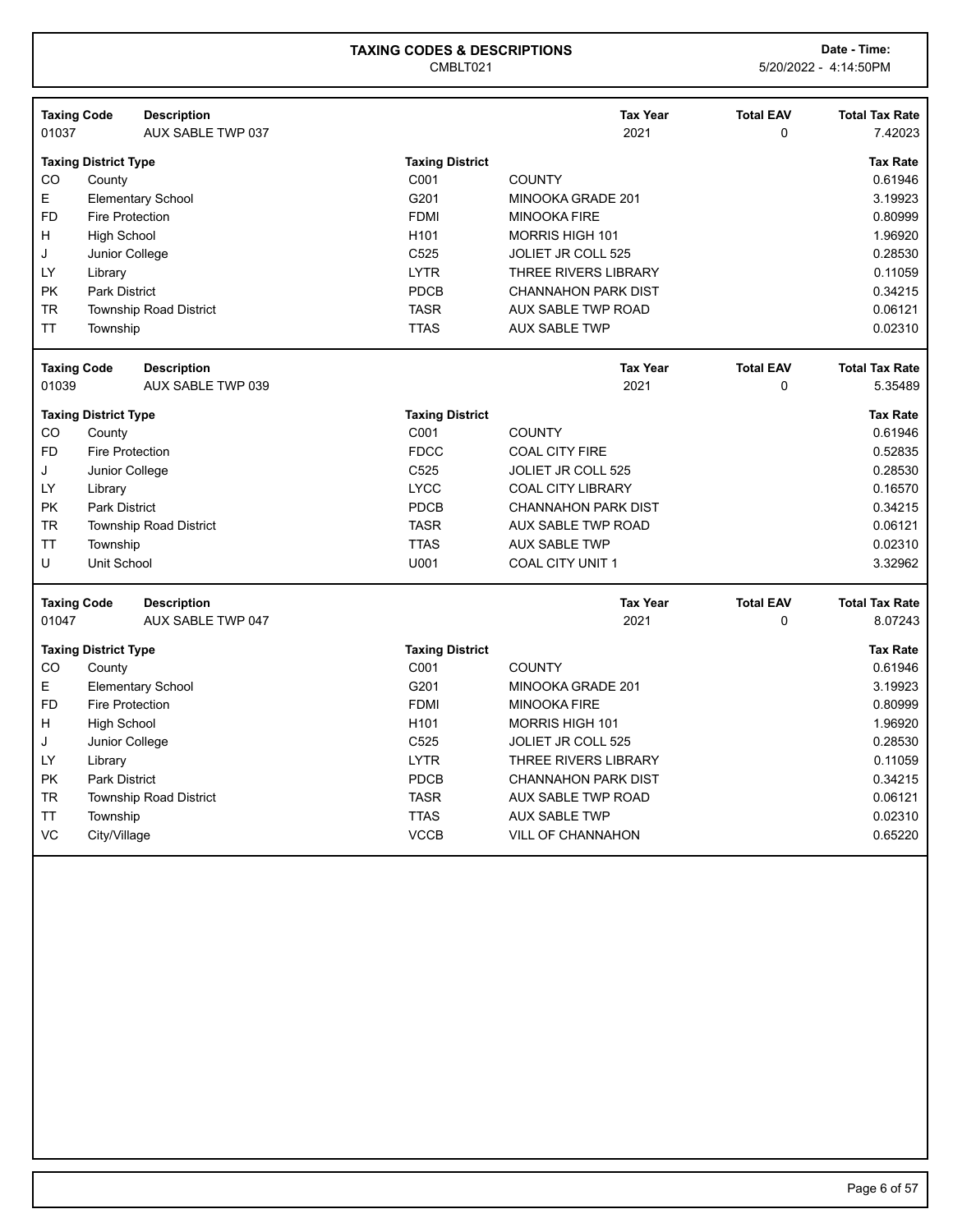CMBLT021 5/20/2022 - 4:14:50PM

|           | <b>Taxing Code</b>          | <b>Description</b>            |                        | <b>Tax Year</b>             | <b>Total EAV</b> | <b>Total Tax Rate</b> |
|-----------|-----------------------------|-------------------------------|------------------------|-----------------------------|------------------|-----------------------|
| 01062     |                             | AUX SABLE TWP 062             |                        | 2021                        | 125,383,909      | 8.44758               |
|           | <b>Taxing District Type</b> |                               | <b>Taxing District</b> |                             |                  | <b>Tax Rate</b>       |
| CO        | County                      |                               | C001                   | <b>COUNTY</b>               |                  | 0.61946               |
| E         |                             | <b>Elementary School</b>      | G201                   | MINOOKA GRADE 201           |                  | 3.19923               |
| <b>FD</b> | <b>Fire Protection</b>      |                               | <b>FDMI</b>            | <b>MINOOKA FIRE</b>         |                  | 0.80999               |
| н         | <b>High School</b>          |                               | H111                   | <b>MINOOKA HIGH 111</b>     |                  | 2.34435               |
| J         | Junior College              |                               | C525                   | JOLIET JR COLL 525          |                  | 0.28530               |
| LY        | Library                     |                               | <b>LYTR</b>            | THREE RIVERS LIBRARY        |                  | 0.11059               |
| <b>PK</b> | <b>Park District</b>        |                               | PDCB                   | <b>CHANNAHON PARK DIST</b>  |                  | 0.34215               |
| <b>TR</b> |                             | <b>Township Road District</b> | <b>TASR</b>            | <b>AUX SABLE TWP ROAD</b>   |                  | 0.06121               |
| <b>TT</b> | Township                    |                               | <b>TTAS</b>            | <b>AUX SABLE TWP</b>        |                  | 0.02310               |
| VC        | City/Village                |                               | <b>VCCB</b>            | VILL OF CHANNAHON           |                  | 0.65220               |
| VT        | <b>TIF DISTRICT</b>         |                               | <b>TFCB</b>            | <b>CHANNAHON TIF DIST</b>   |                  | 0.00000               |
|           | <b>Taxing Code</b>          | <b>Description</b>            |                        | <b>Tax Year</b>             | <b>Total EAV</b> | <b>Total Tax Rate</b> |
| 01101     |                             | AUX SABLE TWP 101 T           |                        | 2021                        | 1,472,477        | 7.45323               |
|           | <b>Taxing District Type</b> |                               | <b>Taxing District</b> |                             |                  | <b>Tax Rate</b>       |
| CO        | County                      |                               | C001                   | <b>COUNTY</b>               |                  | 0.61946               |
| Е         |                             | <b>Elementary School</b>      | G201                   | MINOOKA GRADE 201           |                  | 3.19923               |
| <b>FD</b> | <b>Fire Protection</b>      |                               | <b>FDMI</b>            | <b>MINOOKA FIRE</b>         |                  | 0.80999               |
| н         | <b>High School</b>          |                               | H111                   | MINOOKA HIGH 111            |                  | 2.34435               |
| J         | Junior College              |                               | C <sub>525</sub>       | JOLIET JR COLL 525          |                  | 0.28530               |
| LY        | Library                     |                               | <b>LYTR</b>            | <b>THREE RIVERS LIBRARY</b> |                  | 0.11059               |
| <b>TR</b> |                             | <b>Township Road District</b> | <b>TASR</b>            | AUX SABLE TWP ROAD          |                  | 0.06121               |
| <b>TT</b> | Township                    |                               | <b>TTAS</b>            | <b>AUX SABLE TWP</b>        |                  | 0.02310               |
| VT        | <b>TIF DISTRICT</b>         |                               | <b>TFCO</b>            | <b>GRUNDY COUNTY EDPA 1</b> |                  | 0.00000               |
|           | <b>Taxing Code</b>          | <b>Description</b>            |                        | <b>Tax Year</b>             | <b>Total EAV</b> | <b>Total Tax Rate</b> |
| 01102     |                             | AUX SABLE TWP 102 T           |                        | 2021                        | 49,410,431       | 8.14590               |
|           | <b>Taxing District Type</b> |                               | <b>Taxing District</b> |                             |                  | <b>Tax Rate</b>       |
| CO        | County                      |                               | C001                   | <b>COUNTY</b>               |                  | 0.61946               |
| Е         |                             | <b>Elementary School</b>      | G201                   | MINOOKA GRADE 201           |                  | 3.19923               |
| <b>FD</b> | <b>Fire Protection</b>      |                               | <b>FDMI</b>            | <b>MINOOKA FIRE</b>         |                  | 0.80999               |

H High School 2.34435 J Junior College C525 JOLIET JR COLL 525 0.28530 LY Library **Definition Contract Contract Contract Contract Contract Contract Contract Contract Contract Contract Contract Contract Contract Contract Contract Contract Contract Contract Contract Contract Contract Contract C** TR Township Road District **TASR** AUX SABLE TWP ROAD **1.006121** 0.06121 TT Township **THAS** AUX SABLE TWP **THAS** AUX SABLE TWP **1.1** Township **0.02310** VC City/Village 0.69267 VT TIF DISTRICT CONSUMING THE CONSUMING THE OCCUNTY COUNTY EDPA 1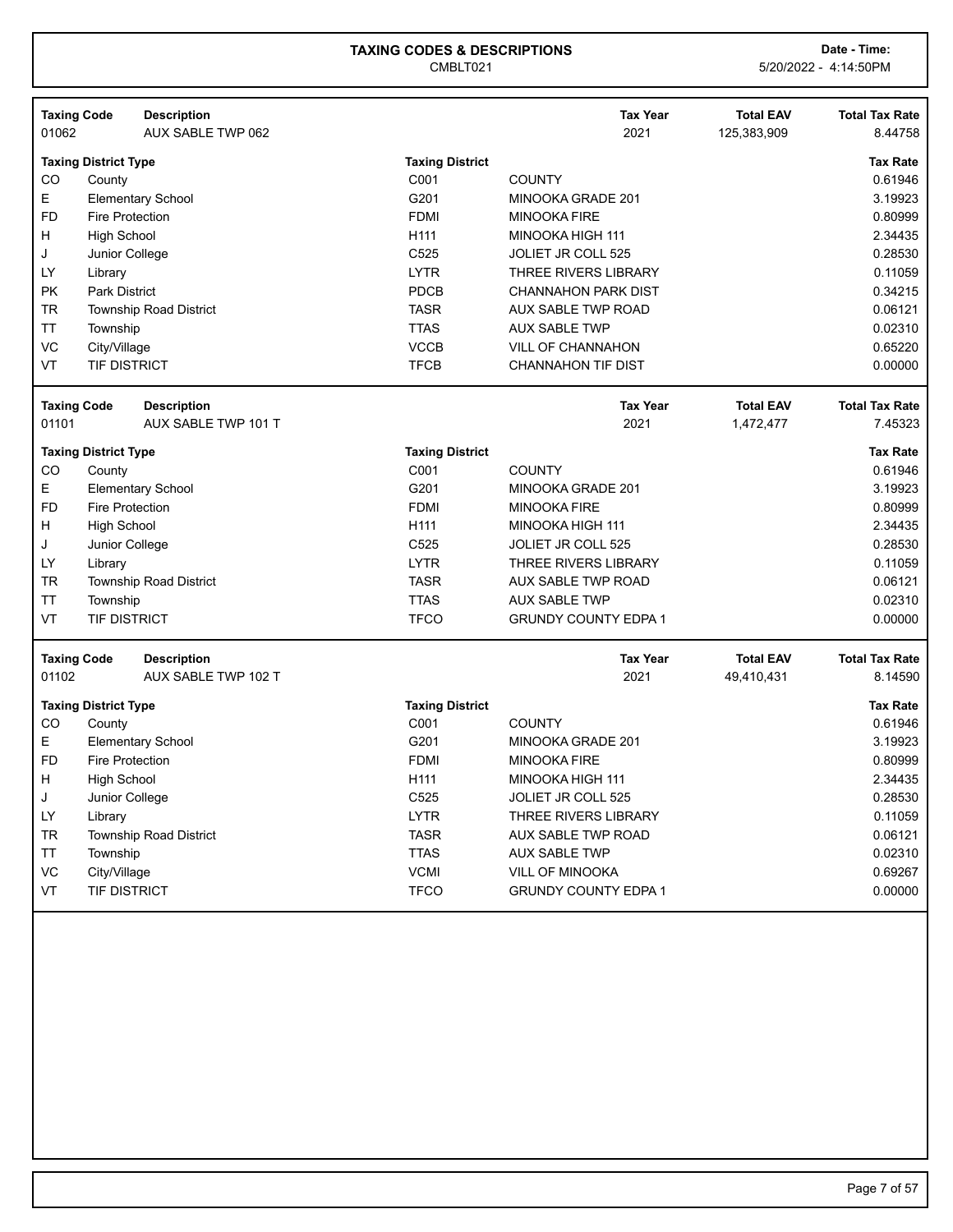| 01103     | <b>Taxing Code</b><br><b>Description</b><br>AUX SABLE TWP 103 T |                        | <b>Tax Year</b><br>2021        | <b>Total EAV</b><br>915,404 | <b>Total Tax Rate</b><br>6.57443 |
|-----------|-----------------------------------------------------------------|------------------------|--------------------------------|-----------------------------|----------------------------------|
|           | <b>Taxing District Type</b>                                     | <b>Taxing District</b> |                                |                             | <b>Tax Rate</b>                  |
| CO        | County                                                          | C001                   | <b>COUNTY</b>                  |                             | 0.61946                          |
| Ε         | <b>Elementary School</b>                                        | G060                   | SARATOGA GRADE 60C             |                             | 2.89500                          |
| <b>FD</b> | <b>Fire Protection</b>                                          | <b>FDMO</b>            | <b>MORRIS FIRE &amp; AMBUL</b> |                             | 0.61057                          |
| н         | <b>High School</b>                                              | H101                   | MORRIS HIGH 101                |                             | 1.96920                          |
| J         | Junior College                                                  | C525                   | <b>JOLIET JR COLL 525</b>      |                             | 0.28530                          |
| LY        | Library                                                         | <b>LYTR</b>            | THREE RIVERS LIBRARY           |                             | 0.11059                          |
| <b>TR</b> | Township Road District                                          | <b>TASR</b>            | AUX SABLE TWP ROAD             |                             | 0.06121                          |
| <b>TT</b> | Township                                                        | <b>TTAS</b>            | <b>AUX SABLE TWP</b>           |                             | 0.02310                          |
| VT        | <b>TIF DISTRICT</b>                                             | <b>TFCO</b>            | <b>GRUNDY COUNTY EDPA 1</b>    |                             | 0.00000                          |
|           | <b>Taxing Code</b><br><b>Description</b>                        |                        | <b>Tax Year</b>                | <b>Total EAV</b>            | <b>Total Tax Rate</b>            |
| 01104     | AUX SABLE TWP 104 T                                             |                        | 2021                           | 129,378                     | 7.14900                          |
|           | <b>Taxing District Type</b>                                     | <b>Taxing District</b> |                                |                             | <b>Tax Rate</b>                  |
| CO        | County                                                          | C001                   | <b>COUNTY</b>                  |                             | 0.61946                          |
| E         | <b>Elementary School</b>                                        | G060                   | SARATOGA GRADE 60C             |                             | 2.89500                          |
| <b>FD</b> | <b>Fire Protection</b>                                          | <b>FDMI</b>            | <b>MINOOKA FIRE</b>            |                             | 0.80999                          |
| н         | <b>High School</b>                                              | H111                   | MINOOKA HIGH 111               |                             | 2.34435                          |
| J         | Junior College                                                  | C525                   | JOLIET JR COLL 525             |                             | 0.28530                          |
| LY        | Library                                                         | <b>LYTR</b>            | <b>THREE RIVERS LIBRARY</b>    |                             | 0.11059                          |
| <b>TR</b> | <b>Township Road District</b>                                   | <b>TASR</b>            | AUX SABLE TWP ROAD             |                             | 0.06121                          |
| TT        | Township                                                        | <b>TTAS</b>            | <b>AUX SABLE TWP</b>           |                             | 0.02310                          |
| VT        | <b>TIF DISTRICT</b>                                             | <b>TFCO</b>            | <b>GRUNDY COUNTY EDPA 1</b>    |                             | 0.00000                          |
| 01105     | <b>Taxing Code</b><br><b>Description</b><br>AUX SABLE TWP 105 T |                        | <b>Tax Year</b><br>2021        | <b>Total EAV</b><br>471,215 | <b>Total Tax Rate</b><br>6.94958 |
|           |                                                                 |                        |                                |                             |                                  |
|           | <b>Taxing District Type</b>                                     | <b>Taxing District</b> |                                |                             | <b>Tax Rate</b>                  |
| CO        | County                                                          | C001                   | <b>COUNTY</b>                  |                             | 0.61946                          |
| Ε         | <b>Elementary School</b>                                        | G060                   | SARATOGA GRADE 60C             |                             | 2.89500                          |
|           |                                                                 |                        | <b>MORRIS FIRE &amp; AMBUL</b> |                             | 0.61057                          |
| <b>FD</b> | <b>Fire Protection</b>                                          | <b>FDMO</b>            |                                |                             |                                  |
| н         | <b>High School</b>                                              | H111                   | MINOOKA HIGH 111               |                             | 2.34435                          |
| J         | Junior College                                                  | C525                   | JOLIET JR COLL 525             |                             | 0.28530                          |
| LY        | Library                                                         | <b>LYTR</b>            | THREE RIVERS LIBRARY           |                             | 0.11059                          |
| TR        | Township Road District                                          | <b>TASR</b>            | <b>AUX SABLE TWP ROAD</b>      |                             | 0.06121                          |
| TT        | Township                                                        | <b>TTAS</b>            | <b>AUX SABLE TWP</b>           |                             | 0.02310                          |
| VT        | TIF DISTRICT                                                    | <b>TFCO</b>            | <b>GRUNDY COUNTY EDPA 1</b>    |                             | 0.00000                          |
|           | <b>Taxing Code</b><br><b>Description</b>                        |                        | <b>Tax Year</b>                | <b>Total EAV</b>            | <b>Total Tax Rate</b>            |
| 01106     | AUX SABLE TWP 106 T                                             |                        | 2021                           | 45,628                      | 6.77385                          |
|           | <b>Taxing District Type</b>                                     | <b>Taxing District</b> |                                |                             | <b>Tax Rate</b>                  |
| CO        | County                                                          | C001                   | <b>COUNTY</b>                  |                             | 0.61946                          |
| E         | <b>Elementary School</b>                                        | G060                   | SARATOGA GRADE 60C             |                             | 2.89500                          |
| <b>FD</b> | <b>Fire Protection</b>                                          | <b>FDMI</b>            | <b>MINOOKA FIRE</b>            |                             | 0.80999                          |
| н         | <b>High School</b>                                              | H <sub>101</sub>       | <b>MORRIS HIGH 101</b>         |                             | 1.96920                          |
| J         | Junior College                                                  | C525                   | JOLIET JR COLL 525             |                             | 0.28530                          |
| LY        | Library                                                         | <b>LYTR</b>            | <b>THREE RIVERS LIBRARY</b>    |                             |                                  |
| <b>TR</b> | Township Road District                                          | <b>TASR</b>            | AUX SABLE TWP ROAD             |                             | 0.11059<br>0.06121               |
| TT        | Township                                                        | <b>TTAS</b>            | <b>AUX SABLE TWP</b>           |                             | 0.02310                          |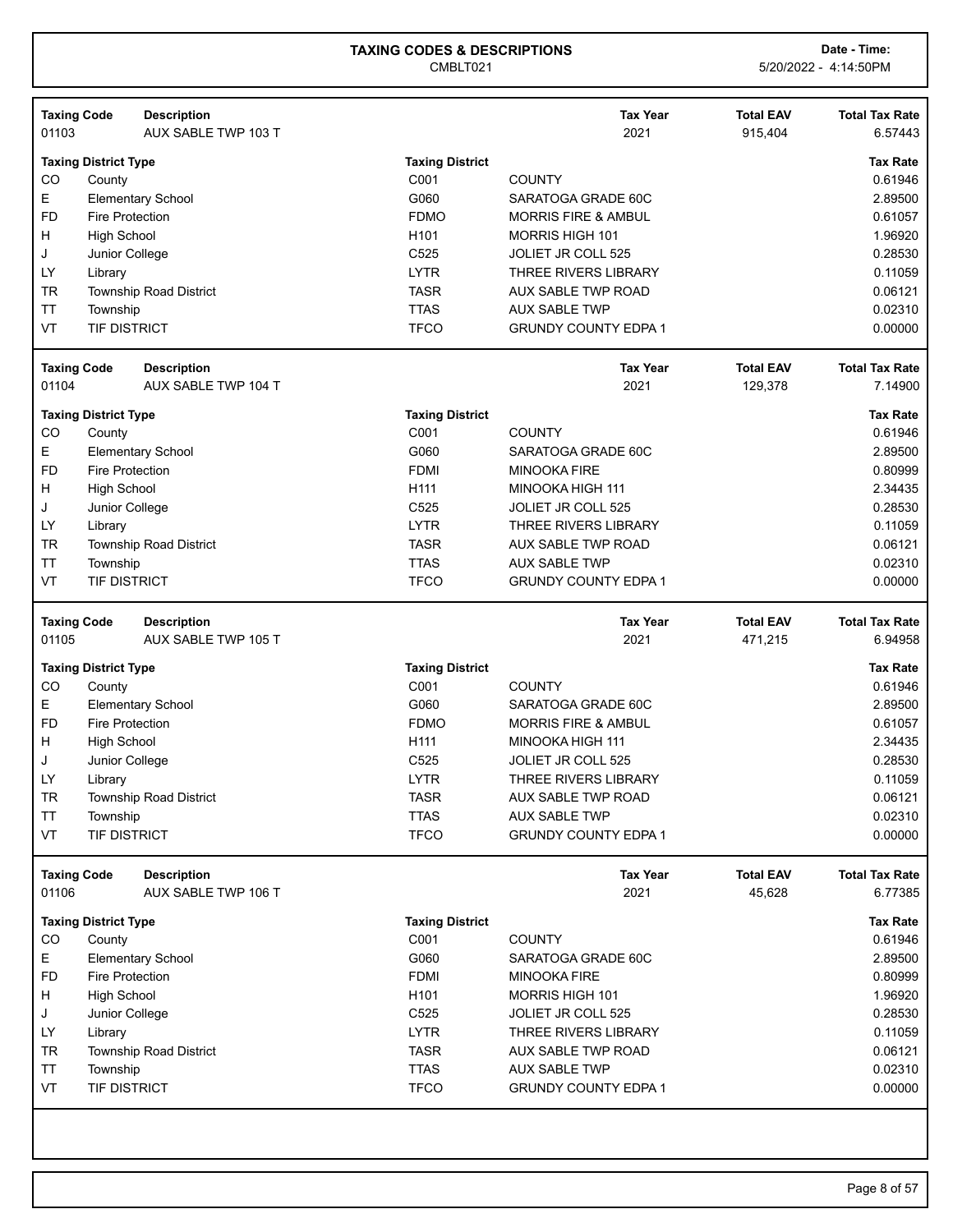| 01107                              | <b>Description</b><br>AUX SABLE TWP 107 T          |                            | <b>Tax Year</b><br>2021                             | <b>Total EAV</b><br>3,487  | <b>Total Tax Rate</b><br>7.07808                                                                                                                       |
|------------------------------------|----------------------------------------------------|----------------------------|-----------------------------------------------------|----------------------------|--------------------------------------------------------------------------------------------------------------------------------------------------------|
| <b>Taxing District Type</b>        |                                                    | <b>Taxing District</b>     |                                                     |                            | <b>Tax Rate</b>                                                                                                                                        |
| CO<br>County                       |                                                    | C001                       | <b>COUNTY</b>                                       |                            | 0.61946                                                                                                                                                |
| E                                  | <b>Elementary School</b>                           | G201                       | MINOOKA GRADE 201                                   |                            | 3.19923                                                                                                                                                |
| <b>FD</b>                          | Fire Protection                                    | <b>FDMI</b>                | <b>MINOOKA FIRE</b>                                 |                            | 0.80999                                                                                                                                                |
| H<br><b>High School</b>            |                                                    | H101                       | MORRIS HIGH 101                                     |                            | 1.96920                                                                                                                                                |
| J                                  | Junior College                                     | C525                       | JOLIET JR COLL 525                                  |                            | 0.28530                                                                                                                                                |
| LY<br>Library                      |                                                    | <b>LYTR</b>                | <b>THREE RIVERS LIBRARY</b>                         |                            | 0.11059                                                                                                                                                |
| <b>TR</b>                          | <b>Township Road District</b>                      | <b>TASR</b>                | AUX SABLE TWP ROAD                                  |                            | 0.06121                                                                                                                                                |
| <b>TT</b><br>Township              |                                                    | <b>TTAS</b>                | <b>AUX SABLE TWP</b>                                |                            | 0.02310                                                                                                                                                |
| VT                                 | <b>TIF DISTRICT</b>                                | <b>TFCO</b>                | <b>GRUNDY COUNTY EDPA 1</b>                         |                            | 0.00000                                                                                                                                                |
| <b>Taxing Code</b>                 | <b>Description</b>                                 |                            | <b>Tax Year</b>                                     | <b>Total EAV</b>           | <b>Total Tax Rate</b>                                                                                                                                  |
| 01108                              | AUX SABLE TWP 108 T                                |                            | 2021                                                | 62,435                     | 7.25381                                                                                                                                                |
| <b>Taxing District Type</b>        |                                                    | <b>Taxing District</b>     |                                                     |                            | <b>Tax Rate</b>                                                                                                                                        |
| CO<br>County                       |                                                    | C001                       | <b>COUNTY</b>                                       |                            | 0.61946                                                                                                                                                |
| E                                  | <b>Elementary School</b>                           | G201                       | MINOOKA GRADE 201                                   |                            | 3.19923                                                                                                                                                |
| <b>FD</b>                          | <b>Fire Protection</b>                             | <b>FDMO</b>                | <b>MORRIS FIRE &amp; AMBUL</b>                      |                            | 0.61057                                                                                                                                                |
| H<br><b>High School</b>            |                                                    | H111                       | MINOOKA HIGH 111                                    |                            | 2.34435                                                                                                                                                |
| J                                  | Junior College                                     | C525                       | JOLIET JR COLL 525                                  |                            | 0.28530                                                                                                                                                |
| LY<br>Library                      |                                                    | <b>LYTR</b>                | THREE RIVERS LIBRARY                                |                            | 0.11059                                                                                                                                                |
| <b>TR</b>                          | <b>Township Road District</b>                      | <b>TASR</b>                | AUX SABLE TWP ROAD                                  |                            | 0.06121                                                                                                                                                |
| <b>TT</b><br>Township<br><b>VT</b> | <b>TIF DISTRICT</b>                                | <b>TTAS</b><br><b>TFCO</b> | <b>AUX SABLE TWP</b><br><b>GRUNDY COUNTY EDPA 1</b> |                            | 0.02310<br>0.00000                                                                                                                                     |
| <b>Taxing Code</b><br>01110        | <b>Description</b><br>AUX SABLE TWP 110 T          |                            | <b>Tax Year</b><br>2021                             | <b>Total EAV</b><br>13,561 | <b>Total Tax Rate</b><br>6.66326                                                                                                                       |
| <b>Taxing District Type</b>        |                                                    | <b>Taxing District</b>     |                                                     |                            | <b>Tax Rate</b>                                                                                                                                        |
| CO<br>County                       |                                                    | C001                       | <b>COUNTY</b>                                       |                            | 0.61946                                                                                                                                                |
|                                    |                                                    |                            |                                                     |                            |                                                                                                                                                        |
| Е                                  |                                                    | G060                       | SARATOGA GRADE 60C                                  |                            |                                                                                                                                                        |
| <b>FD</b>                          | <b>Elementary School</b><br><b>Fire Protection</b> | <b>FDMI</b>                | <b>MINOOKA FIRE</b>                                 |                            |                                                                                                                                                        |
| H                                  |                                                    | H101                       | <b>MORRIS HIGH 101</b>                              |                            |                                                                                                                                                        |
| <b>High School</b><br>J            |                                                    | C525                       | JOLIET JR COLL 525                                  |                            |                                                                                                                                                        |
| <b>TR</b>                          | Junior College<br><b>Township Road District</b>    | <b>TASR</b>                | AUX SABLE TWP ROAD                                  |                            |                                                                                                                                                        |
| <b>TT</b><br>Township              |                                                    | <b>TTAS</b>                | <b>AUX SABLE TWP</b>                                |                            |                                                                                                                                                        |
| VT                                 | <b>TIF DISTRICT</b>                                | <b>TFCO</b>                | <b>GRUNDY COUNTY EDPA 1</b>                         |                            | 2.89500<br>0.80999<br>1.96920<br>0.28530<br>0.06121<br>0.02310<br>0.00000                                                                              |
| <b>Taxing Code</b>                 | <b>Description</b>                                 |                            | <b>Tax Year</b>                                     | <b>Total EAV</b>           |                                                                                                                                                        |
| 01111                              | AUX SABLE TWP 111 T                                |                            | 2021                                                | 30,051                     |                                                                                                                                                        |
| <b>Taxing District Type</b>        |                                                    | <b>Taxing District</b>     |                                                     |                            |                                                                                                                                                        |
| CO<br>County                       |                                                    | C001                       | <b>COUNTY</b>                                       |                            |                                                                                                                                                        |
| Е                                  | <b>Elementary School</b>                           | G201                       | MINOOKA GRADE 201                                   |                            |                                                                                                                                                        |
| <b>FD</b>                          | <b>Fire Protection</b>                             | <b>FDMI</b>                | <b>MINOOKA FIRE</b>                                 |                            |                                                                                                                                                        |
| H<br><b>High School</b>            |                                                    | H111                       | MINOOKA HIGH 111                                    |                            |                                                                                                                                                        |
| J                                  | Junior College                                     | C525                       | JOLIET JR COLL 525                                  |                            |                                                                                                                                                        |
| LY<br>Library                      |                                                    | <b>LYTR</b>                | THREE RIVERS LIBRARY                                |                            |                                                                                                                                                        |
| <b>TR</b>                          | <b>Township Road District</b>                      | <b>TASR</b>                | AUX SABLE TWP ROAD                                  |                            |                                                                                                                                                        |
| TT<br>Township                     |                                                    | <b>TTAS</b>                | <b>AUX SABLE TWP</b>                                |                            |                                                                                                                                                        |
| VC<br>City/Village                 |                                                    | <b>VCCB</b>                | <b>VILL OF CHANNAHON</b>                            |                            | <b>Total Tax Rate</b><br>8.10543<br><b>Tax Rate</b><br>0.61946<br>3.19923<br>0.80999<br>2.34435<br>0.28530<br>0.11059<br>0.06121<br>0.02310<br>0.65220 |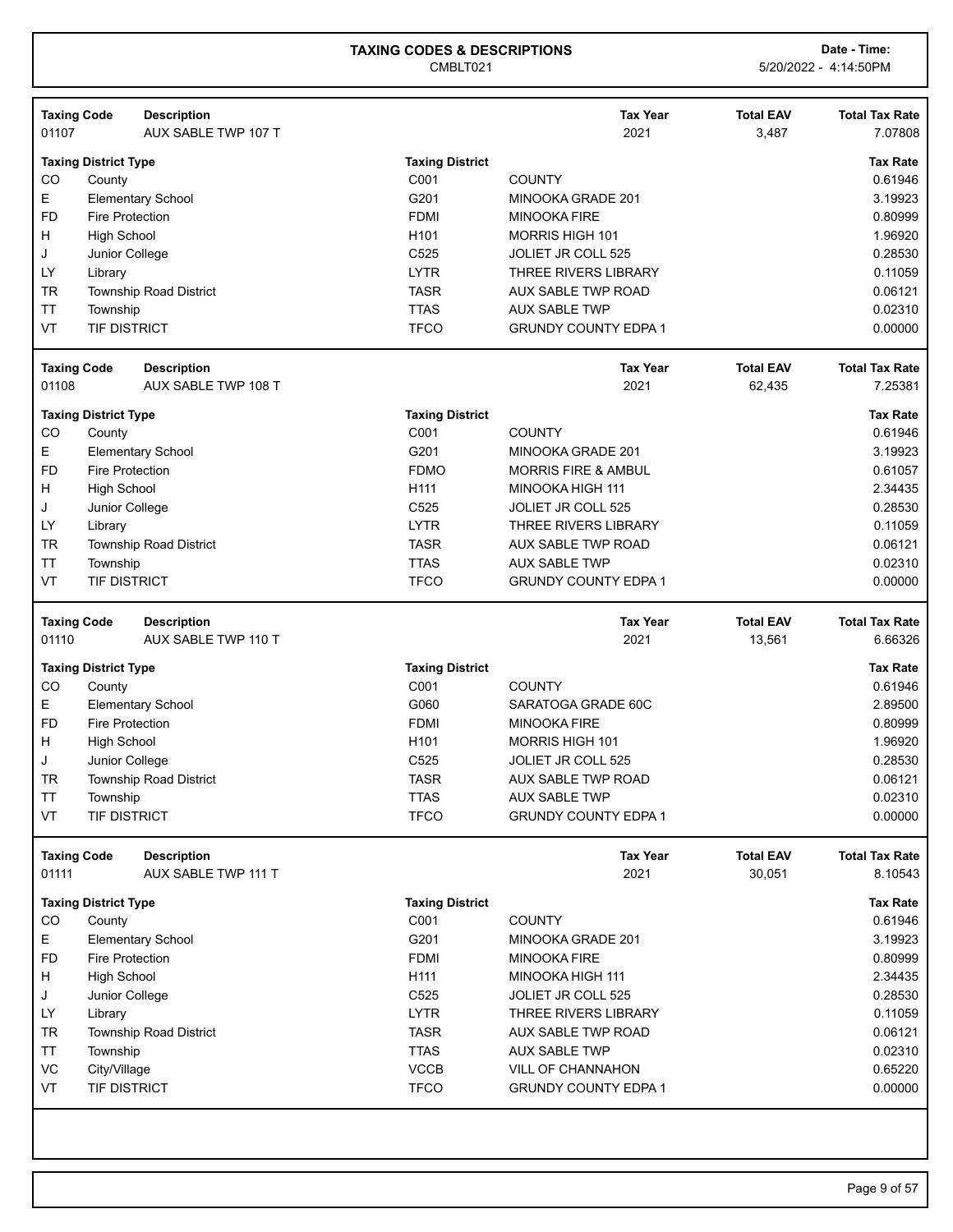| <b>Taxing Code</b><br>01112 | <b>Description</b><br>AUX SABLE TWP 112 T |                        | <b>Tax Year</b><br>2021        | <b>Total EAV</b><br>803,079 | <b>Total Tax Rate</b><br>8.44758 |
|-----------------------------|-------------------------------------------|------------------------|--------------------------------|-----------------------------|----------------------------------|
|                             |                                           |                        |                                |                             |                                  |
|                             | <b>Taxing District Type</b>               | <b>Taxing District</b> |                                |                             | <b>Tax Rate</b>                  |
| CO                          | County                                    | C001                   | <b>COUNTY</b>                  |                             | 0.61946                          |
| Е                           | <b>Elementary School</b>                  | G201                   | MINOOKA GRADE 201              |                             | 3.19923                          |
| <b>FD</b>                   | <b>Fire Protection</b>                    | <b>FDMI</b>            | <b>MINOOKA FIRE</b>            |                             | 0.80999                          |
| н                           | <b>High School</b>                        | H111                   | MINOOKA HIGH 111               |                             | 2.34435                          |
| J                           | Junior College                            | C525                   | <b>JOLIET JR COLL 525</b>      |                             | 0.28530                          |
| LY                          | Library                                   | <b>LYTR</b>            | <b>THREE RIVERS LIBRARY</b>    |                             | 0.11059                          |
| <b>PK</b>                   | <b>Park District</b>                      | PDCB                   | <b>CHANNAHON PARK DIST</b>     |                             | 0.34215                          |
| TR                          | <b>Township Road District</b>             | <b>TASR</b>            | <b>AUX SABLE TWP ROAD</b>      |                             | 0.06121                          |
| ΤT                          | Township                                  | <b>TTAS</b>            | <b>AUX SABLE TWP</b>           |                             | 0.02310                          |
| VC                          | City/Village                              | <b>VCCB</b>            | <b>VILL OF CHANNAHON</b>       |                             | 0.65220                          |
| VT                          | TIF DISTRICT                              | <b>TFCO</b>            | <b>GRUNDY COUNTY EDPA 1</b>    |                             | 0.00000                          |
| <b>Taxing Code</b>          | <b>Description</b>                        |                        | <b>Tax Year</b>                | <b>Total EAV</b>            | <b>Total Tax Rate</b>            |
| 01113                       | AUX SABLE TWP 113 T                       |                        | 2021                           | 937,518                     | 7.56878                          |
|                             | <b>Taxing District Type</b>               | <b>Taxing District</b> |                                |                             | <b>Tax Rate</b>                  |
| CO                          | County                                    | C001                   | <b>COUNTY</b>                  |                             | 0.61946                          |
| Е                           | <b>Elementary School</b>                  | G060                   | SARATOGA GRADE 60C             |                             | 2.89500                          |
| <b>FD</b>                   | <b>Fire Protection</b>                    | <b>FDMO</b>            | <b>MORRIS FIRE &amp; AMBUL</b> |                             | 0.61057                          |
| н                           | <b>High School</b>                        | H <sub>101</sub>       | MORRIS HIGH 101                |                             | 1.96920                          |
| J                           | Junior College                            | C525                   | JOLIET JR COLL 525             |                             | 0.28530                          |
| LY                          | Library                                   | <b>LYTR</b>            | THREE RIVERS LIBRARY           |                             | 0.11059                          |
| <b>PK</b>                   | <b>Park District</b>                      | PDCB                   | <b>CHANNAHON PARK DIST</b>     |                             | 0.34215                          |
| <b>TR</b>                   | <b>Township Road District</b>             | <b>TASR</b>            | AUX SABLE TWP ROAD             |                             | 0.06121                          |
| <b>TT</b>                   | Township                                  | <b>TTAS</b>            | <b>AUX SABLE TWP</b>           |                             | 0.02310                          |
| VC                          | City/Village                              | <b>VCCB</b>            | <b>VILL OF CHANNAHON</b>       |                             | 0.65220                          |
| VT                          | TIF DISTRICT                              | <b>TFCO</b>            | <b>GRUNDY COUNTY EDPA 1</b>    |                             | 0.00000                          |
|                             |                                           |                        |                                |                             |                                  |
| <b>Taxing Code</b>          | <b>Description</b>                        |                        | <b>Tax Year</b>                | <b>Total EAV</b>            | <b>Total Tax Rate</b>            |
| 01118                       | AUX SABLE TWP 118 T                       |                        | 2021                           | 8,278                       | 8.24816                          |
|                             | <b>Taxing District Type</b>               | <b>Taxing District</b> |                                |                             | <b>Tax Rate</b>                  |
| CO                          | County                                    | C001                   | <b>COUNTY</b>                  |                             | 0.61946                          |
| E.                          | <b>Elementary School</b>                  | G201                   | MINOOKA GRADE 201              |                             | 3.19923                          |
| FD                          | <b>Fire Protection</b>                    | <b>FDMO</b>            | <b>MORRIS FIRE &amp; AMBUL</b> |                             | 0.61057                          |
| н                           | <b>High School</b>                        | H111                   | MINOOKA HIGH 111               |                             | 2.34435                          |
| J                           | Junior College                            | C525                   | <b>JOLIET JR COLL 525</b>      |                             | 0.28530                          |
| LY                          | Library                                   | <b>LYTR</b>            | THREE RIVERS LIBRARY           |                             | 0.11059                          |
| PK                          | <b>Park District</b>                      | PDCB                   | <b>CHANNAHON PARK DIST</b>     |                             | 0.34215                          |
| TR                          | <b>Township Road District</b>             | <b>TASR</b>            | AUX SABLE TWP ROAD             |                             | 0.06121                          |
| TT                          | Township                                  | <b>TTAS</b>            | <b>AUX SABLE TWP</b>           |                             | 0.02310                          |
| VC                          | City/Village                              | <b>VCCB</b>            | <b>VILL OF CHANNAHON</b>       |                             | 0.65220                          |
| VT                          | TIF DISTRICT                              | <b>TFCO</b>            | <b>GRUNDY COUNTY EDPA 1</b>    |                             | 0.00000                          |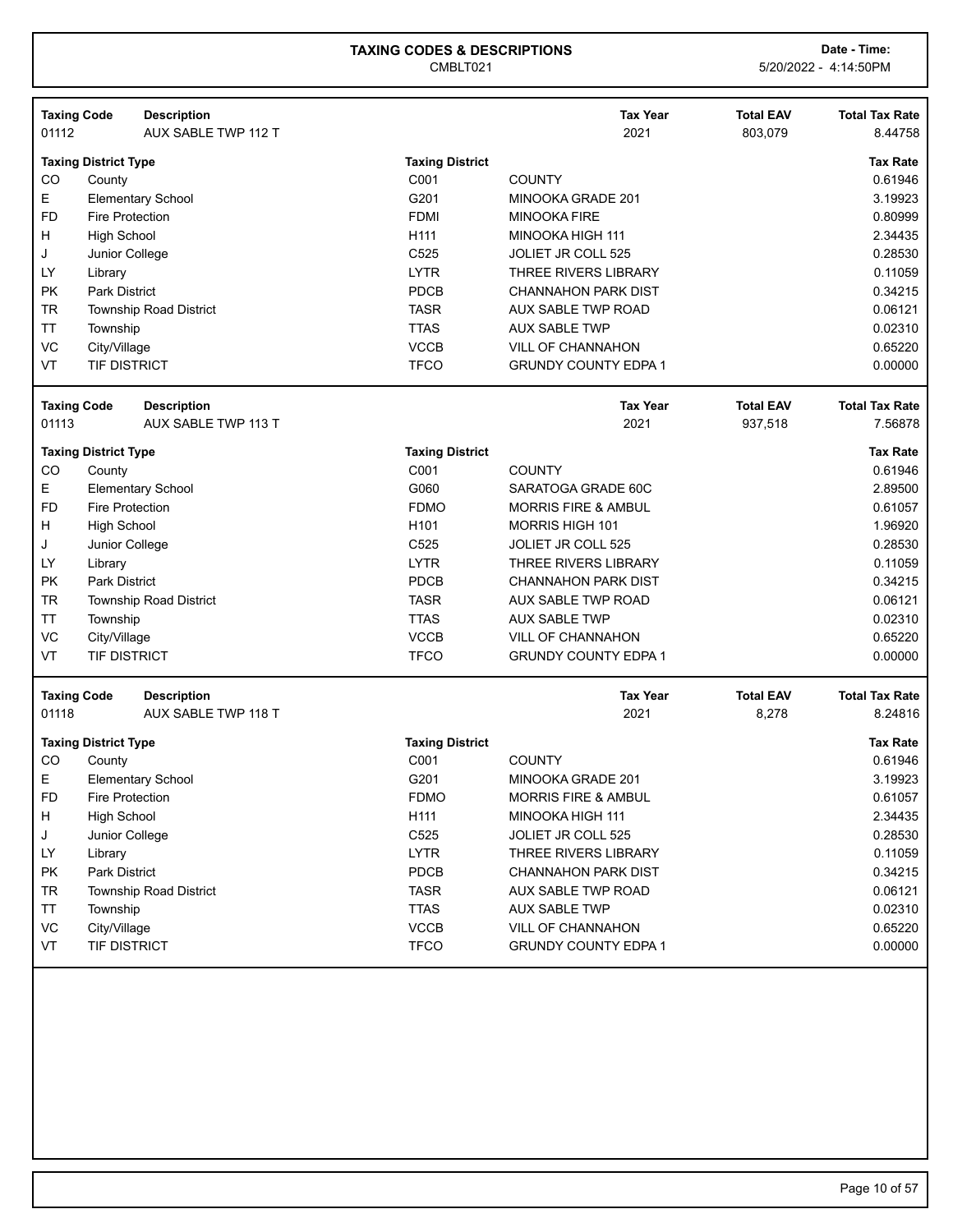|           | <b>Taxing Code</b>          | <b>Description</b>            |                        | <b>Tax Year</b>             | <b>Total EAV</b> | <b>Total Tax Rate</b> |
|-----------|-----------------------------|-------------------------------|------------------------|-----------------------------|------------------|-----------------------|
| 01119     |                             | AUX SABLE TWP 119 T           |                        | 2021                        | 2,627            | 7.79538               |
|           | <b>Taxing District Type</b> |                               | <b>Taxing District</b> |                             |                  | <b>Tax Rate</b>       |
| CO        | County                      |                               | C001                   | <b>COUNTY</b>               |                  | 0.61946               |
| E.        |                             | <b>Elementary School</b>      | G201                   | MINOOKA GRADE 201           |                  | 3.19923               |
| <b>FD</b> | <b>Fire Protection</b>      |                               | <b>FDMI</b>            | <b>MINOOKA FIRE</b>         |                  | 0.80999               |
| H         | <b>High School</b>          |                               | H111                   | MINOOKA HIGH 111            |                  | 2.34435               |
| J         | Junior College              |                               | C525                   | <b>JOLIET JR COLL 525</b>   |                  | 0.28530               |
| LY        | Library                     |                               | <b>LYTR</b>            | THREE RIVERS LIBRARY        |                  | 0.11059               |
| <b>PK</b> | <b>Park District</b>        |                               | PDCB                   | <b>CHANNAHON PARK DIST</b>  |                  | 0.34215               |
| TR        |                             | <b>Township Road District</b> | <b>TASR</b>            | AUX SABLE TWP ROAD          |                  | 0.06121               |
| <b>TT</b> | Township                    |                               | <b>TTAS</b>            | <b>AUX SABLE TWP</b>        |                  | 0.02310               |
| VT        | <b>TIF DISTRICT</b>         |                               | <b>TFCO</b>            | <b>GRUNDY COUNTY EDPA 1</b> |                  | 0.00000               |
|           | <b>Taxing Code</b>          | <b>Description</b>            |                        | <b>Tax Year</b>             | <b>Total EAV</b> | <b>Total Tax Rate</b> |
| 01147     |                             | AUX SABLE TWP 147 T           |                        | 2021                        | 2,662            | 8.07243               |
|           | <b>Taxing District Type</b> |                               | <b>Taxing District</b> |                             |                  | <b>Tax Rate</b>       |
| CO        | County                      |                               | C001                   | <b>COUNTY</b>               |                  | 0.61946               |
| Е         |                             | <b>Elementary School</b>      | G201                   | MINOOKA GRADE 201           |                  | 3.19923               |
| <b>FD</b> | <b>Fire Protection</b>      |                               | <b>FDMI</b>            | <b>MINOOKA FIRE</b>         |                  | 0.80999               |
| H         | <b>High School</b>          |                               | H <sub>101</sub>       | <b>MORRIS HIGH 101</b>      |                  | 1.96920               |
| J         | Junior College              |                               | C <sub>525</sub>       | JOLIET JR COLL 525          |                  | 0.28530               |
| LY        | Library                     |                               | <b>LYTR</b>            | THREE RIVERS LIBRARY        |                  | 0.11059               |
| <b>PK</b> | <b>Park District</b>        |                               | PDCB                   | <b>CHANNAHON PARK DIST</b>  |                  | 0.34215               |
| <b>TR</b> |                             | Township Road District        | <b>TASR</b>            | <b>AUX SABLE TWP ROAD</b>   |                  | 0.06121               |
| <b>TT</b> | Township                    |                               | <b>TTAS</b>            | <b>AUX SABLE TWP</b>        |                  | 0.02310               |
| VC        | City/Village                |                               | <b>VCCB</b>            | <b>VILL OF CHANNAHON</b>    |                  | 0.65220               |
| VT        | <b>TIF DISTRICT</b>         |                               | <b>TFCO</b>            | <b>GRUNDY COUNTY EDPA 1</b> |                  | 0.00000               |
|           | <b>Taxing Code</b>          | <b>Description</b>            |                        | <b>Tax Year</b>             | <b>Total EAV</b> | <b>Total Tax Rate</b> |
| 01166     |                             | Taxing Code 01166             |                        | 2021                        | 44,691           | 6.77385               |
|           | <b>Taxing District Type</b> |                               | <b>Taxing District</b> |                             |                  | <b>Tax Rate</b>       |
| CO        | County                      |                               | C001                   | <b>COUNTY</b>               |                  | 0.61946               |
| E         |                             | <b>Elementary School</b>      | G060                   | SARATOGA GRADE 60C          |                  | 2.89500               |
| <b>FD</b> | <b>Fire Protection</b>      |                               | <b>FDMI</b>            | <b>MINOOKA FIRE</b>         |                  | 0.80999               |
| H.        | <b>High School</b>          |                               | H <sub>101</sub>       | <b>MORRIS HIGH 101</b>      |                  | 1.96920               |
| J         | Junior College              |                               | C525                   | JOLIET JR COLL 525          |                  | 0.28530               |
| LY.       | Library                     |                               | <b>LYTR</b>            | <b>THREE RIVERS LIBRARY</b> |                  | 0.11059               |
| TR        |                             | Township Road District        | <b>TASR</b>            | AUX SABLE TWP ROAD          |                  | 0.06121               |
| <b>TT</b> | Township                    |                               | <b>TTAS</b>            | <b>AUX SABLE TWP</b>        |                  | 0.02310               |
| VT        | <b>TIF DISTRICT</b>         |                               | TFC <sub>2</sub>       | <b>GRUNDY COUNTY EDPA 2</b> |                  | 0.00000               |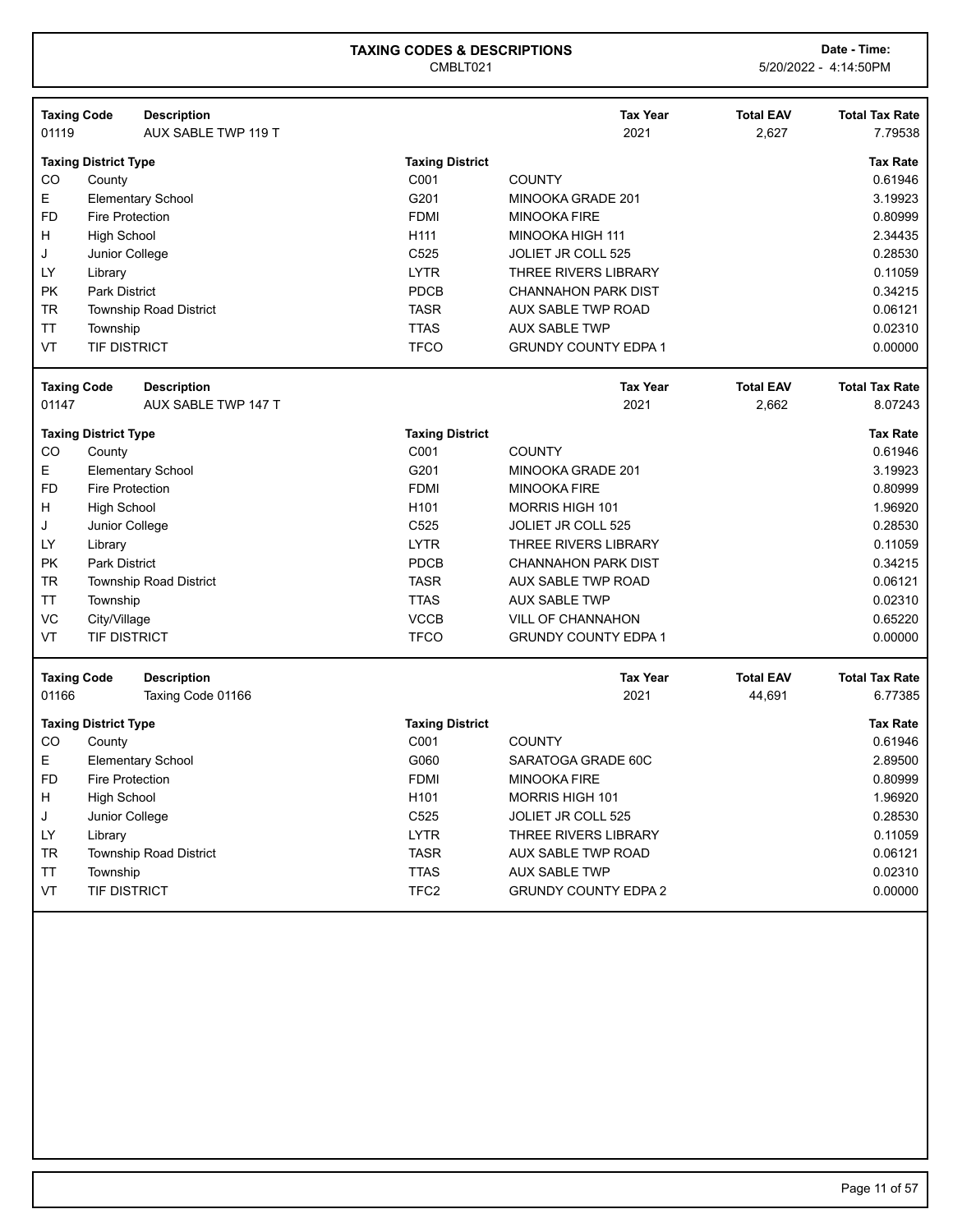| <b>Taxing Code</b> | <b>Description</b>            |                        | <b>Tax Year</b>             | <b>Total EAV</b> | <b>Total Tax Rate</b> |
|--------------------|-------------------------------|------------------------|-----------------------------|------------------|-----------------------|
| 01177              | Taxing Code 01177             |                        | 2021                        | 238,600          | 7.07808               |
|                    | <b>Taxing District Type</b>   | <b>Taxing District</b> |                             |                  | <b>Tax Rate</b>       |
| CO                 | County                        | C001                   | <b>COUNTY</b>               |                  | 0.61946               |
| Е                  | <b>Elementary School</b>      | G201                   | MINOOKA GRADE 201           |                  | 3.19923               |
| <b>FD</b>          | <b>Fire Protection</b>        | <b>FDMI</b>            | <b>MINOOKA FIRE</b>         |                  | 0.80999               |
| Н                  | <b>High School</b>            | H101                   | <b>MORRIS HIGH 101</b>      |                  | 1.96920               |
| J                  | Junior College                | C525                   | JOLIET JR COLL 525          |                  | 0.28530               |
| LY                 | Library                       | <b>LYTR</b>            | <b>THREE RIVERS LIBRARY</b> |                  | 0.11059               |
| <b>TR</b>          | <b>Township Road District</b> | <b>TASR</b>            | AUX SABLE TWP ROAD          |                  | 0.06121               |
| <b>TT</b>          | Township                      | <b>TTAS</b>            | <b>AUX SABLE TWP</b>        |                  | 0.02310               |
| VT                 | <b>TIF DISTRICT</b>           | TFC <sub>2</sub>       | <b>GRUNDY COUNTY EDPA 2</b> |                  | 0.00000               |
| <b>Taxing Code</b> | <b>Description</b>            |                        | <b>Tax Year</b>             | <b>Total EAV</b> | <b>Total Tax Rate</b> |
| 02001              | <b>BRACEVILLE TWP 001</b>     |                        | 2021                        | 70,041,439       | 7.25423               |
|                    | <b>Taxing District Type</b>   | <b>Taxing District</b> |                             |                  | <b>Tax Rate</b>       |
| CO                 | County                        | C001                   | <b>COUNTY</b>               |                  | 0.61946               |
| <b>FD</b>          | <b>Fire Protection</b>        | <b>FDCC</b>            | <b>COAL CITY FIRE</b>       |                  | 0.52835               |
| J                  | Junior College                | C525                   | JOLIET JR COLL 525          |                  | 0.28530               |
| LY                 | Library                       | <b>LYCC</b>            | <b>COAL CITY LIBRARY</b>    |                  | 0.16570               |
| MT                 | Multi-Township                | MTA3                   | <b>BR ME MULTI-TWP</b>      |                  | 0.02478               |
| <b>TR</b>          | <b>Township Road District</b> | <b>TBRR</b>            | <b>BRACEVILLE TWP ROAD</b>  |                  | 0.18852               |
| <b>TT</b>          | Township                      | <b>TTBR</b>            | <b>BRACEVILLE TWP</b>       |                  | 0.03282               |
| U                  | Unit School                   | U001                   | <b>COAL CITY UNIT 1</b>     |                  | 3.32962               |
| VC                 | City/Village                  | <b>VCCC</b>            | VILL OF COAL CITY           |                  | 2.07968               |
| <b>Taxing Code</b> | <b>Description</b>            |                        | <b>Tax Year</b>             | <b>Total EAV</b> | <b>Total Tax Rate</b> |
| 02002              | <b>BRACEVILLE TWP 002</b>     |                        | 2021                        | 6,212,050        | 5.17455               |
|                    | <b>Taxing District Type</b>   | <b>Taxing District</b> |                             |                  | <b>Tax Rate</b>       |
| CO                 | County                        | C001                   | <b>COUNTY</b>               |                  | 0.61946               |
| <b>FD</b>          | Fire Protection               | <b>FDCC</b>            | <b>COAL CITY FIRE</b>       |                  | 0.52835               |
| J                  | Junior College                | C525                   | <b>JOLIET JR COLL 525</b>   |                  | 0.28530               |
| LY                 | Library                       | <b>LYCC</b>            | <b>COAL CITY LIBRARY</b>    |                  | 0.16570               |
| MT                 | Multi-Township                | MTA3                   | BR ME MULTI-TWP             |                  | 0.02478               |
| <b>TR</b>          | Township Road District        | <b>TBRR</b>            | <b>BRACEVILLE TWP ROAD</b>  |                  | 0.18852               |
| <b>TT</b>          | Township                      | <b>TTBR</b>            | <b>BRACEVILLE TWP</b>       |                  | 0.03282               |
| U                  | Unit School                   | U001                   | COAL CITY UNIT 1            |                  | 3.32962               |
| <b>Taxing Code</b> | <b>Description</b>            |                        | <b>Tax Year</b>             | <b>Total EAV</b> | <b>Total Tax Rate</b> |
| 02003              | <b>BRACEVILLE TWP 003</b>     |                        | 2021                        | 36,831,618       | 5.66836               |
|                    | <b>Taxing District Type</b>   | <b>Taxing District</b> |                             |                  | <b>Tax Rate</b>       |
| CO                 | County                        | C001                   | <b>COUNTY</b>               |                  | 0.61946               |
| <b>FD</b>          | Fire Protection               | <b>FDCC</b>            | <b>COAL CITY FIRE</b>       |                  | 0.52835               |
| J                  | Junior College                | C525                   | JOLIET JR COLL 525          |                  | 0.28530               |
| LY                 | Library                       | <b>LYCC</b>            | <b>COAL CITY LIBRARY</b>    |                  | 0.16570               |
| MT                 | Multi-Township                | MTA3                   | <b>BR ME MULTI-TWP</b>      |                  | 0.02478               |
| <b>TR</b>          | <b>Township Road District</b> | <b>TBRR</b>            | <b>BRACEVILLE TWP ROAD</b>  |                  | 0.18852               |
| <b>TT</b>          | Township                      | <b>TTBR</b>            | <b>BRACEVILLE TWP</b>       |                  | 0.03282               |
| U                  | Unit School                   | U001                   | COAL CITY UNIT 1            |                  | 3.32962               |
| VC                 | City/Village                  | <b>VCDI</b>            | <b>VILL OF DIAMOND</b>      |                  | 0.49381               |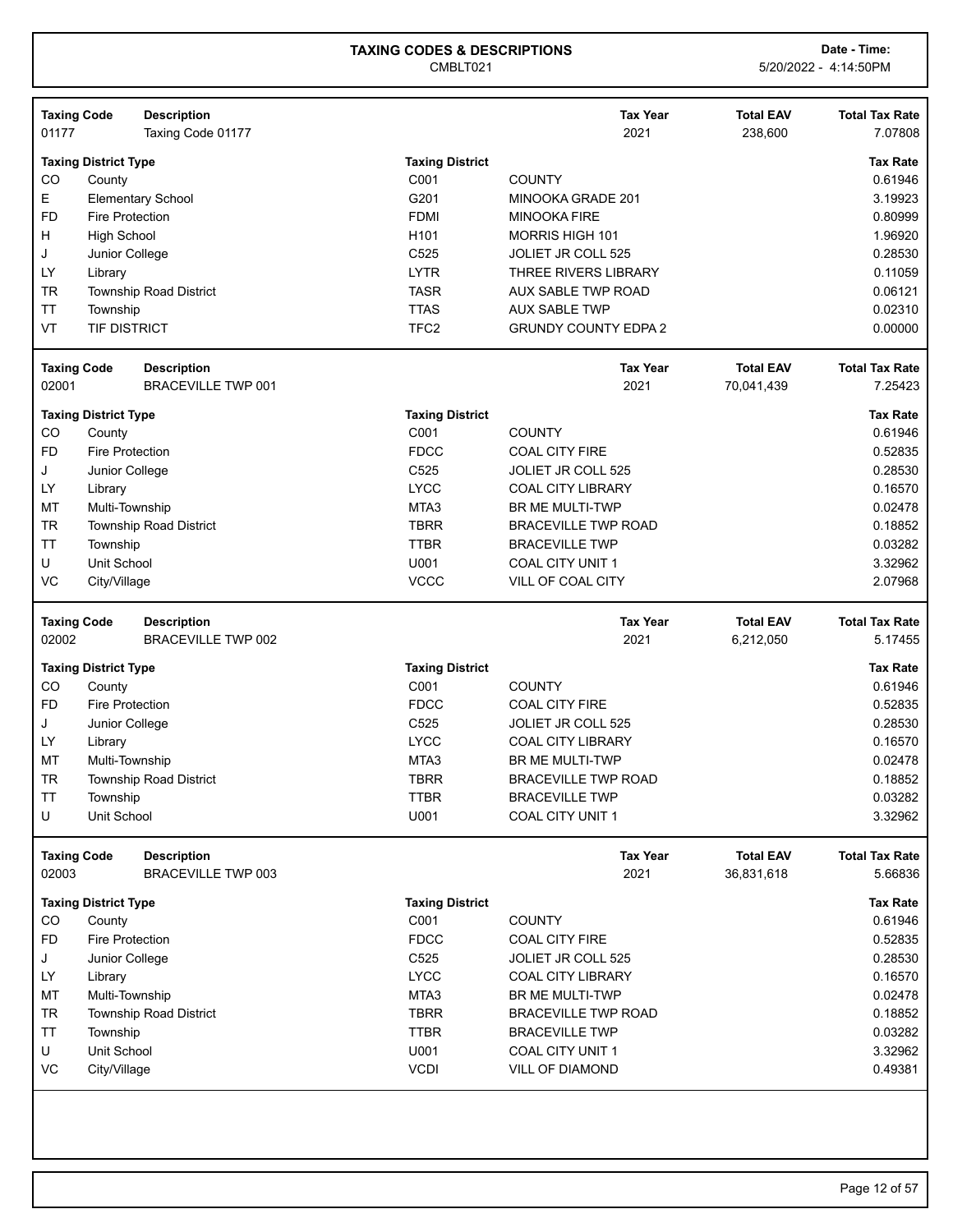| 02004     | <b>Taxing Code</b>          | <b>Description</b><br><b>BRACEVILLE TWP 004</b> |                        | <b>Tax Year</b><br>2021     | <b>Total EAV</b><br>13,572,800 | <b>Total Tax Rate</b><br>8.58195 |
|-----------|-----------------------------|-------------------------------------------------|------------------------|-----------------------------|--------------------------------|----------------------------------|
|           |                             |                                                 |                        |                             |                                |                                  |
|           | <b>Taxing District Type</b> |                                                 | <b>Taxing District</b> |                             |                                | <b>Tax Rate</b>                  |
| CO        | County                      |                                                 | C001                   | <b>COUNTY</b>               |                                | 0.61946                          |
| E         |                             | <b>Elementary School</b>                        | G075                   | <b>BRACEVILLE GRADE 75</b>  |                                | 3.07020                          |
| FD        | <b>Fire Protection</b>      |                                                 | <b>FDBR</b>            | <b>BRACEVILLE FIRE</b>      |                                | 1.06277                          |
| н         | <b>High School</b>          |                                                 | H073                   | GSW HIGH 73                 |                                | 2.58947                          |
| J         | Junior College              |                                                 | C525                   | JOLIET JR COLL 525          |                                | 0.28530                          |
| LY        | Library                     |                                                 | <b>LYFR</b>            | <b>FOSSIL RIDGE LIBRARY</b> |                                | 0.12376                          |
| MT        | Multi-Township              |                                                 | MTA3                   | <b>BR ME MULTI-TWP</b>      |                                | 0.02478                          |
| <b>TR</b> |                             | <b>Township Road District</b>                   | <b>TBRR</b>            | <b>BRACEVILLE TWP ROAD</b>  |                                | 0.18852                          |
| ТT        | Township                    |                                                 | <b>TTBR</b>            | <b>BRACEVILLE TWP</b>       |                                | 0.03282                          |
| VC        | City/Village                |                                                 | <b>VCBR</b>            | VILL OF BRACEVILLE          |                                | 0.58487                          |
|           | <b>Taxing Code</b>          | <b>Description</b>                              |                        | <b>Tax Year</b>             | <b>Total EAV</b>               | <b>Total Tax Rate</b>            |
| 02005     |                             | <b>BRACEVILLE TWP 005</b>                       |                        | 2021                        | 700,144                        | 7.69535                          |
|           | <b>Taxing District Type</b> |                                                 | <b>Taxing District</b> |                             |                                | <b>Tax Rate</b>                  |
| CO        | County                      |                                                 | C001                   | <b>COUNTY</b>               |                                | 0.61946                          |
| E         |                             | <b>Elementary School</b>                        | G075                   | <b>BRACEVILLE GRADE 75</b>  |                                | 3.07020                          |
| <b>FD</b> | <b>Fire Protection</b>      |                                                 | <b>FDGA</b>            | <b>GARDNER FIRE</b>         |                                | 0.88480                          |
| н         | <b>High School</b>          |                                                 | H073                   | GSW HIGH 73                 |                                | 2.58947                          |
| J         | Junior College              |                                                 | C525                   | JOLIET JR COLL 525          |                                | 0.28530                          |
| MT        | Multi-Township              |                                                 | MTA3                   | <b>BR ME MULTI-TWP</b>      |                                | 0.02478                          |
| TR        |                             | <b>Township Road District</b>                   | <b>TBRR</b>            | <b>BRACEVILLE TWP ROAD</b>  |                                | 0.18852                          |
| <b>TT</b> | Township                    |                                                 | <b>TTBR</b>            | <b>BRACEVILLE TWP</b>       |                                | 0.03282                          |
|           | <b>Taxing Code</b>          | <b>Description</b>                              |                        | <b>Tax Year</b>             | <b>Total EAV</b>               | <b>Total Tax Rate</b>            |
| 02006     |                             | <b>BRACEVILLE TWP 006</b>                       |                        | 2021                        | 4,681,579                      | 7.99708                          |
|           | <b>Taxing District Type</b> |                                                 | <b>Taxing District</b> |                             |                                | <b>Tax Rate</b>                  |
| CO        | County                      |                                                 | C001                   | <b>COUNTY</b>               |                                | 0.61946                          |
| E         |                             | <b>Elementary School</b>                        | G075                   | <b>BRACEVILLE GRADE 75</b>  |                                | 3.07020                          |
| FD        | <b>Fire Protection</b>      |                                                 | <b>FDBR</b>            | <b>BRACEVILLE FIRE</b>      |                                | 1.06277                          |
| н         | <b>High School</b>          |                                                 | H073                   | GSW HIGH 73                 |                                | 2.58947                          |
| J         | Junior College              |                                                 | C525                   | JOLIET JR COLL 525          |                                | 0.28530                          |
| LY        | Library                     |                                                 | <b>LYFR</b>            | <b>FOSSIL RIDGE LIBRARY</b> |                                | 0.12376                          |
| MT        | Multi-Township              |                                                 | MTA3                   | <b>BR ME MULTI-TWP</b>      |                                | 0.02478                          |
| TR        |                             | <b>Township Road District</b>                   | <b>TBRR</b>            | <b>BRACEVILLE TWP ROAD</b>  |                                | 0.18852                          |
| TT        | Township                    |                                                 | <b>TTBR</b>            | <b>BRACEVILLE TWP</b>       |                                | 0.03282                          |
|           |                             |                                                 |                        |                             |                                |                                  |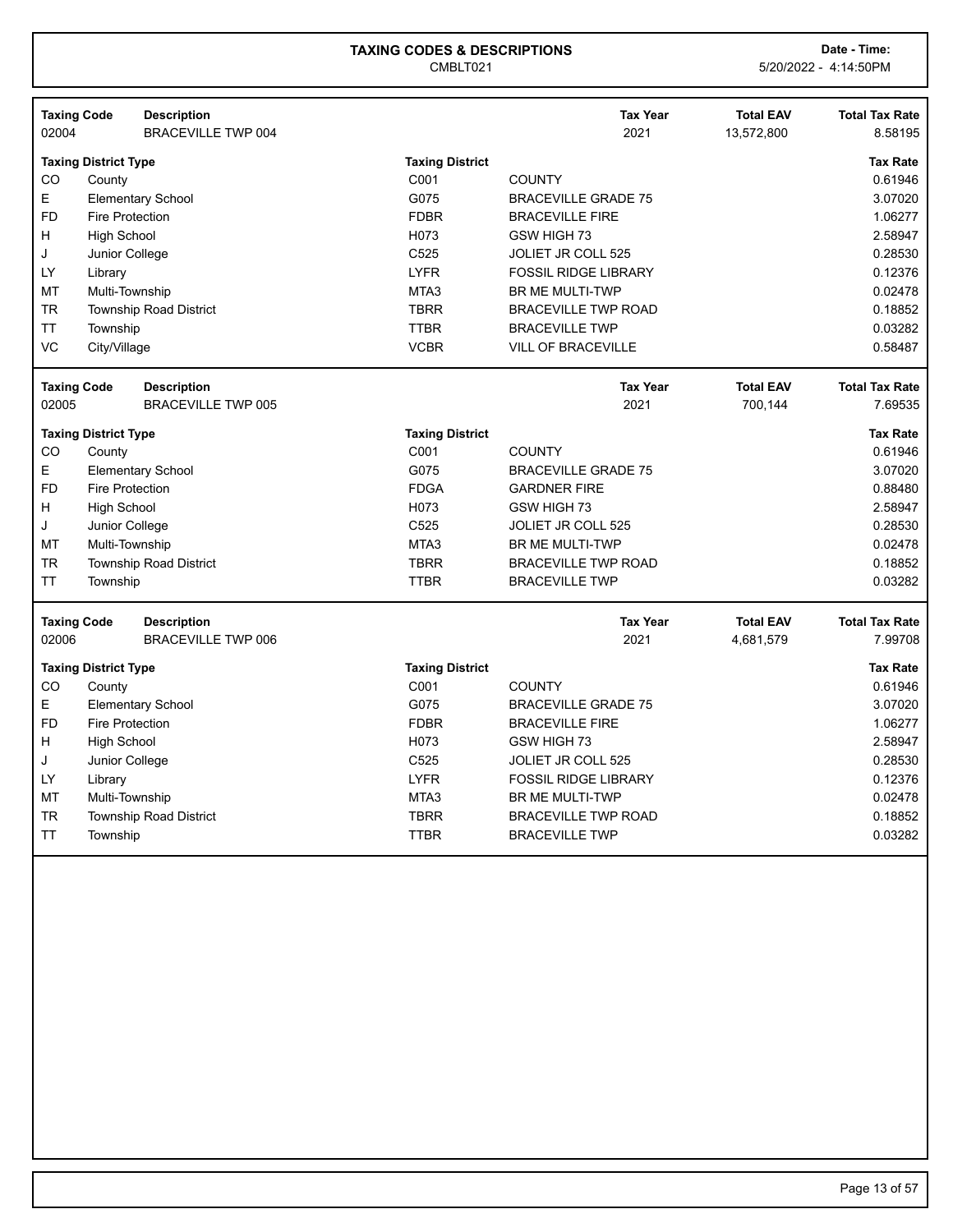|                             | <b>Taxing Code</b>          | <b>Description</b>            |                        | <b>Tax Year</b>             | <b>Total EAV</b> | <b>Total Tax Rate</b> |
|-----------------------------|-----------------------------|-------------------------------|------------------------|-----------------------------|------------------|-----------------------|
| 02007                       |                             | <b>BRACEVILLE TWP 007</b>     |                        | 2021                        | 707,115          | 7.81430               |
|                             | <b>Taxing District Type</b> |                               | <b>Taxing District</b> |                             |                  | <b>Tax Rate</b>       |
| CO                          | County                      |                               | C001                   | <b>COUNTY</b>               |                  | 0.61946               |
| E                           |                             | <b>Elementary School</b>      | G075                   | <b>BRACEVILLE GRADE 75</b>  |                  | 3.07020               |
| <b>FD</b>                   | <b>Fire Protection</b>      |                               | <b>FDBW</b>            | <b>BRAIDWOOD FIRE</b>       |                  | 0.34902               |
| н                           | <b>High School</b>          |                               | H073                   | GSW HIGH 73                 |                  | 2.58947               |
| J                           | Junior College              |                               | C525                   | <b>JOLIET JR COLL 525</b>   |                  | 0.28530               |
| LY.                         | Library                     |                               | <b>LYFR</b>            | <b>FOSSIL RIDGE LIBRARY</b> |                  | 0.12376               |
| МT                          | Multi-Township              |                               | MTA <sub>3</sub>       | BR ME MULTI-TWP             |                  | 0.02478               |
| PK                          | <b>Park District</b>        |                               | <b>PDGO</b>            | <b>GODLEY PARK DISTRICT</b> |                  | 0.40222               |
| <b>TR</b>                   |                             | <b>Township Road District</b> | <b>TBRR</b>            | <b>BRACEVILLE TWP ROAD</b>  |                  | 0.18852               |
| TΤ                          | Township                    |                               | <b>TTBR</b>            | <b>BRACEVILLE TWP</b>       |                  | 0.03282               |
| VC                          | City/Village                |                               | <b>VCGO</b>            | <b>VILL OF GODLEY</b>       |                  | 0.12875               |
|                             | <b>Taxing Code</b>          | <b>Description</b>            |                        | <b>Tax Year</b>             | <b>Total EAV</b> | <b>Total Tax Rate</b> |
| 02008                       |                             | <b>BRACEVILLE TWP 008</b>     |                        | 2021                        | 541,107          | 7.57630               |
| <b>Taxing District Type</b> |                             |                               | <b>Taxing District</b> |                             |                  | <b>Tax Rate</b>       |
| CO                          | County                      |                               | C001                   | <b>COUNTY</b>               |                  | 0.61946               |
| E                           |                             | <b>Elementary School</b>      | G072                   | <b>GARDNER GRADE 72C</b>    |                  | 2.82739               |
| <b>FD</b>                   | <b>Fire Protection</b>      |                               | <b>FDGA</b>            | <b>GARDNER FIRE</b>         |                  | 0.88480               |
| н                           | <b>High School</b>          |                               | H073                   | GSW HIGH 73                 |                  | 2.58947               |
| J                           | Junior College              |                               | C525                   | JOLIET JR COLL 525          |                  | 0.28530               |
| LY                          | Library                     |                               | <b>LYFR</b>            | <b>FOSSIL RIDGE LIBRARY</b> |                  | 0.12376               |
| МT                          | Multi-Township              |                               | MTA3                   | BR ME MULTI-TWP             |                  | 0.02478               |
| TR                          |                             | <b>Township Road District</b> | <b>TBRR</b>            | <b>BRACEVILLE TWP ROAD</b>  |                  | 0.18852               |
| <b>TT</b>                   | Township                    |                               | <b>TTBR</b>            | <b>BRACEVILLE TWP</b>       |                  | 0.03282               |
|                             | <b>Taxing Code</b>          | <b>Description</b>            |                        | <b>Tax Year</b>             | <b>Total EAV</b> | <b>Total Tax Rate</b> |
| 02009                       |                             | <b>BRACEVILLE TWP 009</b>     |                        | 2021                        | 25,715           | 5.66703               |
|                             | <b>Taxing District Type</b> |                               | <b>Taxing District</b> |                             |                  | <b>Tax Rate</b>       |
| CO                          | County                      |                               | C001                   | <b>COUNTY</b>               |                  | 0.61946               |
| <b>FD</b>                   | <b>Fire Protection</b>      |                               | <b>FDBR</b>            | <b>BRACEVILLE FIRE</b>      |                  | 1.06277               |
| J                           | Junior College              |                               | C525                   | <b>JOLIET JR COLL 525</b>   |                  | 0.28530               |
| LY                          | Library                     |                               | <b>LYFR</b>            | <b>FOSSIL RIDGE LIBRARY</b> |                  | 0.12376               |
| MT                          | Multi-Township              |                               | MTA3                   | <b>BR ME MULTI-TWP</b>      |                  | 0.02478               |
| <b>TR</b>                   |                             | <b>Township Road District</b> | <b>TBRR</b>            | <b>BRACEVILLE TWP ROAD</b>  |                  | 0.18852               |
| ΤT                          | Township                    |                               | <b>TTBR</b>            | <b>BRACEVILLE TWP</b>       |                  | 0.03282               |
| U                           | <b>Unit School</b>          |                               | U001                   | <b>COAL CITY UNIT 1</b>     |                  | 3.32962               |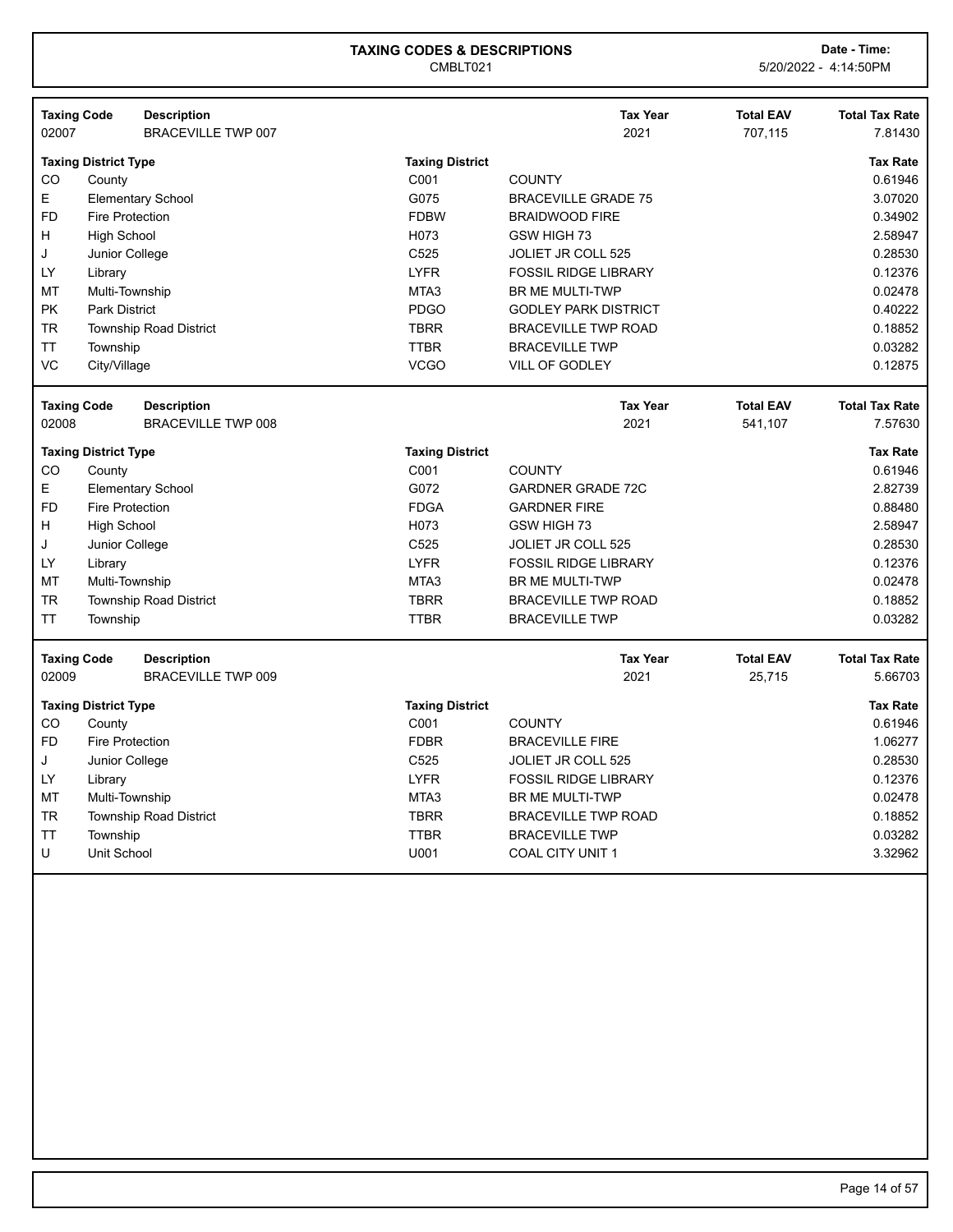| 02010     | <b>Taxing Code</b>          | <b>Description</b><br><b>BRACEVILLE TWP 010</b> |                        | <b>Tax Year</b><br>2021     | <b>Total EAV</b><br>172,287 | <b>Total Tax Rate</b><br>8.52805 |
|-----------|-----------------------------|-------------------------------------------------|------------------------|-----------------------------|-----------------------------|----------------------------------|
|           | <b>Taxing District Type</b> |                                                 | <b>Taxing District</b> |                             |                             | <b>Tax Rate</b>                  |
| CO        | County                      |                                                 | C001                   | <b>COUNTY</b>               |                             | 0.61946                          |
| Е         |                             | <b>Elementary School</b>                        | G075                   | <b>BRACEVILLE GRADE 75</b>  |                             | 3.07020                          |
| <b>FD</b> | <b>Fire Protection</b>      |                                                 | <b>FDBR</b>            | <b>BRACEVILLE FIRE</b>      |                             | 1.06277                          |
| н         | <b>High School</b>          |                                                 | H073                   | GSW HIGH 73                 |                             | 2.58947                          |
| J         | Junior College              |                                                 | C525                   | <b>JOLIET JR COLL 525</b>   |                             | 0.28530                          |
| LY        | Library                     |                                                 | <b>LYFR</b>            | <b>FOSSIL RIDGE LIBRARY</b> |                             | 0.12376                          |
| <b>MT</b> | Multi-Township              |                                                 | MTA3                   | <b>BR ME MULTI-TWP</b>      |                             | 0.02478                          |
| PK        | <b>Park District</b>        |                                                 | <b>PDGO</b>            | <b>GODLEY PARK DISTRICT</b> |                             | 0.40222                          |
| <b>TR</b> |                             | <b>Township Road District</b>                   | <b>TBRR</b>            | <b>BRACEVILLE TWP ROAD</b>  |                             | 0.18852                          |
| <b>TT</b> | Township                    |                                                 | <b>TTBR</b>            | <b>BRACEVILLE TWP</b>       |                             | 0.03282                          |
| VC        | City/Village                |                                                 | <b>VCGO</b>            | VILL OF GODLEY              |                             | 0.12875                          |
|           | <b>Taxing Code</b>          | <b>Description</b>                              |                        | <b>Tax Year</b>             | <b>Total EAV</b>            | <b>Total Tax Rate</b>            |
| 02011     |                             | <b>BRACEVILLE TWP 011</b>                       |                        | 2021                        | 1,446,859                   | 7.87332                          |
|           | <b>Taxing District Type</b> |                                                 | <b>Taxing District</b> |                             |                             | <b>Tax Rate</b>                  |
| CO        | County                      |                                                 | C001                   | <b>COUNTY</b>               |                             | 0.61946                          |
| E.        |                             | <b>Elementary School</b>                        | G075                   | <b>BRACEVILLE GRADE 75</b>  |                             | 3.07020                          |
| <b>FD</b> | <b>Fire Protection</b>      |                                                 | <b>FDBR</b>            | <b>BRACEVILLE FIRE</b>      |                             | 1.06277                          |
| н         | <b>High School</b>          |                                                 | H073                   | GSW HIGH 73                 |                             | 2.58947                          |
| J         | Junior College              |                                                 | C525                   | JOLIET JR COLL 525          |                             | 0.28530                          |
| MT        | Multi-Township              |                                                 | MTA3                   | BR ME MULTI-TWP             |                             | 0.02478                          |
| <b>TR</b> |                             | Township Road District                          | <b>TBRR</b>            | <b>BRACEVILLE TWP ROAD</b>  |                             | 0.18852                          |
| <b>TT</b> | Township                    |                                                 | <b>TTBR</b>            | <b>BRACEVILLE TWP</b>       |                             | 0.03282                          |
|           |                             |                                                 |                        |                             |                             |                                  |
|           | <b>Taxing Code</b>          | <b>Description</b>                              |                        | <b>Tax Year</b>             | <b>Total EAV</b>            | <b>Total Tax Rate</b>            |
| 02012     |                             | <b>BRACEVILLE TWP 012</b>                       |                        | 2021                        | 0                           | 7.45254                          |
|           | <b>Taxing District Type</b> |                                                 | <b>Taxing District</b> |                             |                             | <b>Tax Rate</b>                  |
| CO        | County                      |                                                 | C001                   | <b>COUNTY</b>               |                             | 0.61946                          |
| E.        |                             | <b>Elementary School</b>                        | G072                   | <b>GARDNER GRADE 72C</b>    |                             | 2.82739                          |
| <b>FD</b> | <b>Fire Protection</b>      |                                                 | <b>FDGA</b>            | <b>GARDNER FIRE</b>         |                             | 0.88480                          |
| н         | <b>High School</b>          |                                                 | H073                   | GSW HIGH 73                 |                             | 2.58947                          |
| J         | Junior College              |                                                 | C525                   | <b>JOLIET JR COLL 525</b>   |                             | 0.28530                          |
| МT        | Multi-Township              |                                                 | MTA3                   | BR ME MULTI-TWP             |                             | 0.02478                          |
| TR        |                             | <b>Township Road District</b>                   | <b>TBRR</b>            | <b>BRACEVILLE TWP ROAD</b>  |                             | 0.18852                          |
| <b>TT</b> | Township                    |                                                 | <b>TTBR</b>            | <b>BRACEVILLE TWP</b>       |                             | 0.03282                          |
|           | <b>Taxing Code</b>          | <b>Description</b>                              |                        | <b>Tax Year</b>             | <b>Total EAV</b>            | <b>Total Tax Rate</b>            |
| 02013     |                             | <b>BRACEVILLE TWP 013</b>                       |                        | 2021                        | 0                           | 8.32090                          |
|           | <b>Taxing District Type</b> |                                                 | <b>Taxing District</b> |                             |                             | <b>Tax Rate</b>                  |
| CO        | County                      |                                                 | C001                   | <b>COUNTY</b>               |                             | 0.61946                          |
| E         |                             | <b>Elementary School</b>                        | G072                   | <b>GARDNER GRADE 72C</b>    |                             | 2.82739                          |
| <b>FD</b> | <b>Fire Protection</b>      |                                                 | <b>FDGA</b>            | <b>GARDNER FIRE</b>         |                             | 0.88480                          |
| H         | <b>High School</b>          |                                                 | H073                   | GSW HIGH 73                 |                             | 2.58947                          |
| J         | Junior College              |                                                 | C525                   | JOLIET JR COLL 525          |                             | 0.28530                          |
| LY.       | Library                     |                                                 | <b>LYFR</b>            | <b>FOSSIL RIDGE LIBRARY</b> |                             | 0.12376                          |
| MT        | Multi-Township              |                                                 | MTA3                   | <b>BR ME MULTI-TWP</b>      |                             | 0.02478                          |
| <b>TR</b> |                             | Township Road District                          | <b>TBRR</b>            | <b>BRACEVILLE TWP ROAD</b>  |                             | 0.18852                          |
| <b>TT</b> | Township                    |                                                 | <b>TTBR</b>            | <b>BRACEVILLE TWP</b>       |                             | 0.03282                          |
| VC        | City/Village                |                                                 | <b>VCGA</b>            | <b>VILL OF GARDNER</b>      |                             | 0.74460                          |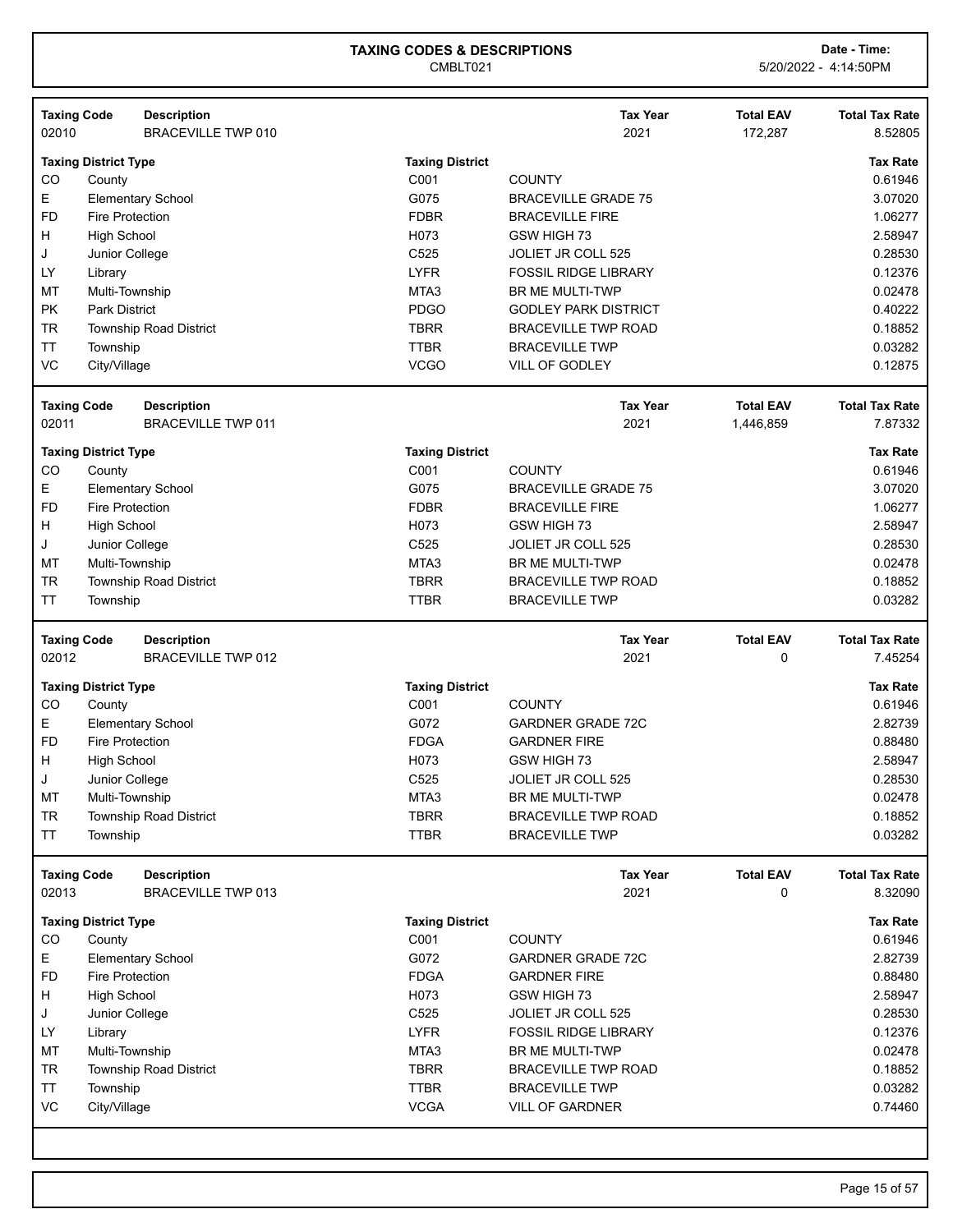CMBLT021 5/20/2022 - 4:14:50PM

| <b>Taxing Code</b>          |                             | <b>Description</b>                       |                        | <b>Tax Year</b>             | <b>Total EAV</b>            | <b>Total Tax Rate</b>            |
|-----------------------------|-----------------------------|------------------------------------------|------------------------|-----------------------------|-----------------------------|----------------------------------|
| 02014                       |                             | <b>BRACEVILLE TWP 014</b>                |                        | 2021                        | 28,675                      | 8.45819                          |
|                             | <b>Taxing District Type</b> |                                          | <b>Taxing District</b> |                             |                             | <b>Tax Rate</b>                  |
| CO                          | County                      |                                          | C001                   | <b>COUNTY</b>               |                             | 0.61946                          |
| E                           |                             | <b>Elementary School</b>                 | G075                   | <b>BRACEVILLE GRADE 75</b>  |                             | 3.07020                          |
| <b>FD</b>                   | <b>Fire Protection</b>      |                                          | <b>FDBR</b>            | <b>BRACEVILLE FIRE</b>      |                             | 1.06277                          |
| Н                           | <b>High School</b>          |                                          | H073                   | GSW HIGH 73                 |                             | 2.58947                          |
| J                           | Junior College              |                                          | C525                   | JOLIET JR COLL 525          |                             | 0.28530                          |
| MT                          | Multi-Township              |                                          | MTA3                   | <b>BR ME MULTI-TWP</b>      |                             | 0.02478                          |
| <b>TR</b>                   |                             | <b>Township Road District</b>            | <b>TBRR</b>            | <b>BRACEVILLE TWP ROAD</b>  |                             | 0.18852                          |
| <b>TT</b>                   | Township                    |                                          | <b>TTBR</b>            | <b>BRACEVILLE TWP</b>       |                             | 0.03282                          |
| VC                          | City/Village                |                                          | <b>VCBR</b>            | <b>VILL OF BRACEVILLE</b>   |                             | 0.58487                          |
| <b>Taxing Code</b><br>02015 |                             | <b>Description</b><br>BRACEVILLE TWP 015 |                        | <b>Tax Year</b><br>2021     | <b>Total EAV</b><br>205,083 | <b>Total Tax Rate</b><br>6.47222 |
|                             |                             |                                          |                        |                             |                             |                                  |
|                             | <b>Taxing District Type</b> |                                          | <b>Taxing District</b> |                             |                             | <b>Tax Rate</b>                  |
| CO                          | County                      |                                          | C001                   | <b>COUNTY</b>               |                             | 0.61946                          |
| <b>FD</b>                   | <b>Fire Protection</b>      |                                          | <b>FDCC</b>            | <b>COAL CITY FIRE</b>       |                             | 0.52835                          |
| J                           | Junior College              |                                          | C525                   | <b>JOLIET JR COLL 525</b>   |                             | 0.28530                          |
| LY                          | Library                     |                                          | <b>LYCC</b>            | <b>COAL CITY LIBRARY</b>    |                             | 0.16570                          |
| MT                          | Multi-Township              |                                          | MTA3                   | BR ME MULTI-TWP             |                             | 0.02478                          |
| <b>TR</b>                   |                             | <b>Township Road District</b>            | <b>TBRR</b>            | <b>BRACEVILLE TWP ROAD</b>  |                             | 0.18852                          |
| <b>TT</b>                   | Township                    |                                          | <b>TTBR</b>            | <b>BRACEVILLE TWP</b>       |                             | 0.03282                          |
| U                           | Unit School                 |                                          | U001                   | COAL CITY UNIT 1            |                             | 3.32962                          |
| VC                          | City/Village                |                                          | <b>VCBW</b>            | <b>CITY OF BRAIDWOOD</b>    |                             | 1.29767                          |
| <b>Taxing Code</b>          |                             | <b>Description</b>                       |                        | <b>Tax Year</b>             | <b>Total EAV</b>            | <b>Total Tax Rate</b>            |
| 02063                       |                             | <b>BRACEVILLE TWP 063</b>                |                        | 2021                        | 99,545                      | 8.32090                          |
|                             | <b>Taxing District Type</b> |                                          | <b>Taxing District</b> |                             |                             | <b>Tax Rate</b>                  |
| CO                          | County                      |                                          | C001                   | <b>COUNTY</b>               |                             | 0.61946                          |
| E                           |                             | <b>Elementary School</b>                 | G072                   | <b>GARDNER GRADE 72C</b>    |                             | 2.82739                          |
| <b>FD</b>                   | <b>Fire Protection</b>      |                                          | <b>FDGA</b>            | <b>GARDNER FIRE</b>         |                             | 0.88480                          |
| H                           | <b>High School</b>          |                                          | H073                   | GSW HIGH 73                 |                             | 2.58947                          |
| J                           | Junior College              |                                          | C <sub>525</sub>       | <b>JOLIET JR COLL 525</b>   |                             | 0.28530                          |
| LY                          | Library                     |                                          | <b>LYFR</b>            | <b>FOSSIL RIDGE LIBRARY</b> |                             | 0.12376                          |
| MT                          | Multi-Township              |                                          | MTA3                   | BR ME MULTI-TWP             |                             | 0.02478                          |
| <b>TR</b>                   |                             | <b>Township Road District</b>            | <b>TBRR</b>            | <b>BRACEVILLE TWP ROAD</b>  |                             | 0.18852                          |
| <b>TT</b>                   | Township                    |                                          | <b>TTBR</b>            | <b>BRACEVILLE TWP</b>       |                             | 0.03282                          |
| VC                          | City/Village                |                                          | <b>VCGA</b>            | <b>VILL OF GARDNER</b>      |                             | 0.74460                          |
| VT                          | <b>TIF DISTRICT</b>         |                                          | <b>TFGI</b>            | <b>GARDNER IND TIF DIST</b> |                             | 0.00000                          |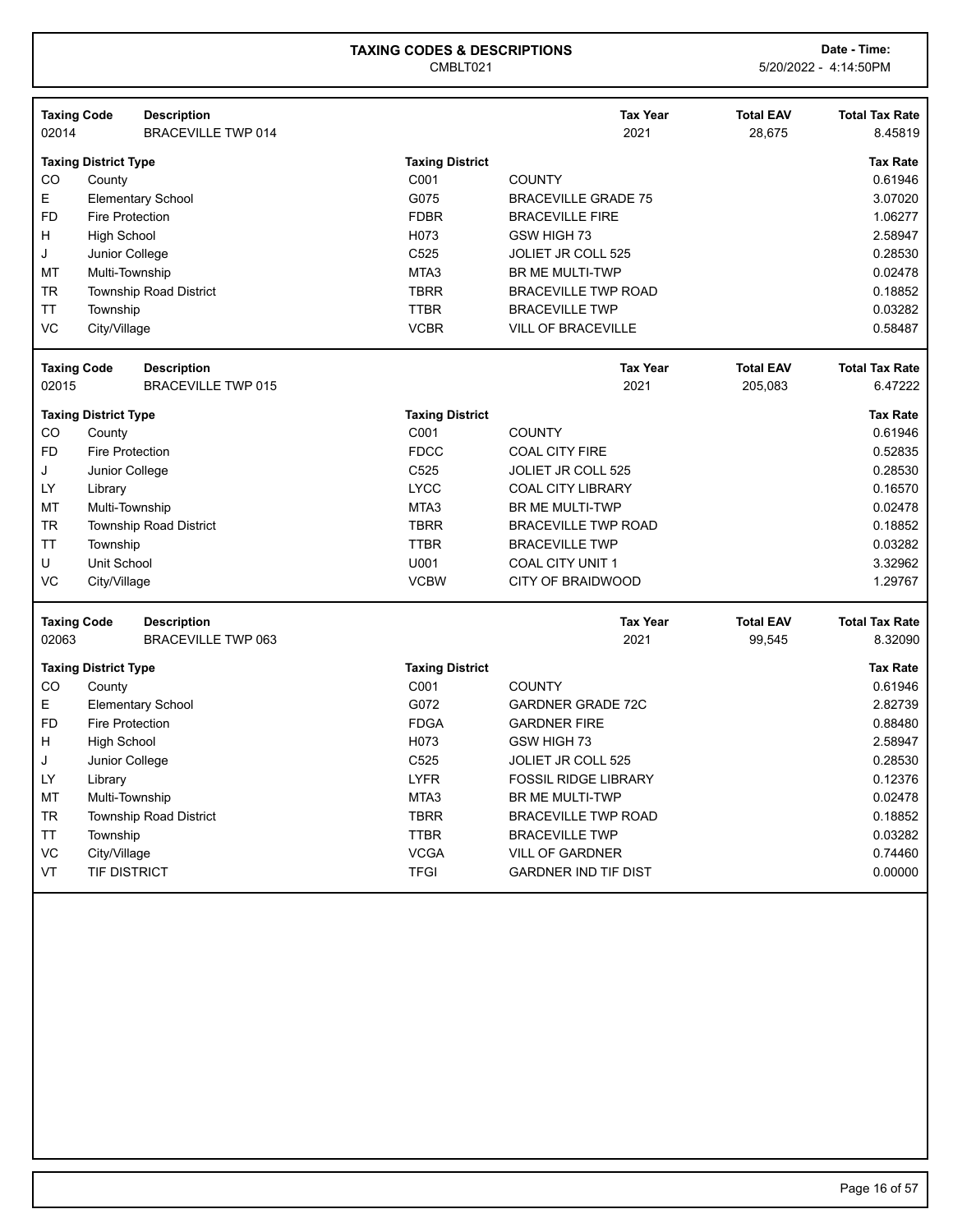| <b>Taxing Code</b>          |                             | <b>Description</b>                           |                        | <b>Tax Year</b>                | <b>Total EAV</b>               | <b>Total Tax Rate</b>            |
|-----------------------------|-----------------------------|----------------------------------------------|------------------------|--------------------------------|--------------------------------|----------------------------------|
| 02101                       |                             | Taxing Code 02101                            |                        | 2021                           | 30,247,406                     | 7.25423                          |
|                             | <b>Taxing District Type</b> |                                              | <b>Taxing District</b> |                                |                                | <b>Tax Rate</b>                  |
| CO                          | County                      |                                              | C001                   | <b>COUNTY</b>                  |                                | 0.61946                          |
| <b>FD</b>                   | <b>Fire Protection</b>      |                                              | <b>FDCC</b>            | <b>COAL CITY FIRE</b>          |                                | 0.52835                          |
| J                           | Junior College              |                                              | C525                   | JOLIET JR COLL 525             |                                | 0.28530                          |
| LY                          | Library                     |                                              | <b>LYCC</b>            | <b>COAL CITY LIBRARY</b>       |                                | 0.16570                          |
| MT                          | Multi-Township              |                                              | MTA3                   | <b>BR ME MULTI-TWP</b>         |                                | 0.02478                          |
| <b>TR</b>                   |                             | <b>Township Road District</b>                | <b>TBRR</b>            | <b>BRACEVILLE TWP ROAD</b>     |                                | 0.18852                          |
| TT                          | Township                    |                                              | <b>TTBR</b>            | <b>BRACEVILLE TWP</b>          |                                | 0.03282                          |
| U                           | Unit School                 |                                              | U001                   | <b>COAL CITY UNIT 1</b>        |                                | 3.32962                          |
| VC                          | City/Village                |                                              | <b>VCCC</b>            | <b>VILL OF COAL CITY</b>       |                                | 2.07968                          |
| VT                          | <b>TIF DISTRICT</b>         |                                              | <b>TFCC</b>            | <b>COAL CITY TIF</b>           |                                | 0.00000                          |
| <b>Taxing Code</b>          |                             | <b>Description</b>                           |                        | <b>Tax Year</b>                | <b>Total EAV</b>               | <b>Total Tax Rate</b>            |
| 02102                       |                             | Taxing Code 02102                            |                        | 2021                           | 127,817                        | 6.47222                          |
|                             | <b>Taxing District Type</b> |                                              | <b>Taxing District</b> |                                |                                | <b>Tax Rate</b>                  |
| CO.                         | County                      |                                              | C001                   | <b>COUNTY</b>                  |                                | 0.61946                          |
| <b>FD</b>                   | <b>Fire Protection</b>      |                                              | <b>FDCC</b>            | <b>COAL CITY FIRE</b>          |                                | 0.52835                          |
| J                           | Junior College              |                                              | C <sub>525</sub>       | JOLIET JR COLL 525             |                                | 0.28530                          |
| LY                          | Library                     |                                              | <b>LYCC</b>            | <b>COAL CITY LIBRARY</b>       |                                | 0.16570                          |
| МT                          | Multi-Township              |                                              | MTA3                   | <b>BR ME MULTI-TWP</b>         |                                | 0.02478                          |
| <b>TR</b>                   |                             | <b>Township Road District</b>                | <b>TBRR</b>            | <b>BRACEVILLE TWP ROAD</b>     |                                | 0.18852                          |
| <b>TT</b>                   | Township                    |                                              | <b>TTBR</b>            | <b>BRACEVILLE TWP</b>          |                                | 0.03282                          |
| U                           | Unit School                 |                                              | U001                   | <b>COAL CITY UNIT 1</b>        |                                | 3.32962                          |
| VC                          | City/Village                |                                              | <b>VCBW</b>            | <b>CITY OF BRAIDWOOD</b>       |                                | 1.29767                          |
| VT                          | <b>TIF DISTRICT</b>         |                                              | <b>TFBW</b>            | <b>BRAIDWOOD TIF</b>           |                                | 0.00000                          |
|                             |                             |                                              |                        |                                |                                |                                  |
| <b>Taxing Code</b><br>03001 |                             | <b>Description</b><br><b>ERIENNA TWP 001</b> |                        | <b>Tax Year</b><br>2021        | <b>Total EAV</b><br>20,921,362 | <b>Total Tax Rate</b><br>7.22863 |
|                             |                             |                                              |                        |                                |                                |                                  |
|                             | <b>Taxing District Type</b> |                                              | <b>Taxing District</b> |                                |                                | <b>Tax Rate</b>                  |
| CO                          | County                      |                                              | C001                   | <b>COUNTY</b>                  |                                | 0.61946                          |
| E.                          |                             | <b>Elementary School</b>                     | G024                   | <b>NETTLECREEK GRADE 24</b>    |                                | 2.98895                          |
| FD                          | Fire Protection             |                                              | <b>FDMO</b>            | <b>MORRIS FIRE &amp; AMBUL</b> |                                | 0.61057                          |
| н                           | <b>High School</b>          |                                              | H <sub>101</sub>       | <b>MORRIS HIGH 101</b>         |                                | 1.96920                          |
| J                           | Junior College              |                                              | C <sub>525</sub>       | <b>JOLIET JR COLL 525</b>      |                                | 0.28530                          |
| LY                          | Library                     |                                              | <b>LYMO</b>            | <b>MORRIS AREA LIBRARY</b>     |                                | 0.15632                          |
| MT                          | Multi-Township              |                                              | MTA4                   | ER NC MULTI-TWP                |                                | 0.02777                          |
| TR                          |                             | <b>Township Road District</b>                | <b>TERR</b>            | <b>ERIENNA TWP ROAD</b>        |                                | 0.43866                          |
| <b>TT</b>                   | Township                    |                                              | <b>TTER</b>            | <b>ERIENNATWP</b>              |                                | 0.13240                          |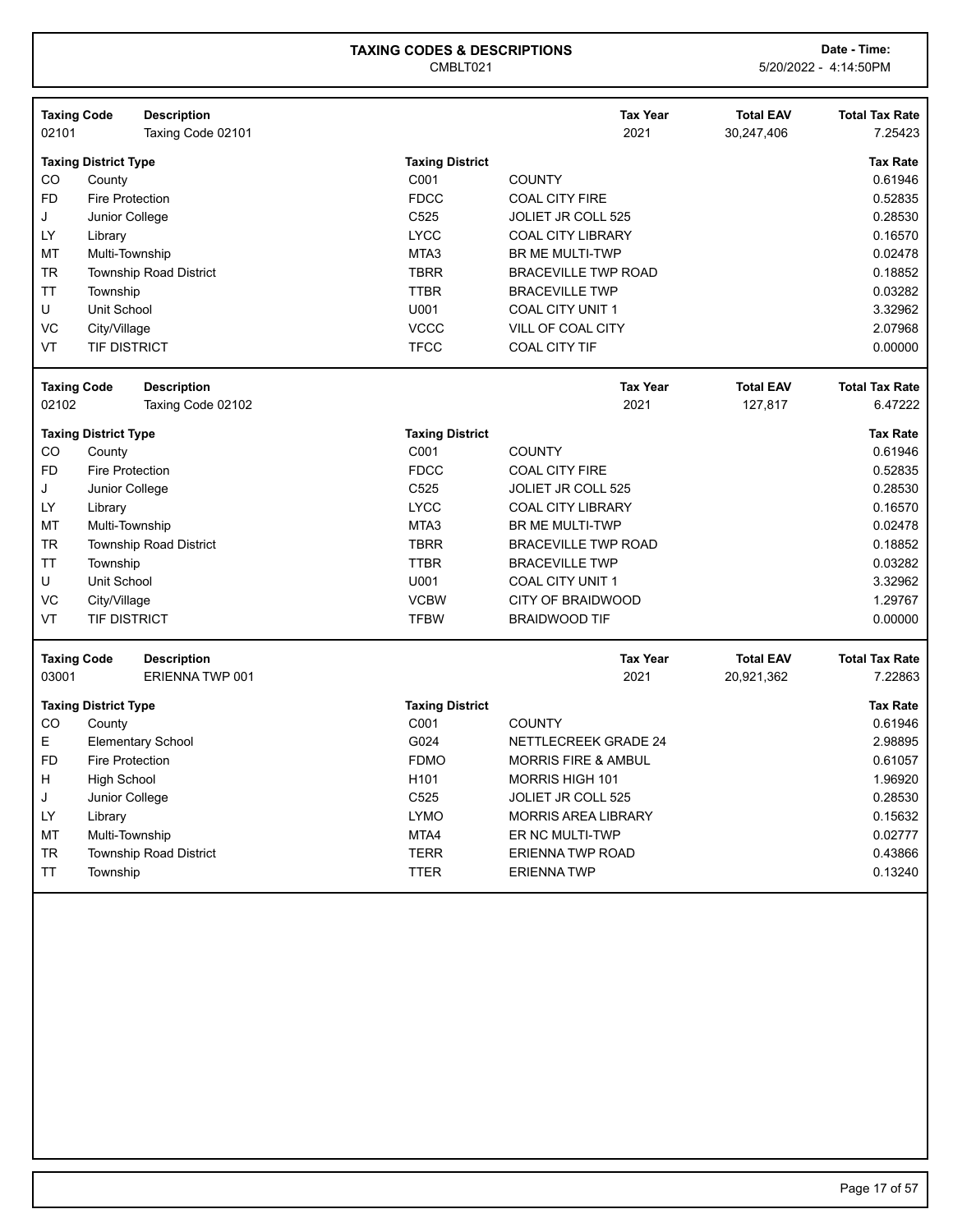|                 | <b>Taxing Code</b>          | <b>Description</b>            |                            | <b>Tax Year</b>                              | <b>Total EAV</b> | <b>Total Tax Rate</b> |
|-----------------|-----------------------------|-------------------------------|----------------------------|----------------------------------------------|------------------|-----------------------|
| 03002           |                             | ERIENNA TWP 002               |                            | 2021                                         | 39,653,099       | 8.48885               |
|                 | <b>Taxing District Type</b> |                               | <b>Taxing District</b>     |                                              |                  | <b>Tax Rate</b>       |
| CO              | County                      |                               | C001                       | <b>COUNTY</b>                                |                  | 0.61946               |
| Е               |                             | <b>Elementary School</b>      | G054                       | <b>MORRIS GRADE 54</b>                       |                  | 3.59231               |
| <b>FD</b>       | Fire Protection             |                               | <b>FDMO</b>                | <b>MORRIS FIRE &amp; AMBUL</b>               |                  | 0.61057               |
| H               | <b>High School</b>          |                               | H101                       | MORRIS HIGH 101                              |                  | 1.96920               |
| J               | Junior College              |                               | C525                       | JOLIET JR COLL 525                           |                  | 0.28530               |
| LY              | Library                     |                               | <b>LYMO</b>                | <b>MORRIS AREA LIBRARY</b>                   |                  | 0.15632               |
| MT              | Multi-Township              |                               | MTA4                       | ER NC MULTI-TWP                              |                  | 0.02777               |
| <b>TR</b>       |                             | <b>Township Road District</b> | <b>TERR</b>                | <b>ERIENNA TWP ROAD</b>                      |                  | 0.43866               |
| <b>TT</b>       | Township                    |                               | <b>TTER</b>                | <b>ERIENNA TWP</b>                           |                  | 0.13240               |
| VC              | City/Village                |                               | <b>VCMO</b>                | <b>CITY OF MORRIS</b>                        |                  | 0.65686               |
|                 | <b>Taxing Code</b>          | <b>Description</b>            |                            | <b>Tax Year</b>                              | <b>Total EAV</b> | <b>Total Tax Rate</b> |
| 03003           |                             | ERIENNA TWP 003               |                            | 2021                                         | 2,086,910        | 5.01961               |
|                 | <b>Taxing District Type</b> |                               | <b>Taxing District</b>     |                                              |                  | <b>Tax Rate</b>       |
| CO              | County                      |                               | C001                       | <b>COUNTY</b>                                |                  | 0.61946               |
| E               |                             | <b>Elementary School</b>      | G170                       | <b>SENECA GRADE 170</b>                      |                  | 1.36276               |
| <b>FD</b>       | <b>Fire Protection</b>      |                               | <b>FDSE</b>                | <b>SENECA FIRE &amp; AMBUL</b>               |                  | 0.20056               |
| H               | <b>High School</b>          |                               | H160                       | SENECA HIGH 160                              |                  | 1.74838               |
| J               | Junior College              |                               | C513                       | <b>IVCC COMM COLL 513</b>                    |                  | 0.36541               |
| LY              | Library                     |                               | LYSE                       | <b>SENECA LIBRARY</b>                        |                  | 0.12421               |
| MT              | Multi-Township              |                               | MTA4                       | ER NC MULTI-TWP                              |                  | 0.02777               |
| <b>TR</b>       |                             | <b>Township Road District</b> | <b>TERR</b>                | <b>ERIENNA TWP ROAD</b>                      |                  | 0.43866               |
| <b>TT</b>       | Township                    |                               | <b>TTER</b>                | <b>ERIENNATWP</b>                            |                  | 0.13240               |
|                 |                             |                               |                            |                                              |                  |                       |
|                 | <b>Taxing Code</b>          | <b>Description</b>            |                            | <b>Tax Year</b>                              | <b>Total EAV</b> | <b>Total Tax Rate</b> |
| 03004           |                             | ERIENNA TWP 004               |                            | 2021                                         | 1,225,469        | 6.31363               |
|                 | <b>Taxing District Type</b> |                               | <b>Taxing District</b>     |                                              |                  | <b>Tax Rate</b>       |
| CO              | County                      |                               | C001                       | <b>COUNTY</b>                                |                  | 0.61946               |
| Е               |                             | <b>Elementary School</b>      | G210                       | MILLER TWP GRADE 210                         |                  | 2.65678               |
| <b>FD</b>       | <b>Fire Protection</b>      |                               | <b>FDSE</b>                | SENECA FIRE & AMBUL                          |                  | 0.20056               |
| н               | <b>High School</b>          |                               | H160                       | SENECA HIGH 160                              |                  | 1.74838               |
| J               | Junior College              |                               | C513                       | IVCC COMM COLL 513                           |                  | 0.36541               |
| LY              | Library                     |                               | LYSE                       | <b>SENECA LIBRARY</b>                        |                  | 0.12421               |
| MT              | Multi-Township              |                               | MTA4                       | ER NC MULTI-TWP                              |                  | 0.02777               |
| TR              |                             | Township Road District        | <b>TERR</b>                | <b>ERIENNA TWP ROAD</b>                      |                  | 0.43866               |
| <b>TT</b>       | Township                    |                               | <b>TTER</b>                | <b>ERIENNATWP</b>                            |                  | 0.13240               |
|                 | <b>Taxing Code</b>          | <b>Description</b>            |                            | <b>Tax Year</b>                              | <b>Total EAV</b> | <b>Total Tax Rate</b> |
| 03005           |                             | ERIENNA TWP 005               |                            | 2021                                         | 585,887          | 6.64580               |
|                 | <b>Taxing District Type</b> |                               | <b>Taxing District</b>     |                                              |                  | <b>Tax Rate</b>       |
| CO              | County                      |                               | C001                       | <b>COUNTY</b>                                |                  | 0.61946               |
| Е               |                             | <b>Elementary School</b>      | G024                       | NETTLECREEK GRADE 24                         |                  | 2.98895               |
| <b>FD</b>       | <b>Fire Protection</b>      |                               | <b>FDSE</b>                | <b>SENECA FIRE &amp; AMBUL</b>               |                  | 0.20056               |
| H               | <b>High School</b>          |                               | H160                       | SENECA HIGH 160                              |                  | 1.74838               |
| J               | Junior College              |                               | C513                       | IVCC COMM COLL 513                           |                  | 0.36541               |
| LY              | Library                     |                               | <b>LYSE</b>                | <b>SENECA LIBRARY</b>                        |                  | 0.12421               |
| MT              | Multi-Township              |                               | MTA4                       | ER NC MULTI-TWP                              |                  | 0.02777               |
| <b>TR</b><br>TT | Township                    | <b>Township Road District</b> | <b>TERR</b><br><b>TTER</b> | <b>ERIENNA TWP ROAD</b><br><b>ERIENNATWP</b> |                  | 0.43866<br>0.13240    |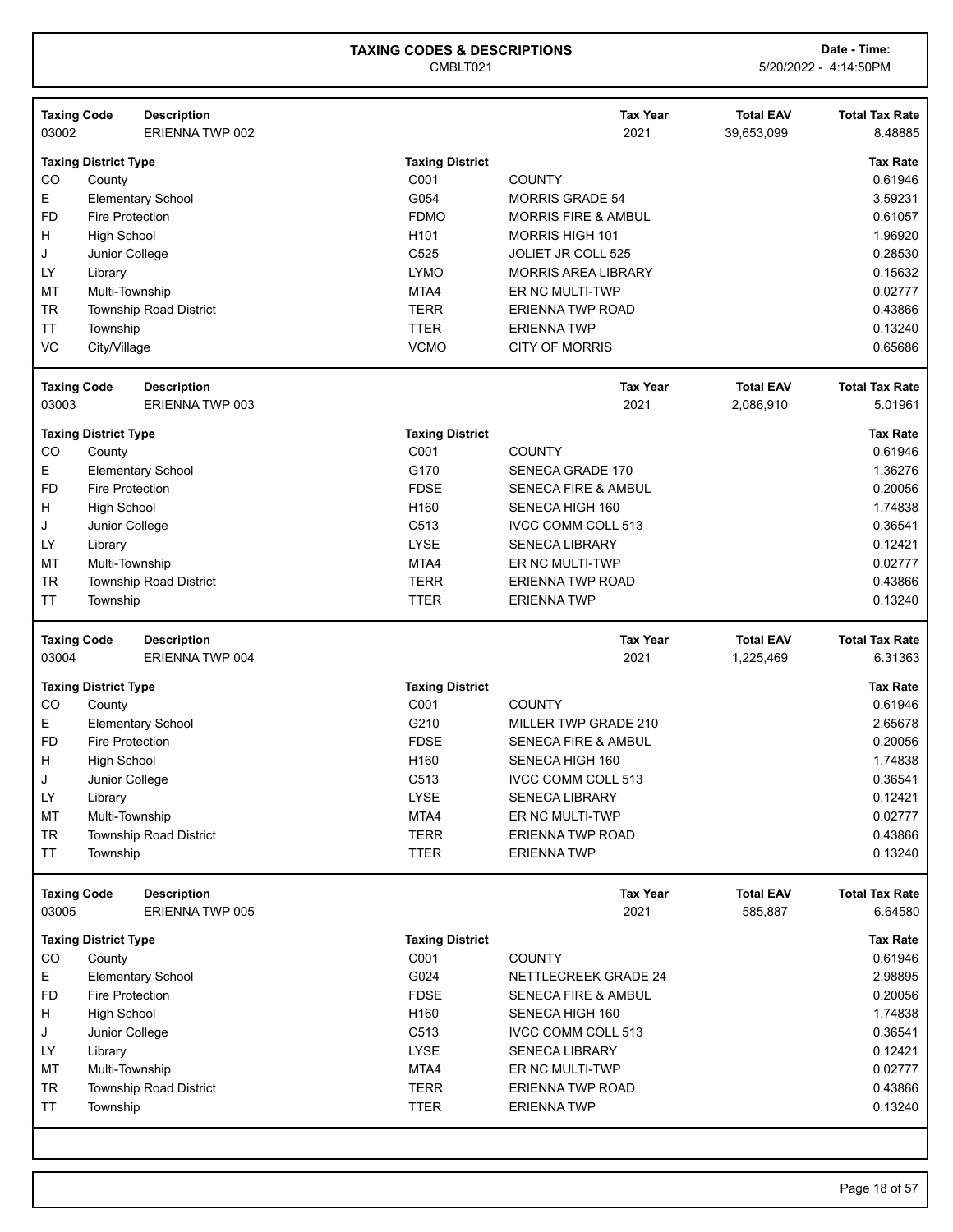|           | <b>Taxing Code</b>          | <b>Description</b>            |                        | <b>Tax Year</b>                | <b>Total EAV</b> | <b>Total Tax Rate</b> |
|-----------|-----------------------------|-------------------------------|------------------------|--------------------------------|------------------|-----------------------|
| 03006     |                             | ERIENNA TWP 006               |                        | 2021                           | 0                | 6.69480               |
|           | <b>Taxing District Type</b> |                               | <b>Taxing District</b> |                                |                  | <b>Tax Rate</b>       |
| CO        | County                      |                               | C001                   | <b>COUNTY</b>                  |                  | 0.61946               |
| E         |                             | <b>Elementary School</b>      | G170                   | SENECA GRADE 170               |                  | 1.36276               |
| H         | <b>High School</b>          |                               | H <sub>160</sub>       | SENECA HIGH 160                |                  | 1.74838               |
| J         | Junior College              |                               | C513                   | <b>IVCC COMM COLL 513</b>      |                  | 0.36541               |
| <b>LY</b> | Library                     |                               | <b>LYSE</b>            | <b>SENECA LIBRARY</b>          |                  | 0.12421               |
| MT        | Multi-Township              |                               | MTA4                   | ER NC MULTI-TWP                |                  | 0.02777               |
| <b>TR</b> |                             | <b>Township Road District</b> | <b>TERR</b>            | <b>ERIENNA TWP ROAD</b>        |                  | 0.43866               |
| <b>TT</b> | Township                    |                               | <b>TTER</b>            | <b>ERIENNATWP</b>              |                  | 0.13240               |
| VC        | City/Village                |                               | <b>VCSE</b>            | <b>VILL OF SENECA</b>          |                  | 1.87575               |
|           | <b>Taxing Code</b>          | <b>Description</b>            |                        | <b>Tax Year</b>                | <b>Total EAV</b> | <b>Total Tax Rate</b> |
| 03007     |                             | ERIENNA TWP 007               |                        | 2021                           | 156,134          | 7.13468               |
|           | <b>Taxing District Type</b> |                               | <b>Taxing District</b> |                                |                  | <b>Tax Rate</b>       |
| CO        | County                      |                               | C001                   | <b>COUNTY</b>                  |                  | 0.61946               |
| E         |                             | <b>Elementary School</b>      | G060                   | SARATOGA GRADE 60C             |                  | 2.89500               |
| <b>FD</b> | Fire Protection             |                               | <b>FDMO</b>            | <b>MORRIS FIRE &amp; AMBUL</b> |                  | 0.61057               |
| н         | <b>High School</b>          |                               | H <sub>101</sub>       | <b>MORRIS HIGH 101</b>         |                  | 1.96920               |
| J         | Junior College              |                               | C525                   | <b>JOLIET JR COLL 525</b>      |                  | 0.28530               |
| <b>LY</b> | Library                     |                               | <b>LYMO</b>            | <b>MORRIS AREA LIBRARY</b>     |                  | 0.15632               |
| MT        | Multi-Township              |                               | MTA4                   | ER NC MULTI-TWP                |                  | 0.02777               |
| TR        |                             | <b>Township Road District</b> | <b>TERR</b>            | <b>ERIENNA TWP ROAD</b>        |                  | 0.43866               |
| <b>TT</b> | Township                    |                               | <b>TTER</b>            | <b>ERIENNATWP</b>              |                  | 0.13240               |
|           | <b>Taxing Code</b>          | <b>Description</b>            |                        | <b>Tax Year</b>                | <b>Total EAV</b> | <b>Total Tax Rate</b> |
| 03008     |                             | ERIENNA TWP 008               |                        | 2021                           | 225,630          | 7.88549               |
|           | <b>Taxing District Type</b> |                               | <b>Taxing District</b> |                                |                  | <b>Tax Rate</b>       |
| CO        | County                      |                               | C001                   | <b>COUNTY</b>                  |                  | 0.61946               |
| E         |                             | <b>Elementary School</b>      | G024                   | <b>NETTLECREEK GRADE 24</b>    |                  | 2.98895               |
| <b>FD</b> | <b>Fire Protection</b>      |                               | <b>FDMO</b>            | <b>MORRIS FIRE &amp; AMBUL</b> |                  | 0.61057               |
| H         | <b>High School</b>          |                               | H <sub>101</sub>       | <b>MORRIS HIGH 101</b>         |                  | 1.96920               |
| J         | Junior College              |                               | C <sub>525</sub>       | <b>JOLIET JR COLL 525</b>      |                  | 0.28530               |
| LY        | Library                     |                               | <b>LYMO</b>            | <b>MORRIS AREA LIBRARY</b>     |                  | 0.15632               |
| MT        | Multi-Township              |                               | MTA4                   | ER NC MULTI-TWP                |                  | 0.02777               |
| <b>TR</b> |                             | <b>Township Road District</b> | <b>TERR</b>            | <b>ERIENNA TWP ROAD</b>        |                  | 0.43866               |
| <b>TT</b> | Township                    |                               | <b>TTER</b>            | <b>ERIENNATWP</b>              |                  | 0.13240               |
| VC        | City/Village                |                               | <b>VCMO</b>            | <b>CITY OF MORRIS</b>          |                  | 0.65686               |
|           |                             |                               |                        |                                |                  |                       |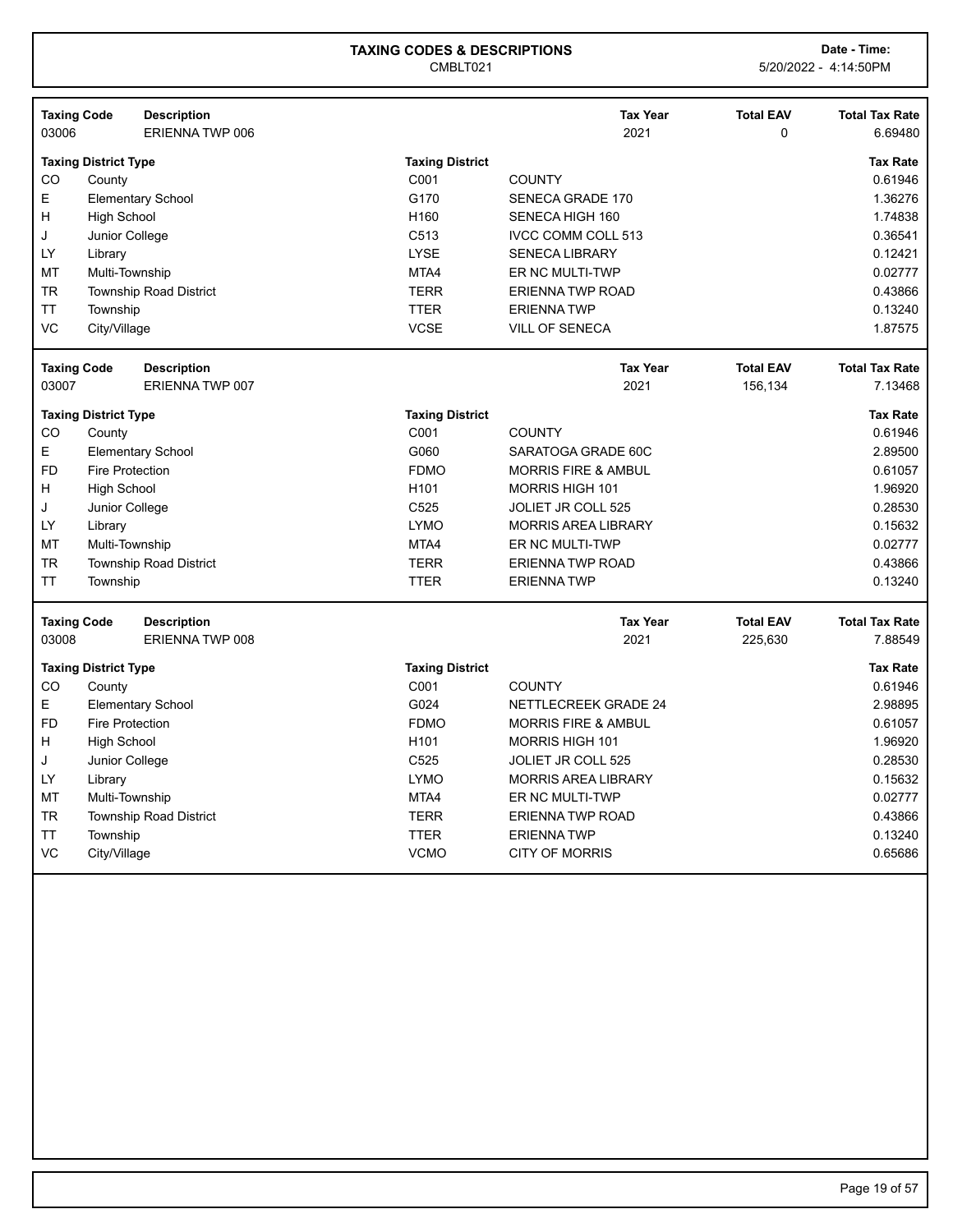| <b>Taxing Code</b> |                             | <b>Description</b>            |                        | <b>Tax Year</b>                | <b>Total EAV</b> | <b>Total Tax Rate</b> |
|--------------------|-----------------------------|-------------------------------|------------------------|--------------------------------|------------------|-----------------------|
| 03009              |                             | ERIENNA TWP 009               |                        | 2021                           | 3,570,123        | 7.79154               |
|                    | <b>Taxing District Type</b> |                               | <b>Taxing District</b> |                                |                  | <b>Tax Rate</b>       |
| CO                 | County                      |                               | C001                   | <b>COUNTY</b>                  |                  | 0.61946               |
| Е                  |                             | <b>Elementary School</b>      | G060                   | SARATOGA GRADE 60C             |                  | 2.89500               |
| <b>FD</b>          | <b>Fire Protection</b>      |                               | <b>FDMO</b>            | <b>MORRIS FIRE &amp; AMBUL</b> |                  | 0.61057               |
| н                  | <b>High School</b>          |                               | H <sub>101</sub>       | <b>MORRIS HIGH 101</b>         |                  | 1.96920               |
| J                  | Junior College              |                               | C525                   | JOLIET JR COLL 525             |                  | 0.28530               |
| LY                 | Library                     |                               | <b>LYMO</b>            | <b>MORRIS AREA LIBRARY</b>     |                  | 0.15632               |
| MT                 | Multi-Township              |                               | MTA4                   | ER NC MULTI-TWP                |                  | 0.02777               |
| <b>TR</b>          |                             | Township Road District        | <b>TERR</b>            | <b>ERIENNA TWP ROAD</b>        |                  | 0.43866               |
| <b>TT</b>          | Township                    |                               | <b>TTER</b>            | <b>ERIENNATWP</b>              |                  | 0.13240               |
| VC                 | City/Village                |                               | <b>VCMO</b>            | <b>CITY OF MORRIS</b>          |                  | 0.65686               |
| <b>Taxing Code</b> |                             | <b>Description</b>            |                        | <b>Tax Year</b>                | <b>Total EAV</b> | <b>Total Tax Rate</b> |
| 03010              |                             | ERIENNA TWP 010               |                        | 2021                           | 0                | 6.89536               |
|                    |                             |                               |                        |                                |                  |                       |
|                    | <b>Taxing District Type</b> |                               | <b>Taxing District</b> |                                |                  | <b>Tax Rate</b>       |
| CO                 | County                      |                               | C001                   | <b>COUNTY</b>                  |                  | 0.61946               |
| Е                  |                             | <b>Elementary School</b>      | G170                   | SENECA GRADE 170               |                  | 1.36276               |
| <b>FD</b>          | <b>Fire Protection</b>      |                               | <b>FDSE</b>            | <b>SENECA FIRE &amp; AMBUL</b> |                  | 0.20056               |
| н                  | <b>High School</b>          |                               | H160                   | SENECA HIGH 160                |                  | 1.74838               |
| J                  | Junior College              |                               | C513                   | IVCC COMM COLL 513             |                  | 0.36541               |
| LY                 | Library                     |                               | <b>LYSE</b>            | <b>SENECA LIBRARY</b>          |                  | 0.12421               |
| MT                 | Multi-Township              |                               | MTA4                   | ER NC MULTI-TWP                |                  | 0.02777               |
| <b>TR</b>          |                             | Township Road District        | <b>TERR</b>            | <b>ERIENNA TWP ROAD</b>        |                  | 0.43866               |
| <b>TT</b>          | Township                    |                               | <b>TTER</b>            | <b>ERIENNATWP</b>              |                  | 0.13240               |
| VC                 | City/Village                |                               | <b>VCSE</b>            | <b>VILL OF SENECA</b>          |                  | 1.87575               |
| <b>Taxing Code</b> |                             | <b>Description</b>            |                        | <b>Tax Year</b>                | <b>Total EAV</b> | <b>Total Tax Rate</b> |
| 03011              |                             | ERIENNA TWP 011               |                        | 2021                           | 300,799          | 9.10438               |
|                    |                             |                               |                        |                                |                  |                       |
|                    | <b>Taxing District Type</b> |                               | <b>Taxing District</b> |                                |                  | <b>Tax Rate</b>       |
| CO                 | County                      |                               | C001                   | <b>COUNTY</b>                  |                  | 0.61946               |
| E.                 |                             | <b>Elementary School</b>      | G024                   | NETTLECREEK GRADE 24           |                  | 2.98895               |
| <b>FD</b>          | <b>Fire Protection</b>      |                               | <b>FDMO</b>            | <b>MORRIS FIRE &amp; AMBUL</b> |                  | 0.61057               |
| Н                  | <b>High School</b>          |                               | H <sub>101</sub>       | <b>MORRIS HIGH 101</b>         |                  | 1.96920               |
| J                  | Junior College              |                               | C525                   | JOLIET JR COLL 525             |                  | 0.28530               |
| LY                 | Library                     |                               | <b>LYMO</b>            | <b>MORRIS AREA LIBRARY</b>     |                  | 0.15632               |
| МT                 | Multi-Township              |                               | MTA4                   | ER NC MULTI-TWP                |                  | 0.02777               |
| TR                 |                             | <b>Township Road District</b> | <b>TERR</b>            | <b>ERIENNA TWP ROAD</b>        |                  | 0.43866               |
| TT                 | Township                    |                               | <b>TTER</b>            | <b>ERIENNATWP</b>              |                  | 0.13240               |
| VC                 | City/Village                |                               | VCSE                   | <b>VILL OF SENECA</b>          |                  | 1.87575               |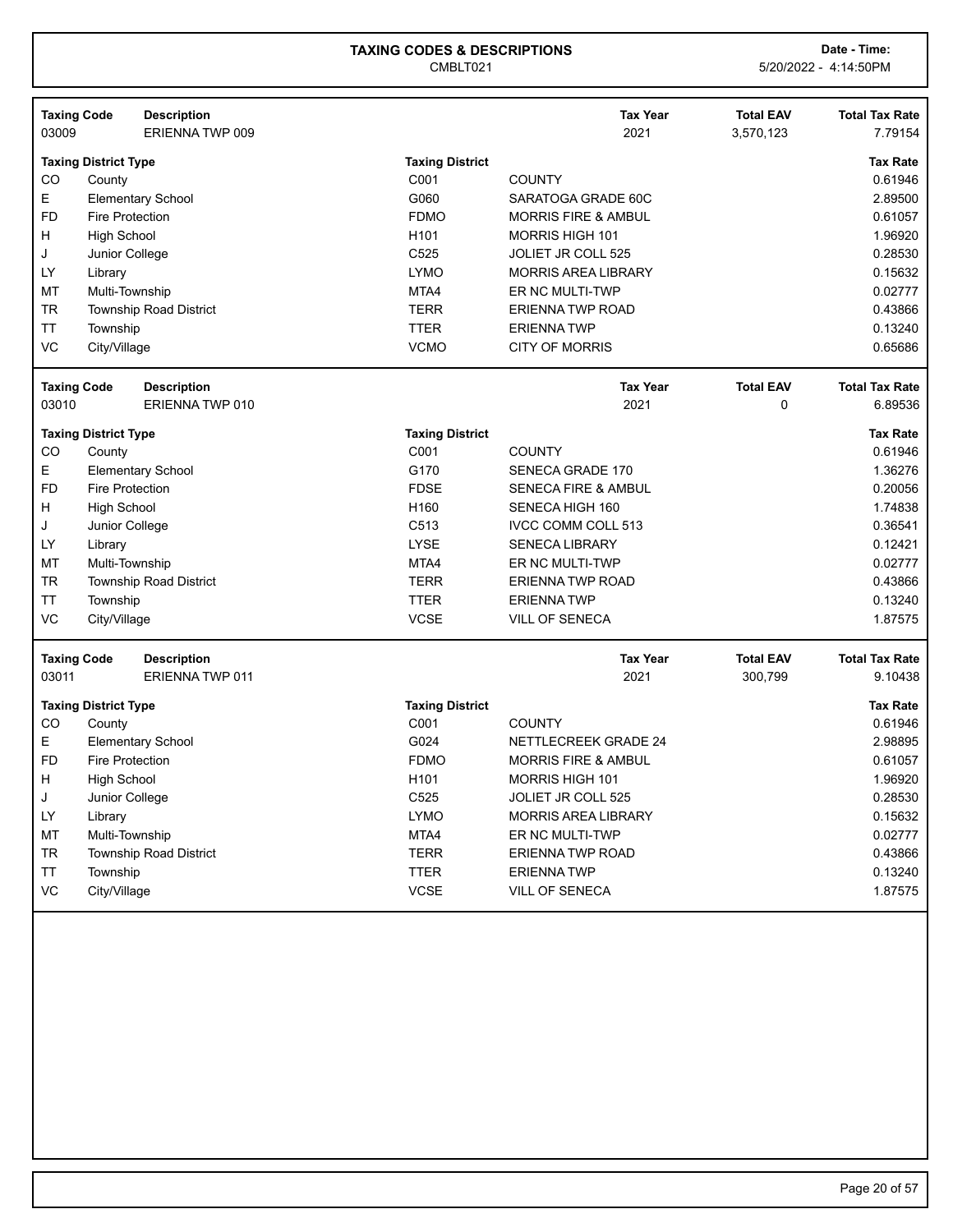| <b>Taxing District</b><br><b>Tax Rate</b><br><b>Taxing District Type</b><br>C001<br>CO<br>County<br><b>COUNTY</b><br>0.61946<br>E<br>G024<br><b>Elementary School</b><br>2.98895<br>NETTLECREEK GRADE 24<br><b>FD</b><br><b>FDSE</b><br>0.20056<br><b>Fire Protection</b><br><b>SENECA FIRE &amp; AMBUL</b><br>Н<br>H <sub>160</sub><br>1.74838<br><b>High School</b><br>SENECA HIGH 160<br>C513<br><b>IVCC COMM COLL 513</b><br>0.36541<br>J<br>Junior College<br>LY<br><b>LYSE</b><br>0.12421<br><b>SENECA LIBRARY</b><br>Library<br>MT<br>0.02777<br>Multi-Township<br>MTA4<br>ER NC MULTI-TWP<br><b>TR</b><br><b>TERR</b><br>0.43866<br><b>Township Road District</b><br><b>ERIENNA TWP ROAD</b><br><b>TT</b><br><b>TTER</b><br><b>ERIENNATWP</b><br>0.13240<br>Township<br>VC<br><b>VCSE</b><br>City/Village<br><b>VILL OF SENECA</b><br>1.87575<br><b>Total EAV</b><br><b>Taxing Code</b><br><b>Description</b><br><b>Tax Year</b><br><b>Total Tax Rate</b><br>03025<br>2021<br><b>ERIENNA TWP 025</b><br>0<br>8.32099<br><b>Tax Rate</b><br><b>Taxing District Type</b><br><b>Taxing District</b><br>CO<br>C001<br><b>COUNTY</b><br>0.61946<br>County<br>E<br>G024<br>NETTLECREEK GRADE 24<br>2.98895<br><b>Elementary School</b><br>Η<br>H160<br>1.74838<br><b>High School</b><br>SENECA HIGH 160<br>C513<br>0.36541<br>J<br><b>IVCC COMM COLL 513</b><br>Junior College<br>LY<br><b>LYSE</b><br><b>SENECA LIBRARY</b><br>0.12421<br>Library<br>0.02777<br>MT<br>MTA4<br>Multi-Township<br>ER NC MULTI-TWP<br><b>TR</b><br><b>TERR</b><br>0.43866<br><b>Township Road District</b><br><b>ERIENNA TWP ROAD</b><br>TT<br><b>TTER</b><br><b>ERIENNATWP</b><br>0.13240<br>Township<br>VC<br><b>VCSE</b><br>1.87575<br>City/Village<br><b>VILL OF SENECA</b><br><b>Taxing Code</b><br><b>Description</b><br><b>Tax Year</b><br><b>Total EAV</b><br><b>Total Tax Rate</b><br>03052<br>ERIENNA TWP 052 T<br>2021<br>10,758,831<br><b>Tax Rate</b><br><b>Taxing District Type</b><br><b>Taxing District</b><br>C001<br>CO<br><b>COUNTY</b><br>0.61946<br>County<br>E<br>G054<br>3.59231<br><b>Elementary School</b><br><b>MORRIS GRADE 54</b><br><b>FD</b><br><b>FDMO</b><br><b>Fire Protection</b><br><b>MORRIS FIRE &amp; AMBUL</b><br>0.61057<br>1.96920<br>н<br>H <sub>101</sub><br><b>MORRIS HIGH 101</b><br><b>High School</b><br>C525<br>0.28530<br>J<br>Junior College<br><b>JOLIET JR COLL 525</b><br>LY<br><b>LYMO</b><br>0.15632<br>Library<br><b>MORRIS AREA LIBRARY</b><br>0.02777<br>MT<br>MTA4<br>Multi-Township<br>ER NC MULTI-TWP<br><b>TR</b><br>0.43866<br><b>Township Road District</b><br><b>TERR</b><br><b>ERIENNA TWP ROAD</b><br><b>TT</b><br><b>TTER</b><br>0.13240<br>Township<br><b>ERIENNATWP</b><br>VC<br>City/Village<br><b>VCMO</b><br><b>CITY OF MORRIS</b><br>0.65686<br>VT<br><b>TIF DISTRICT</b><br><b>TFMO</b><br><b>MORRIS TIF DISTRICT</b><br>0.00000 | 03015 | <b>Taxing Code</b> | <b>Description</b><br>ERIENNA TWP 015 | <b>Tax Year</b><br>2021 | <b>Total EAV</b><br>156,794 | <b>Total Tax Rate</b><br>8.52155 |
|---------------------------------------------------------------------------------------------------------------------------------------------------------------------------------------------------------------------------------------------------------------------------------------------------------------------------------------------------------------------------------------------------------------------------------------------------------------------------------------------------------------------------------------------------------------------------------------------------------------------------------------------------------------------------------------------------------------------------------------------------------------------------------------------------------------------------------------------------------------------------------------------------------------------------------------------------------------------------------------------------------------------------------------------------------------------------------------------------------------------------------------------------------------------------------------------------------------------------------------------------------------------------------------------------------------------------------------------------------------------------------------------------------------------------------------------------------------------------------------------------------------------------------------------------------------------------------------------------------------------------------------------------------------------------------------------------------------------------------------------------------------------------------------------------------------------------------------------------------------------------------------------------------------------------------------------------------------------------------------------------------------------------------------------------------------------------------------------------------------------------------------------------------------------------------------------------------------------------------------------------------------------------------------------------------------------------------------------------------------------------------------------------------------------------------------------------------------------------------------------------------------------------------------------------------------------------------------------------------------------------------------------------------------------------------------------------------------------------------------------------------------------------------------------------------------------------------------------------------------------------------------------|-------|--------------------|---------------------------------------|-------------------------|-----------------------------|----------------------------------|
|                                                                                                                                                                                                                                                                                                                                                                                                                                                                                                                                                                                                                                                                                                                                                                                                                                                                                                                                                                                                                                                                                                                                                                                                                                                                                                                                                                                                                                                                                                                                                                                                                                                                                                                                                                                                                                                                                                                                                                                                                                                                                                                                                                                                                                                                                                                                                                                                                                                                                                                                                                                                                                                                                                                                                                                                                                                                                             |       |                    |                                       |                         |                             |                                  |
|                                                                                                                                                                                                                                                                                                                                                                                                                                                                                                                                                                                                                                                                                                                                                                                                                                                                                                                                                                                                                                                                                                                                                                                                                                                                                                                                                                                                                                                                                                                                                                                                                                                                                                                                                                                                                                                                                                                                                                                                                                                                                                                                                                                                                                                                                                                                                                                                                                                                                                                                                                                                                                                                                                                                                                                                                                                                                             |       |                    |                                       |                         |                             |                                  |
|                                                                                                                                                                                                                                                                                                                                                                                                                                                                                                                                                                                                                                                                                                                                                                                                                                                                                                                                                                                                                                                                                                                                                                                                                                                                                                                                                                                                                                                                                                                                                                                                                                                                                                                                                                                                                                                                                                                                                                                                                                                                                                                                                                                                                                                                                                                                                                                                                                                                                                                                                                                                                                                                                                                                                                                                                                                                                             |       |                    |                                       |                         |                             |                                  |
|                                                                                                                                                                                                                                                                                                                                                                                                                                                                                                                                                                                                                                                                                                                                                                                                                                                                                                                                                                                                                                                                                                                                                                                                                                                                                                                                                                                                                                                                                                                                                                                                                                                                                                                                                                                                                                                                                                                                                                                                                                                                                                                                                                                                                                                                                                                                                                                                                                                                                                                                                                                                                                                                                                                                                                                                                                                                                             |       |                    |                                       |                         |                             |                                  |
|                                                                                                                                                                                                                                                                                                                                                                                                                                                                                                                                                                                                                                                                                                                                                                                                                                                                                                                                                                                                                                                                                                                                                                                                                                                                                                                                                                                                                                                                                                                                                                                                                                                                                                                                                                                                                                                                                                                                                                                                                                                                                                                                                                                                                                                                                                                                                                                                                                                                                                                                                                                                                                                                                                                                                                                                                                                                                             |       |                    |                                       |                         |                             |                                  |
|                                                                                                                                                                                                                                                                                                                                                                                                                                                                                                                                                                                                                                                                                                                                                                                                                                                                                                                                                                                                                                                                                                                                                                                                                                                                                                                                                                                                                                                                                                                                                                                                                                                                                                                                                                                                                                                                                                                                                                                                                                                                                                                                                                                                                                                                                                                                                                                                                                                                                                                                                                                                                                                                                                                                                                                                                                                                                             |       |                    |                                       |                         |                             |                                  |
|                                                                                                                                                                                                                                                                                                                                                                                                                                                                                                                                                                                                                                                                                                                                                                                                                                                                                                                                                                                                                                                                                                                                                                                                                                                                                                                                                                                                                                                                                                                                                                                                                                                                                                                                                                                                                                                                                                                                                                                                                                                                                                                                                                                                                                                                                                                                                                                                                                                                                                                                                                                                                                                                                                                                                                                                                                                                                             |       |                    |                                       |                         |                             |                                  |
|                                                                                                                                                                                                                                                                                                                                                                                                                                                                                                                                                                                                                                                                                                                                                                                                                                                                                                                                                                                                                                                                                                                                                                                                                                                                                                                                                                                                                                                                                                                                                                                                                                                                                                                                                                                                                                                                                                                                                                                                                                                                                                                                                                                                                                                                                                                                                                                                                                                                                                                                                                                                                                                                                                                                                                                                                                                                                             |       |                    |                                       |                         |                             |                                  |
|                                                                                                                                                                                                                                                                                                                                                                                                                                                                                                                                                                                                                                                                                                                                                                                                                                                                                                                                                                                                                                                                                                                                                                                                                                                                                                                                                                                                                                                                                                                                                                                                                                                                                                                                                                                                                                                                                                                                                                                                                                                                                                                                                                                                                                                                                                                                                                                                                                                                                                                                                                                                                                                                                                                                                                                                                                                                                             |       |                    |                                       |                         |                             |                                  |
|                                                                                                                                                                                                                                                                                                                                                                                                                                                                                                                                                                                                                                                                                                                                                                                                                                                                                                                                                                                                                                                                                                                                                                                                                                                                                                                                                                                                                                                                                                                                                                                                                                                                                                                                                                                                                                                                                                                                                                                                                                                                                                                                                                                                                                                                                                                                                                                                                                                                                                                                                                                                                                                                                                                                                                                                                                                                                             |       |                    |                                       |                         |                             |                                  |
|                                                                                                                                                                                                                                                                                                                                                                                                                                                                                                                                                                                                                                                                                                                                                                                                                                                                                                                                                                                                                                                                                                                                                                                                                                                                                                                                                                                                                                                                                                                                                                                                                                                                                                                                                                                                                                                                                                                                                                                                                                                                                                                                                                                                                                                                                                                                                                                                                                                                                                                                                                                                                                                                                                                                                                                                                                                                                             |       |                    |                                       |                         |                             |                                  |
|                                                                                                                                                                                                                                                                                                                                                                                                                                                                                                                                                                                                                                                                                                                                                                                                                                                                                                                                                                                                                                                                                                                                                                                                                                                                                                                                                                                                                                                                                                                                                                                                                                                                                                                                                                                                                                                                                                                                                                                                                                                                                                                                                                                                                                                                                                                                                                                                                                                                                                                                                                                                                                                                                                                                                                                                                                                                                             |       |                    |                                       |                         |                             |                                  |
|                                                                                                                                                                                                                                                                                                                                                                                                                                                                                                                                                                                                                                                                                                                                                                                                                                                                                                                                                                                                                                                                                                                                                                                                                                                                                                                                                                                                                                                                                                                                                                                                                                                                                                                                                                                                                                                                                                                                                                                                                                                                                                                                                                                                                                                                                                                                                                                                                                                                                                                                                                                                                                                                                                                                                                                                                                                                                             |       |                    |                                       |                         |                             |                                  |
|                                                                                                                                                                                                                                                                                                                                                                                                                                                                                                                                                                                                                                                                                                                                                                                                                                                                                                                                                                                                                                                                                                                                                                                                                                                                                                                                                                                                                                                                                                                                                                                                                                                                                                                                                                                                                                                                                                                                                                                                                                                                                                                                                                                                                                                                                                                                                                                                                                                                                                                                                                                                                                                                                                                                                                                                                                                                                             |       |                    |                                       |                         |                             |                                  |
|                                                                                                                                                                                                                                                                                                                                                                                                                                                                                                                                                                                                                                                                                                                                                                                                                                                                                                                                                                                                                                                                                                                                                                                                                                                                                                                                                                                                                                                                                                                                                                                                                                                                                                                                                                                                                                                                                                                                                                                                                                                                                                                                                                                                                                                                                                                                                                                                                                                                                                                                                                                                                                                                                                                                                                                                                                                                                             |       |                    |                                       |                         |                             |                                  |
|                                                                                                                                                                                                                                                                                                                                                                                                                                                                                                                                                                                                                                                                                                                                                                                                                                                                                                                                                                                                                                                                                                                                                                                                                                                                                                                                                                                                                                                                                                                                                                                                                                                                                                                                                                                                                                                                                                                                                                                                                                                                                                                                                                                                                                                                                                                                                                                                                                                                                                                                                                                                                                                                                                                                                                                                                                                                                             |       |                    |                                       |                         |                             |                                  |
|                                                                                                                                                                                                                                                                                                                                                                                                                                                                                                                                                                                                                                                                                                                                                                                                                                                                                                                                                                                                                                                                                                                                                                                                                                                                                                                                                                                                                                                                                                                                                                                                                                                                                                                                                                                                                                                                                                                                                                                                                                                                                                                                                                                                                                                                                                                                                                                                                                                                                                                                                                                                                                                                                                                                                                                                                                                                                             |       |                    |                                       |                         |                             |                                  |
|                                                                                                                                                                                                                                                                                                                                                                                                                                                                                                                                                                                                                                                                                                                                                                                                                                                                                                                                                                                                                                                                                                                                                                                                                                                                                                                                                                                                                                                                                                                                                                                                                                                                                                                                                                                                                                                                                                                                                                                                                                                                                                                                                                                                                                                                                                                                                                                                                                                                                                                                                                                                                                                                                                                                                                                                                                                                                             |       |                    |                                       |                         |                             |                                  |
|                                                                                                                                                                                                                                                                                                                                                                                                                                                                                                                                                                                                                                                                                                                                                                                                                                                                                                                                                                                                                                                                                                                                                                                                                                                                                                                                                                                                                                                                                                                                                                                                                                                                                                                                                                                                                                                                                                                                                                                                                                                                                                                                                                                                                                                                                                                                                                                                                                                                                                                                                                                                                                                                                                                                                                                                                                                                                             |       |                    |                                       |                         |                             |                                  |
|                                                                                                                                                                                                                                                                                                                                                                                                                                                                                                                                                                                                                                                                                                                                                                                                                                                                                                                                                                                                                                                                                                                                                                                                                                                                                                                                                                                                                                                                                                                                                                                                                                                                                                                                                                                                                                                                                                                                                                                                                                                                                                                                                                                                                                                                                                                                                                                                                                                                                                                                                                                                                                                                                                                                                                                                                                                                                             |       |                    |                                       |                         |                             |                                  |
|                                                                                                                                                                                                                                                                                                                                                                                                                                                                                                                                                                                                                                                                                                                                                                                                                                                                                                                                                                                                                                                                                                                                                                                                                                                                                                                                                                                                                                                                                                                                                                                                                                                                                                                                                                                                                                                                                                                                                                                                                                                                                                                                                                                                                                                                                                                                                                                                                                                                                                                                                                                                                                                                                                                                                                                                                                                                                             |       |                    |                                       |                         |                             |                                  |
|                                                                                                                                                                                                                                                                                                                                                                                                                                                                                                                                                                                                                                                                                                                                                                                                                                                                                                                                                                                                                                                                                                                                                                                                                                                                                                                                                                                                                                                                                                                                                                                                                                                                                                                                                                                                                                                                                                                                                                                                                                                                                                                                                                                                                                                                                                                                                                                                                                                                                                                                                                                                                                                                                                                                                                                                                                                                                             |       |                    |                                       |                         |                             |                                  |
|                                                                                                                                                                                                                                                                                                                                                                                                                                                                                                                                                                                                                                                                                                                                                                                                                                                                                                                                                                                                                                                                                                                                                                                                                                                                                                                                                                                                                                                                                                                                                                                                                                                                                                                                                                                                                                                                                                                                                                                                                                                                                                                                                                                                                                                                                                                                                                                                                                                                                                                                                                                                                                                                                                                                                                                                                                                                                             |       |                    |                                       |                         |                             |                                  |
|                                                                                                                                                                                                                                                                                                                                                                                                                                                                                                                                                                                                                                                                                                                                                                                                                                                                                                                                                                                                                                                                                                                                                                                                                                                                                                                                                                                                                                                                                                                                                                                                                                                                                                                                                                                                                                                                                                                                                                                                                                                                                                                                                                                                                                                                                                                                                                                                                                                                                                                                                                                                                                                                                                                                                                                                                                                                                             |       |                    |                                       |                         |                             |                                  |
|                                                                                                                                                                                                                                                                                                                                                                                                                                                                                                                                                                                                                                                                                                                                                                                                                                                                                                                                                                                                                                                                                                                                                                                                                                                                                                                                                                                                                                                                                                                                                                                                                                                                                                                                                                                                                                                                                                                                                                                                                                                                                                                                                                                                                                                                                                                                                                                                                                                                                                                                                                                                                                                                                                                                                                                                                                                                                             |       |                    |                                       |                         |                             |                                  |
|                                                                                                                                                                                                                                                                                                                                                                                                                                                                                                                                                                                                                                                                                                                                                                                                                                                                                                                                                                                                                                                                                                                                                                                                                                                                                                                                                                                                                                                                                                                                                                                                                                                                                                                                                                                                                                                                                                                                                                                                                                                                                                                                                                                                                                                                                                                                                                                                                                                                                                                                                                                                                                                                                                                                                                                                                                                                                             |       |                    |                                       |                         |                             | 8.48885                          |
|                                                                                                                                                                                                                                                                                                                                                                                                                                                                                                                                                                                                                                                                                                                                                                                                                                                                                                                                                                                                                                                                                                                                                                                                                                                                                                                                                                                                                                                                                                                                                                                                                                                                                                                                                                                                                                                                                                                                                                                                                                                                                                                                                                                                                                                                                                                                                                                                                                                                                                                                                                                                                                                                                                                                                                                                                                                                                             |       |                    |                                       |                         |                             |                                  |
|                                                                                                                                                                                                                                                                                                                                                                                                                                                                                                                                                                                                                                                                                                                                                                                                                                                                                                                                                                                                                                                                                                                                                                                                                                                                                                                                                                                                                                                                                                                                                                                                                                                                                                                                                                                                                                                                                                                                                                                                                                                                                                                                                                                                                                                                                                                                                                                                                                                                                                                                                                                                                                                                                                                                                                                                                                                                                             |       |                    |                                       |                         |                             |                                  |
|                                                                                                                                                                                                                                                                                                                                                                                                                                                                                                                                                                                                                                                                                                                                                                                                                                                                                                                                                                                                                                                                                                                                                                                                                                                                                                                                                                                                                                                                                                                                                                                                                                                                                                                                                                                                                                                                                                                                                                                                                                                                                                                                                                                                                                                                                                                                                                                                                                                                                                                                                                                                                                                                                                                                                                                                                                                                                             |       |                    |                                       |                         |                             |                                  |
|                                                                                                                                                                                                                                                                                                                                                                                                                                                                                                                                                                                                                                                                                                                                                                                                                                                                                                                                                                                                                                                                                                                                                                                                                                                                                                                                                                                                                                                                                                                                                                                                                                                                                                                                                                                                                                                                                                                                                                                                                                                                                                                                                                                                                                                                                                                                                                                                                                                                                                                                                                                                                                                                                                                                                                                                                                                                                             |       |                    |                                       |                         |                             |                                  |
|                                                                                                                                                                                                                                                                                                                                                                                                                                                                                                                                                                                                                                                                                                                                                                                                                                                                                                                                                                                                                                                                                                                                                                                                                                                                                                                                                                                                                                                                                                                                                                                                                                                                                                                                                                                                                                                                                                                                                                                                                                                                                                                                                                                                                                                                                                                                                                                                                                                                                                                                                                                                                                                                                                                                                                                                                                                                                             |       |                    |                                       |                         |                             |                                  |
|                                                                                                                                                                                                                                                                                                                                                                                                                                                                                                                                                                                                                                                                                                                                                                                                                                                                                                                                                                                                                                                                                                                                                                                                                                                                                                                                                                                                                                                                                                                                                                                                                                                                                                                                                                                                                                                                                                                                                                                                                                                                                                                                                                                                                                                                                                                                                                                                                                                                                                                                                                                                                                                                                                                                                                                                                                                                                             |       |                    |                                       |                         |                             |                                  |
|                                                                                                                                                                                                                                                                                                                                                                                                                                                                                                                                                                                                                                                                                                                                                                                                                                                                                                                                                                                                                                                                                                                                                                                                                                                                                                                                                                                                                                                                                                                                                                                                                                                                                                                                                                                                                                                                                                                                                                                                                                                                                                                                                                                                                                                                                                                                                                                                                                                                                                                                                                                                                                                                                                                                                                                                                                                                                             |       |                    |                                       |                         |                             |                                  |
|                                                                                                                                                                                                                                                                                                                                                                                                                                                                                                                                                                                                                                                                                                                                                                                                                                                                                                                                                                                                                                                                                                                                                                                                                                                                                                                                                                                                                                                                                                                                                                                                                                                                                                                                                                                                                                                                                                                                                                                                                                                                                                                                                                                                                                                                                                                                                                                                                                                                                                                                                                                                                                                                                                                                                                                                                                                                                             |       |                    |                                       |                         |                             |                                  |
|                                                                                                                                                                                                                                                                                                                                                                                                                                                                                                                                                                                                                                                                                                                                                                                                                                                                                                                                                                                                                                                                                                                                                                                                                                                                                                                                                                                                                                                                                                                                                                                                                                                                                                                                                                                                                                                                                                                                                                                                                                                                                                                                                                                                                                                                                                                                                                                                                                                                                                                                                                                                                                                                                                                                                                                                                                                                                             |       |                    |                                       |                         |                             |                                  |
|                                                                                                                                                                                                                                                                                                                                                                                                                                                                                                                                                                                                                                                                                                                                                                                                                                                                                                                                                                                                                                                                                                                                                                                                                                                                                                                                                                                                                                                                                                                                                                                                                                                                                                                                                                                                                                                                                                                                                                                                                                                                                                                                                                                                                                                                                                                                                                                                                                                                                                                                                                                                                                                                                                                                                                                                                                                                                             |       |                    |                                       |                         |                             |                                  |
|                                                                                                                                                                                                                                                                                                                                                                                                                                                                                                                                                                                                                                                                                                                                                                                                                                                                                                                                                                                                                                                                                                                                                                                                                                                                                                                                                                                                                                                                                                                                                                                                                                                                                                                                                                                                                                                                                                                                                                                                                                                                                                                                                                                                                                                                                                                                                                                                                                                                                                                                                                                                                                                                                                                                                                                                                                                                                             |       |                    |                                       |                         |                             |                                  |
|                                                                                                                                                                                                                                                                                                                                                                                                                                                                                                                                                                                                                                                                                                                                                                                                                                                                                                                                                                                                                                                                                                                                                                                                                                                                                                                                                                                                                                                                                                                                                                                                                                                                                                                                                                                                                                                                                                                                                                                                                                                                                                                                                                                                                                                                                                                                                                                                                                                                                                                                                                                                                                                                                                                                                                                                                                                                                             |       |                    |                                       |                         |                             |                                  |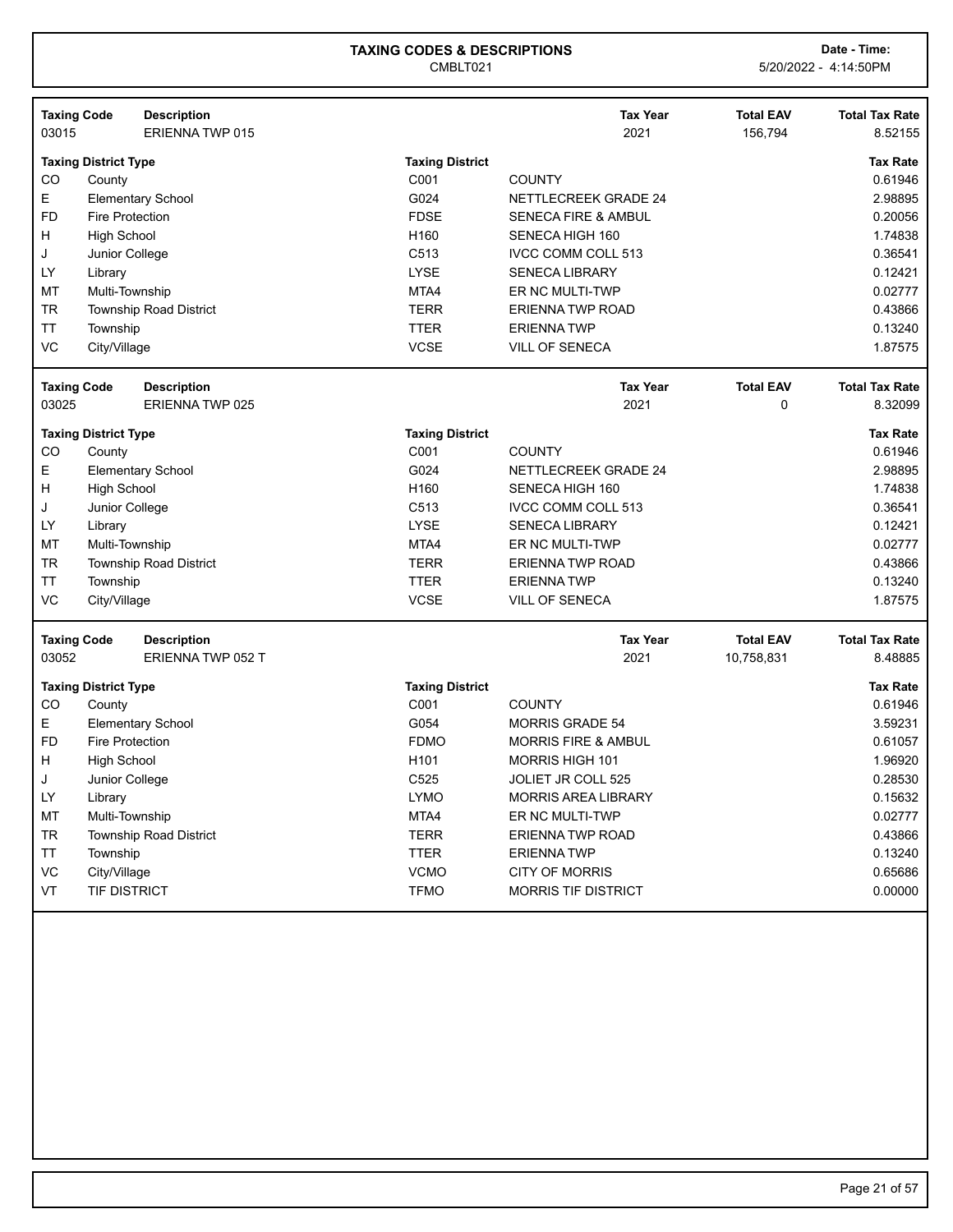| 03056              | <b>Taxing Code</b>          | <b>Description</b><br>ERIENNA TWP 056 T |                        | <b>Tax Year</b><br>2021        | <b>Total EAV</b><br>2,290,910 | <b>Total Tax Rate</b><br>6.89536 |
|--------------------|-----------------------------|-----------------------------------------|------------------------|--------------------------------|-------------------------------|----------------------------------|
|                    | <b>Taxing District Type</b> |                                         | <b>Taxing District</b> |                                |                               | <b>Tax Rate</b>                  |
| CO                 | County                      |                                         | C001                   | <b>COUNTY</b>                  |                               | 0.61946                          |
| E                  |                             | <b>Elementary School</b>                | G170                   | <b>SENECA GRADE 170</b>        |                               | 1.36276                          |
| FD                 | <b>Fire Protection</b>      |                                         | <b>FDSE</b>            | <b>SENECA FIRE &amp; AMBUL</b> |                               | 0.20056                          |
| н                  | <b>High School</b>          |                                         | H <sub>160</sub>       | SENECA HIGH 160                |                               | 1.74838                          |
| J                  | Junior College              |                                         | C513                   | <b>IVCC COMM COLL 513</b>      |                               | 0.36541                          |
| LY                 | Library                     |                                         | <b>LYSE</b>            | <b>SENECA LIBRARY</b>          |                               | 0.12421                          |
| ΜТ                 | Multi-Township              |                                         | MTA4                   | ER NC MULTI-TWP                |                               | 0.02777                          |
| <b>TR</b>          |                             | <b>Township Road District</b>           | <b>TERR</b>            | ERIENNA TWP ROAD               |                               | 0.43866                          |
| TT                 | Township                    |                                         | <b>TTER</b>            | <b>ERIENNATWP</b>              |                               | 0.13240                          |
| VC                 | City/Village                |                                         | <b>VCSE</b>            | <b>VILL OF SENECA</b>          |                               | 1.87575                          |
| VT                 | <b>TIF DISTRICT</b>         |                                         | <b>TFOS</b>            | OLD STAGE RD TIF 1             |                               | 0.00000                          |
| <b>Taxing Code</b> |                             | <b>Description</b>                      |                        | <b>Tax Year</b>                | <b>Total EAV</b>              | <b>Total Tax Rate</b>            |
| 04001              |                             | FELIX TWP 001                           |                        | 2021                           | 38,431,481                    | 7.42993                          |
|                    | <b>Taxing District Type</b> |                                         | <b>Taxing District</b> |                                |                               | <b>Tax Rate</b>                  |
| CO                 | County                      |                                         | C001                   | <b>COUNTY</b>                  |                               | 0.61946                          |
| <b>FD</b>          | <b>Fire Protection</b>      |                                         | <b>FDCC</b>            | <b>COAL CITY FIRE</b>          |                               | 0.52835                          |
| J                  | Junior College              |                                         | C525                   | JOLIET JR COLL 525             |                               | 0.28530                          |
| LY                 | Library                     |                                         | <b>LYCC</b>            | <b>COAL CITY LIBRARY</b>       |                               | 0.16570                          |
| <b>TR</b>          |                             | <b>Township Road District</b>           | <b>TFER</b>            | <b>FELIX TWP ROAD</b>          |                               | 0.33084                          |
| <b>TT</b>          | Township                    |                                         | <b>TTFE</b>            | <b>FELIX TWP</b>               |                               | 0.09098                          |
| U                  | Unit School                 |                                         | U001                   | <b>COAL CITY UNIT 1</b>        |                               | 3.32962                          |
| VC                 | City/Village                |                                         | <b>VCCC</b>            | VILL OF COAL CITY              |                               | 2.07968                          |
|                    |                             |                                         |                        |                                |                               |                                  |
| <b>Taxing Code</b> |                             | <b>Description</b>                      |                        | <b>Tax Year</b>                | <b>Total EAV</b>              | <b>Total Tax Rate</b>            |
| 04003              |                             | FELIX TWP 003                           |                        | 2021                           | 18,504,345                    | 5.84406                          |
|                    | <b>Taxing District Type</b> |                                         | <b>Taxing District</b> |                                |                               | <b>Tax Rate</b>                  |
| CO                 | County                      |                                         | C001                   | <b>COUNTY</b>                  |                               | 0.61946                          |
| FD                 | <b>Fire Protection</b>      |                                         | <b>FDCC</b>            | <b>COAL CITY FIRE</b>          |                               | 0.52835                          |
| J                  | Junior College              |                                         | C525                   | JOLIET JR COLL 525             |                               | 0.28530                          |
| LY                 | Library                     |                                         | <b>LYCC</b>            | <b>COAL CITY LIBRARY</b>       |                               | 0.16570                          |
| <b>TR</b>          |                             | <b>Township Road District</b>           | <b>TFER</b>            | <b>FELIX TWP ROAD</b>          |                               | 0.33084                          |
| TT                 | Township                    |                                         | <b>TTFE</b>            | <b>FELIX TWP</b>               |                               | 0.09098                          |
| U                  | Unit School                 |                                         | U001                   | <b>COAL CITY UNIT 1</b>        |                               | 3.32962                          |
| VC                 | City/Village                |                                         | <b>VCDI</b>            | <b>VILL OF DIAMOND</b>         |                               | 0.49381                          |
| <b>Taxing Code</b> |                             | <b>Description</b>                      |                        | <b>Tax Year</b>                | <b>Total EAV</b>              | <b>Total Tax Rate</b>            |
| 04004              |                             | FELIX TWP 004                           |                        | 2021                           | 7,559,114                     | 6.09302                          |
|                    | <b>Taxing District Type</b> |                                         | <b>Taxing District</b> |                                |                               | <b>Tax Rate</b>                  |
| CO                 | County                      |                                         | C001                   | <b>COUNTY</b>                  |                               | 0.61946                          |
| <b>FD</b>          | <b>Fire Protection</b>      |                                         | <b>FDCC</b>            | <b>COAL CITY FIRE</b>          |                               | 0.52835                          |
| J                  | Junior College              |                                         | C525                   | <b>JOLIET JR COLL 525</b>      |                               | 0.28530                          |
| LY                 | Library                     |                                         | <b>LYCC</b>            | <b>COAL CITY LIBRARY</b>       |                               | 0.16570                          |
| TR                 |                             | <b>Township Road District</b>           | <b>TFER</b>            | <b>FELIX TWP ROAD</b>          |                               | 0.33084                          |
| TΤ                 | Township                    |                                         | <b>TTFE</b>            | <b>FELIX TWP</b>               |                               | 0.09098                          |
| U                  | Unit School                 |                                         | U001                   | COAL CITY UNIT 1               |                               | 3.32962                          |
| VC                 | City/Village                |                                         | <b>VCCA</b>            | VILL OF CARBON HILL            |                               | 0.74277                          |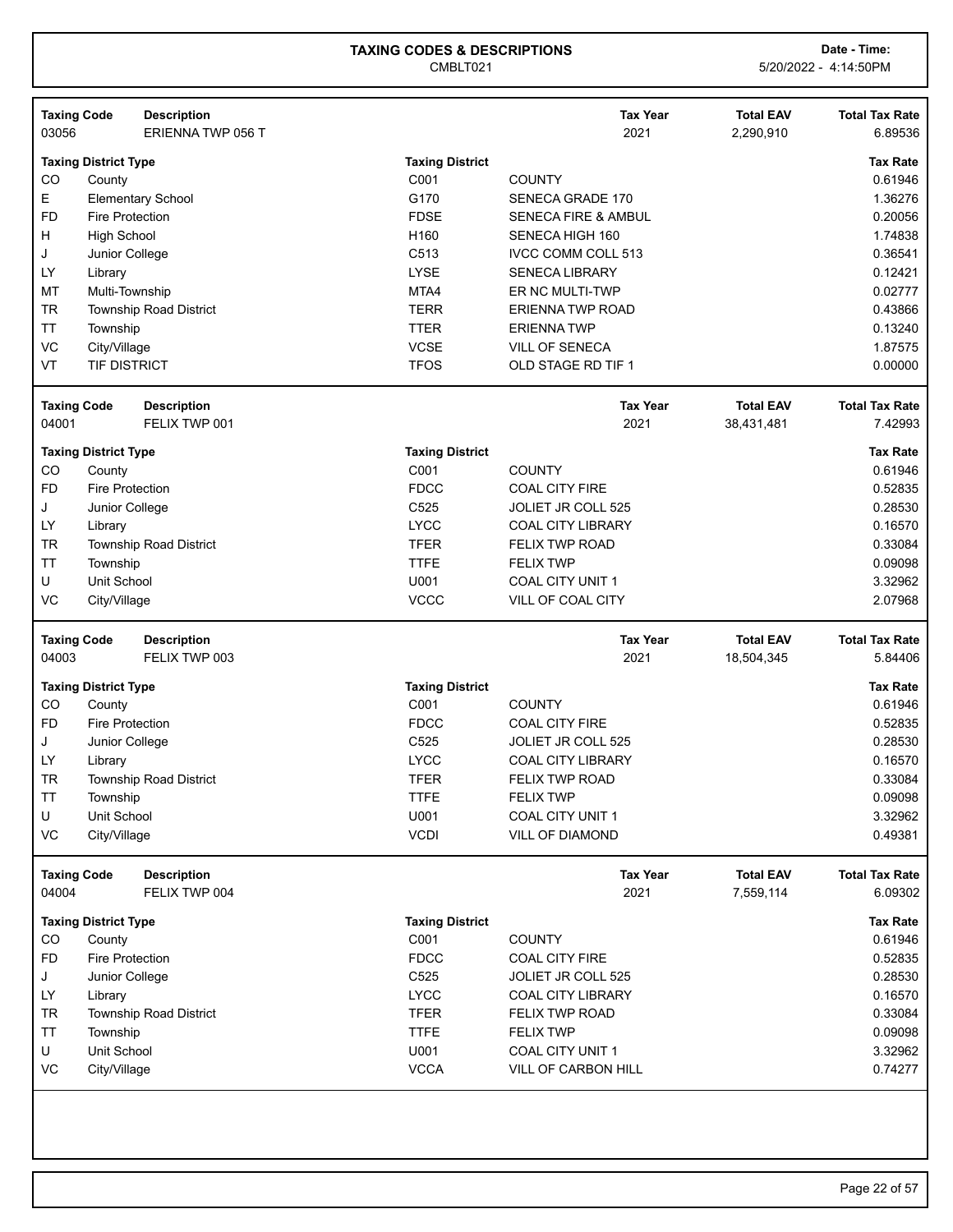|                             |                             |                                     |                        |                             |                                | <b>Total Tax Rate</b> |
|-----------------------------|-----------------------------|-------------------------------------|------------------------|-----------------------------|--------------------------------|-----------------------|
| <b>Taxing Code</b><br>04005 |                             | <b>Description</b><br>FELIX TWP 005 |                        | <b>Tax Year</b><br>2021     | <b>Total EAV</b><br>46,860,512 | 5.35025               |
|                             |                             |                                     |                        |                             |                                |                       |
|                             | <b>Taxing District Type</b> |                                     | <b>Taxing District</b> |                             |                                | <b>Tax Rate</b>       |
| CO                          | County                      |                                     | C001                   | <b>COUNTY</b>               |                                | 0.61946               |
| <b>FD</b>                   | <b>Fire Protection</b>      |                                     | <b>FDCC</b>            | <b>COAL CITY FIRE</b>       |                                | 0.52835               |
| J                           | Junior College              |                                     | C525                   | <b>JOLIET JR COLL 525</b>   |                                | 0.28530               |
| LY                          | Library                     |                                     | <b>LYCC</b>            | <b>COAL CITY LIBRARY</b>    |                                | 0.16570               |
| <b>TR</b>                   |                             | <b>Township Road District</b>       | <b>TFER</b>            | <b>FELIX TWP ROAD</b>       |                                | 0.33084               |
| TT                          | Township                    |                                     | <b>TTFE</b>            | <b>FELIX TWP</b>            |                                | 0.09098               |
| U                           | <b>Unit School</b>          |                                     | U001                   | <b>COAL CITY UNIT 1</b>     |                                | 3.32962               |
| <b>Taxing Code</b>          |                             | <b>Description</b>                  |                        | <b>Tax Year</b>             | <b>Total EAV</b>               | <b>Total Tax Rate</b> |
| 04101                       |                             | Taxing Code 04101                   |                        | 2021                        | 8,887,221                      | 7.42993               |
|                             | <b>Taxing District Type</b> |                                     | <b>Taxing District</b> |                             |                                | <b>Tax Rate</b>       |
| CO                          | County                      |                                     | C001                   | <b>COUNTY</b>               |                                | 0.61946               |
| <b>FD</b>                   | Fire Protection             |                                     | <b>FDCC</b>            | <b>COAL CITY FIRE</b>       |                                | 0.52835               |
| J                           | Junior College              |                                     | C525                   | JOLIET JR COLL 525          |                                | 0.28530               |
| LY                          | Library                     |                                     | <b>LYCC</b>            | <b>COAL CITY LIBRARY</b>    |                                | 0.16570               |
| <b>TR</b>                   |                             | Township Road District              | <b>TFER</b>            | <b>FELIX TWP ROAD</b>       |                                | 0.33084               |
| TT                          | Township                    |                                     | <b>TTFE</b>            | <b>FELIX TWP</b>            |                                | 0.09098               |
| U                           | Unit School                 |                                     | U001                   | <b>COAL CITY UNIT 1</b>     |                                | 3.32962               |
| VC                          | City/Village                |                                     | <b>VCCC</b>            | VILL OF COAL CITY           |                                | 2.07968               |
| VT                          | TIF DISTRICT                |                                     | <b>TFCC</b>            | <b>COAL CITY TIF</b>        |                                | 0.00000               |
| <b>Taxing Code</b>          |                             | <b>Description</b>                  |                        | <b>Tax Year</b>             | <b>Total EAV</b>               | <b>Total Tax Rate</b> |
| 05001                       |                             | <b>GARFIELD TWP 001</b>             |                        | 2021                        | 4,123,045                      | 8.60059               |
|                             | <b>Taxing District Type</b> |                                     | <b>Taxing District</b> |                             |                                | <b>Tax Rate</b>       |
| CO                          | County                      |                                     | C001                   | <b>COUNTY</b>               |                                | 0.61946               |
| Е                           |                             | <b>Elementary School</b>            | G072                   | <b>GARDNER GRADE 72C</b>    |                                | 2.82739               |
| <b>FD</b>                   | Fire Protection             |                                     | <b>FDGA</b>            | <b>GARDNER FIRE</b>         |                                | 0.88480               |
| H                           | <b>High School</b>          |                                     | H073                   | GSW HIGH 73                 |                                | 2.58947               |
| J                           | Junior College              |                                     | C525                   | JOLIET JR COLL 525          |                                | 0.28530               |
| LY                          | Library                     |                                     | <b>LYFR</b>            | <b>FOSSIL RIDGE LIBRARY</b> |                                | 0.12376               |
| MT                          | Multi-Township              |                                     | MTA <sub>5</sub>       | GA GF GR MULTI-TWP          |                                | 0.03925               |
| <b>TR</b>                   |                             | <b>Township Road District</b>       | <b>TGAR</b>            | <b>GARFIELD TWP ROAD</b>    |                                | 0.23923               |
| TT                          | Township                    |                                     | <b>TTGA</b>            | <b>GARFIELD TWP</b>         |                                | 0.24733               |
| VC                          | City/Village                |                                     | <b>VCGA</b>            | <b>VILL OF GARDNER</b>      |                                | 0.74460               |
| <b>Taxing Code</b>          |                             | <b>Description</b>                  |                        | <b>Tax Year</b>             | <b>Total EAV</b>               | <b>Total Tax Rate</b> |
| 05002                       |                             | GARFIELD TWP 002                    |                        | 2021                        | 4,372,192                      | 7.85599               |
|                             | <b>Taxing District Type</b> |                                     | <b>Taxing District</b> |                             |                                | <b>Tax Rate</b>       |
| CO                          | County                      |                                     | C001                   | <b>COUNTY</b>               |                                | 0.61946               |
| Е                           |                             | <b>Elementary School</b>            | G072                   | <b>GARDNER GRADE 72C</b>    |                                | 2.82739               |
| <b>FD</b>                   | <b>Fire Protection</b>      |                                     | <b>FDGA</b>            | <b>GARDNER FIRE</b>         |                                | 0.88480               |
| H                           | <b>High School</b>          |                                     | H073                   | GSW HIGH 73                 |                                | 2.58947               |
| J                           | Junior College              |                                     | C525                   | JOLIET JR COLL 525          |                                | 0.28530               |
| LY                          | Library                     |                                     | <b>LYFR</b>            | <b>FOSSIL RIDGE LIBRARY</b> |                                | 0.12376               |
| MT                          | Multi-Township              |                                     | MTA <sub>5</sub>       | GA GF GR MULTI-TWP          |                                | 0.03925               |
| <b>TR</b>                   |                             | <b>Township Road District</b>       | <b>TGAR</b>            | <b>GARFIELD TWP ROAD</b>    |                                | 0.23923               |
| <b>TT</b>                   | Township                    |                                     | <b>TTGA</b>            | <b>GARFIELD TWP</b>         |                                | 0.24733               |
|                             |                             |                                     |                        |                             |                                |                       |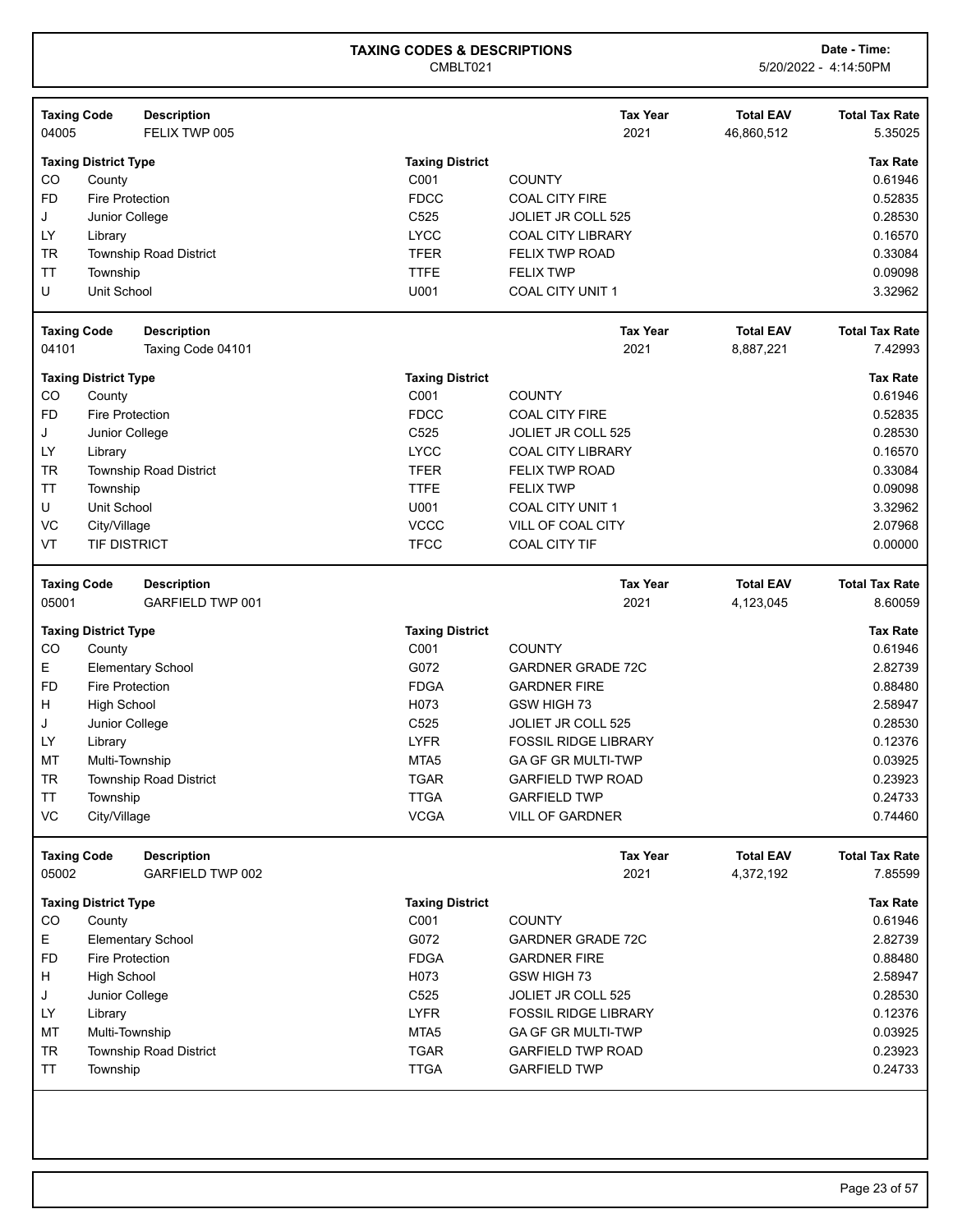| <b>Taxing Code</b>                  | <b>Description</b>            |                        | <b>Tax Year</b>             | <b>Total EAV</b> | <b>Total Tax Rate</b> |
|-------------------------------------|-------------------------------|------------------------|-----------------------------|------------------|-----------------------|
| 05003                               | GARFIELD TWP 003              |                        | 2021                        | 681,533          | 7.48599               |
| <b>Taxing District Type</b>         |                               | <b>Taxing District</b> |                             |                  | <b>Tax Rate</b>       |
| CO<br>County                        |                               | C001                   | <b>COUNTY</b>               |                  | 0.61946               |
| FD<br><b>Fire Protection</b>        |                               | <b>FDGA</b>            | <b>GARDNER FIRE</b>         |                  | 0.88480               |
| Junior College<br>J                 |                               | C <sub>520</sub>       | KANKAKEE C COLL 520         |                  | 0.50365               |
| MT<br>Multi-Township                |                               | MTA <sub>5</sub>       | <b>GA GF GR MULTI-TWP</b>   |                  | 0.03925               |
| <b>TR</b>                           | <b>Township Road District</b> | <b>TGAR</b>            | <b>GARFIELD TWP ROAD</b>    |                  | 0.23923               |
| TT<br>Township                      |                               | <b>TTGA</b>            | <b>GARFIELD TWP</b>         |                  | 0.24733               |
| Unit School<br>U                    |                               | U002                   | <b>HERSCHER UNIT 2</b>      |                  | 4.95227               |
| <b>Taxing Code</b>                  | <b>Description</b>            |                        | <b>Tax Year</b>             | <b>Total EAV</b> | <b>Total Tax Rate</b> |
| 05004                               | <b>GARFIELD TWP 004</b>       |                        | 2021                        | 202,943          | 7.63852               |
| <b>Taxing District Type</b>         |                               | <b>Taxing District</b> |                             |                  | <b>Tax Rate</b>       |
| CO<br>County                        |                               | C001                   | <b>COUNTY</b>               |                  | 0.61946               |
| Е                                   | <b>Elementary School</b>      | G072                   | <b>GARDNER GRADE 72C</b>    |                  | 2.82739               |
| <b>FD</b><br><b>Fire Protection</b> |                               | <b>FDGA</b>            | <b>GARDNER FIRE</b>         |                  | 0.88480               |
| н<br><b>High School</b>             |                               | H <sub>230</sub>       | DWIGHT TWP HIGH 230         |                  | 2.36102               |
| Junior College<br>J                 |                               | C525                   | <b>JOLIET JR COLL 525</b>   |                  | 0.28530               |
| LY<br>Library                       |                               | <b>LYPC</b>            | PRAIRIE CREEK LIBRARY       |                  | 0.13474               |
| MT<br>Multi-Township                |                               | MTA <sub>5</sub>       | GA GF GR MULTI-TWP          |                  | 0.03925               |
| TR                                  | <b>Township Road District</b> | <b>TGAR</b>            | <b>GARFIELD TWP ROAD</b>    |                  | 0.23923               |
| TT<br>Township                      |                               | <b>TTGA</b>            | <b>GARFIELD TWP</b>         |                  | 0.24733               |
| <b>Taxing Code</b>                  | <b>Description</b>            |                        | <b>Tax Year</b>             | <b>Total EAV</b> | <b>Total Tax Rate</b> |
| 05005                               | <b>GARFIELD TWP 005</b>       |                        | 2021                        | 406,661          | 8.80026               |
| <b>Taxing District Type</b>         |                               | <b>Taxing District</b> |                             |                  | <b>Tax Rate</b>       |
| CO<br>County                        |                               | C001                   | <b>COUNTY</b>               |                  | 0.61946               |
| Е                                   | <b>Elementary School</b>      | G074                   | S WILMINGTON GRADE 74       |                  | 3.77166               |
| <b>FD</b><br><b>Fire Protection</b> |                               | <b>FDGA</b>            | <b>GARDNER FIRE</b>         |                  | 0.88480               |
| H<br><b>High School</b>             |                               | H073                   | GSW HIGH 73                 |                  | 2.58947               |
| Junior College<br>J                 |                               | C <sub>525</sub>       | <b>JOLIET JR COLL 525</b>   |                  | 0.28530               |
| LY<br>Library                       |                               | <b>LYFR</b>            | <b>FOSSIL RIDGE LIBRARY</b> |                  | 0.12376               |
| MT<br>Multi-Township                |                               | MTA <sub>5</sub>       | <b>GA GF GR MULTI-TWP</b>   |                  | 0.03925               |
| <b>TR</b>                           | <b>Township Road District</b> | <b>TGAR</b>            | <b>GARFIELD TWP ROAD</b>    |                  | 0.23923               |
| ΤT<br>Township                      |                               | <b>TTGA</b>            | <b>GARFIELD TWP</b>         |                  | 0.24733               |
| <b>Taxing Code</b>                  | <b>Description</b>            |                        | <b>Tax Year</b>             | <b>Total EAV</b> | <b>Total Tax Rate</b> |
| 05006                               | GARFIELD TWP 006              |                        | 2021                        | 1,087,760        | 7.82756               |
| <b>Taxing District Type</b>         |                               | <b>Taxing District</b> |                             |                  | <b>Tax Rate</b>       |
| CO<br>County                        |                               | C001                   | <b>COUNTY</b>               |                  | 0.61946               |
| Е                                   | <b>Elementary School</b>      | G232                   | <b>DWIGHT GRADE 232</b>     |                  | 3.01643               |
| <b>FD</b><br><b>Fire Protection</b> |                               | <b>FDGA</b>            | <b>GARDNER FIRE</b>         |                  | 0.88480               |
| <b>High School</b><br>н             |                               | H <sub>230</sub>       | DWIGHT TWP HIGH 230         |                  | 2.36102               |
| Junior College<br>J                 |                               | C525                   | JOLIET JR COLL 525          |                  | 0.28530               |
| LY<br>Library                       |                               | <b>LYPC</b>            | PRAIRIE CREEK LIBRARY       |                  | 0.13474               |
| MT<br>Multi-Township                |                               | MTA <sub>5</sub>       | GA GF GR MULTI-TWP          |                  | 0.03925               |
| <b>TR</b>                           | Township Road District        | <b>TGAR</b>            | <b>GARFIELD TWP ROAD</b>    |                  | 0.23923               |
| TT<br>Township                      |                               | <b>TTGA</b>            | <b>GARFIELD TWP</b>         |                  | 0.24733               |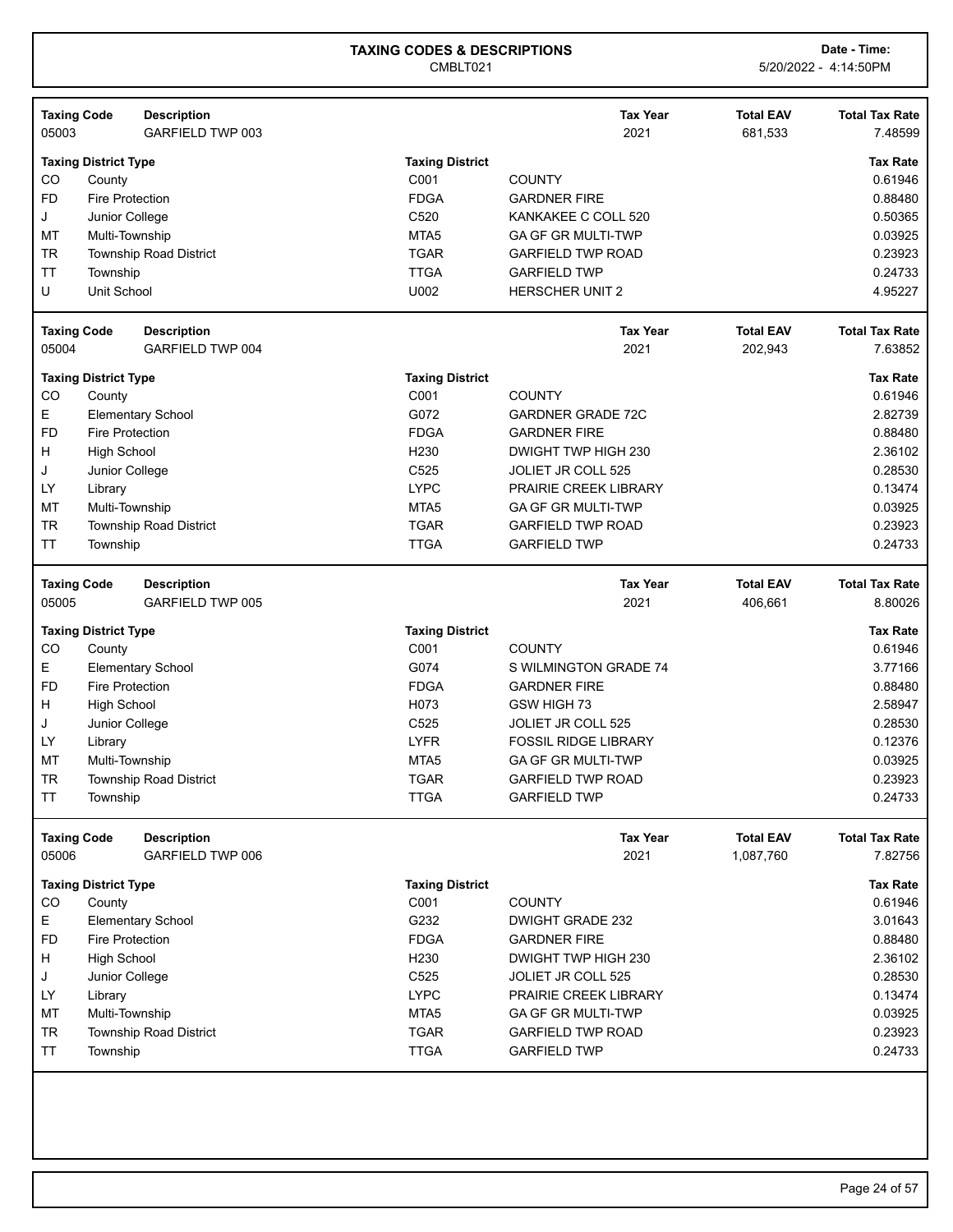|           | <b>Taxing Code</b><br><b>Description</b> |                        | <b>Tax Year</b>           | <b>Total EAV</b> | <b>Total Tax Rate</b> |
|-----------|------------------------------------------|------------------------|---------------------------|------------------|-----------------------|
| 05007     | GARFIELD TWP 007                         |                        | 2021                      | 161,759          | 7.47819               |
|           | <b>Taxing District Type</b>              | <b>Taxing District</b> |                           |                  | <b>Tax Rate</b>       |
| CO        | County                                   | C001                   | <b>COUNTY</b>             |                  | 0.61946               |
| Е         | <b>Elementary School</b>                 | G232                   | <b>DWIGHT GRADE 232</b>   |                  | 3.01643               |
| <b>FD</b> | <b>Fire Protection</b>                   | <b>FDDW</b>            | <b>DWIGHT FIRE</b>        |                  | 0.53543               |
| H         | <b>High School</b>                       | H <sub>230</sub>       | DWIGHT TWP HIGH 230       |                  | 2.36102               |
| J         | Junior College                           | C <sub>525</sub>       | JOLIET JR COLL 525        |                  | 0.28530               |
| LY        | Library                                  | <b>LYPC</b>            | PRAIRIE CREEK LIBRARY     |                  | 0.13474               |
| MT        | Multi-Township                           | MTA <sub>5</sub>       | <b>GA GF GR MULTI-TWP</b> |                  | 0.03925               |
| <b>TR</b> | <b>Township Road District</b>            | <b>TGAR</b>            | <b>GARFIELD TWP ROAD</b>  |                  | 0.23923               |
| <b>TT</b> | Township                                 | <b>TTGA</b>            | <b>GARFIELD TWP</b>       |                  | 0.24733               |
|           | <b>Taxing Code</b><br><b>Description</b> |                        | <b>Tax Year</b>           | <b>Total EAV</b> | <b>Total Tax Rate</b> |

| 05008         | GARFIELD TWP 008              |                        | 2021                      | 8.47683         |
|---------------|-------------------------------|------------------------|---------------------------|-----------------|
|               | <b>Taxing District Type</b>   | <b>Taxing District</b> |                           | <b>Tax Rate</b> |
| <sub>CO</sub> | County                        | C001                   | <b>COUNTY</b>             | 0.61946         |
| E.            | <b>Elementary School</b>      | G072                   | <b>GARDNER GRADE 72C</b>  | 2.82739         |
| FD.           | Fire Protection               | <b>FDGA</b>            | <b>GARDNER FIRE</b>       | 0.88480         |
| H             | High School                   | H073                   | GSW HIGH 73               | 2.58947         |
| J             | Junior College                | C <sub>525</sub>       | <b>JOLIET JR COLL 525</b> | 0.28530         |
| МT            | Multi-Township                | MTA <sub>5</sub>       | <b>GA GF GR MULTI-TWP</b> | 0.03925         |
| <b>TR</b>     | <b>Township Road District</b> | <b>TGAR</b>            | <b>GARFIELD TWP ROAD</b>  | 0.23923         |
| TT            | Township                      | TTGA                   | <b>GARFIELD TWP</b>       | 0.24733         |
| VC.           | City/Village                  | <b>VCGA</b>            | <b>VILL OF GARDNER</b>    | 0.74460         |
|               |                               |                        |                           |                 |

| <b>Taxing Code</b><br>05009 |                             | <b>Description</b><br>GARFIELD TWP 009 |                        | <b>Tax Year</b><br>2021   | <b>Total EAV</b><br>0 | <b>Total Tax Rate</b><br>7.73223 |
|-----------------------------|-----------------------------|----------------------------------------|------------------------|---------------------------|-----------------------|----------------------------------|
|                             | <b>Taxing District Type</b> |                                        | <b>Taxing District</b> |                           |                       | <b>Tax Rate</b>                  |
| CO.                         | County                      |                                        | C <sub>001</sub>       | <b>COUNTY</b>             |                       | 0.61946                          |
| E.                          |                             | <b>Elementary School</b>               | G072                   | <b>GARDNER GRADE 72C</b>  |                       | 2.82739                          |
| FD.                         | Fire Protection             |                                        | <b>FDGA</b>            | <b>GARDNER FIRE</b>       |                       | 0.88480                          |
| H                           | High School                 |                                        | H <sub>0</sub> 73      | GSW HIGH 73               |                       | 2.58947                          |
| J                           | Junior College              |                                        | C <sub>525</sub>       | <b>JOLIET JR COLL 525</b> |                       | 0.28530                          |
| МT                          | Multi-Township              |                                        | MTA <sub>5</sub>       | <b>GA GF GR MULTI-TWP</b> |                       | 0.03925                          |
| TR.                         |                             | <b>Township Road District</b>          | <b>TGAR</b>            | <b>GARFIELD TWP ROAD</b>  |                       | 0.23923                          |
| ТT                          | Township                    |                                        | <b>TTGA</b>            | <b>GARFIELD TWP</b>       |                       | 0.24733                          |

| <b>Taxing Code</b><br>05051 |                             | <b>Description</b><br>GARFIELD TWP 051 T |                        | <b>Tax Year</b><br>2021     | <b>Total EAV</b><br>19,982,205 | <b>Total Tax Rate</b><br>8.60059 |
|-----------------------------|-----------------------------|------------------------------------------|------------------------|-----------------------------|--------------------------------|----------------------------------|
|                             | <b>Taxing District Type</b> |                                          | <b>Taxing District</b> |                             |                                | <b>Tax Rate</b>                  |
| <sub>CO</sub>               | County                      |                                          | C <sub>001</sub>       | <b>COUNTY</b>               |                                | 0.61946                          |
| E.                          |                             | <b>Elementary School</b>                 | G072                   | <b>GARDNER GRADE 72C</b>    |                                | 2.82739                          |
| FD.                         | <b>Fire Protection</b>      |                                          | <b>FDGA</b>            | <b>GARDNER FIRE</b>         |                                | 0.88480                          |
| H                           | High School                 |                                          | H073                   | GSW HIGH 73                 |                                | 2.58947                          |
| J                           | Junior College              |                                          | C <sub>525</sub>       | JOLIET JR COLL 525          |                                | 0.28530                          |
| LY                          | Library                     |                                          | <b>LYFR</b>            | <b>FOSSIL RIDGE LIBRARY</b> |                                | 0.12376                          |
| MT                          | Multi-Township              |                                          | MTA <sub>5</sub>       | <b>GA GF GR MULTI-TWP</b>   |                                | 0.03925                          |
| TR                          |                             | <b>Township Road District</b>            | <b>TGAR</b>            | <b>GARFIELD TWP ROAD</b>    |                                | 0.23923                          |
| TT                          | Township                    |                                          | <b>TTGA</b>            | <b>GARFIELD TWP</b>         |                                | 0.24733                          |
| VC.                         | City/Village                |                                          | <b>VCGA</b>            | <b>VILL OF GARDNER</b>      |                                | 0.74460                          |
| VT                          | <b>TIF DISTRICT</b>         |                                          | <b>TFGA</b>            | <b>GARDNER TIF DISTRICT</b> |                                | 0.00000                          |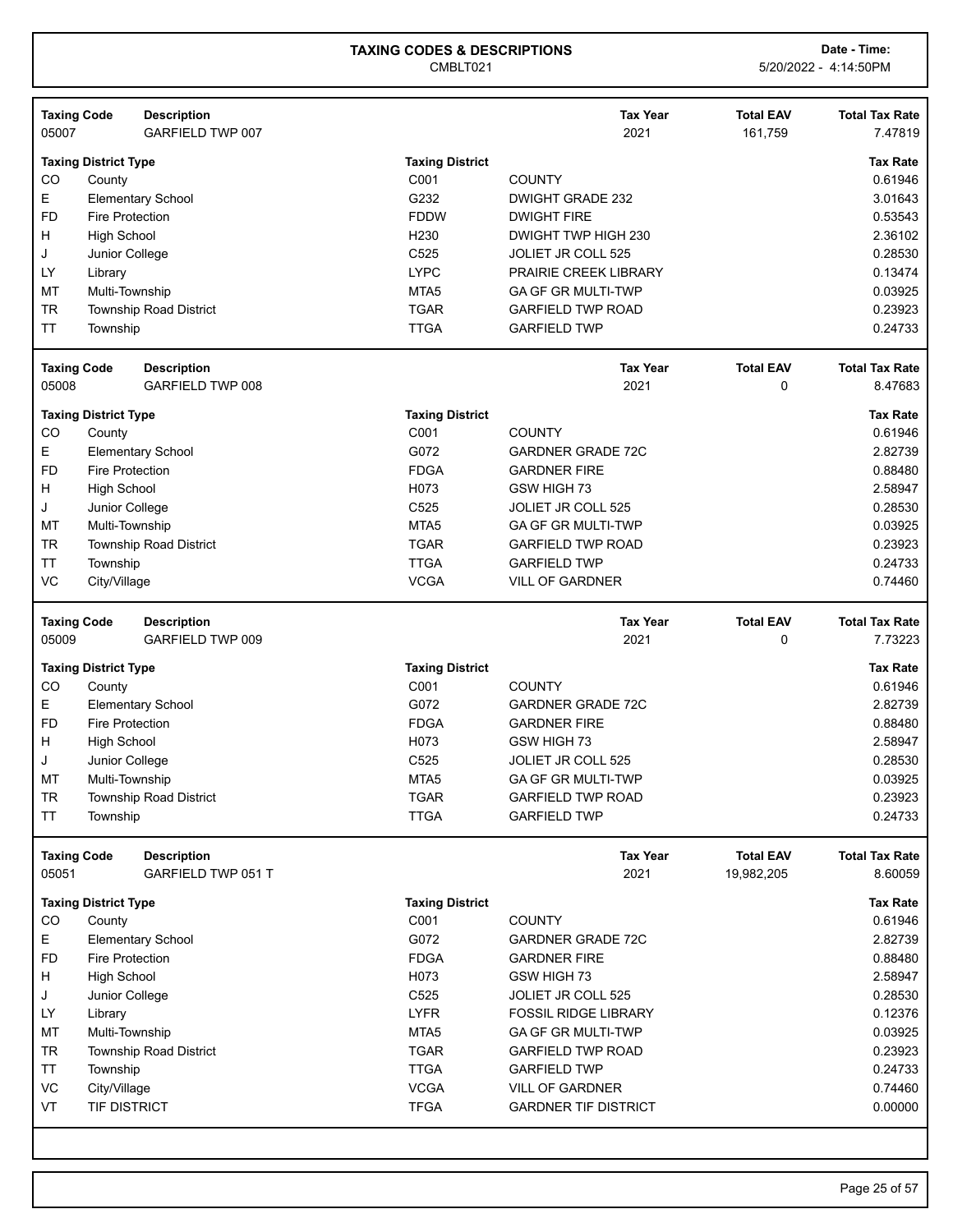| 05061         | <b>Taxing Code</b><br><b>Description</b><br><b>GARFIELD TWP 061</b> |                        | <b>Tax Year</b><br>2021     | <b>Total EAV</b><br>486,757 | <b>Total Tax Rate</b><br>8.60059 |
|---------------|---------------------------------------------------------------------|------------------------|-----------------------------|-----------------------------|----------------------------------|
|               | <b>Taxing District Type</b>                                         | <b>Taxing District</b> |                             |                             | <b>Tax Rate</b>                  |
| CO            | County                                                              | C001                   | <b>COUNTY</b>               |                             | 0.61946                          |
| Е             | <b>Elementary School</b>                                            | G072                   | <b>GARDNER GRADE 72C</b>    |                             | 2.82739                          |
| <b>FD</b>     | <b>Fire Protection</b>                                              | <b>FDGA</b>            | <b>GARDNER FIRE</b>         |                             | 0.88480                          |
| H             | <b>High School</b>                                                  | H073                   | GSW HIGH 73                 |                             | 2.58947                          |
| J             | Junior College                                                      | C <sub>525</sub>       | <b>JOLIET JR COLL 525</b>   |                             | 0.28530                          |
| LY.           | Library                                                             | <b>LYFR</b>            | <b>FOSSIL RIDGE LIBRARY</b> |                             | 0.12376                          |
| <b>MT</b>     | Multi-Township                                                      | MTA <sub>5</sub>       | <b>GA GF GR MULTI-TWP</b>   |                             | 0.03925                          |
| <b>TR</b>     | <b>Township Road District</b>                                       | <b>TGAR</b>            | <b>GARFIELD TWP ROAD</b>    |                             | 0.23923                          |
| <b>TT</b>     | Township                                                            | <b>TTGA</b>            | <b>GARFIELD TWP</b>         |                             | 0.24733                          |
| VC            | City/Village                                                        | <b>VCGA</b>            | <b>VILL OF GARDNER</b>      |                             | 0.74460                          |
| VT            | <b>TIF DISTRICT</b>                                                 | <b>TFGI</b>            | <b>GARDNER IND TIF DIST</b> |                             | 0.00000                          |
|               | <b>Taxing Code</b><br><b>Description</b>                            |                        | <b>Tax Year</b>             | <b>Total EAV</b>            | <b>Total Tax Rate</b>            |
| 06001         | GOODFARM TWP 001                                                    |                        | 2021                        | 9,442,244                   | 7.45940                          |
|               | <b>Taxing District Type</b>                                         | <b>Taxing District</b> |                             |                             | <b>Tax Rate</b>                  |
| <sub>CO</sub> | County                                                              | C <sub>001</sub>       | <b>COUNTY</b>               |                             | 0.61946                          |
| E             | <b>Elementary School</b>                                            | G232                   | <b>DWIGHT GRADE 232</b>     |                             | 3.01643                          |
| <b>FD</b>     | <b>Fire Protection</b>                                              | <b>FDDW</b>            | <b>DWIGHT FIRE</b>          |                             | 0.53543                          |
| H             | <b>High School</b>                                                  | H <sub>230</sub>       | DWIGHT TWP HIGH 230         |                             | 2.36102                          |
| J             | Junior College                                                      | C <sub>525</sub>       | <b>JOLIET JR COLL 525</b>   |                             | 0.28530                          |
| LY            | Library                                                             | <b>LYPC</b>            | PRAIRIE CREEK LIBRARY       |                             | 0.13474                          |
|               | Multi-Township                                                      | MTA <sub>5</sub>       | <b>GA GF GR MULTI-TWP</b>   |                             | 0.03925                          |
| <b>MT</b>     |                                                                     |                        |                             |                             |                                  |
| <b>TR</b>     | <b>Township Road District</b>                                       | <b>TGFR</b>            | <b>GOODFARM TWP ROAD</b>    |                             | 0.24641                          |

|        | <b>Description</b> |                                                                                                                                                                                            | <b>Tax Year</b>           | <b>Total EAV</b>       | <b>Total Tax Rate</b> |
|--------|--------------------|--------------------------------------------------------------------------------------------------------------------------------------------------------------------------------------------|---------------------------|------------------------|-----------------------|
|        | GOODFARM TWP 002   |                                                                                                                                                                                            | 2021                      | 4,476,194              | 7.85577               |
|        |                    |                                                                                                                                                                                            |                           |                        | <b>Tax Rate</b>       |
|        |                    | <b>FDMV</b>                                                                                                                                                                                | <b>MVK RESCUE SQUAD</b>   |                        | 0.55501               |
| County |                    | C001                                                                                                                                                                                       | <b>COUNTY</b>             |                        | 0.61946               |
|        |                    | G002                                                                                                                                                                                       | MVK GRADE SCHOOL 2        |                        | 3.82890               |
|        |                    | <b>FDMA</b>                                                                                                                                                                                | <b>MAZON FIRE</b>         |                        | 0.31170               |
|        |                    | H <sub>160</sub>                                                                                                                                                                           | SENECA HIGH 160           |                        | 1.74838               |
|        |                    | C <sub>525</sub>                                                                                                                                                                           | JOLIET JR COLL 525        |                        | 0.28530               |
|        |                    | MTA <sub>5</sub>                                                                                                                                                                           | <b>GA GF GR MULTI-TWP</b> |                        | 0.03925               |
|        |                    | <b>TGFR</b>                                                                                                                                                                                | <b>GOODFARM TWP ROAD</b>  |                        | 0.24641               |
|        |                    | <b>TTGF</b>                                                                                                                                                                                | <b>GOODFARM TWP</b>       |                        | 0.22136               |
| 06002  | <b>Taxing Code</b> | <b>Taxing District Type</b><br>Rescue Squad<br><b>Elementary School</b><br>Fire Protection<br>High School<br>Junior College<br>Multi-Township<br><b>Township Road District</b><br>Township |                           | <b>Taxing District</b> |                       |

| <b>Taxing Code</b><br>06003 |                             | <b>Description</b><br>GOODFARM TWP 003 |                        | <b>Tax Year</b><br>2021   | <b>Total EAV</b><br>3,317,757 | <b>Total Tax Rate</b><br>7.71344 |
|-----------------------------|-----------------------------|----------------------------------------|------------------------|---------------------------|-------------------------------|----------------------------------|
|                             | <b>Taxing District Type</b> |                                        | <b>Taxing District</b> |                           |                               | <b>Tax Rate</b>                  |
| CO                          | County                      |                                        | C001                   | <b>COUNTY</b>             |                               | 0.61946                          |
| Е                           |                             | <b>Elementary School</b>               | G072                   | <b>GARDNER GRADE 72C</b>  |                               | 2.82739                          |
| FD.                         | Fire Protection             |                                        | <b>FDGA</b>            | <b>GARDNER FIRE</b>       |                               | 0.88480                          |
| H                           | <b>High School</b>          |                                        | H073                   | GSW HIGH 73               |                               | 2.58947                          |
| J                           | Junior College              |                                        | C <sub>525</sub>       | JOLIET JR COLL 525        |                               | 0.28530                          |
| MT                          | Multi-Township              |                                        | MTA <sub>5</sub>       | <b>GA GF GR MULTI-TWP</b> |                               | 0.03925                          |
| <b>TR</b>                   |                             | <b>Township Road District</b>          | <b>TGFR</b>            | <b>GOODFARM TWP ROAD</b>  |                               | 0.24641                          |
| <b>TT</b>                   | Township                    |                                        | <b>TTGF</b>            | <b>GOODFARM TWP</b>       |                               | 0.22136                          |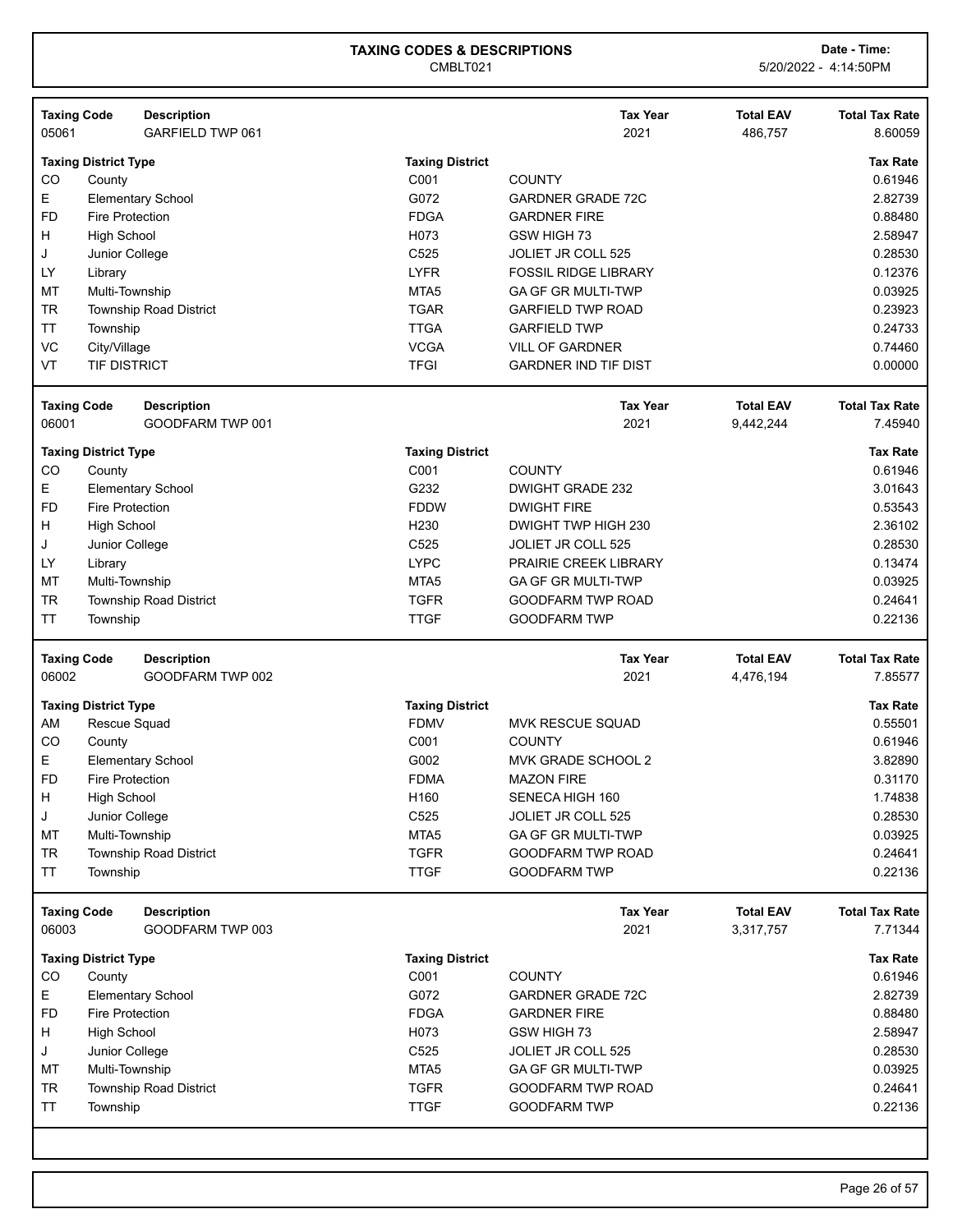| <b>Taxing Code</b> |                             | <b>Description</b>            |                        | <b>Tax Year</b>           | <b>Total EAV</b> | <b>Total Tax Rate</b> |
|--------------------|-----------------------------|-------------------------------|------------------------|---------------------------|------------------|-----------------------|
| 06004              |                             | GOODFARM TWP 004              |                        | 2021                      | 161,960          | 7.52449               |
|                    | <b>Taxing District Type</b> |                               | <b>Taxing District</b> |                           |                  | <b>Tax Rate</b>       |
| CO                 | County                      |                               | C001                   | <b>COUNTY</b>             |                  | 0.61946               |
| E                  |                             | <b>Elementary School</b>      | G002                   | MVK GRADE SCHOOL 2        |                  | 3.82890               |
| <b>FD</b>          | <b>Fire Protection</b>      |                               | <b>FDDW</b>            | <b>DWIGHT FIRE</b>        |                  | 0.53543               |
| H                  | <b>High School</b>          |                               | H <sub>160</sub>       | SENECA HIGH 160           |                  | 1.74838               |
| J                  | Junior College              |                               | C525                   | <b>JOLIET JR COLL 525</b> |                  | 0.28530               |
| MT                 | Multi-Township              |                               | MTA <sub>5</sub>       | <b>GA GF GR MULTI-TWP</b> |                  | 0.03925               |
| <b>TR</b>          |                             | <b>Township Road District</b> | <b>TGFR</b>            | <b>GOODFARM TWP ROAD</b>  |                  | 0.24641               |
| TT                 | Township                    |                               | <b>TTGF</b>            | <b>GOODFARM TWP</b>       |                  | 0.22136               |
| <b>Taxing Code</b> |                             | <b>Description</b>            |                        | <b>Tax Year</b>           | <b>Total EAV</b> | <b>Total Tax Rate</b> |
| 06005              |                             | GOODFARM TWP 005              |                        | 2021                      | 12,005,141       | 8.65742               |
|                    | <b>Taxing District Type</b> |                               | <b>Taxing District</b> |                           |                  | <b>Tax Rate</b>       |
| CO                 | County                      |                               | C001                   | <b>COUNTY</b>             |                  | 0.61946               |
| E                  |                             | <b>Elementary School</b>      | G232                   | DWIGHT GRADE 232          |                  | 3.01643               |
| <b>FD</b>          | <b>Fire Protection</b>      |                               | <b>FDDW</b>            | <b>DWIGHT FIRE</b>        |                  | 0.53543               |
| н                  | <b>High School</b>          |                               | H <sub>230</sub>       | DWIGHT TWP HIGH 230       |                  | 2.36102               |
| J                  | Junior College              |                               | C <sub>525</sub>       | <b>JOLIET JR COLL 525</b> |                  | 0.28530               |
| LY                 | Library                     |                               | <b>LYPC</b>            | PRAIRIE CREEK LIBRARY     |                  | 0.13474               |
| MT                 | Multi-Township              |                               | MTA <sub>5</sub>       | <b>GA GF GR MULTI-TWP</b> |                  | 0.03925               |
| TR                 |                             | <b>Township Road District</b> | <b>TGFR</b>            | <b>GOODFARM TWP ROAD</b>  |                  | 0.24641               |
| <b>TT</b>          | Township                    |                               | <b>TTGF</b>            | <b>GOODFARM TWP</b>       |                  | 0.22136               |
| VC                 | City/Village                |                               | <b>VCDW</b>            | <b>VILL OF DWIGHT</b>     |                  | 1.19802               |
| <b>Taxing Code</b> |                             | <b>Description</b>            |                        | <b>Tax Year</b>           | <b>Total EAV</b> | <b>Total Tax Rate</b> |
| 06006              |                             | GOODFARM TWP 006              |                        | 2021                      | 60,485           | 7.69535               |
|                    | <b>Taxing District Type</b> |                               | <b>Taxing District</b> |                           |                  | <b>Tax Rate</b>       |
| AM                 | Rescue Squad                |                               | <b>FDMV</b>            | <b>MVK RESCUE SQUAD</b>   |                  | 0.55501               |
| CO                 | County                      |                               | C001                   | <b>COUNTY</b>             |                  | 0.61946               |
| E                  |                             | <b>Elementary School</b>      | G072                   | <b>GARDNER GRADE 72C</b>  |                  | 2.82739               |
| <b>FD</b>          | <b>Fire Protection</b>      |                               | <b>FDMA</b>            | <b>MAZON FIRE</b>         |                  | 0.31170               |
| H                  | <b>High School</b>          |                               | H073                   | GSW HIGH 73               |                  | 2.58947               |
| J                  | Junior College              |                               | C <sub>525</sub>       | <b>JOLIET JR COLL 525</b> |                  | 0.28530               |
| MT                 | Multi-Township              |                               | MTA <sub>5</sub>       | <b>GA GF GR MULTI-TWP</b> |                  | 0.03925               |
| <b>TR</b>          |                             | <b>Township Road District</b> | <b>TGFR</b>            | <b>GOODFARM TWP ROAD</b>  |                  | 0.24641               |
|                    |                             |                               |                        |                           |                  |                       |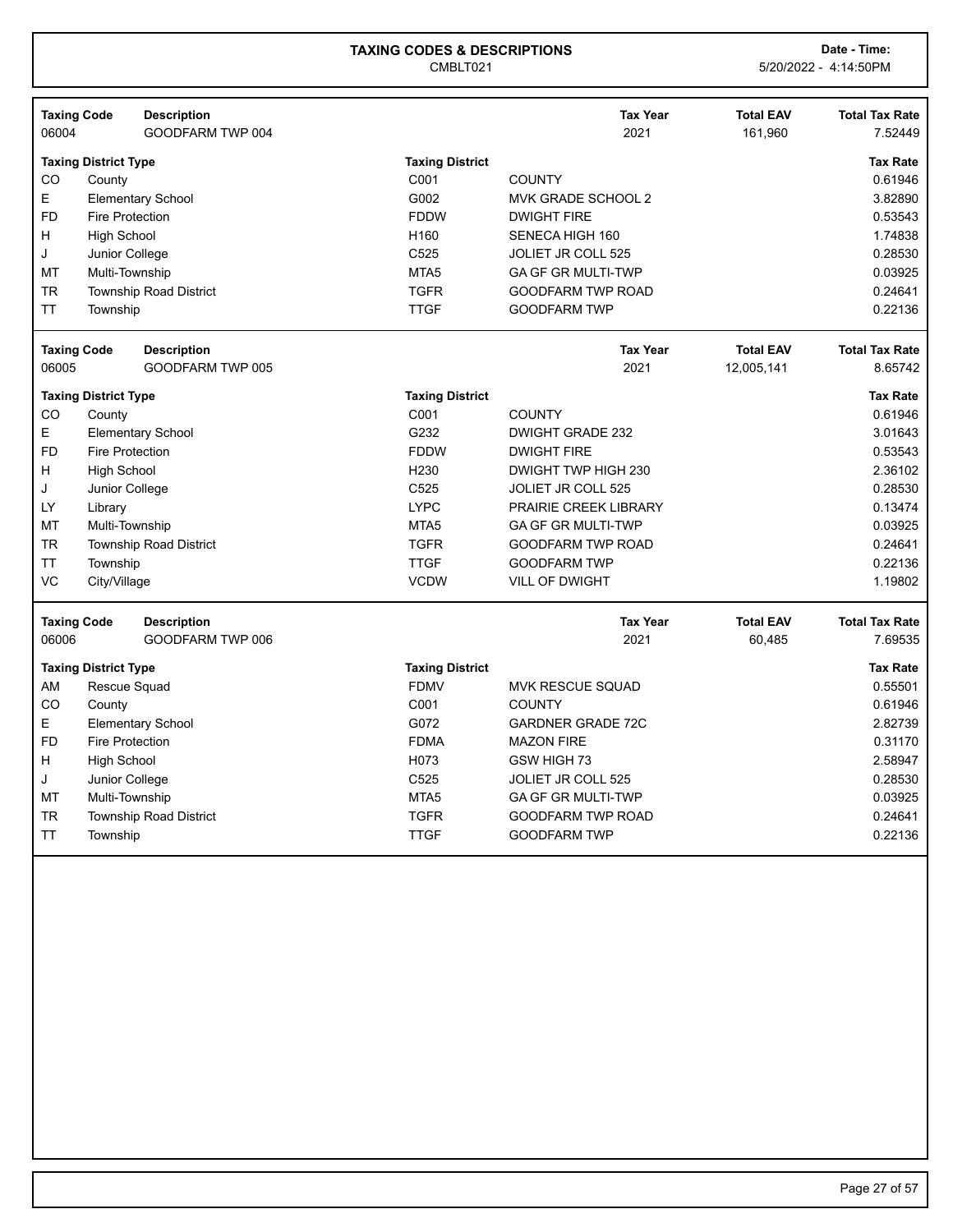| 06071           | <b>Taxing Code</b>                    | <b>Description</b><br><b>DWIGHT TIF TFDW</b> |                                | <b>Tax Year</b><br>2021                          | <b>Total EAV</b><br>1,581,924 | <b>Total Tax Rate</b><br>8.65742                                                                                                            |
|-----------------|---------------------------------------|----------------------------------------------|--------------------------------|--------------------------------------------------|-------------------------------|---------------------------------------------------------------------------------------------------------------------------------------------|
|                 | <b>Taxing District Type</b>           |                                              | <b>Taxing District</b>         |                                                  |                               | <b>Tax Rate</b>                                                                                                                             |
| CO              | County                                |                                              | C001                           | <b>COUNTY</b>                                    |                               | 0.61946                                                                                                                                     |
| E               |                                       | <b>Elementary School</b>                     | G232                           | <b>DWIGHT GRADE 232</b>                          |                               | 3.01643                                                                                                                                     |
| <b>FD</b>       | Fire Protection                       |                                              | <b>FDDW</b>                    | <b>DWIGHT FIRE</b>                               |                               | 0.53543                                                                                                                                     |
| H               | <b>High School</b>                    |                                              | H <sub>230</sub>               | DWIGHT TWP HIGH 230                              |                               | 2.36102                                                                                                                                     |
| J               | Junior College                        |                                              | C525                           | JOLIET JR COLL 525                               |                               | 0.28530                                                                                                                                     |
| LY              | Library                               |                                              | <b>LYPC</b>                    | PRAIRIE CREEK LIBRARY                            |                               | 0.13474                                                                                                                                     |
| MT              | Multi-Township                        |                                              | MTA <sub>5</sub>               | <b>GA GF GR MULTI-TWP</b>                        |                               | 0.03925                                                                                                                                     |
| <b>TR</b>       |                                       | <b>Township Road District</b>                | <b>TGFR</b>                    | <b>GOODFARM TWP ROAD</b>                         |                               | 0.24641                                                                                                                                     |
| <b>TT</b>       | Township                              |                                              | <b>TTGF</b>                    | <b>GOODFARM TWP</b>                              |                               | 0.22136                                                                                                                                     |
| VC              | City/Village                          |                                              | <b>VCDW</b>                    | VILL OF DWIGHT                                   |                               | 1.19802                                                                                                                                     |
| VT              | <b>TIF DISTRICT</b>                   |                                              | <b>TFDW</b>                    | <b>DWIGHT TIF</b>                                |                               | 0.00000                                                                                                                                     |
|                 |                                       |                                              |                                |                                                  |                               |                                                                                                                                             |
|                 | <b>Taxing Code</b>                    | <b>Description</b>                           |                                | <b>Tax Year</b>                                  | <b>Total EAV</b>              | <b>Total Tax Rate</b>                                                                                                                       |
| 07001           |                                       | GOOSE LAKE TWP 001                           |                                | 2021                                             | 578,217,418                   | 5.06248                                                                                                                                     |
|                 | <b>Taxing District Type</b>           |                                              | <b>Taxing District</b>         |                                                  |                               | <b>Tax Rate</b>                                                                                                                             |
| CO              | County                                |                                              | C001                           | <b>COUNTY</b>                                    |                               | 0.61946                                                                                                                                     |
| <b>FD</b>       | <b>Fire Protection</b>                |                                              | <b>FDCC</b>                    | <b>COAL CITY FIRE</b>                            |                               | 0.52835                                                                                                                                     |
| J               | Junior College                        |                                              | C <sub>525</sub>               | JOLIET JR COLL 525                               |                               | 0.28530                                                                                                                                     |
| LY              | Library                               |                                              | <b>LYCC</b>                    | <b>COAL CITY LIBRARY</b>                         |                               | 0.16570                                                                                                                                     |
| <b>TR</b>       |                                       | <b>Township Road District</b>                | <b>TGLR</b>                    | <b>GOOSE LAKE TWP ROAD</b>                       |                               | 0.11716                                                                                                                                     |
| <b>TT</b>       | Township                              |                                              | <b>TTGL</b>                    | <b>GOOSE LAKE TWP</b>                            |                               | 0.01689                                                                                                                                     |
|                 |                                       |                                              |                                |                                                  |                               |                                                                                                                                             |
| U               | Unit School                           |                                              | U001                           | <b>COAL CITY UNIT 1</b>                          |                               | 3.32962                                                                                                                                     |
|                 | <b>Taxing Code</b>                    | <b>Description</b>                           |                                | <b>Tax Year</b>                                  | <b>Total EAV</b>              |                                                                                                                                             |
| 07002           |                                       | GOOSE LAKE TWP 002                           |                                | 2021                                             | 10,021,894                    |                                                                                                                                             |
|                 |                                       |                                              |                                |                                                  |                               |                                                                                                                                             |
| CO              | <b>Taxing District Type</b><br>County |                                              | <b>Taxing District</b><br>C001 | <b>COUNTY</b>                                    |                               |                                                                                                                                             |
| Е               |                                       |                                              | G054                           | <b>MORRIS GRADE 54</b>                           |                               |                                                                                                                                             |
| <b>FD</b>       | <b>Fire Protection</b>                | <b>Elementary School</b>                     | <b>FDMO</b>                    | <b>MORRIS FIRE &amp; AMBUL</b>                   |                               |                                                                                                                                             |
| н               |                                       |                                              | H <sub>101</sub>               | MORRIS HIGH 101                                  |                               |                                                                                                                                             |
| J               | <b>High School</b>                    |                                              | C525                           |                                                  |                               |                                                                                                                                             |
| LY              | Junior College                        |                                              | <b>LYMO</b>                    | JOLIET JR COLL 525<br><b>MORRIS AREA LIBRARY</b> |                               |                                                                                                                                             |
|                 | Library                               |                                              |                                | GOOSE LAKE TWP ROAD                              |                               |                                                                                                                                             |
| TR<br><b>TT</b> | Township                              | Township Road District                       | <b>TGLR</b><br><b>TTGL</b>     | <b>GOOSE LAKE TWP</b>                            |                               | <b>Total Tax Rate</b><br>7.36721<br><b>Tax Rate</b><br>0.61946<br>3.59231<br>0.61057<br>1.96920<br>0.28530<br>0.15632<br>0.11716<br>0.01689 |
|                 |                                       |                                              |                                |                                                  |                               |                                                                                                                                             |
| 07003           | <b>Taxing Code</b>                    | <b>Description</b><br>GOOSE LAKE TWP 003     |                                | <b>Tax Year</b><br>2021                          | <b>Total EAV</b><br>0         | <b>Total Tax Rate</b><br>5.71468                                                                                                            |
|                 | <b>Taxing District Type</b>           |                                              | <b>Taxing District</b>         |                                                  |                               |                                                                                                                                             |
| CO              | County                                |                                              | C001                           | <b>COUNTY</b>                                    |                               |                                                                                                                                             |
| <b>FD</b>       | <b>Fire Protection</b>                |                                              | <b>FDCC</b>                    | <b>COAL CITY FIRE</b>                            |                               |                                                                                                                                             |
| J               | Junior College                        |                                              | C525                           | JOLIET JR COLL 525                               |                               |                                                                                                                                             |
| LY              | Library                               |                                              | <b>LYCC</b>                    | <b>COAL CITY LIBRARY</b>                         |                               |                                                                                                                                             |
|                 |                                       |                                              |                                | <b>GOOSE LAKE TWP ROAD</b>                       |                               |                                                                                                                                             |
| TR<br><b>TT</b> |                                       | Township Road District                       | <b>TGLR</b><br><b>TTGL</b>     | <b>GOOSE LAKE TWP</b>                            |                               |                                                                                                                                             |
| U               | Township<br>Unit School               |                                              | U001                           | COAL CITY UNIT 1                                 |                               | <b>Tax Rate</b><br>0.61946<br>0.52835<br>0.28530<br>0.16570<br>0.11716<br>0.01689<br>3.32962                                                |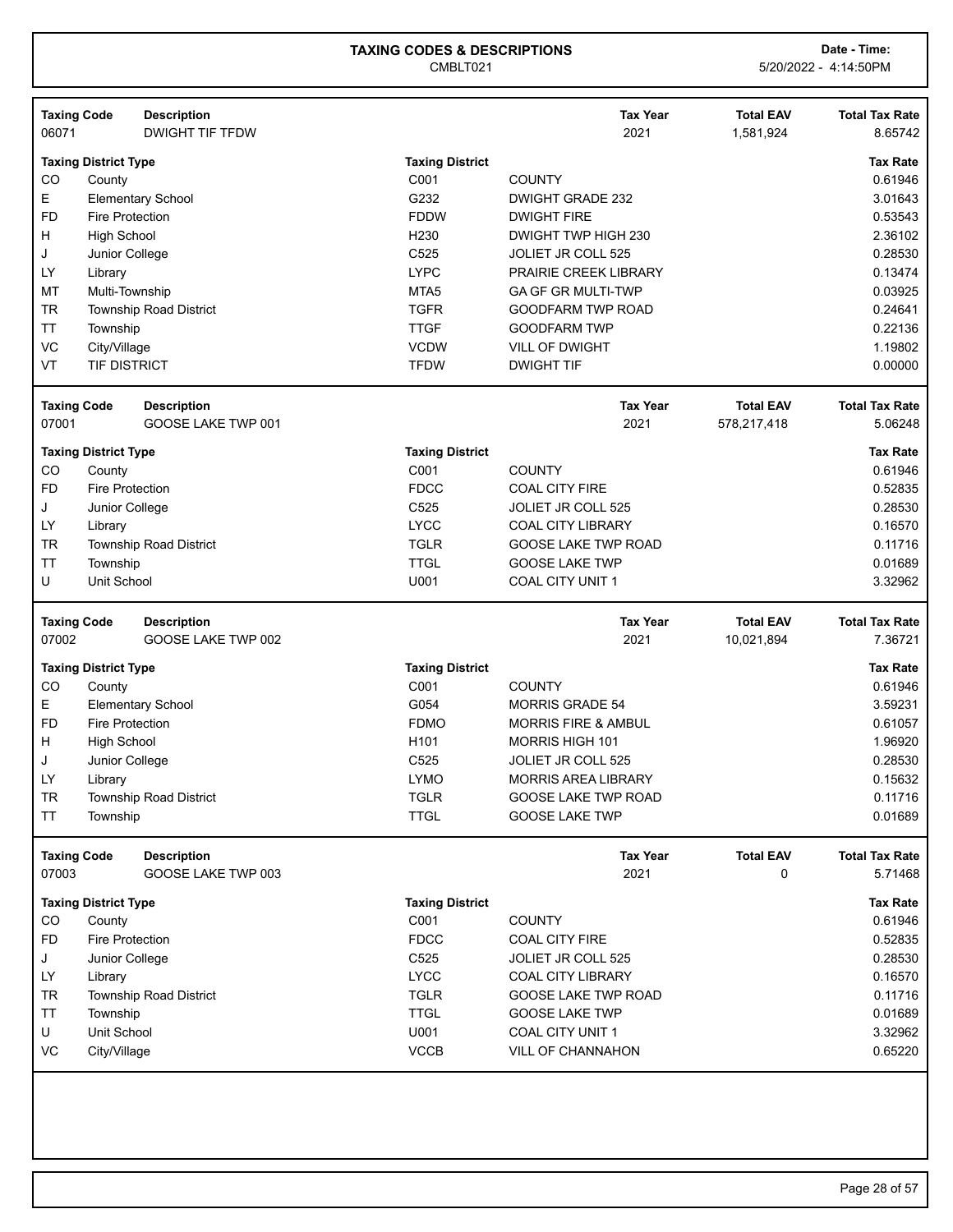| <b>Taxing Code</b> | <b>Description</b>                       |                        | <b>Tax Year</b>             | <b>Total EAV</b> | <b>Total Tax Rate</b> |
|--------------------|------------------------------------------|------------------------|-----------------------------|------------------|-----------------------|
| 07004              | GOOSE LAKE TWP 004                       |                        | 2021                        | 0                | 6.05683               |
|                    | <b>Taxing District Type</b>              | <b>Taxing District</b> |                             |                  | <b>Tax Rate</b>       |
| CO                 | County                                   | C001                   | <b>COUNTY</b>               |                  | 0.61946               |
| <b>FD</b>          | Fire Protection                          | <b>FDCC</b>            | <b>COAL CITY FIRE</b>       |                  | 0.52835               |
| J                  | Junior College                           | C525                   | <b>JOLIET JR COLL 525</b>   |                  | 0.28530               |
| LY                 | Library                                  | <b>LYCC</b>            | <b>COAL CITY LIBRARY</b>    |                  | 0.16570               |
| <b>PK</b>          | <b>Park District</b>                     | PDCB                   | <b>CHANNAHON PARK DIST</b>  |                  | 0.34215               |
| <b>TR</b>          | Township Road District                   | <b>TGLR</b>            | <b>GOOSE LAKE TWP ROAD</b>  |                  | 0.11716               |
| <b>TT</b>          | Township                                 | <b>TTGL</b>            | <b>GOOSE LAKE TWP</b>       |                  | 0.01689               |
| U                  | Unit School                              | U001                   | <b>COAL CITY UNIT 1</b>     |                  | 3.32962               |
| VC                 | City/Village                             | <b>VCCB</b>            | VILL OF CHANNAHON           |                  | 0.65220               |
|                    |                                          |                        |                             |                  |                       |
| <b>Taxing Code</b> | <b>Description</b>                       |                        | <b>Tax Year</b>             | <b>Total EAV</b> | <b>Total Tax Rate</b> |
| 07005              | GOOSE LAKE TWP 005                       |                        | 2021                        | 0                | 5.40463               |
|                    | <b>Taxing District Type</b>              | <b>Taxing District</b> |                             |                  | <b>Tax Rate</b>       |
| CO                 | County                                   | C001                   | <b>COUNTY</b>               |                  | 0.61946               |
| FD.                | <b>Fire Protection</b>                   | <b>FDCC</b>            | <b>COAL CITY FIRE</b>       |                  | 0.52835               |
| J                  | Junior College                           | C525                   | <b>JOLIET JR COLL 525</b>   |                  | 0.28530               |
| LY                 | Library                                  | <b>LYCC</b>            | <b>COAL CITY LIBRARY</b>    |                  | 0.16570               |
| PK                 | <b>Park District</b>                     | PDCB                   | <b>CHANNAHON PARK DIST</b>  |                  | 0.34215               |
| <b>TR</b>          | <b>Township Road District</b>            | <b>TGLR</b>            | <b>GOOSE LAKE TWP ROAD</b>  |                  | 0.11716               |
|                    |                                          |                        |                             |                  |                       |
| <b>TT</b>          | Township                                 | <b>TTGL</b>            | <b>GOOSE LAKE TWP</b>       |                  | 0.01689               |
| U                  | Unit School                              | U001                   | COAL CITY UNIT 1            |                  | 3.32962               |
|                    | <b>Taxing Code</b><br><b>Description</b> |                        | <b>Tax Year</b>             | <b>Total EAV</b> | <b>Total Tax Rate</b> |
| 07006              | GOOSE LAKE 07006                         |                        | 2021                        | 4,793            | 5.05310               |
|                    |                                          |                        |                             |                  |                       |
|                    | <b>Taxing District Type</b>              | <b>Taxing District</b> |                             |                  | <b>Tax Rate</b>       |
| CO                 | County                                   | C001                   | <b>COUNTY</b>               |                  | 0.61946               |
| <b>FD</b>          | <b>Fire Protection</b>                   | <b>FDCC</b>            | <b>COAL CITY FIRE</b>       |                  | 0.52835               |
| J                  | Junior College                           | C525                   | JOLIET JR COLL 525          |                  | 0.28530               |
| LY                 | Library                                  | <b>LYMO</b>            | <b>MORRIS AREA LIBRARY</b>  |                  | 0.15632               |
| <b>TR</b>          | Township Road District                   | <b>TGLR</b>            | <b>GOOSE LAKE TWP ROAD</b>  |                  | 0.11716               |
| <b>TT</b>          | Township                                 | <b>TTGL</b>            | <b>GOOSE LAKE TWP</b>       |                  | 0.01689               |
| U                  | Unit School                              | U001                   | COAL CITY UNIT 1            |                  | 3.32962               |
|                    | <b>Taxing Code</b><br><b>Description</b> |                        | <b>Tax Year</b>             | <b>Total EAV</b> | <b>Total Tax Rate</b> |
| 07011              | Taxing Code 07011                        |                        | 2021                        | 157,577          | 5.06248               |
|                    |                                          |                        |                             |                  |                       |
|                    | <b>Taxing District Type</b>              | <b>Taxing District</b> |                             |                  | <b>Tax Rate</b>       |
| CO                 | County                                   | C001                   | <b>COUNTY</b>               |                  | 0.61946               |
| FD                 | <b>Fire Protection</b>                   | <b>FDCC</b>            | <b>COAL CITY FIRE</b>       |                  | 0.52835               |
| J                  | Junior College                           | C525                   | JOLIET JR COLL 525          |                  | 0.28530               |
| LY                 | Library                                  | <b>LYCC</b>            | <b>COAL CITY LIBRARY</b>    |                  | 0.16570               |
| TR                 | Township Road District                   | <b>TGLR</b>            | <b>GOOSE LAKE TWP ROAD</b>  |                  | 0.11716               |
| TΤ                 | Township                                 | <b>TTGL</b>            | <b>GOOSE LAKE TWP</b>       |                  | 0.01689               |
| U                  | Unit School                              | U001                   | <b>COAL CITY UNIT 1</b>     |                  | 3.32962               |
| VT                 | TIF DISTRICT                             | TFC <sub>2</sub>       | <b>GRUNDY COUNTY EDPA 2</b> |                  | 0.00000               |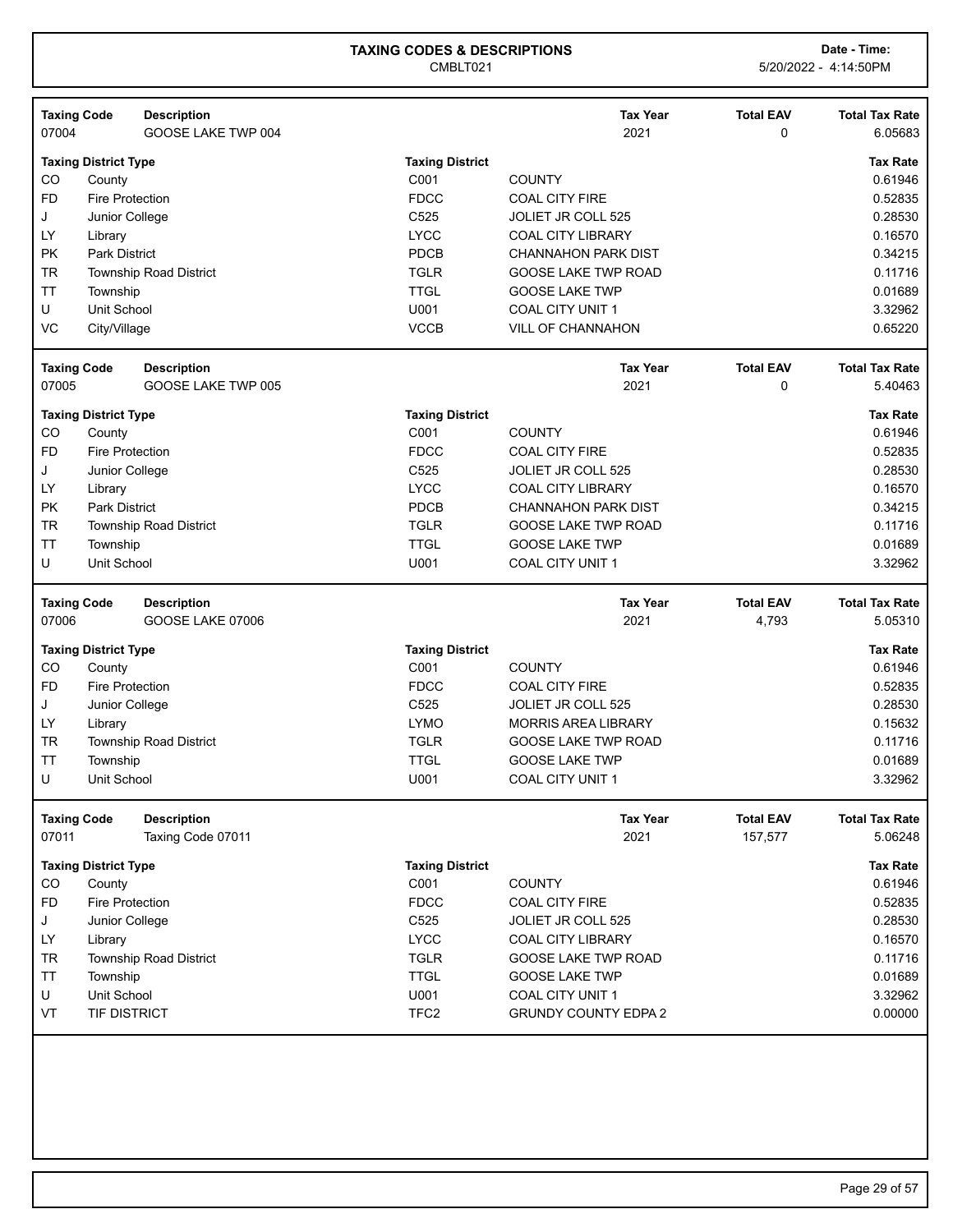|                                                  | <b>Taxing Code</b><br><b>Description</b> |                        | <b>Tax Year</b>                | <b>Total EAV</b> | <b>Total Tax Rate</b>                                          |
|--------------------------------------------------|------------------------------------------|------------------------|--------------------------------|------------------|----------------------------------------------------------------|
| 07022                                            | Taxing Code 07022                        |                        | 2021                           | 5,404,707        | 7.36721                                                        |
|                                                  | <b>Taxing District Type</b>              | <b>Taxing District</b> |                                |                  | <b>Tax Rate</b>                                                |
| CO                                               | County                                   | C001                   | <b>COUNTY</b>                  |                  | 0.61946                                                        |
| Е                                                | <b>Elementary School</b>                 | G054                   | <b>MORRIS GRADE 54</b>         |                  | 3.59231                                                        |
| <b>FD</b>                                        | <b>Fire Protection</b>                   | <b>FDMO</b>            | <b>MORRIS FIRE &amp; AMBUL</b> |                  | 0.61057                                                        |
| н                                                | <b>High School</b>                       | H <sub>101</sub>       | MORRIS HIGH 101                |                  | 1.96920                                                        |
| J                                                | Junior College                           | C525                   | JOLIET JR COLL 525             |                  | 0.28530                                                        |
| LY                                               | Library                                  | <b>LYMO</b>            | <b>MORRIS AREA LIBRARY</b>     |                  | 0.15632                                                        |
| <b>TR</b>                                        | Township Road District                   | <b>TGLR</b>            | <b>GOOSE LAKE TWP ROAD</b>     |                  | 0.11716                                                        |
| <b>TT</b>                                        | Township                                 | <b>TTGL</b>            | <b>GOOSE LAKE TWP</b>          |                  | 0.01689                                                        |
| VT                                               | TIF DISTRICT                             | TFC <sub>2</sub>       | <b>GRUNDY COUNTY EDPA 2</b>    |                  | 0.00000                                                        |
|                                                  | <b>Taxing Code</b><br><b>Description</b> |                        | <b>Tax Year</b>                | <b>Total EAV</b> | <b>Total Tax Rate</b>                                          |
| 07066                                            | Taxing Code 07066                        |                        | 2021                           | 14,630           | 5.05310                                                        |
|                                                  | <b>Taxing District Type</b>              | <b>Taxing District</b> |                                |                  | <b>Tax Rate</b>                                                |
| CO                                               | County                                   | C001                   | <b>COUNTY</b>                  |                  | 0.61946                                                        |
| FD                                               | <b>Fire Protection</b>                   | <b>FDCC</b>            | <b>COAL CITY FIRE</b>          |                  | 0.52835                                                        |
| J                                                | Junior College                           | C525                   | <b>JOLIET JR COLL 525</b>      |                  | 0.28530                                                        |
| LY                                               | Library                                  | <b>LYMO</b>            | <b>MORRIS AREA LIBRARY</b>     |                  | 0.15632                                                        |
| <b>TR</b>                                        | Township Road District                   | <b>TGLR</b>            | <b>GOOSE LAKE TWP ROAD</b>     |                  | 0.11716                                                        |
| $\ensuremath{\mathsf{T}}\ensuremath{\mathsf{T}}$ | Township                                 | <b>TTGL</b>            | <b>GOOSE LAKE TWP</b>          |                  | 0.01689                                                        |
| U                                                | Unit School                              | U001                   | COAL CITY UNIT 1               |                  | 3.32962                                                        |
| VT                                               | TIF DISTRICT                             | TFC <sub>2</sub>       | <b>GRUNDY COUNTY EDPA 2</b>    |                  | 0.00000                                                        |
|                                                  |                                          |                        |                                |                  |                                                                |
|                                                  | <b>Taxing Code</b><br><b>Description</b> |                        | <b>Tax Year</b>                | <b>Total EAV</b> |                                                                |
| 07101                                            | GOOSE LAKE TWP 101 T                     |                        | 2021                           | 4,076,181        |                                                                |
|                                                  | <b>Taxing District Type</b>              | <b>Taxing District</b> |                                |                  | <b>Tax Rate</b>                                                |
| CO                                               | County                                   | C001                   | <b>COUNTY</b>                  |                  | 0.61946                                                        |
| <b>FD</b>                                        | <b>Fire Protection</b>                   | <b>FDCC</b>            | <b>COAL CITY FIRE</b>          |                  | 0.52835                                                        |
| J                                                | Junior College                           | C525                   | <b>JOLIET JR COLL 525</b>      |                  | 0.28530                                                        |
| LY                                               | Library                                  | <b>LYCC</b>            | <b>COAL CITY LIBRARY</b>       |                  | 0.16570                                                        |
| <b>TR</b>                                        | Township Road District                   | <b>TGLR</b>            | <b>GOOSE LAKE TWP ROAD</b>     |                  | 0.11716                                                        |
| <b>TT</b>                                        | Township                                 | <b>TTGL</b>            | <b>GOOSE LAKE TWP</b>          |                  | 0.01689                                                        |
| U                                                | Unit School                              | U001                   | <b>COAL CITY UNIT 1</b>        |                  | 3.32962                                                        |
| VT                                               | TIF DISTRICT                             | <b>TFCO</b>            | <b>GRUNDY COUNTY EDPA 1</b>    |                  | <b>Total Tax Rate</b><br>5.06248<br>0.00000                    |
|                                                  | <b>Taxing Code</b><br><b>Description</b> |                        | <b>Tax Year</b>                | <b>Total EAV</b> | <b>Total Tax Rate</b>                                          |
| 07103                                            | GOOSE LAKE TWP 103 T                     |                        | 2021                           | 95,551           | 5.71468                                                        |
|                                                  | <b>Taxing District Type</b>              | <b>Taxing District</b> |                                |                  | <b>Tax Rate</b>                                                |
| CO                                               | County                                   | C001                   | <b>COUNTY</b>                  |                  |                                                                |
| FD                                               | <b>Fire Protection</b>                   | <b>FDCC</b>            | <b>COAL CITY FIRE</b>          |                  |                                                                |
| J                                                | Junior College                           | C525                   | JOLIET JR COLL 525             |                  |                                                                |
| LY                                               | Library                                  | <b>LYCC</b>            | <b>COAL CITY LIBRARY</b>       |                  |                                                                |
| <b>TR</b>                                        | <b>Township Road District</b>            | <b>TGLR</b>            | GOOSE LAKE TWP ROAD            |                  |                                                                |
| <b>TT</b>                                        | Township                                 | <b>TTGL</b>            | <b>GOOSE LAKE TWP</b>          |                  | 0.61946<br>0.52835<br>0.28530<br>0.16570<br>0.11716<br>0.01689 |
| U                                                | Unit School                              | U001                   | COAL CITY UNIT 1               |                  | 3.32962                                                        |
| VC                                               | City/Village                             | <b>VCCB</b>            | VILL OF CHANNAHON              |                  | 0.65220                                                        |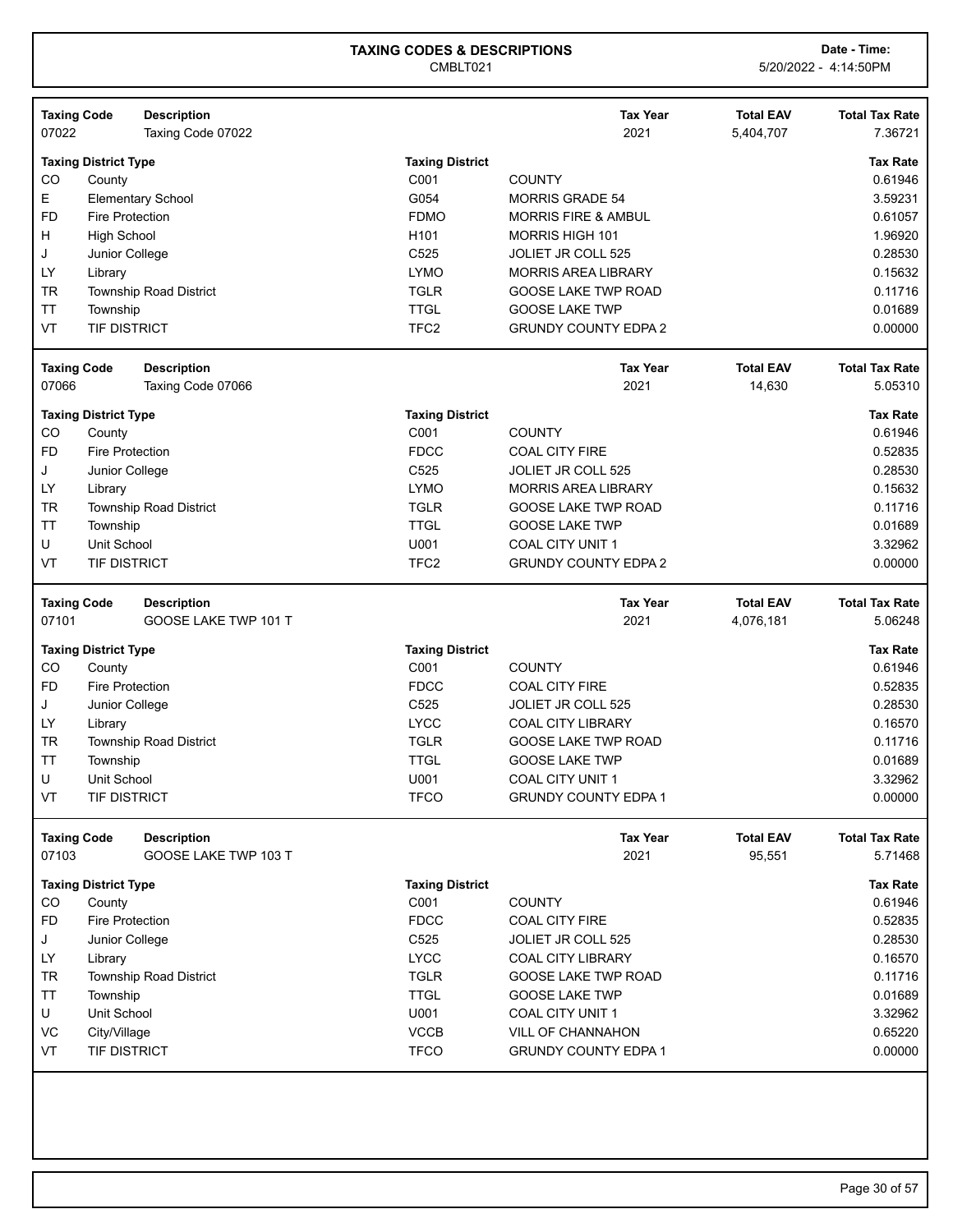| <b>Taxing Code</b> |                             | <b>Description</b>            |                        | <b>Tax Year</b>             | <b>Total EAV</b> | <b>Total Tax Rate</b> |
|--------------------|-----------------------------|-------------------------------|------------------------|-----------------------------|------------------|-----------------------|
| 07104              |                             | GOOSE LAKE TWP 104 T          |                        | 2021                        | 115,666          | 6.05683               |
|                    | <b>Taxing District Type</b> |                               | <b>Taxing District</b> |                             |                  | <b>Tax Rate</b>       |
| CO                 | County                      |                               | C001                   | <b>COUNTY</b>               |                  | 0.61946               |
| <b>FD</b>          | <b>Fire Protection</b>      |                               | <b>FDCC</b>            | <b>COAL CITY FIRE</b>       |                  | 0.52835               |
| J                  | Junior College              |                               | C525                   | JOLIET JR COLL 525          |                  | 0.28530               |
| LY                 | Library                     |                               | <b>LYCC</b>            | <b>COAL CITY LIBRARY</b>    |                  | 0.16570               |
| <b>PK</b>          | <b>Park District</b>        |                               | PDCB                   | <b>CHANNAHON PARK DIST</b>  |                  | 0.34215               |
| <b>TR</b>          |                             | <b>Township Road District</b> | <b>TGLR</b>            | GOOSE LAKE TWP ROAD         |                  | 0.11716               |
| <b>TT</b>          | Township                    |                               | <b>TTGL</b>            | <b>GOOSE LAKE TWP</b>       |                  | 0.01689               |
| U                  | Unit School                 |                               | U001                   | COAL CITY UNIT 1            |                  | 3.32962               |
| VC                 | City/Village                |                               | <b>VCCB</b>            | <b>VILL OF CHANNAHON</b>    |                  | 0.65220               |
| VT                 | <b>TIF DISTRICT</b>         |                               | <b>TFCO</b>            | <b>GRUNDY COUNTY EDPA 1</b> |                  | 0.00000               |
| <b>Taxing Code</b> |                             | <b>Description</b>            |                        | <b>Tax Year</b>             | <b>Total EAV</b> | <b>Total Tax Rate</b> |
| 07105              |                             | GOOSE LAKE TWP 105 T          |                        | 2021                        | 128              | 5.40463               |
|                    |                             |                               |                        |                             |                  |                       |
|                    | <b>Taxing District Type</b> |                               | <b>Taxing District</b> |                             |                  | <b>Tax Rate</b>       |
| CO                 | County                      |                               | C001                   | <b>COUNTY</b>               |                  | 0.61946               |
| <b>FD</b>          | <b>Fire Protection</b>      |                               | <b>FDCC</b>            | <b>COAL CITY FIRE</b>       |                  | 0.52835               |
| J                  | Junior College              |                               | C525                   | <b>JOLIET JR COLL 525</b>   |                  | 0.28530               |
| LY                 | Library                     |                               | <b>LYCC</b>            | <b>COAL CITY LIBRARY</b>    |                  | 0.16570               |
| <b>PK</b>          | <b>Park District</b>        |                               | PDCB                   | <b>CHANNAHON PARK DIST</b>  |                  | 0.34215               |
| <b>TR</b>          |                             | <b>Township Road District</b> | <b>TGLR</b>            | <b>GOOSE LAKE TWP ROAD</b>  |                  | 0.11716               |
| <b>TT</b>          | Township                    |                               | <b>TTGL</b>            | <b>GOOSE LAKE TWP</b>       |                  | 0.01689               |
| U                  | Unit School                 |                               | U001                   | COAL CITY UNIT 1            |                  | 3.32962               |
| VT                 | <b>TIF DISTRICT</b>         |                               | <b>TFCO</b>            | <b>GRUNDY COUNTY EDPA 1</b> |                  | 0.00000               |
| <b>Taxing Code</b> |                             | <b>Description</b>            |                        | <b>Tax Year</b>             | <b>Total EAV</b> | <b>Total Tax Rate</b> |
| 08001              |                             | <b>GREENFIELD TWP 001</b>     |                        | 2021                        | 11,776,675       | 8.95626               |
|                    | <b>Taxing District Type</b> |                               | <b>Taxing District</b> |                             |                  | <b>Tax Rate</b>       |
| CO                 | County                      |                               | C001                   | <b>COUNTY</b>               |                  | 0.61946               |
| E.                 |                             | <b>Elementary School</b>      | G074                   | S WILMINGTON GRADE 74       |                  | 3.77166               |
| <b>FD</b>          | <b>Fire Protection</b>      |                               | <b>FDSW</b>            | S. WILMINGTON FIRE          |                  | 0.45787               |
| н                  | <b>High School</b>          |                               | H073                   | GSW HIGH 73                 |                  | 2.58947               |
| J                  | Junior College              |                               | C525                   | <b>JOLIET JR COLL 525</b>   |                  | 0.28530               |
| LY                 | Library                     |                               | <b>LYFR</b>            | <b>FOSSIL RIDGE LIBRARY</b> |                  | 0.12376               |
| MT                 | Multi-Township              |                               | MTA <sub>5</sub>       | GA GF GR MULTI-TWP          |                  | 0.03925               |
| SD                 | Sanitary                    |                               | <b>SDSW</b>            | <b>SWEB</b>                 |                  | 0.13267               |
| TR                 |                             | <b>Township Road District</b> | <b>TGRR</b>            | <b>GREENFIELD TWP ROAD</b>  |                  | 0.30516               |
| <b>TT</b>          | Township                    |                               | <b>TTGR</b>            | <b>GREENFIELD TWP</b>       |                  | 0.21006               |
| VC                 | City/Village                |                               | <b>VCSW</b>            | VILL OF S WILMINGTON        |                  | 0.42160               |
|                    |                             |                               |                        |                             |                  |                       |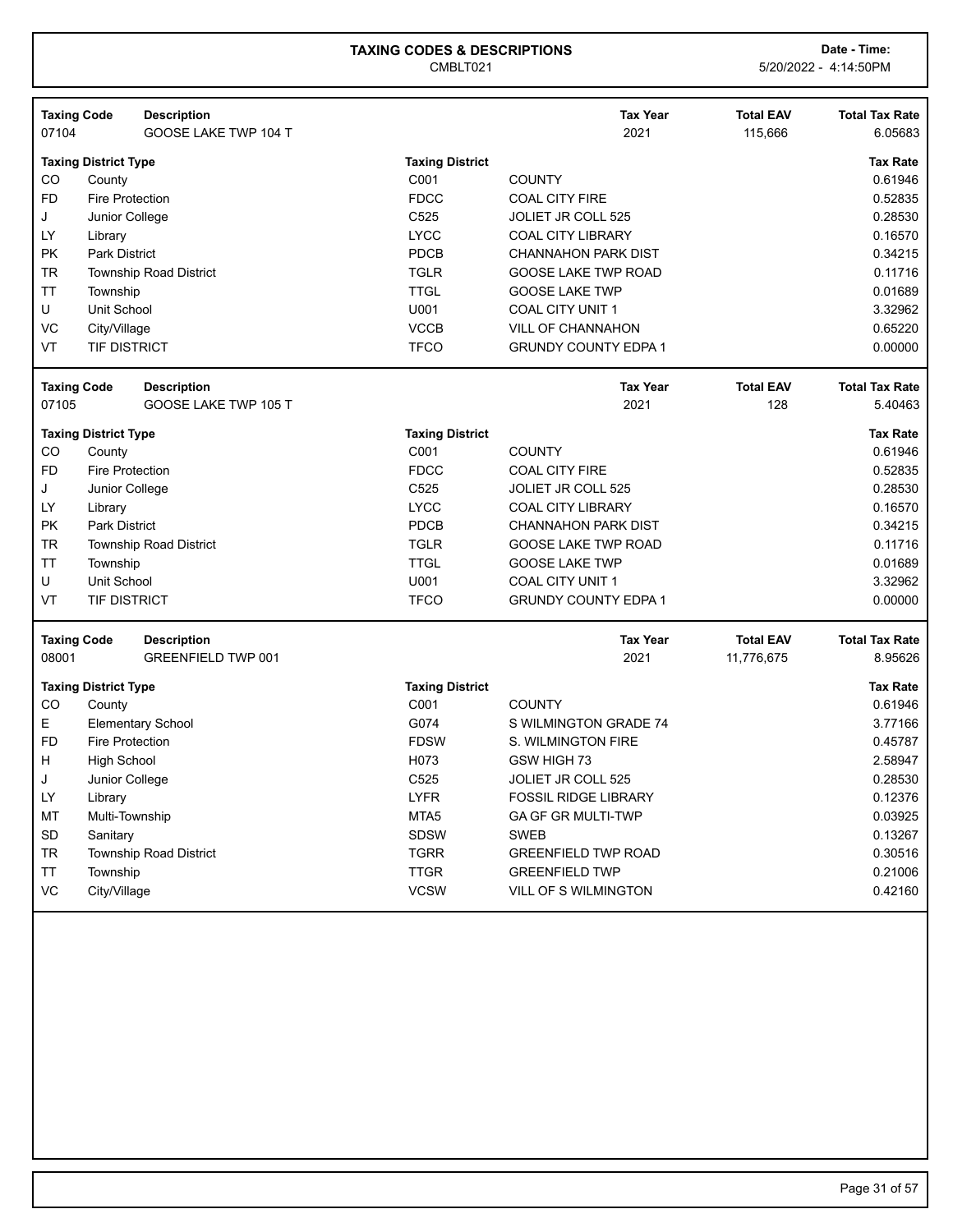| 08002     | <b>Taxing Code</b><br><b>Description</b><br><b>GREENFIELD TWP 002</b> |                        | <b>Tax Year</b><br>2021                         | <b>Total EAV</b><br>5,778,096 | <b>Total Tax Rate</b><br>8.40199 |
|-----------|-----------------------------------------------------------------------|------------------------|-------------------------------------------------|-------------------------------|----------------------------------|
|           | <b>Taxing District Type</b>                                           | <b>Taxing District</b> |                                                 |                               | <b>Tax Rate</b>                  |
| CO        | County                                                                | C001                   | <b>COUNTY</b>                                   |                               | 0.61946                          |
| Е         | <b>Elementary School</b>                                              | G074                   | S WILMINGTON GRADE 74                           |                               | 3.77166                          |
| <b>FD</b> | <b>Fire Protection</b>                                                | <b>FDSW</b>            | S. WILMINGTON FIRE                              |                               | 0.45787                          |
| H         | <b>High School</b>                                                    | H073                   | GSW HIGH 73                                     |                               | 2.58947                          |
| J         | Junior College                                                        | C525                   | JOLIET JR COLL 525                              |                               | 0.28530                          |
| LY        | Library                                                               | <b>LYFR</b>            | <b>FOSSIL RIDGE LIBRARY</b>                     |                               | 0.12376                          |
| MT        | Multi-Township                                                        | MTA <sub>5</sub>       | <b>GA GF GR MULTI-TWP</b>                       |                               | 0.03925                          |
| TR        | <b>Township Road District</b>                                         | <b>TGRR</b>            | <b>GREENFIELD TWP ROAD</b>                      |                               | 0.30516                          |
| <b>TT</b> | Township                                                              | <b>TTGR</b>            | <b>GREENFIELD TWP</b>                           |                               | 0.21006                          |
|           | <b>Taxing Code</b><br><b>Description</b>                              |                        | <b>Tax Year</b>                                 | <b>Total EAV</b>              | <b>Total Tax Rate</b>            |
| 08003     | <b>GREENFIELD TWP 003</b>                                             |                        | 2021                                            | 1,825,305                     | 7.88465                          |
|           | <b>Taxing District Type</b>                                           | <b>Taxing District</b> |                                                 |                               | <b>Tax Rate</b>                  |
| CO        | County                                                                | C001                   | <b>COUNTY</b>                                   |                               | 0.61946                          |
| Е         | <b>Elementary School</b>                                              | G072                   | <b>GARDNER GRADE 72C</b>                        |                               | 2.82739                          |
| <b>FD</b> | <b>Fire Protection</b>                                                | <b>FDGA</b>            | <b>GARDNER FIRE</b>                             |                               | 0.88480                          |
| H         | <b>High School</b>                                                    | H073                   | GSW HIGH 73                                     |                               | 2.58947                          |
| J         | Junior College                                                        | C525                   | JOLIET JR COLL 525                              |                               | 0.28530                          |
| LY        | Library                                                               | <b>LYFR</b>            | <b>FOSSIL RIDGE LIBRARY</b>                     |                               | 0.12376                          |
| MT        | Multi-Township                                                        | MTA <sub>5</sub>       | <b>GA GF GR MULTI-TWP</b>                       |                               | 0.03925                          |
| TR        | Township Road District                                                | <b>TGRR</b>            | <b>GREENFIELD TWP ROAD</b>                      |                               | 0.30516                          |
| <b>TT</b> | Township                                                              | <b>TTGR</b>            | <b>GREENFIELD TWP</b>                           |                               | 0.21006                          |
|           | <b>Taxing Code</b><br><b>Description</b>                              |                        | <b>Tax Year</b>                                 | <b>Total EAV</b>              | <b>Total Tax Rate</b>            |
| 08004     | <b>GREENFIELD TWP 004</b>                                             |                        | 2021                                            | 1,970,938                     | 8.85966                          |
|           | <b>Taxing District Type</b>                                           | <b>Taxing District</b> |                                                 |                               | <b>Tax Rate</b>                  |
| CO        | County                                                                | C001                   | <b>COUNTY</b>                                   |                               | 0.61946                          |
| Е         | <b>Elementary School</b>                                              | G074                   | S WILMINGTON GRADE 74                           |                               | 3.77166                          |
| <b>FD</b> | <b>Fire Protection</b>                                                | <b>FDSW</b>            | S. WILMINGTON FIRE                              |                               | 0.45787                          |
| H         | <b>High School</b>                                                    | H073                   | GSW HIGH 73                                     |                               | 2.58947                          |
| J         | Junior College                                                        | C525                   | JOLIET JR COLL 525                              |                               | 0.28530                          |
| LY        | Library                                                               | <b>LYFR</b>            | <b>FOSSIL RIDGE LIBRARY</b>                     |                               | 0.12376                          |
| MT        | Multi-Township                                                        | MTA <sub>5</sub>       | <b>GA GF GR MULTI-TWP</b>                       |                               | 0.03925                          |
| SD        | Sanitary                                                              | <b>SDSW</b>            | <b>SWEB</b>                                     |                               | 0.13267                          |
| TR        | <b>Township Road District</b>                                         | <b>TGRR</b>            | <b>GREENFIELD TWP ROAD</b>                      |                               | 0.30516                          |
| TT        | Township                                                              | <b>TTGR</b>            | <b>GREENFIELD TWP</b>                           |                               | 0.21006                          |
| VC        | City/Village                                                          | <b>VCEB</b>            | VILL OF E BROOKLYN                              |                               | 0.32500                          |
|           | <b>Taxing Code</b><br><b>Description</b>                              |                        | <b>Tax Year</b>                                 | <b>Total EAV</b>              | <b>Total Tax Rate</b>            |
| 08005     | GREENFIELD TWP 005                                                    |                        | 2021                                            | 310,357                       | 7.51465                          |
|           | <b>Taxing District Type</b>                                           | <b>Taxing District</b> |                                                 |                               | <b>Tax Rate</b>                  |
| CO        | County                                                                | C001                   | <b>COUNTY</b>                                   |                               | 0.61946                          |
| <b>FD</b> | <b>Fire Protection</b>                                                | <b>FDGA</b>            | <b>GARDNER FIRE</b>                             |                               | 0.88480                          |
| J         | Junior College                                                        | C520                   | KANKAKEE C COLL 520                             |                               | 0.50365                          |
| MT        | Multi-Township                                                        | MTA <sub>5</sub>       | <b>GA GF GR MULTI-TWP</b>                       |                               | 0.03925                          |
|           |                                                                       | <b>TGRR</b>            | <b>GREENFIELD TWP ROAD</b>                      |                               | 0.30516                          |
| TR        | <b>Township Road District</b>                                         |                        |                                                 |                               |                                  |
| TT<br>U   | Township<br>Unit School                                               | <b>TTGR</b><br>U002    | <b>GREENFIELD TWP</b><br><b>HERSCHER UNIT 2</b> |                               | 0.21006<br>4.95227               |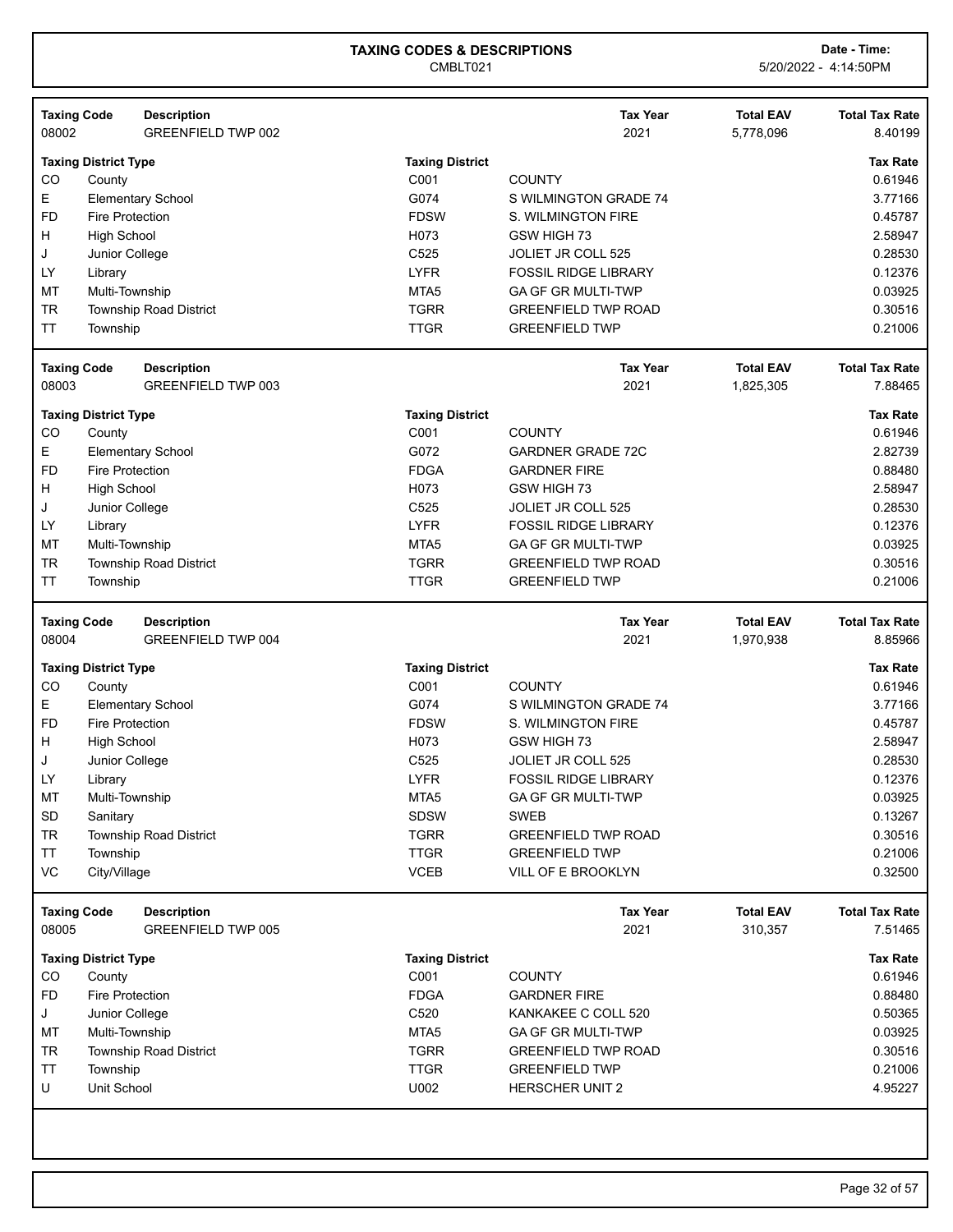| <b>Taxing Code</b><br>08006 |                             | <b>Description</b><br><b>GREENFIELD TWP 006</b> |                        | <b>Tax Year</b><br>2021     | <b>Total EAV</b><br>1,050,249 | <b>Total Tax Rate</b><br>7.08772 |
|-----------------------------|-----------------------------|-------------------------------------------------|------------------------|-----------------------------|-------------------------------|----------------------------------|
|                             | <b>Taxing District Type</b> |                                                 | <b>Taxing District</b> |                             |                               | <b>Tax Rate</b>                  |
| CO                          | County                      |                                                 | C001                   | <b>COUNTY</b>               |                               | 0.61946                          |
| <b>FD</b>                   | <b>Fire Protection</b>      |                                                 | <b>FDSW</b>            | S. WILMINGTON FIRE          |                               | 0.45787                          |
| J                           | Junior College              |                                                 | C520                   | KANKAKEE C COLL 520         |                               | 0.50365                          |
| MT                          | Multi-Township              |                                                 | MTA <sub>5</sub>       | <b>GA GF GR MULTI-TWP</b>   |                               | 0.03925                          |
| TR                          |                             | <b>Township Road District</b>                   | <b>TGRR</b>            | <b>GREENFIELD TWP ROAD</b>  |                               | 0.30516                          |
| <b>TT</b>                   | Township                    |                                                 | <b>TTGR</b>            | <b>GREENFIELD TWP</b>       |                               | 0.21006                          |
| U                           | <b>Unit School</b>          |                                                 | U002                   | <b>HERSCHER UNIT 2</b>      |                               | 4.95227                          |
| <b>Taxing Code</b>          |                             | <b>Description</b>                              |                        | <b>Tax Year</b>             | <b>Total EAV</b>              | <b>Total Tax Rate</b>            |
| 08007                       |                             | <b>GREENFIELD TWP 007</b>                       |                        | 2021                        | 381,158                       | 8.82892                          |
|                             | <b>Taxing District Type</b> |                                                 | <b>Taxing District</b> |                             |                               | <b>Tax Rate</b>                  |
| CO                          | County                      |                                                 | C001                   | <b>COUNTY</b>               |                               | 0.61946                          |
| Е.                          |                             | <b>Elementary School</b>                        | G074                   | S WILMINGTON GRADE 74       |                               | 3.77166                          |
| <b>FD</b>                   | <b>Fire Protection</b>      |                                                 | <b>FDGA</b>            | <b>GARDNER FIRE</b>         |                               | 0.88480                          |
| H                           | <b>High School</b>          |                                                 | H073                   | GSW HIGH 73                 |                               | 2.58947                          |
| J                           | Junior College              |                                                 | C525                   | JOLIET JR COLL 525          |                               | 0.28530                          |
| LY                          | Library                     |                                                 | <b>LYFR</b>            | <b>FOSSIL RIDGE LIBRARY</b> |                               | 0.12376                          |
| MT                          | Multi-Township              |                                                 | MTA <sub>5</sub>       | <b>GA GF GR MULTI-TWP</b>   |                               | 0.03925                          |
| <b>TR</b>                   |                             | <b>Township Road District</b>                   | <b>TGRR</b>            | <b>GREENFIELD TWP ROAD</b>  |                               | 0.30516                          |
| TT                          | Township                    |                                                 | <b>TTGR</b>            | <b>GREENFIELD TWP</b>       |                               | 0.21006                          |
| <b>Taxing Code</b>          |                             | <b>Description</b>                              |                        | <b>Tax Year</b>             | <b>Total EAV</b>              | <b>Total Tax Rate</b>            |
| 08008                       |                             | <b>GREENFIELD TWP 008</b>                       |                        | 2021                        | 803,311                       | 8.53466                          |
|                             | <b>Taxing District Type</b> |                                                 | <b>Taxing District</b> |                             |                               | <b>Tax Rate</b>                  |
| CO                          | County                      |                                                 | C001                   | <b>COUNTY</b>               |                               | 0.61946                          |
| E.                          |                             | <b>Elementary School</b>                        | G074                   | S WILMINGTON GRADE 74       |                               | 3.77166                          |
| <b>FD</b>                   | <b>Fire Protection</b>      |                                                 | <b>FDSW</b>            | S. WILMINGTON FIRE          |                               | 0.45787                          |
| H.                          | <b>High School</b>          |                                                 | H073                   | GSW HIGH 73                 |                               | 2.58947                          |
| J                           | Junior College              |                                                 | C525                   | JOLIET JR COLL 525          |                               | 0.28530                          |
| LY                          | Library                     |                                                 | <b>LYFR</b>            | <b>FOSSIL RIDGE LIBRARY</b> |                               | 0.12376                          |
| MT                          | Multi-Township              |                                                 | MTA <sub>5</sub>       | GA GF GR MULTI-TWP          |                               | 0.03925                          |
| <b>SD</b>                   | Sanitary                    |                                                 | <b>SDSW</b>            | <b>SWEB</b>                 |                               | 0.13267                          |
| TR                          |                             | <b>Township Road District</b>                   | <b>TGRR</b>            | <b>GREENFIELD TWP ROAD</b>  |                               | 0.30516                          |
| TT                          | Township                    |                                                 | <b>TTGR</b>            | <b>GREENFIELD TWP</b>       |                               | 0.21006                          |
| <b>Taxing Code</b>          |                             | <b>Description</b>                              |                        | <b>Tax Year</b>             | <b>Total EAV</b>              | <b>Total Tax Rate</b>            |
| 08009                       |                             | <b>GREENFIELD TWP 009</b>                       |                        | 2021                        | 0                             | 8.62925                          |
|                             | <b>Taxing District Type</b> |                                                 | <b>Taxing District</b> |                             |                               | <b>Tax Rate</b>                  |
| CO                          | County                      |                                                 | C001                   | <b>COUNTY</b>               |                               | 0.61946                          |
| E                           |                             | <b>Elementary School</b>                        | G072                   | <b>GARDNER GRADE 72C</b>    |                               | 2.82739                          |
| <b>FD</b>                   | <b>Fire Protection</b>      |                                                 | <b>FDGA</b>            | <b>GARDNER FIRE</b>         |                               | 0.88480                          |
| H                           | <b>High School</b>          |                                                 | H073                   | GSW HIGH 73                 |                               | 2.58947                          |
| J                           | Junior College              |                                                 | C525                   | JOLIET JR COLL 525          |                               | 0.28530                          |
| LY.                         | Library                     |                                                 | <b>LYFR</b>            | <b>FOSSIL RIDGE LIBRARY</b> |                               | 0.12376                          |
| MT                          | Multi-Township              |                                                 | MTA <sub>5</sub>       | <b>GA GF GR MULTI-TWP</b>   |                               | 0.03925                          |
| <b>TR</b>                   |                             | Township Road District                          | <b>TGRR</b>            | <b>GREENFIELD TWP ROAD</b>  |                               | 0.30516                          |
| <b>TT</b>                   | Township                    |                                                 | <b>TTGR</b>            | <b>GREENFIELD TWP</b>       |                               | 0.21006                          |
| VC                          | City/Village                |                                                 | <b>VCGA</b>            | VILL OF GARDNER             |                               | 0.74460                          |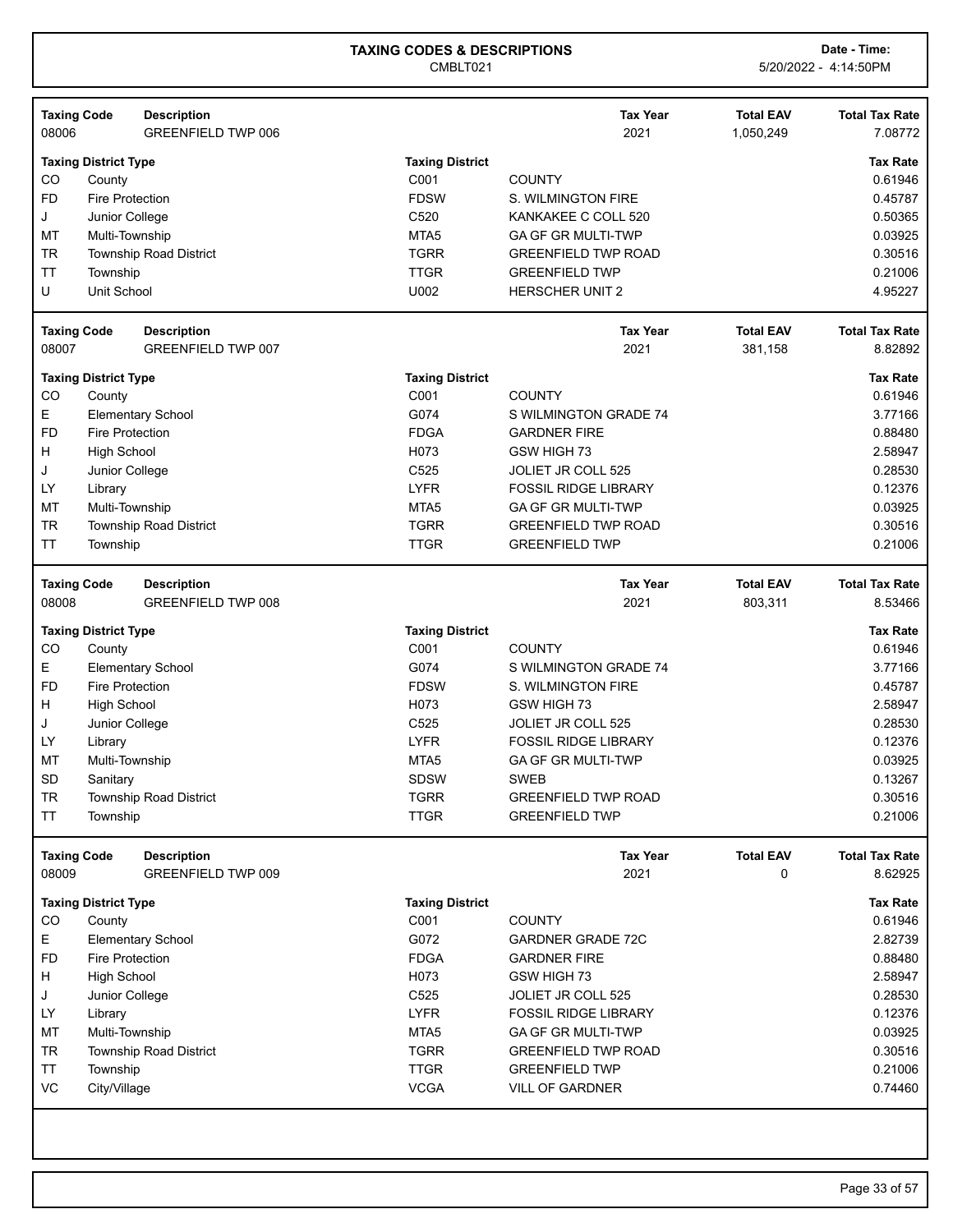| <b>Taxing Code</b> |                             | <b>Description</b>            |                        | <b>Tax Year</b>             | <b>Total EAV</b> | <b>Total Tax Rate</b> |
|--------------------|-----------------------------|-------------------------------|------------------------|-----------------------------|------------------|-----------------------|
| 08010              |                             | <b>GREENFIELD TWP 010</b>     |                        | 2021                        | 1,244,996        | 7.34763               |
|                    | <b>Taxing District Type</b> |                               | <b>Taxing District</b> |                             |                  | <b>Tax Rate</b>       |
| CO                 | County                      |                               | C001                   | <b>COUNTY</b>               |                  | 0.61946               |
| <b>FD</b>          | <b>Fire Protection</b>      |                               | <b>FDRE</b>            | <b>REDDICK FIRE</b>         |                  | 0.71778               |
| J                  | Junior College              |                               | C <sub>520</sub>       | KANKAKEE C COLL 520         |                  | 0.50365               |
| MT                 | Multi-Township              |                               | MTA <sub>5</sub>       | <b>GA GF GR MULTI-TWP</b>   |                  | 0.03925               |
| <b>TR</b>          |                             | Township Road District        | <b>TGRR</b>            | <b>GREENFIELD TWP ROAD</b>  |                  | 0.30516               |
| <b>TT</b>          | Township                    |                               | <b>TTGR</b>            | <b>GREENFIELD TWP</b>       |                  | 0.21006               |
| U                  | <b>Unit School</b>          |                               | U002                   | <b>HERSCHER UNIT 2</b>      |                  | 4.95227               |
| <b>Taxing Code</b> |                             | <b>Description</b>            |                        | <b>Tax Year</b>             | <b>Total EAV</b> | <b>Total Tax Rate</b> |
| 08011              |                             | <b>GREENFIELD TWP 011</b>     |                        | 2021                        | 0                | 8.27823               |
|                    | <b>Taxing District Type</b> |                               | <b>Taxing District</b> |                             |                  | <b>Tax Rate</b>       |
| CO                 | County                      |                               | C001                   | <b>COUNTY</b>               |                  | 0.61946               |
| E.                 |                             | <b>Elementary School</b>      | G074                   | S WILMINGTON GRADE 74       |                  | 3.77166               |
| <b>FD</b>          | <b>Fire Protection</b>      |                               | <b>FDSW</b>            | S. WILMINGTON FIRE          |                  | 0.45787               |
| H                  | <b>High School</b>          |                               | H073                   | GSW HIGH 73                 |                  | 2.58947               |
| J                  | Junior College              |                               | C <sub>525</sub>       | JOLIET JR COLL 525          |                  | 0.28530               |
| MT                 | Multi-Township              |                               | MTA <sub>5</sub>       | <b>GA GF GR MULTI-TWP</b>   |                  | 0.03925               |
| <b>TR</b>          |                             | <b>Township Road District</b> | <b>TGRR</b>            | <b>GREENFIELD TWP ROAD</b>  |                  | 0.30516               |
| <b>TT</b>          | Township                    |                               | <b>TTGR</b>            | <b>GREENFIELD TWP</b>       |                  | 0.21006               |
| <b>Taxing Code</b> |                             | <b>Description</b>            |                        | <b>Tax Year</b>             | <b>Total EAV</b> | <b>Total Tax Rate</b> |
| 08012              |                             | <b>GREENFIELD TWP 012</b>     |                        | 2021                        | 44,109           | 7.21148               |
|                    | <b>Taxing District Type</b> |                               | <b>Taxing District</b> |                             |                  | <b>Tax Rate</b>       |
| CO                 | County                      |                               | C001                   | <b>COUNTY</b>               |                  | 0.61946               |
| <b>FD</b>          | <b>Fire Protection</b>      |                               | <b>FDSW</b>            | S. WILMINGTON FIRE          |                  | 0.45787               |
| J                  | Junior College              |                               | C520                   | KANKAKEE C COLL 520         |                  | 0.50365               |
| LY                 | Library                     |                               | <b>LYFR</b>            | <b>FOSSIL RIDGE LIBRARY</b> |                  | 0.12376               |
| MT                 | Multi-Township              |                               | MTA <sub>5</sub>       | <b>GA GF GR MULTI-TWP</b>   |                  | 0.03925               |
| <b>TR</b>          |                             | Township Road District        | <b>TGRR</b>            | <b>GREENFIELD TWP ROAD</b>  |                  | 0.30516               |
| <b>TT</b>          | Township                    |                               | <b>TTGR</b>            | <b>GREENFIELD TWP</b>       |                  | 0.21006               |
| U                  | Unit School                 |                               | U002                   | HERSCHER UNIT 2             |                  | 4.95227               |
| <b>Taxing Code</b> |                             | <b>Description</b>            |                        | <b>Tax Year</b>             | <b>Total EAV</b> | <b>Total Tax Rate</b> |
| 08059              |                             | GREENFIELD TWP 059 T          |                        | 2021                        | 121,039          | 8.62925               |
|                    | <b>Taxing District Type</b> |                               | <b>Taxing District</b> |                             |                  | <b>Tax Rate</b>       |
| CO                 | County                      |                               | C001                   | <b>COUNTY</b>               |                  | 0.61946               |
| E                  |                             | <b>Elementary School</b>      | G072                   | <b>GARDNER GRADE 72C</b>    |                  | 2.82739               |
| <b>FD</b>          | <b>Fire Protection</b>      |                               | <b>FDGA</b>            | <b>GARDNER FIRE</b>         |                  | 0.88480               |
| Н                  | <b>High School</b>          |                               | H073                   | GSW HIGH 73                 |                  | 2.58947               |
| J                  | Junior College              |                               | C525                   | JOLIET JR COLL 525          |                  | 0.28530               |
| LY.                | Library                     |                               | <b>LYFR</b>            | <b>FOSSIL RIDGE LIBRARY</b> |                  | 0.12376               |
| MT                 | Multi-Township              |                               | MTA <sub>5</sub>       | <b>GA GF GR MULTI-TWP</b>   |                  | 0.03925               |
| <b>TR</b>          |                             | <b>Township Road District</b> | <b>TGRR</b>            | <b>GREENFIELD TWP ROAD</b>  |                  | 0.30516               |
| <b>TT</b>          | Township                    |                               | <b>TTGR</b>            | <b>GREENFIELD TWP</b>       |                  | 0.21006               |
| VC                 | City/Village                |                               | <b>VCGA</b>            | <b>VILL OF GARDNER</b>      |                  | 0.74460               |
| VT                 | TIF DISTRICT                |                               | <b>TFGA</b>            | <b>GARDNER TIF DISTRICT</b> |                  | 0.00000               |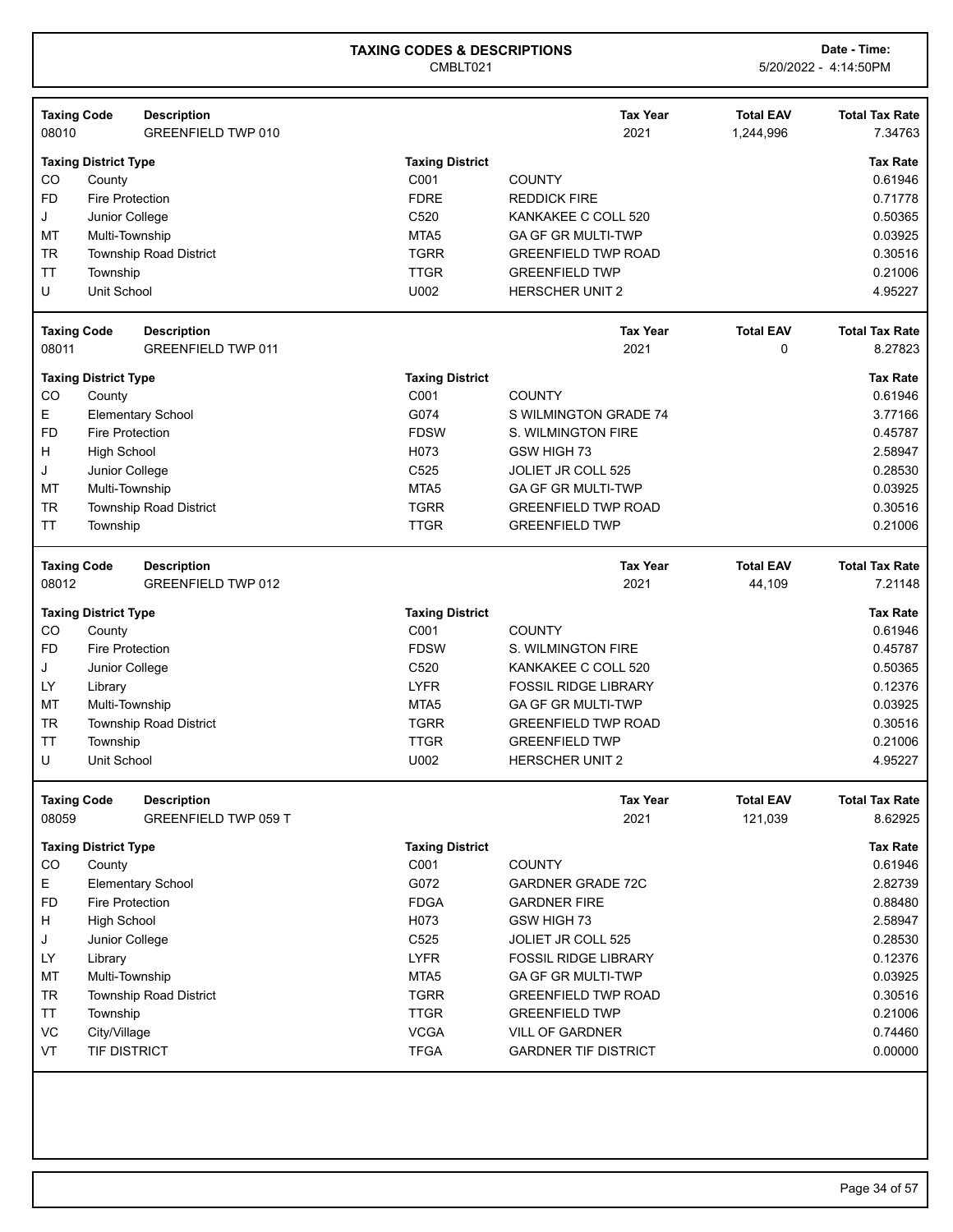CMBLT021 5/20/2022 - 4:14:50PM

| 08069     | <b>Taxing Code</b><br><b>Description</b><br><b>GREENFIELD TWP 069</b> |                        | <b>Tax Year</b><br>2021     | <b>Total EAV</b><br>18,014 | <b>Total Tax Rate</b><br>8.62925 |
|-----------|-----------------------------------------------------------------------|------------------------|-----------------------------|----------------------------|----------------------------------|
|           | <b>Taxing District Type</b>                                           | <b>Taxing District</b> |                             |                            | <b>Tax Rate</b>                  |
| CO        | County                                                                | C001                   | <b>COUNTY</b>               |                            | 0.61946                          |
| E         | <b>Elementary School</b>                                              | G072                   | <b>GARDNER GRADE 72C</b>    |                            | 2.82739                          |
| <b>FD</b> | <b>Fire Protection</b>                                                | <b>FDGA</b>            | <b>GARDNER FIRE</b>         |                            | 0.88480                          |
| Н         | <b>High School</b>                                                    | H073                   | GSW HIGH 73                 |                            | 2.58947                          |
| J         | Junior College                                                        | C525                   | JOLIET JR COLL 525          |                            | 0.28530                          |
| LY        | Library                                                               | <b>LYFR</b>            | <b>FOSSIL RIDGE LIBRARY</b> |                            | 0.12376                          |
| MT        | Multi-Township                                                        | MTA <sub>5</sub>       | <b>GA GF GR MULTI-TWP</b>   |                            | 0.03925                          |
| <b>TR</b> | <b>Township Road District</b>                                         | <b>TGRR</b>            | <b>GREENFIELD TWP ROAD</b>  |                            | 0.30516                          |
| <b>TT</b> | Township                                                              | <b>TTGR</b>            | <b>GREENFIELD TWP</b>       |                            | 0.21006                          |
| VC        | City/Village                                                          | <b>VCGA</b>            | <b>VILL OF GARDNER</b>      |                            | 0.74460                          |
| VT        | <b>TIF DISTRICT</b>                                                   | <b>TFGI</b>            | <b>GARDNER IND TIF DIST</b> |                            | 0.00000                          |
|           | <b>Taxing Code</b><br><b>Description</b>                              |                        | <b>Tax Year</b>             | <b>Total EAV</b>           | <b>Total Tax Rate</b>            |
| 09001     | HIGHLAND TWP 001                                                      |                        | 2021                        | 22,054,702                 | 8.00991                          |
|           | <b>Taxing District Type</b>                                           | <b>Taxing District</b> |                             |                            | <b>Tax Rate</b>                  |
| AM        | Rescue Squad                                                          | <b>FDMV</b>            | MVK RESCUE SQUAD            |                            | 0.55501                          |
| CO        | County                                                                | C001                   | <b>COUNTY</b>               |                            | 0.61946                          |
| E         | <b>Elementary School</b>                                              | G002                   | MVK GRADE SCHOOL 2          |                            | 3.82890                          |
| <b>FD</b> | <b>Fire Protection</b>                                                | <b>FDVK</b>            | <b>VERONA-KINSMAN FIRE</b>  |                            | 0.23346                          |
| Н         | <b>High School</b>                                                    | H160                   | SENECA HIGH 160             |                            | 1.74838                          |
| J         | Junior College                                                        | C525                   | JOLIET JR COLL 525          |                            | 0.28530                          |
| MT        | Multi-Township                                                        | MTA6                   | HI MN VI MULTI-TWP          |                            | 0.02879                          |
| <b>TR</b> | <b>Township Road District</b>                                         | <b>THIR</b>            | <b>HIGHLAND TWP ROAD</b>    |                            | 0.69580                          |
| <b>TT</b> | Township                                                              | <b>TTHI</b>            | <b>HIGHLAND TWP</b>         |                            | 0.01481                          |
|           | <b>Taxing Code</b><br><b>Description</b>                              |                        | <b>Tax Year</b>             | <b>Total EAV</b>           | <b>Total Tax Rate</b>            |
| 09002     | HIGHLAND TWP 002                                                      |                        | 2021                        | 1,716,350                  | 8.59254                          |
|           | <b>Taxing District Type</b>                                           | <b>Taxing District</b> |                             |                            | <b>Tax Rate</b>                  |
| AM        | Rescue Squad                                                          | <b>FDMV</b>            | <b>MVK RESCUE SQUAD</b>     |                            | 0.55501                          |
| CO        | County                                                                | C001                   | <b>COUNTY</b>               |                            | 0.61946                          |

E Elementary School **Elementary School Elementary School** 3.82890 FD Fire Protection **FIRM FIRE** FOVK VERONA-KINSMAN FIRE **FIRM** 1.23346 H High School Number 2012 1.74838 (Number 2013) High School SENECA HIGH 160 J Junior College C525 JOLIET JR COLL 525 0.28530 MT Multi-Township 2002879 TR Township Road District This Contact THIR THIGHLAND TWP ROAD TRUSH THIS CONSIDERED AT A LOSS AND TRUSH TRUSH TRUSH ON THIR TT Township TTHI HIGHLAND TWP 0.01481 VC City/Village City/Village City/Village City/Village City VILL OF KINSMAN VILL OF KINSMAN COMPUTER VILL OF KINSMAN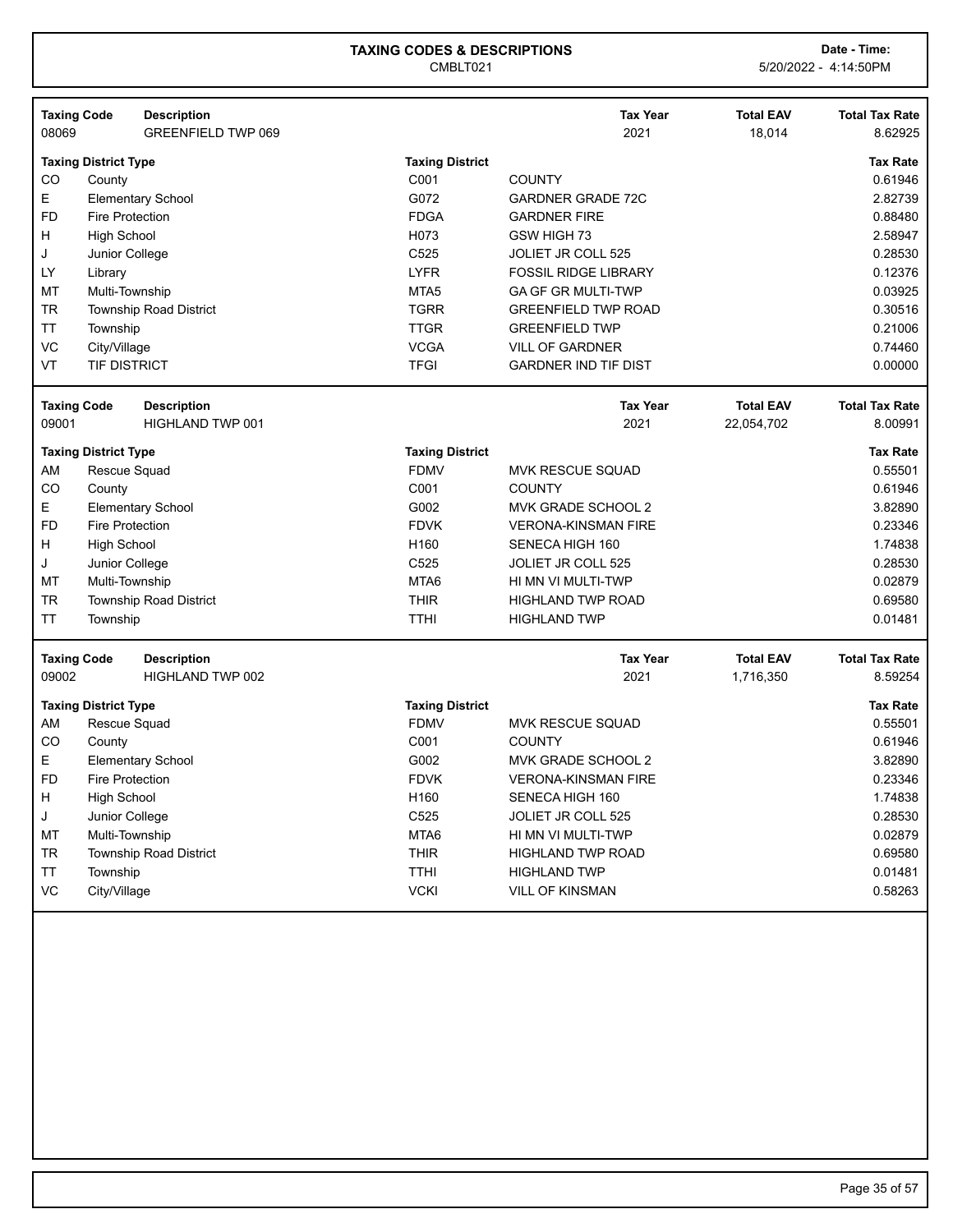| <b>Taxing Code</b><br>09003                                                                                                                                                                                               | <b>Description</b><br>HIGHLAND TWP 003                    |                                                                                                                                        | <b>Tax Year</b><br>2021                                                                                                                                                                                       | <b>Total EAV</b><br>2,607,236 | <b>Total Tax Rate</b><br>7.94482                                                                                   |
|---------------------------------------------------------------------------------------------------------------------------------------------------------------------------------------------------------------------------|-----------------------------------------------------------|----------------------------------------------------------------------------------------------------------------------------------------|---------------------------------------------------------------------------------------------------------------------------------------------------------------------------------------------------------------|-------------------------------|--------------------------------------------------------------------------------------------------------------------|
| <b>Taxing District Type</b><br>AM<br>Rescue Squad<br>CO<br>County<br>E<br><b>FD</b><br><b>Fire Protection</b><br><b>High School</b><br>н<br>J<br>Junior College<br>LY<br>Library                                          | <b>Elementary School</b>                                  | <b>Taxing District</b><br><b>FDMV</b><br>C001<br>G232<br><b>FDVK</b><br>H <sub>230</sub><br>C525<br><b>LYPC</b>                        | <b>MVK RESCUE SQUAD</b><br><b>COUNTY</b><br>DWIGHT GRADE 232<br><b>VERONA-KINSMAN FIRE</b><br>DWIGHT TWP HIGH 230<br>JOLIET JR COLL 525<br>PRAIRIE CREEK LIBRARY                                              |                               | <b>Tax Rate</b><br>0.55501<br>0.61946<br>3.01643<br>0.23346<br>2.36102<br>0.28530<br>0.13474                       |
| MT<br>Multi-Township<br><b>TR</b><br><b>TT</b><br>Township                                                                                                                                                                | <b>Township Road District</b>                             | MTA6<br><b>THIR</b><br><b>TTHI</b>                                                                                                     | HI MN VI MULTI-TWP<br><b>HIGHLAND TWP ROAD</b><br><b>HIGHLAND TWP</b>                                                                                                                                         |                               | 0.02879<br>0.69580<br>0.01481                                                                                      |
| <b>Taxing Code</b><br>09004                                                                                                                                                                                               | <b>Description</b><br>HIGHLAND TWP 004                    |                                                                                                                                        | <b>Tax Year</b><br>2021                                                                                                                                                                                       | <b>Total EAV</b><br>2,272,356 | <b>Total Tax Rate</b><br>7.69178                                                                                   |
| <b>Taxing District Type</b><br>CO<br>County<br>E.<br><b>FD</b><br><b>Fire Protection</b><br>н<br><b>High School</b><br>J<br>Junior College<br>LY<br>Library<br>MT<br>Multi-Township<br><b>TR</b><br><b>TT</b><br>Township | <b>Elementary School</b><br><b>Township Road District</b> | <b>Taxing District</b><br>C001<br>G232<br><b>FDDW</b><br>H <sub>230</sub><br>C525<br><b>LYPC</b><br>MTA6<br><b>THIR</b><br><b>TTHI</b> | <b>COUNTY</b><br>DWIGHT GRADE 232<br><b>DWIGHT FIRE</b><br>DWIGHT TWP HIGH 230<br>JOLIET JR COLL 525<br><b>PRAIRIE CREEK LIBRARY</b><br>HI MN VI MULTI-TWP<br><b>HIGHLAND TWP ROAD</b><br><b>HIGHLAND TWP</b> |                               | <b>Tax Rate</b><br>0.61946<br>3.01643<br>0.53543<br>2.36102<br>0.28530<br>0.13474<br>0.02879<br>0.69580<br>0.01481 |
|                                                                                                                                                                                                                           |                                                           |                                                                                                                                        |                                                                                                                                                                                                               |                               |                                                                                                                    |
| <b>Taxing Code</b><br>09005                                                                                                                                                                                               | <b>Description</b><br><b>HIGHLAND TWP 005</b>             |                                                                                                                                        | <b>Tax Year</b><br>2021                                                                                                                                                                                       | <b>Total EAV</b><br>2,354,551 | <b>Total Tax Rate</b><br>7.43792                                                                                   |
| <b>Taxing District Type</b><br>CO<br>County<br>E.<br><b>FD</b><br><b>Fire Protection</b><br>н<br><b>High School</b><br>Junior College<br>J<br>LY<br>Library<br>MT<br>Multi-Township<br>TR<br>TT<br>Township               | <b>Elementary School</b><br>Township Road District        | <b>Taxing District</b><br>C001<br>G232<br><b>FDAL</b><br>H <sub>230</sub><br>C525<br><b>LYPC</b><br>MTA6<br><b>THIR</b><br><b>TTHI</b> | <b>COUNTY</b><br>DWIGHT GRADE 232<br><b>ALLEN FIRE</b><br>DWIGHT TWP HIGH 230<br>JOLIET JR COLL 525<br>PRAIRIE CREEK LIBRARY<br>HI MN VI MULTI-TWP<br><b>HIGHLAND TWP ROAD</b><br><b>HIGHLAND TWP</b>         |                               | <b>Tax Rate</b><br>0.61946<br>3.01643<br>0.28157<br>2.36102<br>0.28530<br>0.13474<br>0.02879<br>0.69580<br>0.01481 |
| <b>Taxing Code</b><br>09006                                                                                                                                                                                               | <b>Description</b><br>HIGHLAND TWP 006                    |                                                                                                                                        | <b>Tax Year</b><br>2021                                                                                                                                                                                       | <b>Total EAV</b><br>1,348,996 | <b>Total Tax Rate</b><br>7.75687                                                                                   |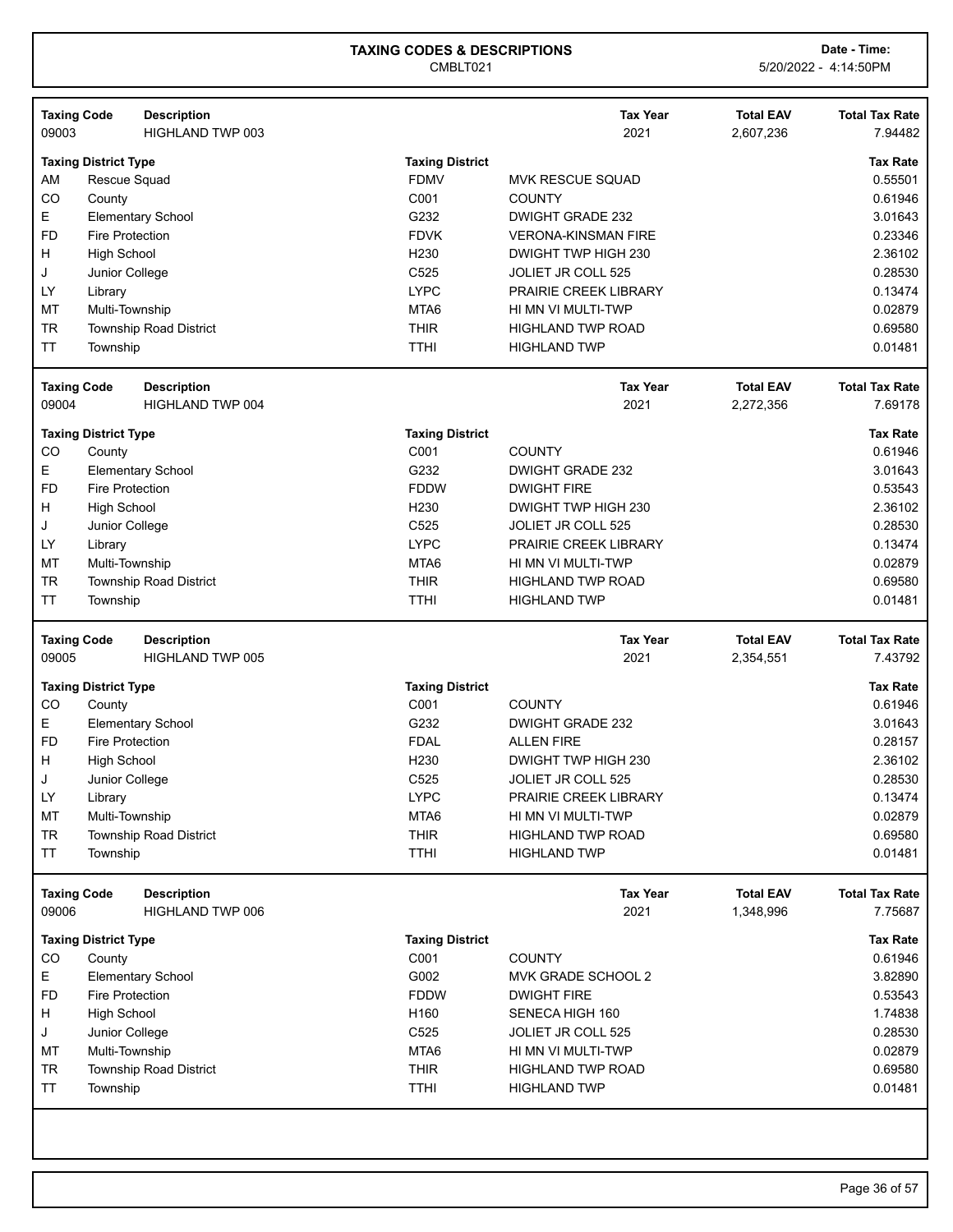| <b>Taxing Code</b><br><b>Description</b>                           |                                | <b>Tax Year</b>                           | <b>Total EAV</b> | <b>Total Tax Rate</b> |
|--------------------------------------------------------------------|--------------------------------|-------------------------------------------|------------------|-----------------------|
| 09007<br>HIGHLAND TWP 007                                          |                                | 2021                                      | 1,376,180        | 7.50301               |
| <b>Taxing District Type</b>                                        | <b>Taxing District</b>         |                                           |                  | <b>Tax Rate</b>       |
| CO<br>County                                                       | C001                           | <b>COUNTY</b>                             |                  | 0.61946               |
| E<br><b>Elementary School</b>                                      | G002                           | MVK GRADE SCHOOL 2                        |                  | 3.82890               |
| <b>FD</b><br><b>Fire Protection</b>                                | <b>FDAL</b>                    | <b>ALLEN FIRE</b>                         |                  | 0.28157               |
| H<br><b>High School</b>                                            | H <sub>160</sub>               | SENECA HIGH 160                           |                  | 1.74838               |
| J<br>Junior College                                                | C525                           | JOLIET JR COLL 525                        |                  | 0.28530               |
| MT<br>Multi-Township                                               | MTA6                           | HI MN VI MULTI-TWP                        |                  | 0.02879               |
| <b>TR</b><br><b>Township Road District</b>                         | <b>THIR</b>                    | <b>HIGHLAND TWP ROAD</b>                  |                  | 0.69580               |
| <b>TT</b><br>Township                                              | <b>TTHI</b>                    | <b>HIGHLAND TWP</b>                       |                  | 0.01481               |
|                                                                    |                                |                                           |                  |                       |
| <b>Taxing Code</b><br><b>Description</b>                           |                                | <b>Tax Year</b>                           | <b>Total EAV</b> | <b>Total Tax Rate</b> |
| 09008<br>HIGHLAND TWP 008                                          |                                | 2021                                      | 21,762           | 7.15635               |
| <b>Taxing District Type</b>                                        | <b>Taxing District</b>         |                                           |                  | <b>Tax Rate</b>       |
| CO<br>County                                                       | C001                           | <b>COUNTY</b>                             |                  | 0.61946               |
| Е<br><b>Elementary School</b>                                      | G232                           | <b>DWIGHT GRADE 232</b>                   |                  | 3.01643               |
| н<br><b>High School</b>                                            | H <sub>230</sub>               | DWIGHT TWP HIGH 230                       |                  | 2.36102               |
| J<br>Junior College                                                | C525                           | JOLIET JR COLL 525                        |                  | 0.28530               |
| LY<br>Library                                                      | <b>LYPC</b>                    | <b>PRAIRIE CREEK LIBRARY</b>              |                  | 0.13474               |
| MT<br>Multi-Township                                               | MTA6                           | HI MN VI MULTI-TWP                        |                  | 0.02879               |
| TR<br>Township Road District                                       | <b>THIR</b>                    | <b>HIGHLAND TWP ROAD</b>                  |                  | 0.69580               |
| TT<br>Township                                                     | <b>TTHI</b>                    | <b>HIGHLAND TWP</b>                       |                  | 0.01481               |
|                                                                    |                                |                                           |                  |                       |
|                                                                    |                                |                                           |                  |                       |
|                                                                    |                                | <b>Tax Year</b>                           | <b>Total EAV</b> | <b>Total Tax Rate</b> |
| <b>Taxing Code</b><br><b>Description</b><br>10001<br>MAINE TWP 001 |                                | 2021                                      | 8,569,447        | 5.54753               |
|                                                                    |                                |                                           |                  |                       |
| <b>Taxing District Type</b>                                        | <b>Taxing District</b>         |                                           |                  | <b>Tax Rate</b>       |
| CO<br>County                                                       | C001                           | <b>COUNTY</b>                             |                  | 0.61946               |
| <b>FD</b><br><b>Fire Protection</b>                                | <b>FDCC</b>                    | <b>COAL CITY FIRE</b>                     |                  | 0.52835               |
| J<br>Junior College                                                | C525                           | JOLIET JR COLL 525                        |                  | 0.28530               |
| LY<br>Library                                                      | <b>LYCC</b>                    | <b>COAL CITY LIBRARY</b>                  |                  | 0.16570               |
| MT<br>Multi-Township                                               | MTA3                           | <b>BR ME MULTI-TWP</b>                    |                  | 0.02478               |
| <b>TR</b><br><b>Township Road District</b>                         | <b>TMER</b>                    | <b>MAINE TWP ROAD</b>                     |                  | 0.45021               |
| <b>TT</b><br>Township                                              | <b>TTME</b>                    | <b>MAINE TWP</b>                          |                  | 0.14411               |
| U<br>Unit School                                                   | U001                           | <b>COAL CITY UNIT 1</b>                   |                  | 3.32962               |
| <b>Taxing Code</b><br><b>Description</b>                           |                                | <b>Tax Year</b>                           | <b>Total EAV</b> | <b>Total Tax Rate</b> |
| 10002<br>MAINE TWP 002                                             |                                | 2021                                      | 3,942,966        | 7.82552               |
|                                                                    |                                |                                           |                  | <b>Tax Rate</b>       |
| <b>Taxing District Type</b>                                        | <b>Taxing District</b><br>C001 | <b>COUNTY</b>                             |                  | 0.61946               |
| CO<br>County                                                       |                                | <b>GARDNER GRADE 72C</b>                  |                  |                       |
| E.<br><b>Elementary School</b>                                     | G072                           |                                           |                  | 2.82739               |
| <b>FD</b><br><b>Fire Protection</b>                                | <b>FDGA</b>                    | <b>GARDNER FIRE</b>                       |                  | 0.88480               |
| H<br><b>High School</b>                                            | H073                           | GSW HIGH 73                               |                  | 2.58947               |
| J<br>Junior College                                                | C525                           | JOLIET JR COLL 525                        |                  | 0.28530               |
| MT<br>Multi-Township                                               | MTA3                           | BR ME MULTI-TWP                           |                  | 0.02478               |
| <b>TR</b><br>Township Road District<br><b>TT</b><br>Township       | <b>TMER</b><br><b>TTME</b>     | <b>MAINE TWP ROAD</b><br><b>MAINE TWP</b> |                  | 0.45021<br>0.14411    |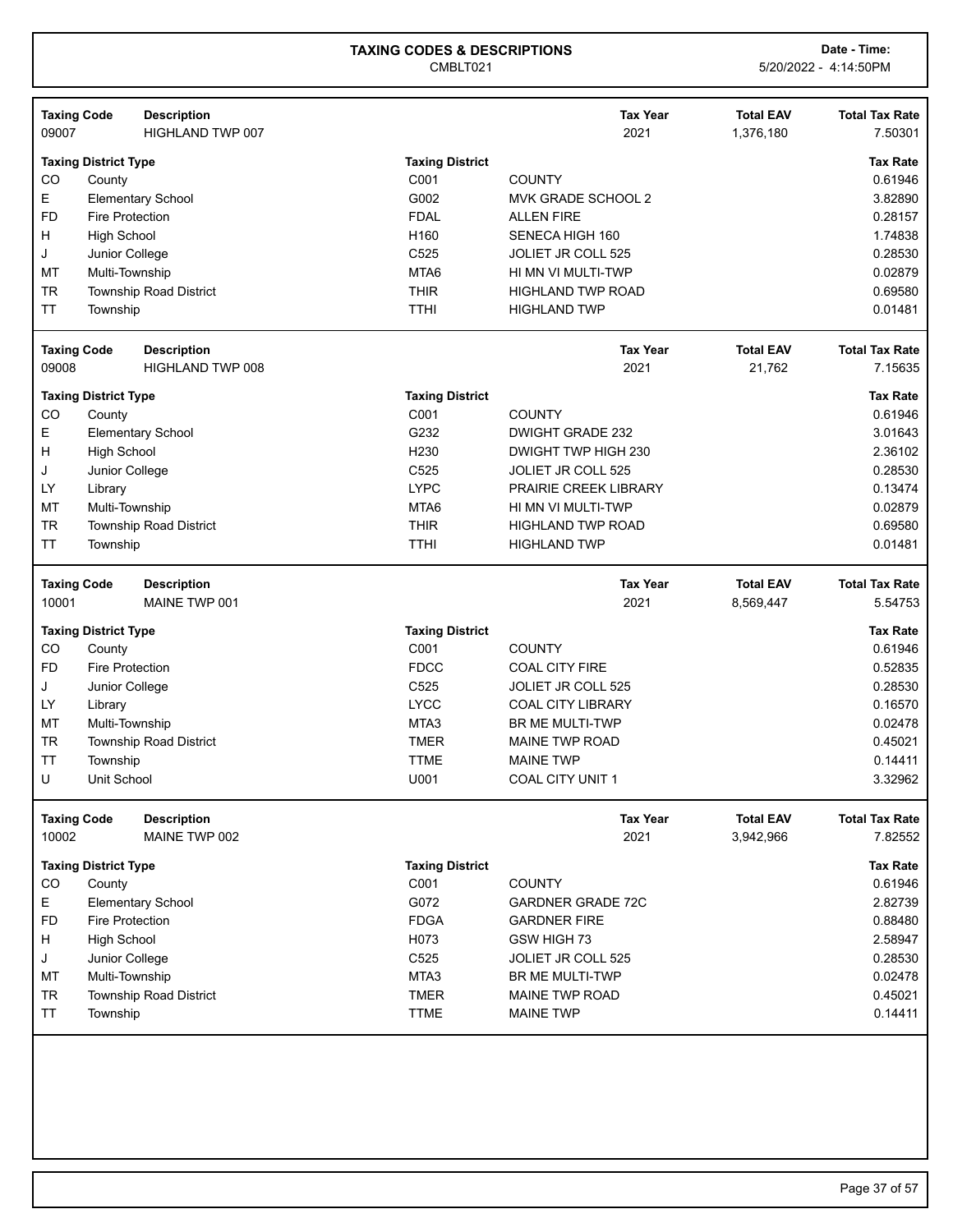| 10003     | <b>Taxing Code</b><br><b>Description</b><br>MAINE TWP 003 |                            | <b>Tax Year</b><br>2021                   | <b>Total EAV</b><br>19,006  | <b>Total Tax Rate</b><br>8.06833 |
|-----------|-----------------------------------------------------------|----------------------------|-------------------------------------------|-----------------------------|----------------------------------|
|           |                                                           |                            |                                           |                             |                                  |
|           | <b>Taxing District Type</b>                               | <b>Taxing District</b>     |                                           |                             | <b>Tax Rate</b>                  |
| CO        | County                                                    | C001                       | <b>COUNTY</b>                             |                             | 0.61946                          |
| Е         | <b>Elementary School</b>                                  | G075                       | <b>BRACEVILLE GRADE 75</b>                |                             | 3.07020                          |
| <b>FD</b> | <b>Fire Protection</b>                                    | <b>FDGA</b>                | <b>GARDNER FIRE</b>                       |                             | 0.88480                          |
| H         | <b>High School</b>                                        | H073                       | GSW HIGH 73                               |                             | 2.58947                          |
| J         | Junior College                                            | C525                       | <b>JOLIET JR COLL 525</b>                 |                             | 0.28530                          |
| MT        | Multi-Township                                            | MTA3                       | <b>BR ME MULTI-TWP</b>                    |                             | 0.02478                          |
| <b>TR</b> | <b>Township Road District</b>                             | <b>TMER</b>                | <b>MAINE TWP ROAD</b>                     |                             | 0.45021                          |
| <b>TT</b> | Township                                                  | <b>TTME</b>                | <b>MAINE TWP</b>                          |                             | 0.14411                          |
|           | <b>Taxing Code</b><br><b>Description</b>                  |                            | <b>Tax Year</b>                           | <b>Total EAV</b>            | <b>Total Tax Rate</b>            |
| 10004     | MAINE TWP 004                                             |                            | 2021                                      | 367,435                     | 8.00349                          |
|           | <b>Taxing District Type</b>                               | <b>Taxing District</b>     |                                           |                             | <b>Tax Rate</b>                  |
| CO        | County                                                    | C001                       | <b>COUNTY</b>                             |                             | 0.61946                          |
| Е         | <b>Elementary School</b>                                  | G072                       | <b>GARDNER GRADE 72C</b>                  |                             | 2.82739                          |
| <b>FD</b> | <b>Fire Protection</b>                                    | <b>FDBR</b>                | <b>BRACEVILLE FIRE</b>                    |                             | 1.06277                          |
| н         | <b>High School</b>                                        | H073                       | GSW HIGH 73                               |                             | 2.58947                          |
| J         | Junior College                                            | C525                       | JOLIET JR COLL 525                        |                             | 0.28530                          |
| MT        | Multi-Township                                            | MTA3                       | <b>BR ME MULTI-TWP</b>                    |                             | 0.02478                          |
| TR        | <b>Township Road District</b>                             | <b>TMER</b>                | <b>MAINE TWP ROAD</b>                     |                             | 0.45021                          |
| <b>TT</b> | Township                                                  | <b>TTME</b>                | <b>MAINE TWP</b>                          |                             | 0.14411                          |
|           |                                                           |                            |                                           |                             |                                  |
|           | <b>Taxing Code</b><br><b>Description</b>                  |                            | <b>Tax Year</b>                           | <b>Total EAV</b>            | <b>Total Tax Rate</b>            |
| 10005     | MAINE TWP 005                                             |                            | 2021                                      | 85,406                      | 8.24630                          |
|           | <b>Taxing District Type</b>                               | <b>Taxing District</b>     |                                           |                             | <b>Tax Rate</b>                  |
| CO        | County                                                    | C001                       | <b>COUNTY</b>                             |                             | 0.61946                          |
| Е         | <b>Elementary School</b>                                  | G075                       | <b>BRACEVILLE GRADE 75</b>                |                             | 3.07020                          |
| <b>FD</b> | <b>Fire Protection</b>                                    | <b>FDBR</b>                | <b>BRACEVILLE FIRE</b>                    |                             | 1.06277                          |
| н         | <b>High School</b>                                        | H073                       | GSW HIGH 73                               |                             | 2.58947                          |
| J         | Junior College                                            |                            |                                           |                             |                                  |
|           |                                                           | C525                       | JOLIET JR COLL 525                        |                             | 0.28530                          |
| MT        | Multi-Township                                            | MTA3                       | BR ME MULTI-TWP                           |                             | 0.02478                          |
| <b>TR</b> | <b>Township Road District</b>                             | <b>TMER</b>                | <b>MAINE TWP ROAD</b>                     |                             | 0.45021                          |
| <b>TT</b> | Township                                                  | <b>TTME</b>                | <b>MAINE TWP</b>                          |                             | 0.14411                          |
|           |                                                           |                            |                                           |                             |                                  |
| 10006     | <b>Taxing Code</b><br><b>Description</b><br>MAINE TWP 006 |                            | <b>Tax Year</b><br>2021                   | <b>Total EAV</b><br>291,763 | <b>Total Tax Rate</b><br>7.80743 |
|           |                                                           |                            |                                           |                             |                                  |
|           | <b>Taxing District Type</b>                               | <b>Taxing District</b>     |                                           |                             | <b>Tax Rate</b>                  |
| AM        | Rescue Squad                                              | <b>FDMV</b>                | <b>MVK RESCUE SQUAD</b>                   |                             | 0.55501                          |
| CO        | County                                                    | C001                       | <b>COUNTY</b>                             |                             | 0.61946                          |
| Е         | <b>Elementary School</b>                                  | G072                       | <b>GARDNER GRADE 72C</b>                  |                             | 2.82739                          |
| <b>FD</b> | <b>Fire Protection</b>                                    | <b>FDMA</b>                | <b>MAZON FIRE</b>                         |                             | 0.31170                          |
| H         | <b>High School</b>                                        | H073                       | GSW HIGH 73                               |                             | 2.58947                          |
| J         | Junior College                                            | C525                       | <b>JOLIET JR COLL 525</b>                 |                             | 0.28530                          |
| MT        | Multi-Township                                            | MTA3                       | <b>BR ME MULTI-TWP</b>                    |                             | 0.02478                          |
| TR<br>TT  | <b>Township Road District</b><br>Township                 | <b>TMER</b><br><b>TTME</b> | <b>MAINE TWP ROAD</b><br><b>MAINE TWP</b> |                             | 0.45021<br>0.14411               |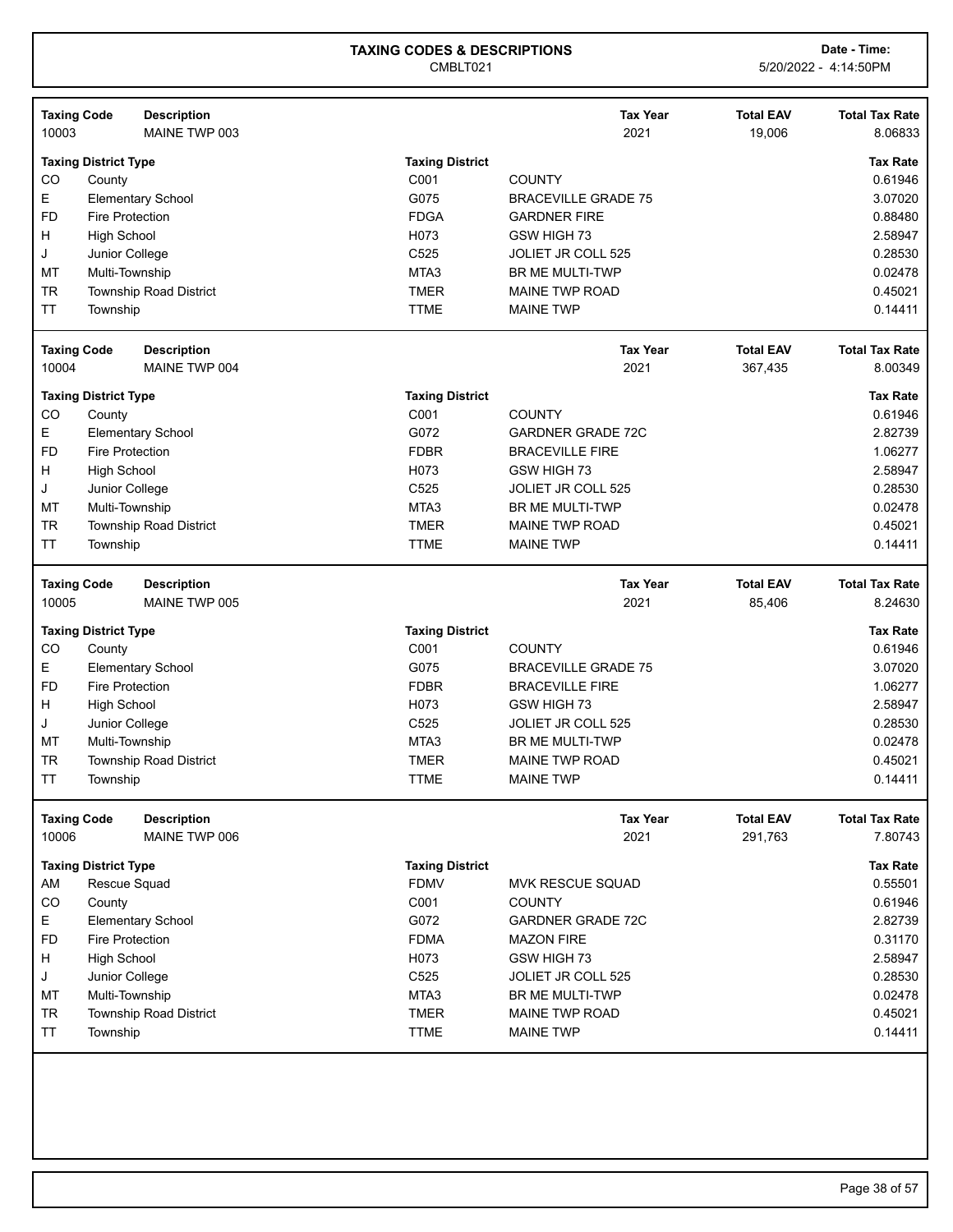|           | <b>Taxing Code</b>          | <b>Description</b>            |                        | <b>Tax Year</b>             | <b>Total EAV</b> | <b>Total Tax Rate</b> |
|-----------|-----------------------------|-------------------------------|------------------------|-----------------------------|------------------|-----------------------|
| 10007     |                             | MAINE TWP 007                 |                        | 2021                        | 970,767          | 7.94928               |
|           | <b>Taxing District Type</b> |                               | <b>Taxing District</b> |                             |                  | <b>Tax Rate</b>       |
| CO        | County                      |                               | C001                   | <b>COUNTY</b>               |                  | 0.61946               |
| E         |                             | <b>Elementary School</b>      | G072                   | <b>GARDNER GRADE 72C</b>    |                  | 2.82739               |
| <b>FD</b> | <b>Fire Protection</b>      |                               | <b>FDGA</b>            | <b>GARDNER FIRE</b>         |                  | 0.88480               |
| Н         | <b>High School</b>          |                               | H073                   | GSW HIGH 73                 |                  | 2.58947               |
| J         | Junior College              |                               | C525                   | <b>JOLIET JR COLL 525</b>   |                  | 0.28530               |
| LY        | Library                     |                               | <b>LYFR</b>            | <b>FOSSIL RIDGE LIBRARY</b> |                  | 0.12376               |
| MT        | Multi-Township              |                               | MTA3                   | <b>BR ME MULTI-TWP</b>      |                  | 0.02478               |
| <b>TR</b> |                             | <b>Township Road District</b> | <b>TMER</b>            | <b>MAINE TWP ROAD</b>       |                  | 0.45021               |
| <b>TT</b> | Township                    |                               | <b>TTME</b>            | <b>MAINE TWP</b>            |                  | 0.14411               |
|           | <b>Taxing Code</b>          | <b>Description</b>            |                        | <b>Tax Year</b>             | <b>Total EAV</b> | <b>Total Tax Rate</b> |
| 10008     |                             | MAINE TWP 008                 |                        | 2021                        | 858,434          | 7.62721               |
|           | <b>Taxing District Type</b> |                               | <b>Taxing District</b> |                             |                  | <b>Tax Rate</b>       |
| CO        | County                      |                               | C001                   | <b>COUNTY</b>               |                  | 0.61946               |
| <b>FD</b> | <b>Fire Protection</b>      |                               | <b>FDCC</b>            | <b>COAL CITY FIRE</b>       |                  | 0.52835               |
| J         | Junior College              |                               | C525                   | <b>JOLIET JR COLL 525</b>   |                  | 0.28530               |
| LY        | Library                     |                               | <b>LYCC</b>            | <b>COAL CITY LIBRARY</b>    |                  | 0.16570               |
| MT        | Multi-Township              |                               | MTA3                   | BR ME MULTI-TWP             |                  | 0.02478               |
| <b>TR</b> |                             | <b>Township Road District</b> | <b>TMER</b>            | <b>MAINE TWP ROAD</b>       |                  | 0.45021               |
| TT        | Township                    |                               | <b>TTME</b>            | <b>MAINE TWP</b>            |                  | 0.14411               |
| U         | Unit School                 |                               | U001                   | COAL CITY UNIT 1            |                  | 3.32962               |
| VC        | City/Village                |                               | <b>VCCC</b>            | VILL OF COAL CITY           |                  | 2.07968               |
|           | <b>Taxing Code</b>          | <b>Description</b>            |                        | <b>Tax Year</b>             | <b>Total EAV</b> | <b>Total Tax Rate</b> |
| 10009     |                             | MAINE TWP 009                 |                        | 2021                        | 0                | 8.69388               |
|           | <b>Taxing District Type</b> |                               | <b>Taxing District</b> |                             |                  | <b>Tax Rate</b>       |
| <b>CO</b> | County                      |                               | C001                   | <b>COUNTY</b>               |                  | 0.61946               |
| E         |                             | <b>Elementary School</b>      | G072                   | <b>GARDNER GRADE 72C</b>    |                  | 2.82739               |
| <b>FD</b> | <b>Fire Protection</b>      |                               | <b>FDGA</b>            | <b>GARDNER FIRE</b>         |                  | 0.88480               |
| H         | <b>High School</b>          |                               | H073                   | GSW HIGH 73                 |                  | 2.58947               |
| J         | Junior College              |                               | C525                   | JOLIET JR COLL 525          |                  | 0.28530               |
| LY        | Library                     |                               | <b>LYFR</b>            | <b>FOSSIL RIDGE LIBRARY</b> |                  | 0.12376               |
| MT        | Multi-Township              |                               | MTA3                   | <b>BR ME MULTI-TWP</b>      |                  | 0.02478               |
| <b>TR</b> |                             | <b>Township Road District</b> | <b>TMER</b>            | <b>MAINE TWP ROAD</b>       |                  | 0.45021               |
| <b>TT</b> | Township                    |                               | <b>TTME</b>            | <b>MAINE TWP</b>            |                  | 0.14411               |
| VC        | City/Village                |                               | <b>VCGA</b>            | <b>VILL OF GARDNER</b>      |                  | 0.74460               |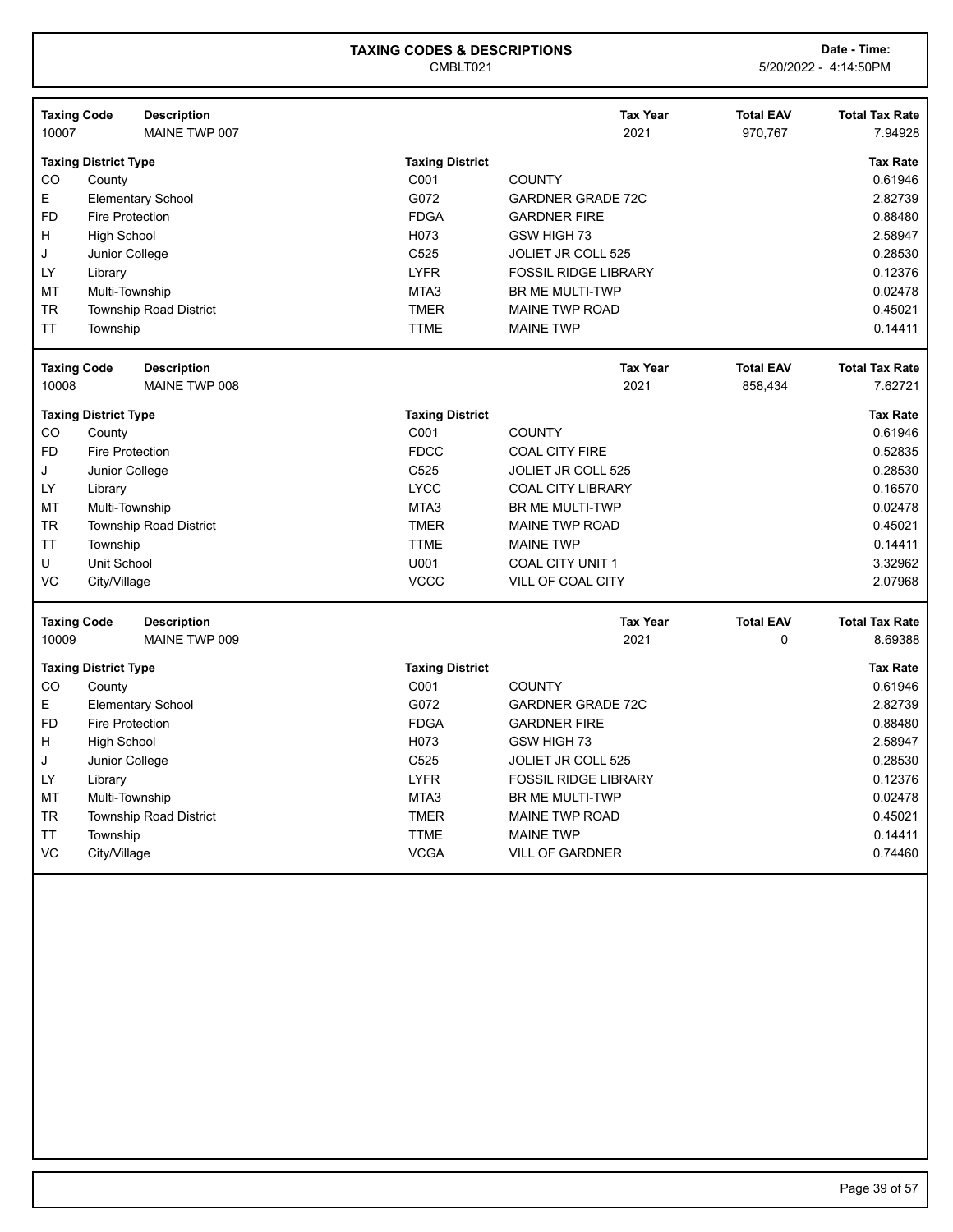|           | <b>Taxing Code</b>          | <b>Description</b>            |                        | <b>Tax Year</b>             | <b>Total EAV</b> | <b>Total Tax Rate</b> |
|-----------|-----------------------------|-------------------------------|------------------------|-----------------------------|------------------|-----------------------|
| 10069     |                             | MAINE TWP 069                 |                        | 2021                        | 3,521            | 8.69388               |
|           | <b>Taxing District Type</b> |                               | <b>Taxing District</b> |                             |                  | Tax Rate              |
| CO.       | County                      |                               | C001                   | <b>COUNTY</b>               |                  | 0.61946               |
| E.        |                             | <b>Elementary School</b>      | G072                   | <b>GARDNER GRADE 72C</b>    |                  | 2.82739               |
| FD.       | Fire Protection             |                               | <b>FDGA</b>            | <b>GARDNER FIRE</b>         |                  | 0.88480               |
| H.        | <b>High School</b>          |                               | H073                   | GSW HIGH 73                 |                  | 2.58947               |
| J         | Junior College              |                               | C <sub>525</sub>       | JOLIET JR COLL 525          |                  | 0.28530               |
| LY        | Library                     |                               | <b>LYFR</b>            | <b>FOSSIL RIDGE LIBRARY</b> |                  | 0.12376               |
| <b>MT</b> | Multi-Township              |                               | MTA3                   | <b>BR ME MULTI-TWP</b>      |                  | 0.02478               |
| TR        |                             | <b>Township Road District</b> | TMER                   | MAINE TWP ROAD              |                  | 0.45021               |
| <b>TT</b> | Township                    |                               | <b>TTME</b>            | <b>MAINE TWP</b>            |                  | 0.14411               |
| VC        | City/Village                |                               | <b>VCGA</b>            | <b>VILL OF GARDNER</b>      |                  | 0.74460               |
| VT        | <b>TIF DISTRICT</b>         |                               | <b>TFGI</b>            | <b>GARDNER IND TIF DIST</b> |                  | 0.00000               |

| <b>Taxing Code</b><br>11001 |                        | <b>Description</b><br>MAZON TWP 001 |                  | <b>Tax Year</b><br>2021 | <b>Total EAV</b><br>12,250,080 | <b>Total Tax Rate</b><br>9.20661 |
|-----------------------------|------------------------|-------------------------------------|------------------|-------------------------|--------------------------------|----------------------------------|
| <b>Taxing District Type</b> |                        | <b>Taxing District</b>              |                  |                         | <b>Tax Rate</b>                |                                  |
| AM                          | Rescue Squad           |                                     | <b>FDMV</b>      | <b>MVK RESCUE SQUAD</b> |                                | 0.55501                          |
| CO.                         | County                 |                                     | C001             | <b>COUNTY</b>           |                                | 0.61946                          |
| E.                          |                        | <b>Elementary School</b>            | G002             | MVK GRADE SCHOOL 2      |                                | 3.82890                          |
| FD.                         | <b>Fire Protection</b> |                                     | <b>FDMA</b>      | <b>MAZON FIRE</b>       |                                | 0.31170                          |
| H                           | <b>High School</b>     |                                     | H <sub>160</sub> | SENECA HIGH 160         |                                | 1.74838                          |
| J                           | Junior College         |                                     | C <sub>525</sub> | JOLIET JR COLL 525      |                                | 0.28530                          |
| МT                          | Multi-Township         |                                     | MTA6             | HI MN VI MULTI-TWP      |                                | 0.02879                          |
| TR                          |                        | <b>Township Road District</b>       | <b>TMNR</b>      | <b>MAZON TWP ROAD</b>   |                                | 0.33666                          |
| TT                          | Township               |                                     | <b>TTMN</b>      | <b>MAZON TWP</b>        |                                | 0.15251                          |
| VC                          | City/Village           |                                     | <b>VCMA</b>      | <b>VILL OF MAZON</b>    |                                | 1.33990                          |
|                             |                        |                                     |                  |                         |                                |                                  |

| MAZON TWP 002<br>11002<br>2021<br>25,848,392<br><b>Taxing District</b><br><b>Taxing District Type</b><br>AM<br>Rescue Squad<br><b>FDMV</b><br><b>MVK RESCUE SQUAD</b><br>CO<br>C <sub>001</sub><br><b>COUNTY</b><br>County | <b>Total Tax Rate</b> |
|----------------------------------------------------------------------------------------------------------------------------------------------------------------------------------------------------------------------------|-----------------------|
|                                                                                                                                                                                                                            | 7.86671               |
|                                                                                                                                                                                                                            | <b>Tax Rate</b>       |
|                                                                                                                                                                                                                            | 0.55501               |
|                                                                                                                                                                                                                            | 0.61946               |
| E<br>MVK GRADE SCHOOL 2<br>G002<br><b>Elementary School</b>                                                                                                                                                                | 3.82890               |
| FD.<br><b>FDMA</b><br>Fire Protection<br><b>MAZON FIRE</b>                                                                                                                                                                 | 0.31170               |
| H<br>H <sub>160</sub><br>High School<br>SENECA HIGH 160                                                                                                                                                                    | 1.74838               |
| Junior College<br>C <sub>525</sub><br>JOLIET JR COLL 525<br>J                                                                                                                                                              | 0.28530               |
| MT<br>MTA6<br>Multi-Township<br>HI MN VI MULTI-TWP                                                                                                                                                                         | 0.02879               |
| <b>TR</b><br><b>Township Road District</b><br><b>TMNR</b><br><b>MAZON TWP ROAD</b>                                                                                                                                         | 0.33666               |
| <b>TT</b><br><b>TTMN</b><br><b>MAZON TWP</b><br>Township                                                                                                                                                                   | 0.15251               |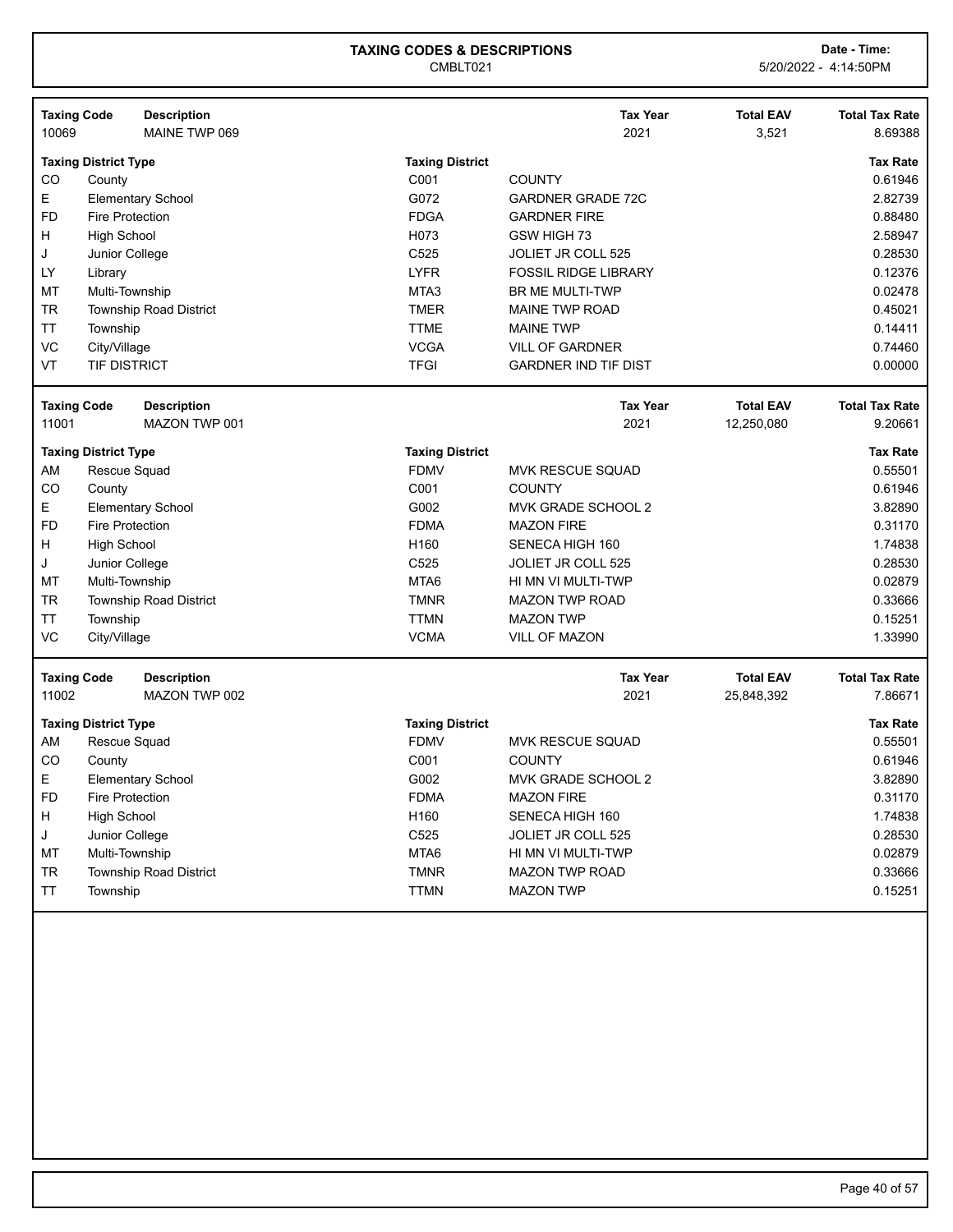|                    | <b>Taxing Code</b>          | <b>Description</b>            |                        | <b>Tax Year</b>                | <b>Total EAV</b> | <b>Total Tax Rate</b> |
|--------------------|-----------------------------|-------------------------------|------------------------|--------------------------------|------------------|-----------------------|
| 11003              |                             | MAZON TWP 003                 |                        | 2021                           | 1,118,525        | 7.88480               |
|                    | <b>Taxing District Type</b> |                               | <b>Taxing District</b> |                                |                  | <b>Tax Rate</b>       |
| CO                 | County                      |                               | C001                   | <b>COUNTY</b>                  |                  | 0.61946               |
| E                  |                             | <b>Elementary School</b>      | G002                   | MVK GRADE SCHOOL 2             |                  | 3.82890               |
| <b>FD</b>          | Fire Protection             |                               | <b>FDGA</b>            | <b>GARDNER FIRE</b>            |                  | 0.88480               |
| н                  | <b>High School</b>          |                               | H160                   | SENECA HIGH 160                |                  | 1.74838               |
| J                  | Junior College              |                               | C525                   | JOLIET JR COLL 525             |                  | 0.28530               |
| МT                 | Multi-Township              |                               | MTA6                   | HI MN VI MULTI-TWP             |                  | 0.02879               |
| <b>TR</b>          |                             | <b>Township Road District</b> | <b>TMNR</b>            | <b>MAZON TWP ROAD</b>          |                  | 0.33666               |
| <b>TT</b>          | Township                    |                               | <b>TTMN</b>            | <b>MAZON TWP</b>               |                  | 0.15251               |
| <b>Taxing Code</b> |                             | <b>Description</b>            |                        | <b>Tax Year</b>                | <b>Total EAV</b> | <b>Total Tax Rate</b> |
| 11004              |                             | MAZON TWP 004                 |                        | 2021                           | 60,528           | 5.61905               |
|                    | <b>Taxing District Type</b> |                               | <b>Taxing District</b> |                                |                  | <b>Tax Rate</b>       |
| AM                 | Rescue Squad                |                               | <b>FDMV</b>            | <b>MVK RESCUE SQUAD</b>        |                  | 0.55501               |
| CO                 | County                      |                               | C001                   | <b>COUNTY</b>                  |                  | 0.61946               |
| <b>FD</b>          | <b>Fire Protection</b>      |                               | <b>FDMA</b>            | <b>MAZON FIRE</b>              |                  | 0.31170               |
| J                  | Junior College              |                               | C525                   | JOLIET JR COLL 525             |                  | 0.28530               |
| MT                 | Multi-Township              |                               | MTA6                   | HI MN VI MULTI-TWP             |                  | 0.02879               |
| <b>TR</b>          |                             | <b>Township Road District</b> | <b>TMNR</b>            | <b>MAZON TWP ROAD</b>          |                  | 0.33666               |
| TT                 | Township                    |                               | <b>TTMN</b>            | <b>MAZON TWP</b>               |                  | 0.15251               |
| U                  | <b>Unit School</b>          |                               | U001                   | COAL CITY UNIT 1               |                  | 3.32962               |
| <b>Taxing Code</b> |                             | <b>Description</b>            |                        | <b>Tax Year</b>                | <b>Total EAV</b> | <b>Total Tax Rate</b> |
| 11051              |                             | <b>MAZON TWP</b>              |                        | 2021                           | 7,365,746        | 9.20661               |
|                    | <b>Taxing District Type</b> |                               | <b>Taxing District</b> |                                |                  | <b>Tax Rate</b>       |
| AM                 | Rescue Squad                |                               | <b>FDMV</b>            | <b>MVK RESCUE SQUAD</b>        |                  | 0.55501               |
| CO                 | County                      |                               | C001                   | <b>COUNTY</b>                  |                  | 0.61946               |
| Ε                  |                             | <b>Elementary School</b>      | G002                   | MVK GRADE SCHOOL 2             |                  | 3.82890               |
| <b>FD</b>          | <b>Fire Protection</b>      |                               | <b>FDMA</b>            | <b>MAZON FIRE</b>              |                  | 0.31170               |
| H                  | <b>High School</b>          |                               | H160                   | SENECA HIGH 160                |                  | 1.74838               |
| J                  | Junior College              |                               | C525                   | JOLIET JR COLL 525             |                  | 0.28530               |
| <b>MT</b>          | Multi-Township              |                               | MTA6                   | HI MN VI MULTI-TWP             |                  | 0.02879               |
| <b>TR</b>          |                             | <b>Township Road District</b> | <b>TMNR</b>            | <b>MAZON TWP ROAD</b>          |                  | 0.33666               |
| <b>TT</b>          | Township                    |                               | <b>TTMN</b>            | <b>MAZON TWP</b>               |                  | 0.15251               |
| VC                 | City/Village                |                               | <b>VCMA</b>            | VILL OF MAZON                  |                  | 1.33990               |
| VT                 | <b>TIF DISTRICT</b>         |                               | <b>TFMZ</b>            | <b>MAZON TIF DISTRICT</b>      |                  | 0.00000               |
| <b>Taxing Code</b> |                             | <b>Description</b>            |                        | <b>Tax Year</b>                | <b>Total EAV</b> | <b>Total Tax Rate</b> |
| 12001              |                             | MORRIS TWP 001                |                        | 2021                           | 102,460,254      | 7.93627               |
|                    | <b>Taxing District Type</b> |                               | <b>Taxing District</b> |                                |                  | <b>Tax Rate</b>       |
| CO                 | County                      |                               | C001                   | <b>COUNTY</b>                  |                  | 0.61946               |
| Е                  |                             | <b>Elementary School</b>      | G054                   | <b>MORRIS GRADE 54</b>         |                  | 3.59231               |
| <b>FD</b>          | <b>Fire Protection</b>      |                               | <b>FDMO</b>            | <b>MORRIS FIRE &amp; AMBUL</b> |                  | 0.61057               |
| H                  | <b>High School</b>          |                               | H <sub>101</sub>       | MORRIS HIGH 101                |                  | 1.96920               |
| J                  | Junior College              |                               | C525                   | <b>JOLIET JR COLL 525</b>      |                  | 0.28530               |
| LY.                | Library                     |                               | <b>LYMO</b>            | <b>MORRIS AREA LIBRARY</b>     |                  | 0.15632               |
| ΤT                 | Township                    |                               | <b>TTMO</b>            | <b>MORRIS TWP</b>              |                  | 0.04625               |
| VC                 | City/Village                |                               | <b>VCMO</b>            | <b>CITY OF MORRIS</b>          |                  | 0.65686               |
|                    |                             |                               |                        |                                |                  |                       |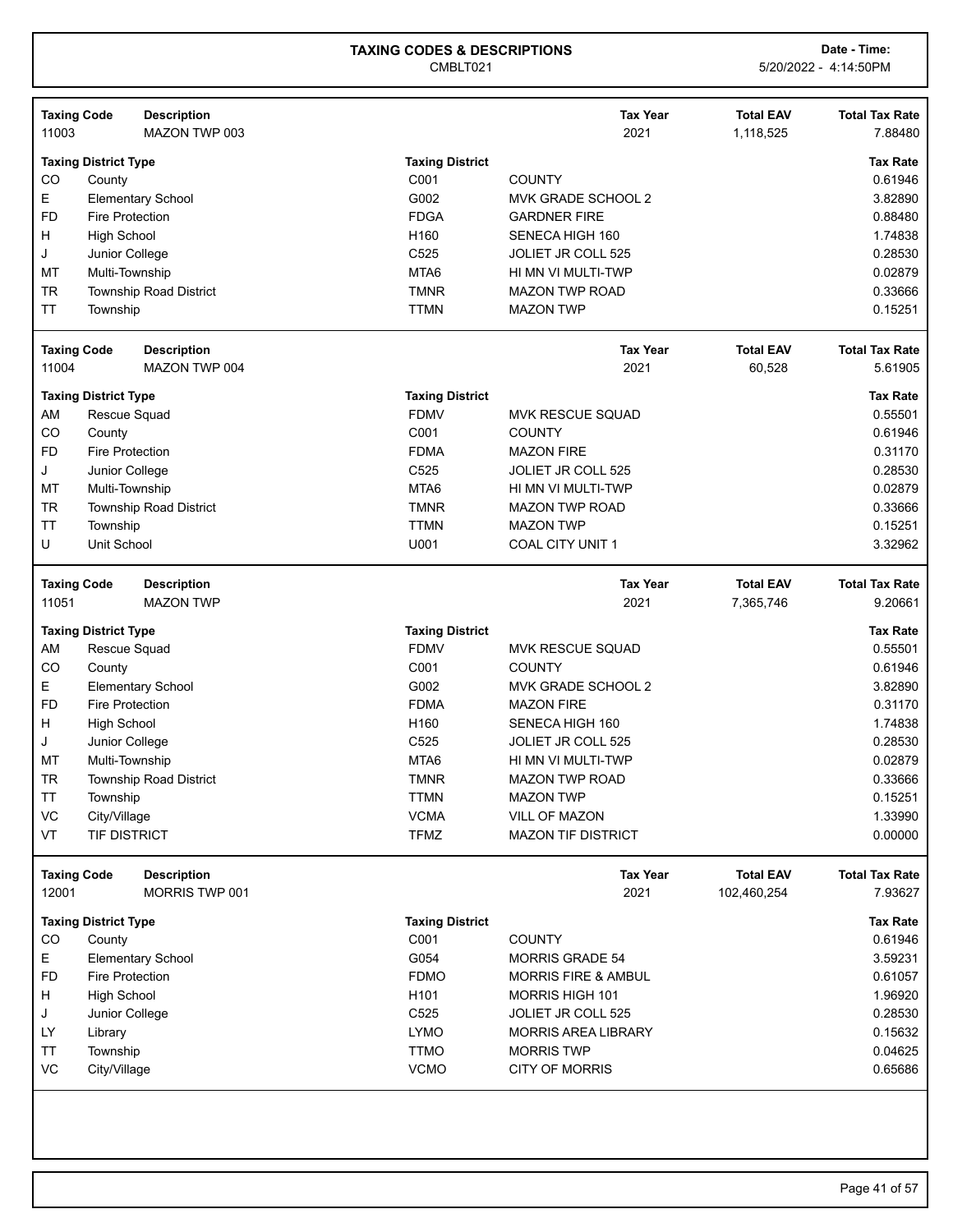|                    | <b>Taxing Code</b><br><b>Description</b> |                                | <b>Tax Year</b>                   | <b>Total EAV</b> | <b>Total Tax Rate</b> |
|--------------------|------------------------------------------|--------------------------------|-----------------------------------|------------------|-----------------------|
| 12002              | MORRIS TWP 002                           |                                | 2021                              | 964,843          | 7.27941               |
|                    |                                          |                                |                                   |                  | <b>Tax Rate</b>       |
| CO                 | <b>Taxing District Type</b><br>County    | <b>Taxing District</b><br>C001 | <b>COUNTY</b>                     |                  | 0.61946               |
| E                  | <b>Elementary School</b>                 | G054                           | <b>MORRIS GRADE 54</b>            |                  | 3.59231               |
| <b>FD</b>          | <b>Fire Protection</b>                   | <b>FDMO</b>                    | <b>MORRIS FIRE &amp; AMBUL</b>    |                  | 0.61057               |
| H                  | <b>High School</b>                       | H101                           | <b>MORRIS HIGH 101</b>            |                  | 1.96920               |
| J                  | Junior College                           | C525                           | JOLIET JR COLL 525                |                  | 0.28530               |
| LY                 |                                          | <b>LYMO</b>                    | <b>MORRIS AREA LIBRARY</b>        |                  | 0.15632               |
| ΤT                 | Library<br>Township                      | <b>TTMO</b>                    | <b>MORRIS TWP</b>                 |                  | 0.04625               |
|                    |                                          |                                |                                   |                  |                       |
|                    | <b>Taxing Code</b><br><b>Description</b> |                                | <b>Tax Year</b>                   | <b>Total EAV</b> | <b>Total Tax Rate</b> |
| 12051              | MORRIS TWP 051 T                         |                                | 2021                              | 34,304,538       | 7.93627               |
|                    |                                          |                                |                                   |                  |                       |
|                    | <b>Taxing District Type</b>              | <b>Taxing District</b>         |                                   |                  | <b>Tax Rate</b>       |
| CO                 | County                                   | C001                           | <b>COUNTY</b>                     |                  | 0.61946               |
| Е                  | <b>Elementary School</b>                 | G054                           | <b>MORRIS GRADE 54</b>            |                  | 3.59231               |
| <b>FD</b>          | <b>Fire Protection</b>                   | <b>FDMO</b>                    | <b>MORRIS FIRE &amp; AMBUL</b>    |                  | 0.61057               |
| н                  | <b>High School</b>                       | H <sub>101</sub>               | MORRIS HIGH 101                   |                  | 1.96920               |
| J                  | Junior College                           | C525                           | JOLIET JR COLL 525                |                  | 0.28530               |
| LY                 | Library                                  | <b>LYMO</b>                    | <b>MORRIS AREA LIBRARY</b>        |                  | 0.15632               |
| <b>TT</b>          | Township                                 | <b>TTMO</b>                    | <b>MORRIS TWP</b>                 |                  | 0.04625               |
| VC                 | City/Village                             | <b>VCMO</b>                    | <b>CITY OF MORRIS</b>             |                  | 0.65686               |
| VT                 | <b>TIF DISTRICT</b>                      | <b>TFMO</b>                    | <b>MORRIS TIF DISTRICT</b>        |                  | 0.00000               |
| <b>Taxing Code</b> | <b>Description</b>                       |                                | <b>Tax Year</b>                   | <b>Total EAV</b> | <b>Total Tax Rate</b> |
|                    |                                          |                                |                                   |                  |                       |
|                    |                                          |                                |                                   |                  |                       |
| 12061              | Taxing Code 12061                        |                                | 2021                              | 2,411,950        | 7.93627               |
|                    | <b>Taxing District Type</b>              | <b>Taxing District</b>         |                                   |                  | <b>Tax Rate</b>       |
| CO                 | County                                   | C001                           | <b>COUNTY</b>                     |                  | 0.61946               |
| E                  | <b>Elementary School</b>                 | G054                           | <b>MORRIS GRADE 54</b>            |                  | 3.59231               |
| <b>FD</b>          | <b>Fire Protection</b>                   | <b>FDMO</b>                    | <b>MORRIS FIRE &amp; AMBUL</b>    |                  | 0.61057               |
| н                  | <b>High School</b>                       | H <sub>101</sub>               | MORRIS HIGH 101                   |                  | 1.96920               |
| J                  | Junior College                           | C525                           | JOLIET JR COLL 525                |                  | 0.28530               |
| LY                 | Library                                  | <b>LYMO</b>                    | <b>MORRIS AREA LIBRARY</b>        |                  | 0.15632               |
| ТT                 | Township                                 | <b>TTMO</b>                    | <b>MORRIS TWP</b>                 |                  | 0.04625               |
| VC                 | City/Village                             | <b>VCMO</b>                    | <b>CITY OF MORRIS</b>             |                  | 0.65686               |
| VT                 | <b>TIF DISTRICT</b>                      | TFM2                           | <b>MORRIS MARINA TIF DISTRICT</b> |                  | 0.00000               |
|                    |                                          |                                |                                   |                  |                       |
|                    | <b>Taxing Code</b><br><b>Description</b> |                                | <b>Tax Year</b>                   | <b>Total EAV</b> | <b>Total Tax Rate</b> |
| 12102              | MORRIS TWP 102 T                         |                                | 2021                              | 129,757          | 7.27941               |
|                    | <b>Taxing District Type</b>              | <b>Taxing District</b>         |                                   |                  | <b>Tax Rate</b>       |
| CO                 | County                                   | C001                           | <b>COUNTY</b>                     |                  | 0.61946               |
| Е                  | <b>Elementary School</b>                 | G054                           | <b>MORRIS GRADE 54</b>            |                  | 3.59231               |
| <b>FD</b>          | <b>Fire Protection</b>                   | <b>FDMO</b>                    | <b>MORRIS FIRE &amp; AMBUL</b>    |                  | 0.61057               |
| H                  | <b>High School</b>                       | H <sub>101</sub>               | MORRIS HIGH 101                   |                  | 1.96920               |
| J                  | Junior College                           | C525                           | JOLIET JR COLL 525                |                  | 0.28530               |
| LY                 | Library                                  | <b>LYMO</b>                    | <b>MORRIS AREA LIBRARY</b>        |                  | 0.15632               |
| <b>TT</b>          | Township                                 | <b>TTMO</b>                    | <b>MORRIS TWP</b>                 |                  | 0.04625               |
| VT                 | <b>TIF DISTRICT</b>                      | <b>TFCO</b>                    | <b>GRUNDY COUNTY EDPA 1</b>       |                  | 0.00000               |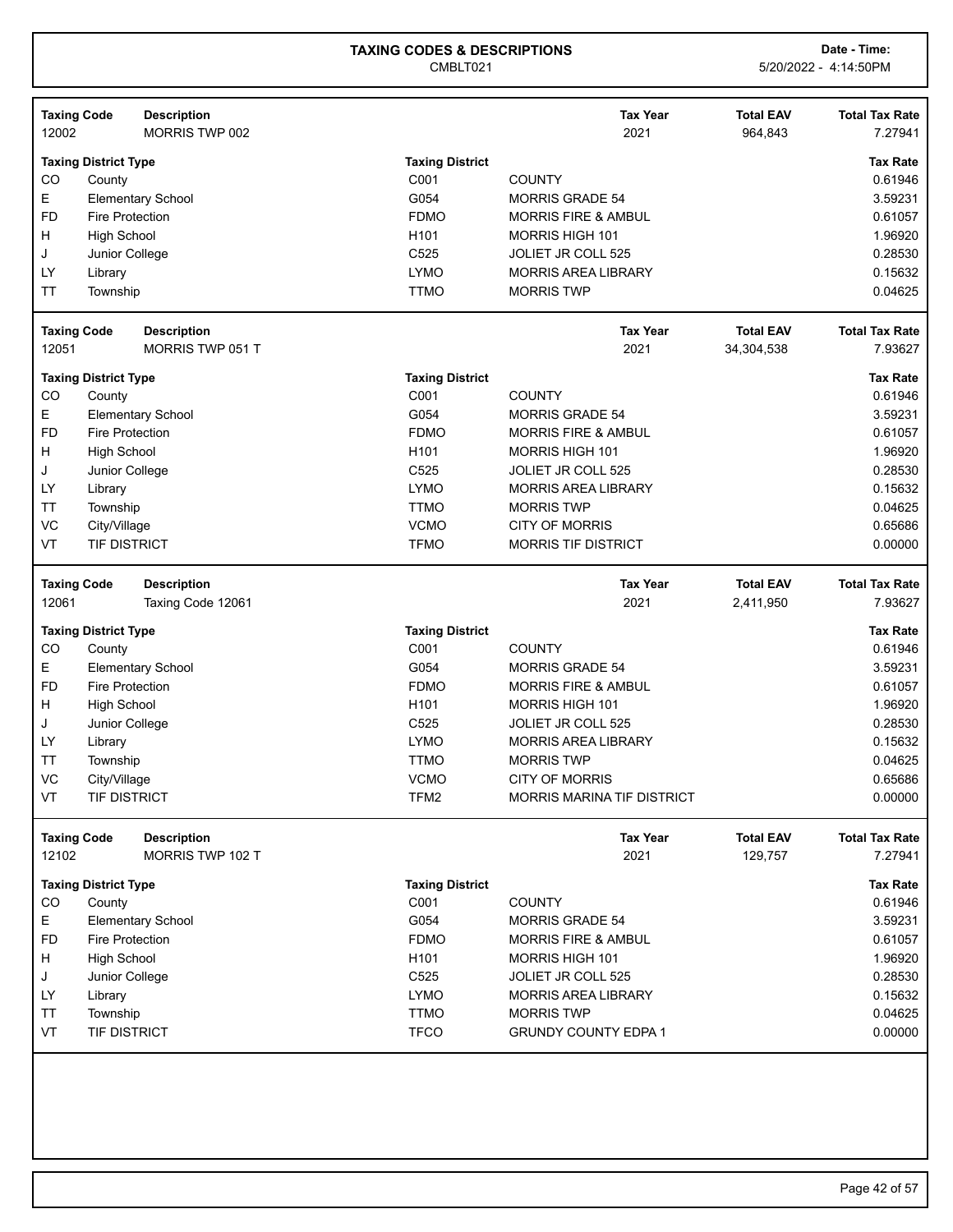| 13001                       | <b>Taxing Code</b>          | <b>Description</b><br>NETTLE CREEK TWP 001 |                            | <b>Tax Year</b><br>2021                         | <b>Total EAV</b><br>13,193,576 | <b>Total Tax Rate</b><br>7.55370 |
|-----------------------------|-----------------------------|--------------------------------------------|----------------------------|-------------------------------------------------|--------------------------------|----------------------------------|
|                             | <b>Taxing District Type</b> |                                            | <b>Taxing District</b>     |                                                 |                                | <b>Tax Rate</b>                  |
| CO                          | County                      |                                            | C001                       | <b>COUNTY</b>                                   |                                | 0.61946                          |
| Е                           |                             | <b>Elementary School</b>                   | G024                       | <b>NETTLECREEK GRADE 24</b>                     |                                | 2.98895                          |
| <b>FD</b>                   | <b>Fire Protection</b>      |                                            | <b>FDMO</b>                | <b>MORRIS FIRE &amp; AMBUL</b>                  |                                | 0.61057                          |
| H                           | <b>High School</b>          |                                            | H <sub>101</sub>           | MORRIS HIGH 101                                 |                                | 1.96920                          |
| J                           | Junior College              |                                            | C <sub>525</sub>           | <b>JOLIET JR COLL 525</b>                       |                                | 0.28530                          |
| LY.                         | Library                     |                                            | <b>LYMO</b>                | <b>MORRIS AREA LIBRARY</b>                      |                                | 0.15632                          |
| МT                          | Multi-Township              |                                            | MTA4                       | ER NC MULTI-TWP                                 |                                | 0.02777                          |
| <b>TR</b>                   |                             | <b>Township Road District</b>              | <b>TNCR</b>                | NETTLECREEK TWP ROAD                            |                                | 0.65918                          |
| <b>TT</b>                   | Township                    |                                            | <b>TTNC</b>                | <b>NETTLE CREEK TWP</b>                         |                                | 0.23695                          |
| <b>Taxing Code</b>          |                             | <b>Description</b>                         |                            | <b>Tax Year</b>                                 | <b>Total EAV</b>               | <b>Total Tax Rate</b>            |
| 13002                       |                             | NETTLE CREEK TWP 002                       |                            | 2021                                            | 5,014,262                      | 7.93413                          |
|                             | <b>Taxing District Type</b> |                                            | <b>Taxing District</b>     |                                                 |                                | <b>Tax Rate</b>                  |
| CO                          | County                      |                                            | C001                       | <b>COUNTY</b>                                   |                                | 0.61946                          |
| Е                           |                             | <b>Elementary School</b>                   | G024                       | <b>NETTLECREEK GRADE 24</b>                     |                                | 2.98895                          |
| <b>FD</b>                   | <b>Fire Protection</b>      |                                            | <b>FDMO</b>                | <b>MORRIS FIRE &amp; AMBUL</b>                  |                                | 0.61057                          |
| H                           | <b>High School</b>          |                                            | H018                       | <b>NEWARK HIGH 18</b>                           |                                | 2.34963                          |
| J                           | Junior College              |                                            | C525                       | JOLIET JR COLL 525                              |                                | 0.28530                          |
| LY                          | Library                     |                                            | <b>LYMO</b>                | <b>MORRIS AREA LIBRARY</b>                      |                                | 0.15632                          |
| MT                          | Multi-Township              |                                            | MTA4                       | ER NC MULTI-TWP                                 |                                | 0.02777                          |
| <b>TR</b>                   |                             | <b>Township Road District</b>              | <b>TNCR</b>                | NETTLECREEK TWP ROAD                            |                                | 0.65918                          |
| <b>TT</b>                   | Township                    |                                            | <b>TTNC</b>                | NETTLE CREEK TWP                                |                                | 0.23695                          |
| <b>Taxing Code</b><br>13003 |                             | <b>Description</b><br>NETTLE CREEK TWP 003 |                            | <b>Tax Year</b><br>2021                         | <b>Total EAV</b><br>4,980,968  | <b>Total Tax Rate</b><br>6.97087 |
|                             | <b>Taxing District Type</b> |                                            | <b>Taxing District</b>     |                                                 |                                | <b>Tax Rate</b>                  |
| CO                          | County                      |                                            | C001                       | <b>COUNTY</b>                                   |                                | 0.61946                          |
| Е                           |                             | <b>Elementary School</b>                   | G024                       | NETTLECREEK GRADE 24                            |                                | 2.98895                          |
| <b>FD</b>                   | <b>Fire Protection</b>      |                                            | <b>FDSE</b>                | <b>SENECA FIRE &amp; AMBUL</b>                  |                                | 0.20056                          |
| н                           |                             |                                            |                            |                                                 |                                |                                  |
|                             |                             |                                            |                            |                                                 |                                |                                  |
|                             | <b>High School</b>          |                                            | H160                       | SENECA HIGH 160                                 |                                | 1.74838                          |
| J                           | Junior College              |                                            | C513                       | <b>IVCC COMM COLL 513</b>                       |                                | 0.36541                          |
| LY                          | Library                     |                                            | <b>LYSE</b>                | <b>SENECA LIBRARY</b>                           |                                | 0.12421                          |
| МT                          | Multi-Township              |                                            | MTA4                       | ER NC MULTI-TWP                                 |                                | 0.02777                          |
| <b>TR</b><br><b>TT</b>      | Township                    | Township Road District                     | <b>TNCR</b><br><b>TTNC</b> | NETTLECREEK TWP ROAD<br><b>NETTLE CREEK TWP</b> |                                | 0.65918<br>0.23695               |
|                             |                             | <b>Description</b>                         |                            | <b>Tax Year</b>                                 | <b>Total EAV</b>               | <b>Total Tax Rate</b>            |
| <b>Taxing Code</b><br>13004 |                             | NETTLE CREEK TWP 004                       |                            | 2021                                            | 1,417,307                      | 7.90688                          |
|                             | <b>Taxing District Type</b> |                                            | <b>Taxing District</b>     |                                                 |                                | <b>Tax Rate</b>                  |
| CO                          | County                      |                                            | C001                       | <b>COUNTY</b>                                   |                                | 0.61946                          |
| E                           |                             | <b>Elementary School</b>                   | G090                       | <b>LISBON GRADE 90</b>                          |                                | 2.96170                          |
| <b>FD</b>                   | Fire Protection             |                                            | <b>FDMO</b>                | <b>MORRIS FIRE &amp; AMBUL</b>                  |                                | 0.61057                          |
| H                           | <b>High School</b>          |                                            | H018                       | <b>NEWARK HIGH 18</b>                           |                                | 2.34963                          |
| J                           | Junior College              |                                            | C525                       | JOLIET JR COLL 525                              |                                | 0.28530                          |
| LY                          | Library                     |                                            | <b>LYMO</b>                | <b>MORRIS AREA LIBRARY</b>                      |                                | 0.15632                          |
| МT                          | Multi-Township              |                                            | MTA4                       | ER NC MULTI-TWP                                 |                                | 0.02777                          |
| <b>TR</b><br><b>TT</b>      |                             | <b>Township Road District</b>              | <b>TNCR</b><br><b>TTNC</b> | NETTLECREEK TWP ROAD                            |                                | 0.65918<br>0.23695               |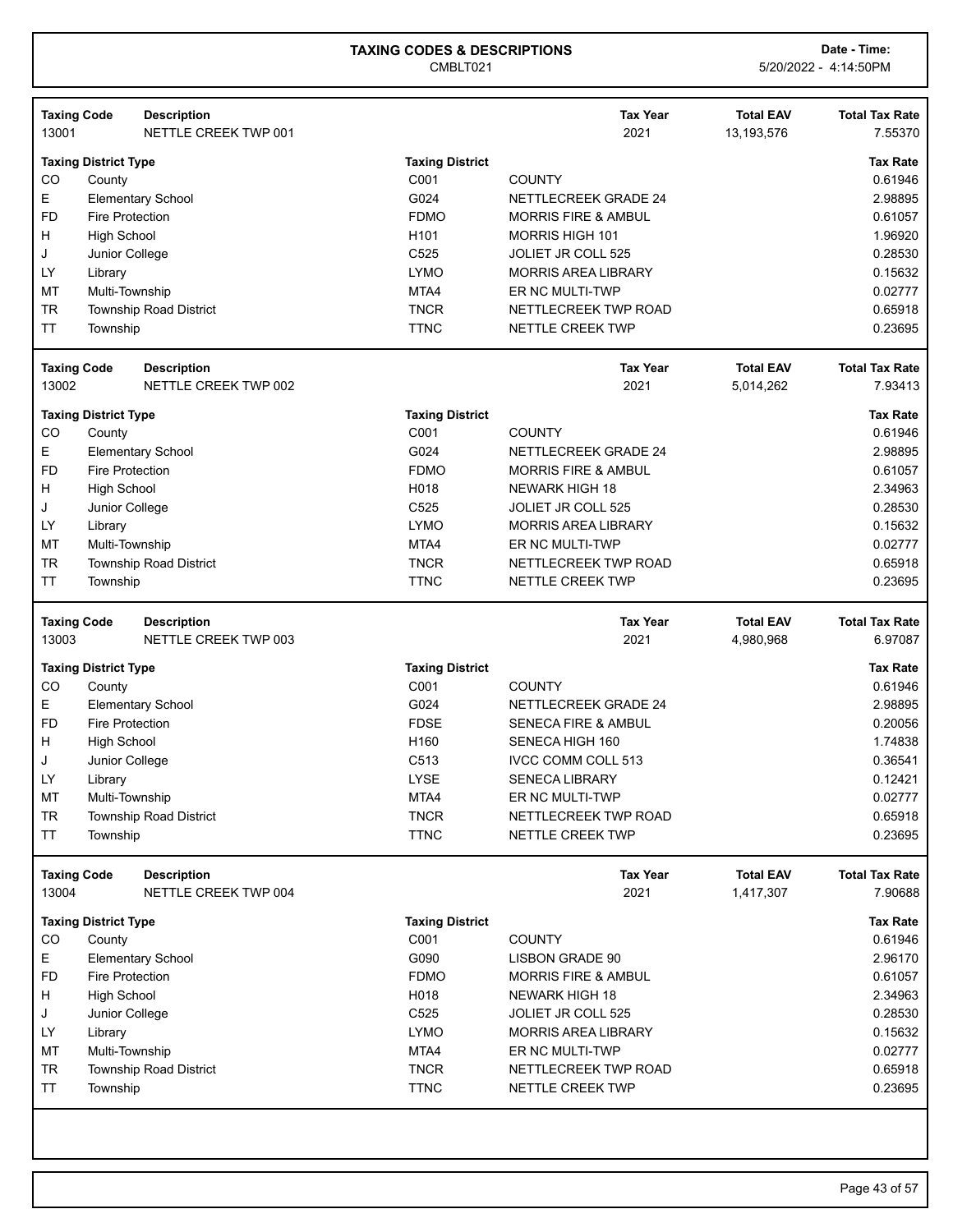| 13005          | <b>Taxing Code</b><br><b>Description</b><br>NETTLE CREEK TWP 005 |                            | <b>Tax Year</b><br>2021                                | <b>Total EAV</b><br>1.011.092 | <b>Total Tax Rate</b><br>7.52645                    |
|----------------|------------------------------------------------------------------|----------------------------|--------------------------------------------------------|-------------------------------|-----------------------------------------------------|
|                |                                                                  |                            |                                                        |                               |                                                     |
|                | <b>Taxing District Type</b>                                      | <b>Taxing District</b>     |                                                        |                               | <b>Tax Rate</b>                                     |
| CO             | County                                                           | C001                       | <b>COUNTY</b>                                          |                               | 0.61946                                             |
| Е              | <b>Elementary School</b>                                         | G090                       | <b>LISBON GRADE 90</b>                                 |                               | 2.96170                                             |
| <b>FD</b>      | <b>Fire Protection</b>                                           | <b>FDMO</b>                | <b>MORRIS FIRE &amp; AMBUL</b>                         |                               | 0.61057                                             |
| H.             | <b>High School</b>                                               | H <sub>101</sub>           | <b>MORRIS HIGH 101</b>                                 |                               | 1.96920                                             |
| J              | Junior College                                                   | C525                       | <b>JOLIET JR COLL 525</b>                              |                               | 0.28530                                             |
| LY             | Library                                                          | <b>LYMO</b>                | <b>MORRIS AREA LIBRARY</b>                             |                               | 0.15632                                             |
| MT             | Multi-Township                                                   | MTA4                       | ER NC MULTI-TWP                                        |                               | 0.02777                                             |
| <b>TR</b>      | <b>Township Road District</b>                                    | <b>TNCR</b>                | NETTLECREEK TWP ROAD                                   |                               | 0.65918                                             |
| <b>TT</b>      | Township                                                         | <b>TTNC</b>                | NETTLE CREEK TWP                                       |                               | 0.23695                                             |
|                | <b>Taxing Code</b><br><b>Description</b>                         |                            | <b>Tax Year</b>                                        | <b>Total EAV</b>              | <b>Total Tax Rate</b>                               |
| 13006          | NETTLE CREEK TWP 006                                             |                            | 2021                                                   | 58,954                        | 7.45975                                             |
|                | <b>Taxing District Type</b>                                      | <b>Taxing District</b>     |                                                        |                               | <b>Tax Rate</b>                                     |
| CO             | County                                                           | C001                       | <b>COUNTY</b>                                          |                               | 0.61946                                             |
| E.             | <b>Elementary School</b>                                         | G060                       | SARATOGA GRADE 60C                                     |                               | 2.89500                                             |
| <b>FD</b>      | <b>Fire Protection</b>                                           | <b>FDMO</b>                | <b>MORRIS FIRE &amp; AMBUL</b>                         |                               | 0.61057                                             |
| H              | <b>High School</b>                                               | H <sub>101</sub>           | MORRIS HIGH 101                                        |                               | 1.96920                                             |
| J              | Junior College                                                   | C525                       | JOLIET JR COLL 525                                     |                               | 0.28530                                             |
| LY             | Library                                                          | <b>LYMO</b>                | <b>MORRIS AREA LIBRARY</b>                             |                               | 0.15632                                             |
| MT             | Multi-Township                                                   | MTA4                       | ER NC MULTI-TWP                                        |                               | 0.02777                                             |
| <b>TR</b>      | <b>Township Road District</b>                                    | <b>TNCR</b>                | NETTLECREEK TWP ROAD                                   |                               | 0.65918                                             |
| <b>TT</b>      | Township                                                         | <b>TTNC</b>                | NETTLE CREEK TWP                                       |                               | 0.23695                                             |
|                |                                                                  |                            |                                                        |                               |                                                     |
|                | <b>Description</b>                                               |                            | <b>Tax Year</b>                                        | <b>Total EAV</b>              | <b>Total Tax Rate</b>                               |
| 13007          | <b>Taxing Code</b><br>NETTLE CREEK TWP 007                       |                            | 2021                                                   | 37,208                        |                                                     |
|                | <b>Taxing District Type</b>                                      | <b>Taxing District</b>     |                                                        |                               | 6.98737<br><b>Tax Rate</b>                          |
| CO             | County                                                           | C001                       | <b>COUNTY</b>                                          |                               | 0.61946                                             |
| Е              | <b>Elementary School</b>                                         | G024                       | NETTLECREEK GRADE 24                                   |                               | 2.98895                                             |
| <b>FD</b>      | <b>Fire Protection</b>                                           | <b>FDSE</b>                | <b>SENECA FIRE &amp; AMBUL</b>                         |                               | 0.20056                                             |
| н              | <b>High School</b>                                               | H <sub>101</sub>           | <b>MORRIS HIGH 101</b>                                 |                               | 1.96920                                             |
| J              | Junior College                                                   | C525                       | <b>JOLIET JR COLL 525</b>                              |                               | 0.28530                                             |
| МT             | Multi-Township                                                   | MTA4                       | ER NC MULTI-TWP                                        |                               | 0.02777                                             |
| <b>TR</b>      | <b>Township Road District</b>                                    | <b>TNCR</b>                | NETTLECREEK TWP ROAD                                   |                               |                                                     |
| <b>TT</b>      | Township                                                         | <b>TTNC</b>                | <b>NETTLE CREEK TWP</b>                                |                               |                                                     |
|                |                                                                  |                            |                                                        |                               | 0.65918<br>0.23695                                  |
| 13008          | <b>Taxing Code</b><br><b>Description</b><br>NETTLE CREEK 13008   |                            | <b>Tax Year</b><br>2021                                | <b>Total EAV</b><br>30,454    |                                                     |
|                |                                                                  |                            |                                                        |                               | <b>Total Tax Rate</b><br>8.21056                    |
|                | <b>Taxing District Type</b>                                      | <b>Taxing District</b>     |                                                        |                               | <b>Tax Rate</b>                                     |
| CO             | County                                                           | C001<br>G024               | <b>COUNTY</b>                                          |                               |                                                     |
| Е<br><b>FD</b> | <b>Elementary School</b><br><b>Fire Protection</b>               | <b>FDMO</b>                | NETTLECREEK GRADE 24<br><b>MORRIS FIRE &amp; AMBUL</b> |                               |                                                     |
| H              |                                                                  |                            | MORRIS HIGH 101                                        |                               | 0.61057<br>1.96920                                  |
|                | <b>High School</b>                                               | H101                       |                                                        |                               |                                                     |
| J<br>LY        | Junior College                                                   | C525                       | JOLIET JR COLL 525                                     |                               | 0.28530                                             |
|                | Library                                                          | <b>LYMO</b>                | <b>MORRIS AREA LIBRARY</b>                             |                               |                                                     |
| MT             | Multi-Township                                                   | MTA4                       | ER NC MULTI-TWP                                        |                               | 0.02777                                             |
| <b>TR</b>      | <b>Township Road District</b>                                    | <b>TNCR</b>                | NETTLECREEK TWP ROAD                                   |                               | 0.65918                                             |
| TT<br>VC       | Township<br>City/Village                                         | <b>TTNC</b><br><b>VCMO</b> | NETTLE CREEK TWP<br><b>CITY OF MORRIS</b>              |                               | 0.61946<br>2.98895<br>0.15632<br>0.23695<br>0.65686 |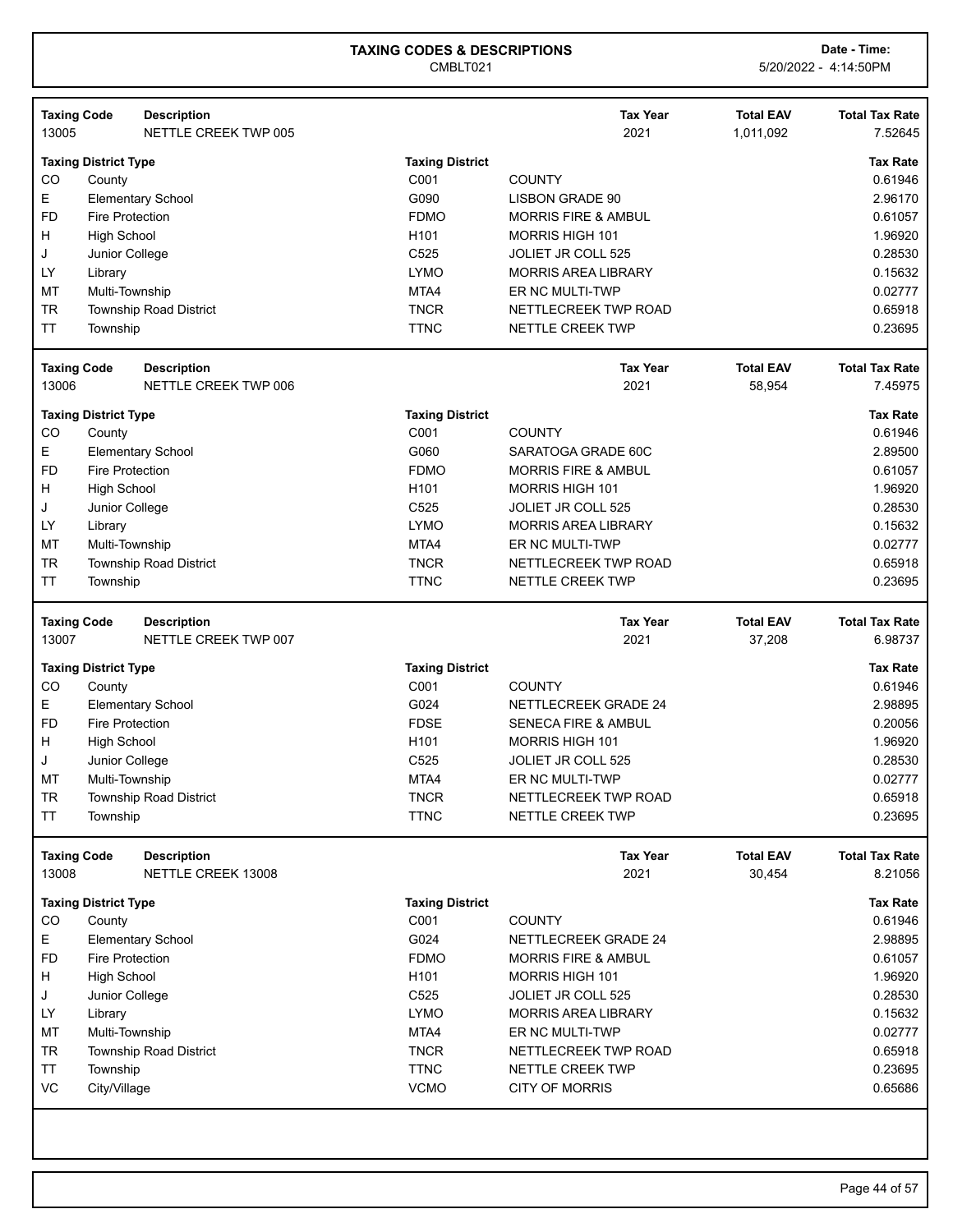| 14001     | <b>Taxing Code</b><br><b>Description</b><br>NORMAN TWP 001 |                        | <b>Tax Year</b><br>2021        | <b>Total EAV</b><br>8,187,921 | <b>Total Tax Rate</b><br>8.01475 |
|-----------|------------------------------------------------------------|------------------------|--------------------------------|-------------------------------|----------------------------------|
|           | <b>Taxing District Type</b>                                | <b>Taxing District</b> |                                |                               | <b>Tax Rate</b>                  |
| CO        | County                                                     | C001                   | <b>COUNTY</b>                  |                               | 0.61946                          |
| Е         | <b>Elementary School</b>                                   | G002                   | MVK GRADE SCHOOL 2             |                               | 3.82890                          |
| <b>FD</b> | <b>Fire Protection</b>                                     | <b>FDMO</b>            | <b>MORRIS FIRE &amp; AMBUL</b> |                               | 0.61057                          |
| н         | <b>High School</b>                                         | H160                   | SENECA HIGH 160                |                               | 1.74838                          |
| J         | Junior College                                             | C525                   | <b>JOLIET JR COLL 525</b>      |                               | 0.28530                          |
| LY        | Library                                                    | <b>LYMO</b>            | <b>MORRIS AREA LIBRARY</b>     |                               | 0.15632                          |
| <b>MT</b> | Multi-Township                                             | MTA7                   | NO WA MULTI-TWP                |                               | 0.04908                          |
| <b>TR</b> | <b>Township Road District</b>                              | <b>TNOR</b>            | <b>NORMAN TWP ROAD</b>         |                               | 0.38844                          |
| <b>TT</b> | Township                                                   | <b>TTNO</b>            | <b>NORMAN TWP</b>              |                               | 0.32830                          |
|           | <b>Taxing Code</b><br><b>Description</b>                   |                        | <b>Tax Year</b>                | <b>Total EAV</b>              | <b>Total Tax Rate</b>            |
| 14002     | NORMAN TWP 002                                             |                        | 2021                           | 4,185,099                     | 7.99898                          |
|           | <b>Taxing District Type</b>                                | <b>Taxing District</b> |                                |                               | <b>Tax Rate</b>                  |
| CO        | County                                                     | C001                   | <b>COUNTY</b>                  |                               | 0.61946                          |
| Е         | <b>Elementary School</b>                                   | G054                   | <b>MORRIS GRADE 54</b>         |                               | 3.59231                          |
| <b>FD</b> | <b>Fire Protection</b>                                     | <b>FDMO</b>            | <b>MORRIS FIRE &amp; AMBUL</b> |                               | 0.61057                          |
| н         | <b>High School</b>                                         | H <sub>101</sub>       | MORRIS HIGH 101                |                               | 1.96920                          |
| J         | Junior College                                             | C525                   | JOLIET JR COLL 525             |                               | 0.28530                          |
| LY        | Library                                                    | <b>LYMO</b>            | <b>MORRIS AREA LIBRARY</b>     |                               | 0.15632                          |
| <b>MT</b> | Multi-Township                                             | MTA7                   | NO WA MULTI-TWP                |                               | 0.04908                          |
| <b>TR</b> | <b>Township Road District</b>                              | <b>TNOR</b>            | NORMAN TWP ROAD                |                               | 0.38844                          |
| <b>TT</b> | Township                                                   | <b>TTNO</b>            | <b>NORMAN TWP</b>              |                               | 0.32830                          |
|           | <b>Taxing Code</b><br><b>Description</b>                   |                        | <b>Tax Year</b>                | <b>Total EAV</b>              | <b>Total Tax Rate</b>            |
| 14003     | NORMAN TWP 003                                             |                        | 2021                           | 8,409,506                     | 5.18660                          |
|           | <b>Taxing District Type</b>                                | <b>Taxing District</b> |                                |                               | <b>Tax Rate</b>                  |
| CO        | County                                                     | C001                   | <b>COUNTY</b>                  |                               | 0.61946                          |
| Е         | <b>Elementary School</b>                                   | G170                   | SENECA GRADE 170               |                               | 1.36276                          |
| FD        | <b>Fire Protection</b>                                     | <b>FDSE</b>            | <b>SENECA FIRE &amp; AMBUL</b> |                               | 0.20056                          |
| н         | <b>High School</b>                                         | H <sub>160</sub>       | SENECA HIGH 160                |                               | 1.74838                          |
| J         | Junior College                                             | C513                   | <b>IVCC COMM COLL 513</b>      |                               | 0.36541                          |
| LY        | Library                                                    | <b>LYSE</b>            | <b>SENECA LIBRARY</b>          |                               | 0.12421                          |
| MT        | Multi-Township                                             | MTA7                   | NO WA MULTI-TWP                |                               | 0.04908                          |
| <b>TR</b> | <b>Township Road District</b>                              | <b>TNOR</b>            | NORMAN TWP ROAD                |                               | 0.38844                          |
| <b>TT</b> | Township                                                   | <b>TTNO</b>            | <b>NORMAN TWP</b>              |                               | 0.32830                          |
|           | <b>Taxing Code</b><br><b>Description</b>                   |                        | <b>Tax Year</b>                | <b>Total EAV</b>              | <b>Total Tax Rate</b>            |
| 14004     | NORMAN TWP 004                                             |                        | 2021                           | 362,805                       | 7.06235                          |
|           | <b>Taxing District Type</b>                                | <b>Taxing District</b> |                                |                               | <b>Tax Rate</b>                  |
| CO        | County                                                     | C001                   | <b>COUNTY</b>                  |                               | 0.61946                          |
| E         | <b>Elementary School</b>                                   | G170                   | SENECA GRADE 170               |                               | 1.36276                          |
| <b>FD</b> | <b>Fire Protection</b>                                     | <b>FDSE</b>            | <b>SENECA FIRE &amp; AMBUL</b> |                               | 0.20056                          |
| н         | <b>High School</b>                                         | H160                   | SENECA HIGH 160                |                               | 1.74838                          |
| J         | Junior College                                             | C513                   | IVCC COMM COLL 513             |                               | 0.36541                          |
| LY        | Library                                                    | <b>LYSE</b>            | <b>SENECA LIBRARY</b>          |                               | 0.12421                          |
| MT        | Multi-Township                                             | MTA7                   | NO WA MULTI-TWP                |                               | 0.04908                          |
|           | <b>Township Road District</b>                              | <b>TNOR</b>            | NORMAN TWP ROAD                |                               | 0.38844                          |
| <b>TR</b> |                                                            |                        |                                |                               |                                  |
| TT        | Township                                                   | <b>TTNO</b>            | <b>NORMAN TWP</b>              |                               | 0.32830                          |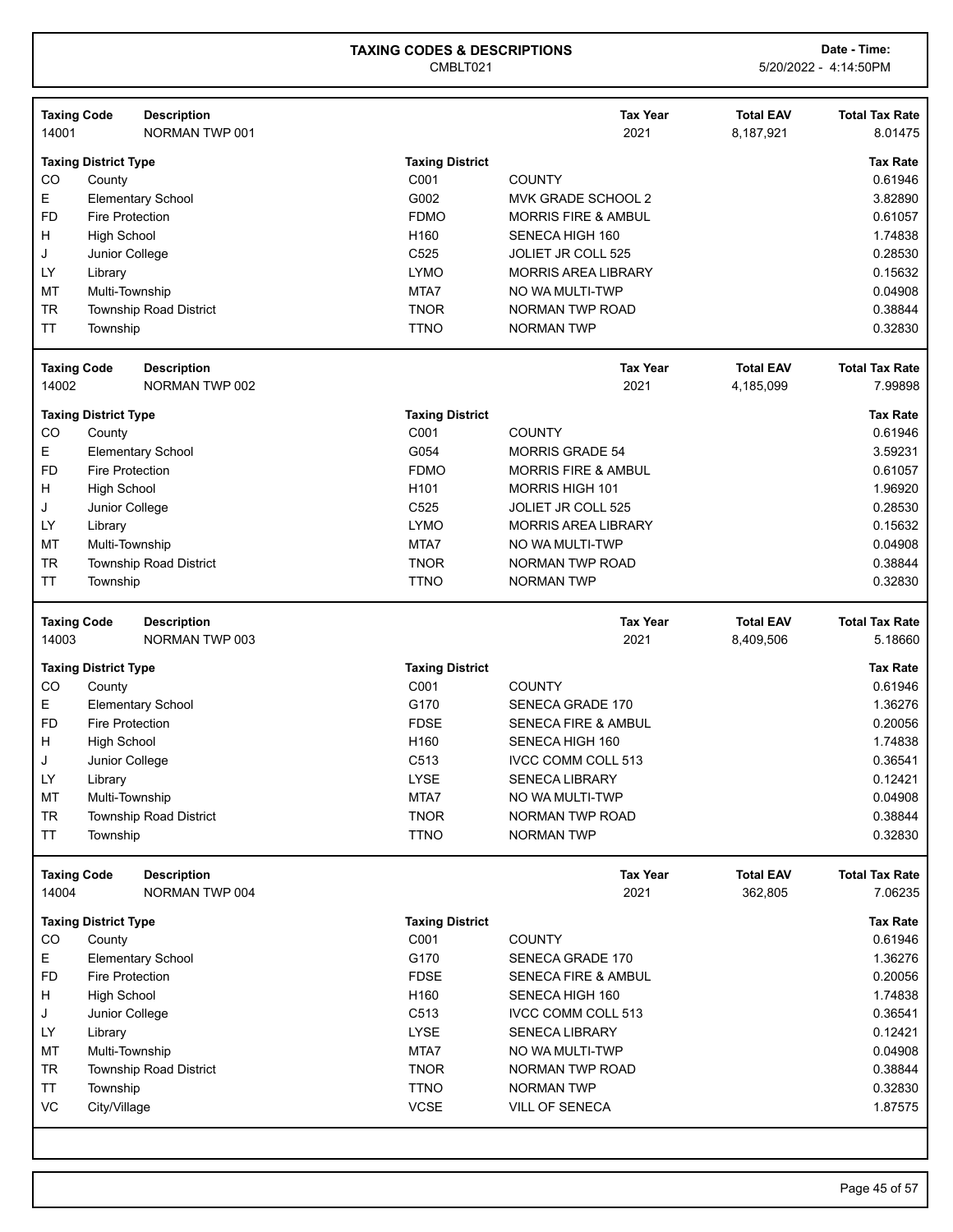| 14005     | <b>Taxing Code</b><br><b>Description</b><br>NORMAN TWP 005 |                        | <b>Tax Year</b><br>2021        | <b>Total EAV</b><br>0 | <b>Total Tax Rate</b><br>7.06235 |
|-----------|------------------------------------------------------------|------------------------|--------------------------------|-----------------------|----------------------------------|
|           | <b>Taxing District Type</b>                                | <b>Taxing District</b> |                                |                       | <b>Tax Rate</b>                  |
| CO        | County                                                     | C001                   | <b>COUNTY</b>                  |                       | 0.61946                          |
| E         | <b>Elementary School</b>                                   | G170                   | <b>SENECA GRADE 170</b>        |                       | 1.36276                          |
| <b>FD</b> | <b>Fire Protection</b>                                     | <b>FDSE</b>            | <b>SENECA FIRE &amp; AMBUL</b> |                       | 0.20056                          |
| H         | <b>High School</b>                                         | H160                   | SENECA HIGH 160                |                       | 1.74838                          |
| J         | Junior College                                             | C513                   | <b>IVCC COMM COLL 513</b>      |                       | 0.36541                          |
| LY        | Library                                                    | <b>LYSE</b>            | <b>SENECA LIBRARY</b>          |                       | 0.12421                          |
| МT        | Multi-Township                                             | MTA7                   | NO WA MULTI-TWP                |                       | 0.04908                          |
| <b>TR</b> | <b>Township Road District</b>                              | <b>TNOR</b>            | NORMAN TWP ROAD                |                       | 0.38844                          |
| <b>TT</b> | Township                                                   | <b>TTNO</b>            | <b>NORMAN TWP</b>              |                       | 0.32830                          |
| VC        | City/Village                                               | <b>VCSE</b>            | <b>VILL OF SENECA</b>          |                       | 1.87575                          |
|           | <b>Taxing Code</b><br><b>Description</b>                   |                        | <b>Tax Year</b>                | <b>Total EAV</b>      | <b>Total Tax Rate</b>            |
| 15001     | SARATOGA TWP 001                                           |                        | 2021                           | 36,390,451            | 6.70989                          |
|           | <b>Taxing District Type</b>                                | <b>Taxing District</b> |                                |                       | <b>Tax Rate</b>                  |
| CO        | County                                                     | C001                   | <b>COUNTY</b>                  |                       | 0.61946                          |
| Е         | <b>Elementary School</b>                                   | G060                   | SARATOGA GRADE 60C             |                       | 2.89500                          |
| <b>FD</b> | <b>Fire Protection</b>                                     | <b>FDMO</b>            | <b>MORRIS FIRE &amp; AMBUL</b> |                       | 0.61057                          |
| H         | <b>High School</b>                                         | H <sub>101</sub>       | <b>MORRIS HIGH 101</b>         |                       | 1.96920                          |
| J         | Junior College                                             | C525                   | JOLIET JR COLL 525             |                       | 0.28530                          |
| LY        | Library                                                    | <b>LYMO</b>            | <b>MORRIS AREA LIBRARY</b>     |                       | 0.15632                          |
| <b>TR</b> | Township Road District                                     | <b>TSAR</b>            | SARATOGA TWP ROAD              |                       | 0.12716                          |
| <b>TT</b> | Township                                                   | <b>TTSA</b>            | <b>SARATOGA TWP</b>            |                       | 0.04688                          |
|           | <b>Taxing Code</b><br><b>Description</b>                   |                        | <b>Tax Year</b>                | <b>Total EAV</b>      | <b>Total Tax Rate</b>            |
|           |                                                            |                        |                                |                       |                                  |
| 15002     | SARATOGA TWP 002                                           |                        | 2021                           | 203,892,017           | 7.36675                          |
|           | <b>Taxing District Type</b>                                | <b>Taxing District</b> |                                |                       | <b>Tax Rate</b>                  |
| CO        | County                                                     | C001                   | <b>COUNTY</b>                  |                       | 0.61946                          |
| E         | <b>Elementary School</b>                                   | G060                   | SARATOGA GRADE 60C             |                       | 2.89500                          |
| <b>FD</b> | <b>Fire Protection</b>                                     | <b>FDMO</b>            | <b>MORRIS FIRE &amp; AMBUL</b> |                       | 0.61057                          |
| H         | <b>High School</b>                                         | H101                   | MORRIS HIGH 101                |                       | 1.96920                          |
| J         | Junior College                                             | C525                   | JOLIET JR COLL 525             |                       | 0.28530                          |
| LY        | Library                                                    | <b>LYMO</b>            | <b>MORRIS AREA LIBRARY</b>     |                       | 0.15632                          |
| TR        | <b>Township Road District</b>                              | <b>TSAR</b>            | SARATOGA TWP ROAD              |                       | 0.12716                          |
| <b>TT</b> | Township                                                   | <b>TTSA</b>            | SARATOGA TWP                   |                       | 0.04688                          |
| VC        | City/Village                                               | <b>VCMO</b>            | <b>CITY OF MORRIS</b>          |                       | 0.65686                          |
|           | <b>Taxing Code</b><br><b>Description</b>                   |                        | <b>Tax Year</b>                | <b>Total EAV</b>      | <b>Total Tax Rate</b>            |
| 15003     | SARATOGA TWP 003                                           |                        | 2021                           | 5,690,377             | 8.06406                          |
|           | <b>Taxing District Type</b>                                | <b>Taxing District</b> |                                |                       | <b>Tax Rate</b>                  |
| CO        | County                                                     | C001                   | <b>COUNTY</b>                  |                       | 0.61946                          |
| E         | <b>Elementary School</b>                                   | G054                   | <b>MORRIS GRADE 54</b>         |                       | 3.59231                          |
| <b>FD</b> | <b>Fire Protection</b>                                     | <b>FDMO</b>            | <b>MORRIS FIRE &amp; AMBUL</b> |                       | 0.61057                          |
| H         | <b>High School</b>                                         | H101                   | <b>MORRIS HIGH 101</b>         |                       | 1.96920                          |
| J         | Junior College                                             | C525                   | JOLIET JR COLL 525             |                       | 0.28530                          |
| LY        | Library                                                    | LYMO                   | <b>MORRIS AREA LIBRARY</b>     |                       | 0.15632                          |
| TR        | <b>Township Road District</b>                              | <b>TSAR</b>            | SARATOGA TWP ROAD              |                       | 0.12716                          |
| TΤ        | Township                                                   | <b>TTSA</b>            | SARATOGA TWP                   |                       | 0.04688                          |
| VC        | City/Village                                               | <b>VCMO</b>            | <b>CITY OF MORRIS</b>          |                       | 0.65686                          |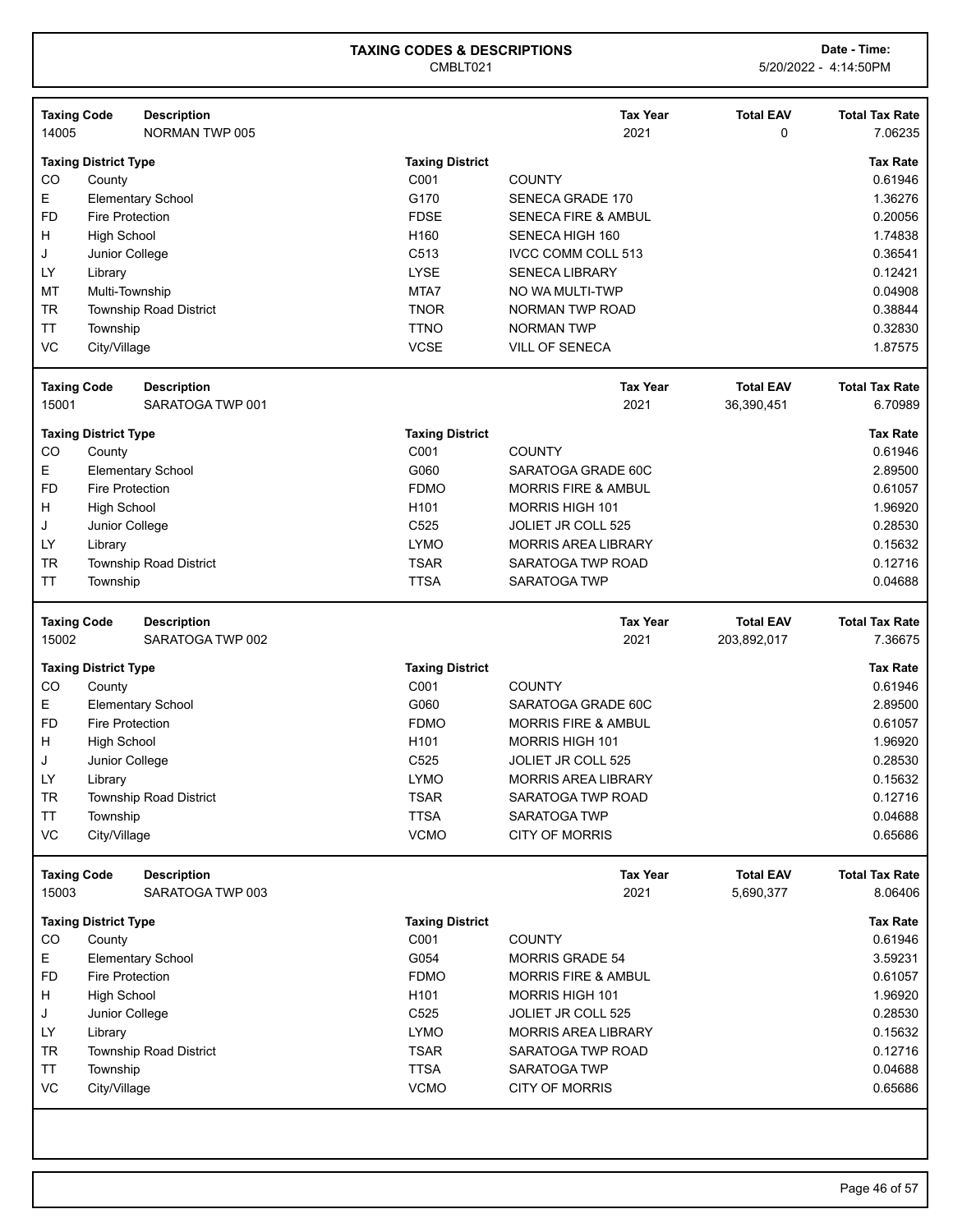| <b>Taxing Code</b><br><b>Description</b><br><b>Tax Year</b><br><b>Total EAV</b><br>15004<br>SARATOGA TWP 004<br>2021<br>499,521<br><b>Taxing District Type</b><br><b>Taxing District</b> | <b>Total Tax Rate</b> |
|------------------------------------------------------------------------------------------------------------------------------------------------------------------------------------------|-----------------------|
|                                                                                                                                                                                          | 7.40720               |
|                                                                                                                                                                                          |                       |
|                                                                                                                                                                                          | <b>Tax Rate</b>       |
| C001<br><b>COUNTY</b><br>CO<br>County                                                                                                                                                    | 0.61946               |
| E<br>G054<br><b>Elementary School</b><br><b>MORRIS GRADE 54</b>                                                                                                                          | 3.59231               |
| <b>FD</b><br><b>FDMO</b><br><b>Fire Protection</b><br><b>MORRIS FIRE &amp; AMBUL</b>                                                                                                     | 0.61057               |
| <b>High School</b><br>H <sub>101</sub><br><b>MORRIS HIGH 101</b><br>н                                                                                                                    | 1.96920               |
| J<br>Junior College<br>C <sub>525</sub><br><b>JOLIET JR COLL 525</b>                                                                                                                     | 0.28530               |
| LY<br><b>LYMO</b><br><b>MORRIS AREA LIBRARY</b><br>Library                                                                                                                               | 0.15632               |
| TR<br><b>Township Road District</b><br><b>TSAR</b><br>SARATOGA TWP ROAD                                                                                                                  | 0.12716               |
| <b>TT</b><br><b>TTSA</b><br><b>SARATOGA TWP</b><br>Township                                                                                                                              | 0.04688               |
| <b>Tax Year</b><br><b>Total EAV</b><br><b>Taxing Code</b><br><b>Description</b>                                                                                                          | <b>Total Tax Rate</b> |
| SARATOGA TWP 005<br>2021<br>15005<br>3,100,379                                                                                                                                           | 7.70424               |
| <b>Taxing District Type</b><br><b>Taxing District</b>                                                                                                                                    | <b>Tax Rate</b>       |
| C001<br>CO<br>County<br><b>COUNTY</b>                                                                                                                                                    | 0.61946               |
| E<br>G060<br>SARATOGA GRADE 60C<br><b>Elementary School</b>                                                                                                                              | 2.89500               |
| <b>FD</b><br><b>Fire Protection</b><br><b>FDMO</b><br><b>MORRIS FIRE &amp; AMBUL</b>                                                                                                     | 0.61057               |
| H<br>H <sub>101</sub><br><b>MORRIS HIGH 101</b><br>High School                                                                                                                           | 1.96920               |
| C525<br>J<br><b>JOLIET JR COLL 525</b><br>Junior College                                                                                                                                 | 0.28530               |
| LY<br><b>LYMO</b><br><b>MORRIS AREA LIBRARY</b><br>Library                                                                                                                               | 0.15632               |
| <b>PK</b><br><b>PDCB</b><br><b>Park District</b><br><b>CHANNAHON PARK DIST</b>                                                                                                           | 0.34215               |
| <b>TR</b><br><b>TSAR</b><br><b>Township Road District</b><br>SARATOGA TWP ROAD                                                                                                           | 0.12716               |
| <b>TTSA</b><br>TT<br><b>SARATOGA TWP</b><br>Township                                                                                                                                     | 0.04688               |
| <b>VC</b><br><b>VCCB</b><br>City/Village<br><b>VILL OF CHANNAHON</b>                                                                                                                     | 0.65220               |
| <b>Taxing Code</b><br><b>Description</b><br><b>Tax Year</b><br><b>Total EAV</b>                                                                                                          | <b>Total Tax Rate</b> |
| 15052<br>SARATOGA TWP 052 T<br>2021<br>41,002,194                                                                                                                                        | 7.36675               |
| <b>Taxing District Type</b><br><b>Taxing District</b>                                                                                                                                    | <b>Tax Rate</b>       |
| CO<br>C001<br><b>COUNTY</b><br>County                                                                                                                                                    | 0.61946               |
| E<br>G060<br><b>Elementary School</b><br>SARATOGA GRADE 60C                                                                                                                              | 2.89500               |
| <b>FD</b><br>Fire Protection<br><b>FDMO</b><br><b>MORRIS FIRE &amp; AMBUL</b>                                                                                                            | 0.61057               |
| H<br>H <sub>101</sub><br><b>MORRIS HIGH 101</b><br>High School                                                                                                                           | 1.96920               |
| C525<br>J<br>Junior College<br><b>JOLIET JR COLL 525</b>                                                                                                                                 | 0.28530               |
| LY<br><b>LYMO</b><br><b>MORRIS AREA LIBRARY</b><br>Library                                                                                                                               | 0.15632               |
| TR<br><b>Township Road District</b><br><b>TSAR</b><br>SARATOGA TWP ROAD                                                                                                                  | 0.12716               |
| <b>TTSA</b><br>TT<br><b>SARATOGA TWP</b><br>Township                                                                                                                                     | 0.04688               |
| VC<br><b>VCMO</b><br>City/Village<br><b>CITY OF MORRIS</b>                                                                                                                               | 0.65686               |
|                                                                                                                                                                                          | 0.00000               |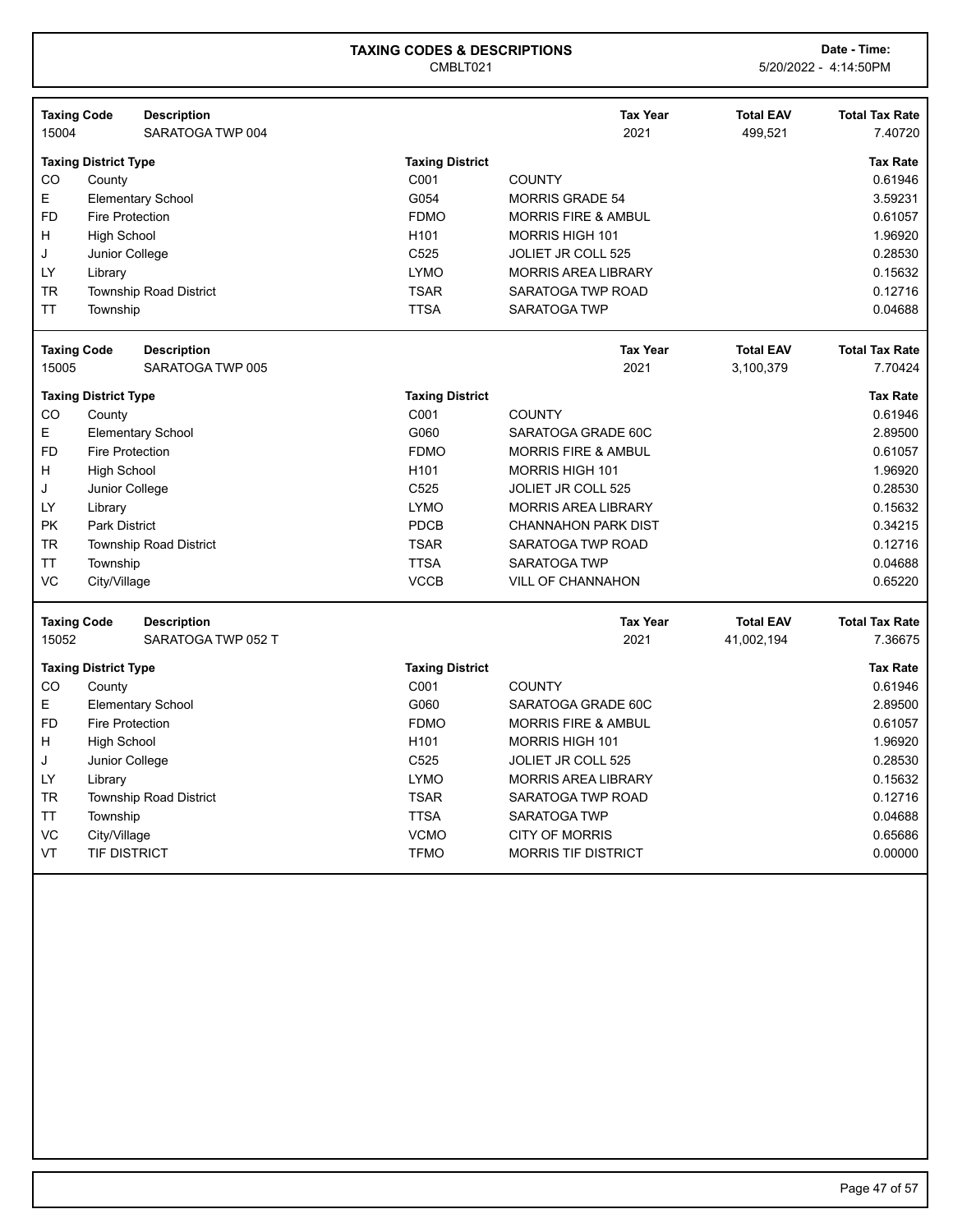| <b>Taxing Code</b> |                             | <b>Description</b><br>SARATOGA TWP 053 T |                        | <b>Tax Year</b><br>2021           | <b>Total EAV</b> | <b>Total Tax Rate</b><br>8.06406 |
|--------------------|-----------------------------|------------------------------------------|------------------------|-----------------------------------|------------------|----------------------------------|
| 15053              |                             |                                          |                        |                                   | 1,776,460        |                                  |
|                    | <b>Taxing District Type</b> |                                          | <b>Taxing District</b> |                                   |                  | <b>Tax Rate</b>                  |
| CO                 | County                      |                                          | C001                   | <b>COUNTY</b>                     |                  | 0.61946                          |
| E                  |                             | <b>Elementary School</b>                 | G054                   | <b>MORRIS GRADE 54</b>            |                  | 3.59231                          |
| <b>FD</b>          | <b>Fire Protection</b>      |                                          | <b>FDMO</b>            | <b>MORRIS FIRE &amp; AMBUL</b>    |                  | 0.61057                          |
| н                  | <b>High School</b>          |                                          | H <sub>101</sub>       | <b>MORRIS HIGH 101</b>            |                  | 1.96920                          |
| J                  | Junior College              |                                          | C <sub>525</sub>       | <b>JOLIET JR COLL 525</b>         |                  | 0.28530                          |
| LY                 | Library                     |                                          | <b>LYMO</b>            | <b>MORRIS AREA LIBRARY</b>        |                  | 0.15632                          |
| <b>TR</b>          |                             | <b>Township Road District</b>            | <b>TSAR</b>            | SARATOGA TWP ROAD                 |                  | 0.12716                          |
| ΤT                 | Township                    |                                          | <b>TTSA</b>            | <b>SARATOGA TWP</b>               |                  | 0.04688                          |
| VC                 | City/Village                |                                          | <b>VCMO</b>            | <b>CITY OF MORRIS</b>             |                  | 0.65686                          |
| VT                 | <b>TIF DISTRICT</b>         |                                          | <b>TFMO</b>            | <b>MORRIS TIF DISTRICT</b>        |                  | 0.00000                          |
| <b>Taxing Code</b> |                             | <b>Description</b>                       |                        | <b>Tax Year</b>                   | <b>Total EAV</b> | <b>Total Tax Rate</b>            |
| 15062              |                             | Taxing Code 15062                        |                        | 2021                              | 40,361           | 7.36675                          |
|                    | <b>Taxing District Type</b> |                                          | <b>Taxing District</b> |                                   |                  | <b>Tax Rate</b>                  |
| CO                 | County                      |                                          | C001                   | <b>COUNTY</b>                     |                  | 0.61946                          |
| E.                 |                             | <b>Elementary School</b>                 | G060                   | SARATOGA GRADE 60C                |                  | 2.89500                          |
| <b>FD</b>          | <b>Fire Protection</b>      |                                          | <b>FDMO</b>            | <b>MORRIS FIRE &amp; AMBUL</b>    |                  | 0.61057                          |
| Η                  | <b>High School</b>          |                                          | H <sub>101</sub>       | <b>MORRIS HIGH 101</b>            |                  | 1.96920                          |
| J                  | Junior College              |                                          | C <sub>525</sub>       | <b>JOLIET JR COLL 525</b>         |                  | 0.28530                          |
| LY                 | Library                     |                                          | <b>LYMO</b>            | <b>MORRIS AREA LIBRARY</b>        |                  | 0.15632                          |
| TR                 |                             | <b>Township Road District</b>            | <b>TSAR</b>            | SARATOGA TWP ROAD                 |                  | 0.12716                          |
| ТT                 | Township                    |                                          | <b>TTSA</b>            | SARATOGA TWP                      |                  | 0.04688                          |
| VC                 | City/Village                |                                          | <b>VCMO</b>            | <b>CITY OF MORRIS</b>             |                  | 0.65686                          |
| VT                 | <b>TIF DISTRICT</b>         |                                          | TFM2                   | <b>MORRIS MARINA TIF DISTRICT</b> |                  | 0.00000                          |
| <b>Taxing Code</b> |                             | <b>Description</b>                       |                        | <b>Tax Year</b>                   | <b>Total EAV</b> | <b>Total Tax Rate</b>            |
| 15101              |                             | SARATOGA TWP 101 T                       |                        | 2021                              | 320,856          | 6.70989                          |
|                    | <b>Taxing District Type</b> |                                          | <b>Taxing District</b> |                                   |                  | <b>Tax Rate</b>                  |
| CO                 | County                      |                                          | C001                   | <b>COUNTY</b>                     |                  | 0.61946                          |
| E                  |                             | <b>Elementary School</b>                 | G060                   | SARATOGA GRADE 60C                |                  | 2.89500                          |
| FD                 | <b>Fire Protection</b>      |                                          | <b>FDMO</b>            | <b>MORRIS FIRE &amp; AMBUL</b>    |                  | 0.61057                          |
| H                  | <b>High School</b>          |                                          | H101                   | <b>MORRIS HIGH 101</b>            |                  | 1.96920                          |
| J                  | Junior College              |                                          | C525                   | JOLIET JR COLL 525                |                  | 0.28530                          |
| LY                 | Library                     |                                          | <b>LYMO</b>            | <b>MORRIS AREA LIBRARY</b>        |                  | 0.15632                          |
| TR                 |                             | <b>Township Road District</b>            | <b>TSAR</b>            | SARATOGA TWP ROAD                 |                  | 0.12716                          |
| ΤT                 | Township                    |                                          | <b>TTSA</b>            | <b>SARATOGA TWP</b>               |                  | 0.04688                          |
| VT                 | <b>TIF DISTRICT</b>         |                                          | <b>TFCO</b>            | <b>GRUNDY COUNTY EDPA 1</b>       |                  | 0.00000                          |
|                    |                             |                                          |                        |                                   |                  |                                  |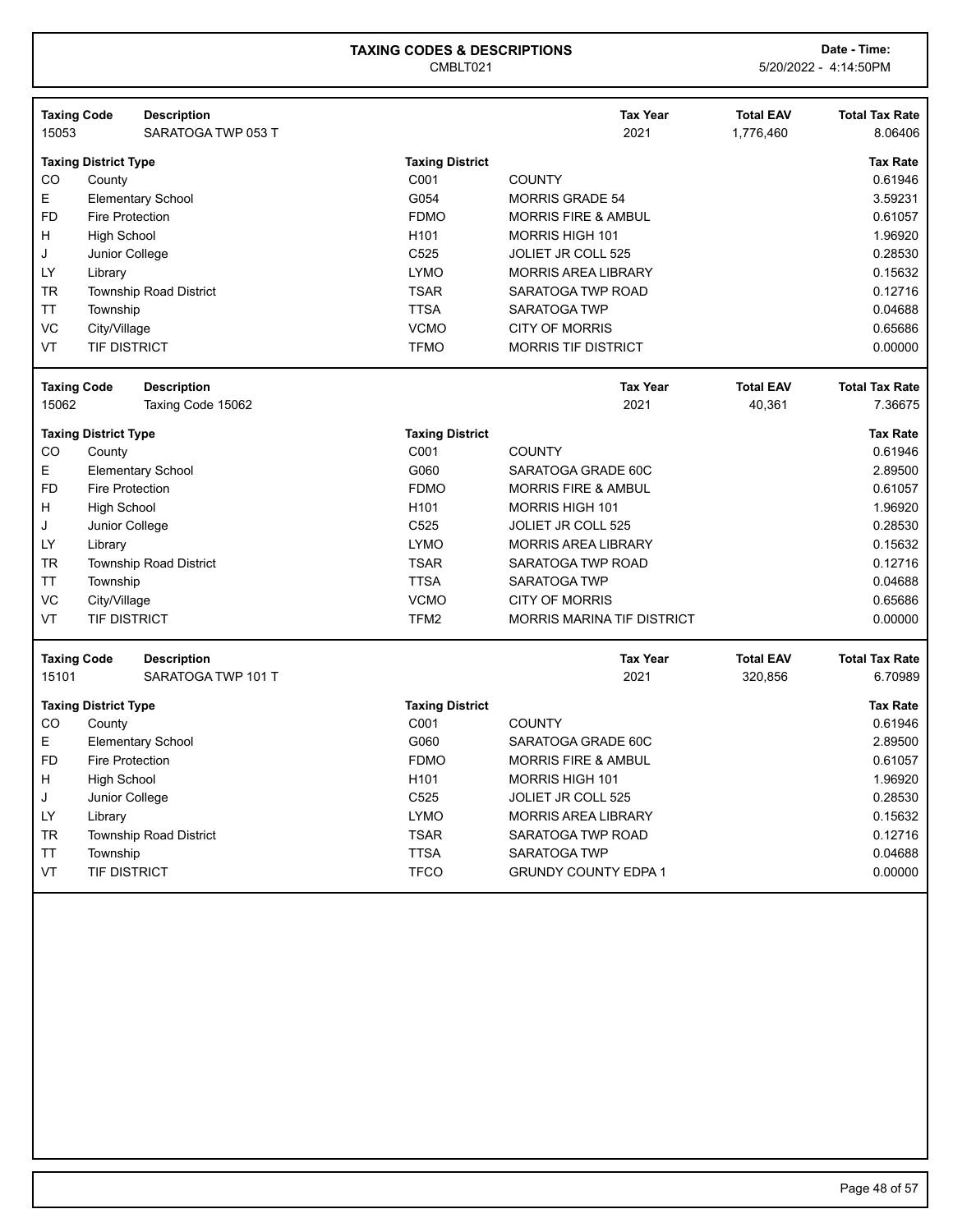|           | <b>Taxing Code</b>          | <b>Description</b>            |                        | <b>Tax Year</b>                | <b>Total EAV</b> | <b>Total Tax Rate</b> |
|-----------|-----------------------------|-------------------------------|------------------------|--------------------------------|------------------|-----------------------|
| 15102     |                             | SARATOGA TWP 102 T            |                        | 2021                           | 376,284          | 7.36675               |
|           | <b>Taxing District Type</b> |                               | <b>Taxing District</b> |                                |                  | <b>Tax Rate</b>       |
| CO        | County                      |                               | C001                   | <b>COUNTY</b>                  |                  | 0.61946               |
| E         |                             | <b>Elementary School</b>      | G060                   | SARATOGA GRADE 60C             |                  | 2.89500               |
| <b>FD</b> | <b>Fire Protection</b>      |                               | <b>FDMO</b>            | <b>MORRIS FIRE &amp; AMBUL</b> |                  | 0.61057               |
| H.        | <b>High School</b>          |                               | H <sub>101</sub>       | <b>MORRIS HIGH 101</b>         |                  | 1.96920               |
| J         | Junior College              |                               | C <sub>525</sub>       | <b>JOLIET JR COLL 525</b>      |                  | 0.28530               |
| LY        | Library                     |                               | <b>LYMO</b>            | <b>MORRIS AREA LIBRARY</b>     |                  | 0.15632               |
| <b>TR</b> |                             | <b>Township Road District</b> | <b>TSAR</b>            | SARATOGA TWP ROAD              |                  | 0.12716               |
| ТT        | Township                    |                               | <b>TTSA</b>            | <b>SARATOGA TWP</b>            |                  | 0.04688               |
| VC        | City/Village                |                               | <b>VCMO</b>            | <b>CITY OF MORRIS</b>          |                  | 0.65686               |
| VT        | <b>TIF DISTRICT</b>         |                               | <b>TFCO</b>            | <b>GRUNDY COUNTY EDPA 1</b>    |                  | 0.00000               |
|           | <b>Taxing Code</b>          | <b>Description</b>            |                        | <b>Tax Year</b>                | <b>Total EAV</b> | <b>Total Tax Rate</b> |
| 15104     |                             | SARATOGA TWP 104 T            |                        | 2021                           | 9,948            | 7.40720               |
|           | <b>Taxing District Type</b> |                               | <b>Taxing District</b> |                                |                  | <b>Tax Rate</b>       |
| CO        | County                      |                               | C001                   | <b>COUNTY</b>                  |                  | 0.61946               |
| E         |                             | <b>Elementary School</b>      | G054                   | <b>MORRIS GRADE 54</b>         |                  | 3.59231               |
| <b>FD</b> | <b>Fire Protection</b>      |                               | <b>FDMO</b>            | <b>MORRIS FIRE &amp; AMBUL</b> |                  | 0.61057               |
| H         | <b>High School</b>          |                               | H <sub>101</sub>       | MORRIS HIGH 101                |                  | 1.96920               |
| J         | Junior College              |                               | C525                   | <b>JOLIET JR COLL 525</b>      |                  | 0.28530               |
| LY        | Library                     |                               | <b>LYMO</b>            | <b>MORRIS AREA LIBRARY</b>     |                  | 0.15632               |
| TR        |                             | <b>Township Road District</b> | <b>TSAR</b>            | SARATOGA TWP ROAD              |                  | 0.12716               |
| ТT        | Township                    |                               | <b>TTSA</b>            | SARATOGA TWP                   |                  | 0.04688               |
| VT        | <b>TIF DISTRICT</b>         |                               | <b>TFCO</b>            | <b>GRUNDY COUNTY EDPA 1</b>    |                  | 0.00000               |
|           | <b>Taxing Code</b>          | <b>Description</b>            |                        | <b>Tax Year</b>                | <b>Total EAV</b> | <b>Total Tax Rate</b> |
| 15105     |                             | SARATOGA TWP 105 T            |                        | 2021                           | 0                | 7.36209               |
|           | <b>Taxing District Type</b> |                               | <b>Taxing District</b> |                                |                  | <b>Tax Rate</b>       |
| CO        | County                      |                               | C001                   | <b>COUNTY</b>                  |                  | 0.61946               |
| E         |                             | <b>Elementary School</b>      | G060                   | SARATOGA GRADE 60C             |                  | 2.89500               |
| <b>FD</b> | <b>Fire Protection</b>      |                               | <b>FDMO</b>            | <b>MORRIS FIRE &amp; AMBUL</b> |                  | 0.61057               |
| н         | <b>High School</b>          |                               | H <sub>101</sub>       | <b>MORRIS HIGH 101</b>         |                  | 1.96920               |
| J         | Junior College              |                               | C525                   | <b>JOLIET JR COLL 525</b>      |                  | 0.28530               |
| LY        | Library                     |                               | <b>LYMO</b>            | <b>MORRIS AREA LIBRARY</b>     |                  | 0.15632               |
| <b>TR</b> |                             | <b>Township Road District</b> | <b>TSAR</b>            | SARATOGA TWP ROAD              |                  | 0.12716               |
| ТT        | Township                    |                               | <b>TTSA</b>            | <b>SARATOGA TWP</b>            |                  | 0.04688               |
| VC        | City/Village                |                               | <b>VCCB</b>            | <b>VILL OF CHANNAHON</b>       |                  | 0.65220               |
| VT        | <b>TIF DISTRICT</b>         |                               | <b>TFCO</b>            | <b>GRUNDY COUNTY EDPA 1</b>    |                  | 0.00000               |
|           |                             |                               |                        |                                |                  |                       |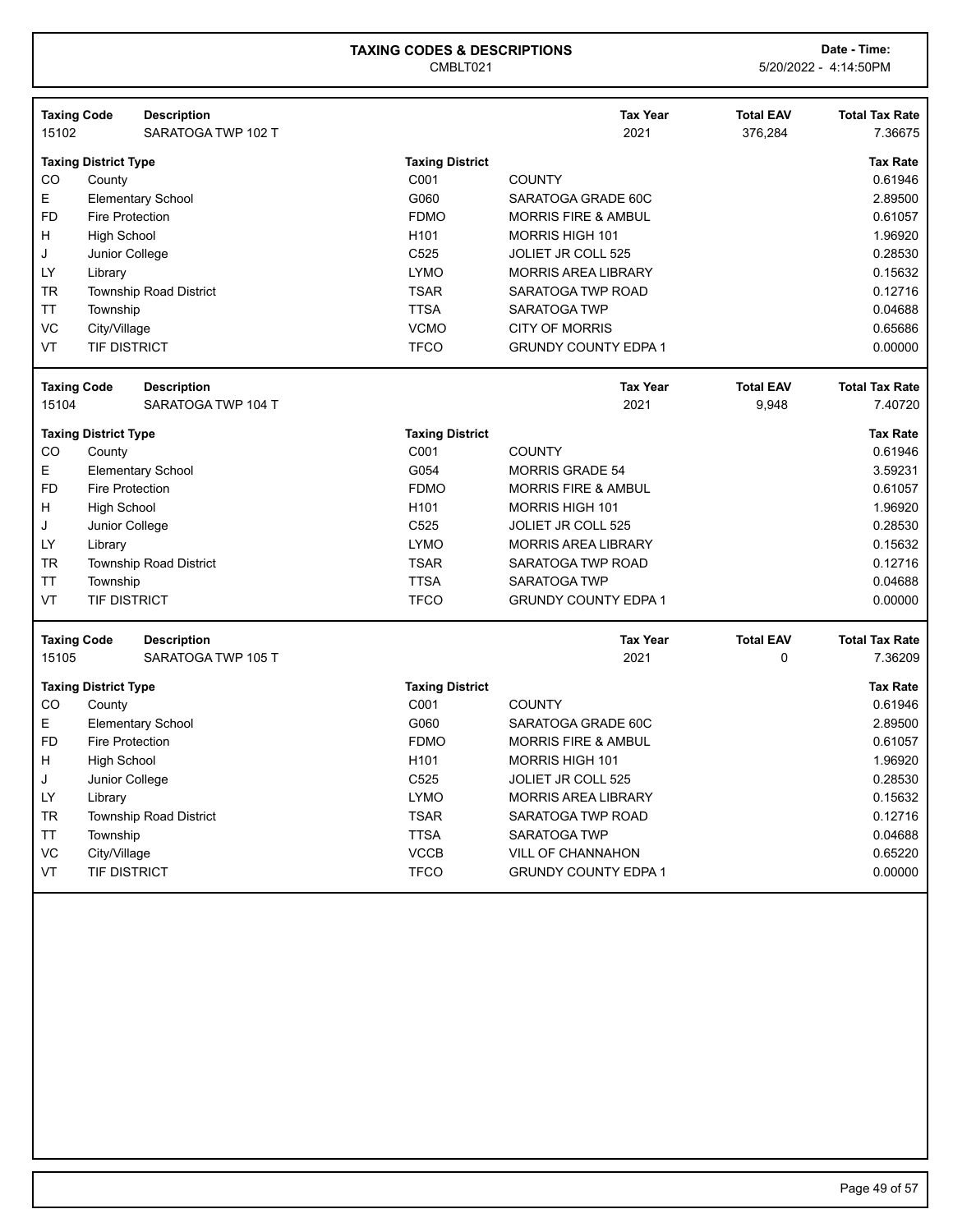|           | <b>Taxing Code</b><br><b>Description</b> |                        | <b>Tax Year</b>                | <b>Total EAV</b> | <b>Total Tax Rate</b> |
|-----------|------------------------------------------|------------------------|--------------------------------|------------------|-----------------------|
| 15106     | Taxing Code 15106                        |                        | 2021                           | 2,985,295        | 7.70424               |
|           | <b>Taxing District Type</b>              | <b>Taxing District</b> |                                |                  | <b>Tax Rate</b>       |
| CO        | County                                   | C001                   | <b>COUNTY</b>                  |                  | 0.61946               |
| E.        | <b>Elementary School</b>                 | G060                   | SARATOGA GRADE 60C             |                  | 2.89500               |
| <b>FD</b> | <b>Fire Protection</b>                   | <b>FDMO</b>            | <b>MORRIS FIRE &amp; AMBUL</b> |                  | 0.61057               |
| H         | <b>High School</b>                       | H <sub>101</sub>       | <b>MORRIS HIGH 101</b>         |                  | 1.96920               |
| J         | Junior College                           | C <sub>525</sub>       | JOLIET JR COLL 525             |                  | 0.28530               |
| LY        | Library                                  | <b>LYMO</b>            | <b>MORRIS AREA LIBRARY</b>     |                  | 0.15632               |
| <b>PK</b> | <b>Park District</b>                     | <b>PDCB</b>            | <b>CHANNAHON PARK DIST</b>     |                  | 0.34215               |
| <b>TR</b> | <b>Township Road District</b>            | <b>TSAR</b>            | SARATOGA TWP ROAD              |                  | 0.12716               |
| <b>TT</b> | Township                                 | <b>TTSA</b>            | <b>SARATOGA TWP</b>            |                  | 0.04688               |
| VC        | City/Village                             | <b>VCCB</b>            | <b>VILL OF CHANNAHON</b>       |                  | 0.65220               |
| VT        | <b>TIF DISTRICT</b>                      | <b>TFCO</b>            | <b>GRUNDY COUNTY EDPA 1</b>    |                  | 0.00000               |
|           | <b>Taxing Code</b><br><b>Description</b> |                        | <b>Tax Year</b>                | <b>Total EAV</b> | <b>Total Tax Rate</b> |
| 16001     | VIENNA TWP 001                           |                        | 2021                           | 20,070,188       | 8.30496               |
|           | <b>Taxing District Type</b>              | <b>Taxing District</b> |                                |                  | <b>Tax Rate</b>       |
| AM        | Rescue Squad                             | <b>FDMV</b>            | MVK RESCUE SQUAD               |                  | 0.55501               |
| CO        | County                                   | C001                   | <b>COUNTY</b>                  |                  | 0.61946               |
| E.        | <b>Elementary School</b>                 | G002                   | MVK GRADE SCHOOL 2             |                  | 3.82890               |
| <b>FD</b> | <b>Fire Protection</b>                   | <b>FDVK</b>            | <b>VERONA-KINSMAN FIRE</b>     |                  | 0.23346               |
| H         | <b>High School</b>                       | H160                   | SENECA HIGH 160                |                  | 1.74838               |
| J         | Junior College                           | C <sub>525</sub>       | JOLIET JR COLL 525             |                  | 0.28530               |
| MT        | Multi-Township                           | MTA6                   | HI MN VI MULTI-TWP             |                  | 0.02879               |
| <b>TR</b> | <b>Township Road District</b>            | <b>TVIR</b>            | <b>VIENNA TWP ROAD</b>         |                  | 0.68986               |
| <b>TT</b> | Township                                 | <b>TTVI</b>            | <b>VIENNA TWP</b>              |                  | 0.31580               |

|           | <b>Taxing Code</b><br><b>Description</b> |                        | <b>Tax Year</b>            | <b>Total EAV</b> | <b>Total Tax Rate</b> |
|-----------|------------------------------------------|------------------------|----------------------------|------------------|-----------------------|
| 16002     | VIENNA TWP 002                           |                        | 2021                       | 3,190,743        | 8.74366               |
|           | <b>Taxing District Type</b>              | <b>Taxing District</b> |                            |                  | <b>Tax Rate</b>       |
| AM        | Rescue Squad                             | <b>FDMV</b>            | <b>MVK RESCUE SQUAD</b>    |                  | 0.55501               |
| CO        | County                                   | C <sub>001</sub>       | <b>COUNTY</b>              |                  | 0.61946               |
| E         | <b>Elementary School</b>                 | G002                   | MVK GRADE SCHOOL 2         |                  | 3.82890               |
| FD.       | Fire Protection                          | <b>FDVK</b>            | <b>VERONA-KINSMAN FIRE</b> |                  | 0.23346               |
| H         | High School                              | H <sub>160</sub>       | SENECA HIGH 160            |                  | 1.74838               |
| J         | Junior College                           | C <sub>525</sub>       | JOLIET JR COLL 525         |                  | 0.28530               |
| MT        | Multi-Township                           | MTA6                   | HI MN VI MULTI-TWP         |                  | 0.02879               |
| <b>TR</b> | <b>Township Road District</b>            | <b>TVIR</b>            | <b>VIENNA TWP ROAD</b>     |                  | 0.68986               |
| <b>TT</b> | Township                                 | <b>TTVI</b>            | <b>VIENNATWP</b>           |                  | 0.31580               |
| VC        | City/Village                             | <b>VCVE</b>            | <b>VILL OF VERONA</b>      |                  | 0.43870               |
|           |                                          |                        |                            |                  |                       |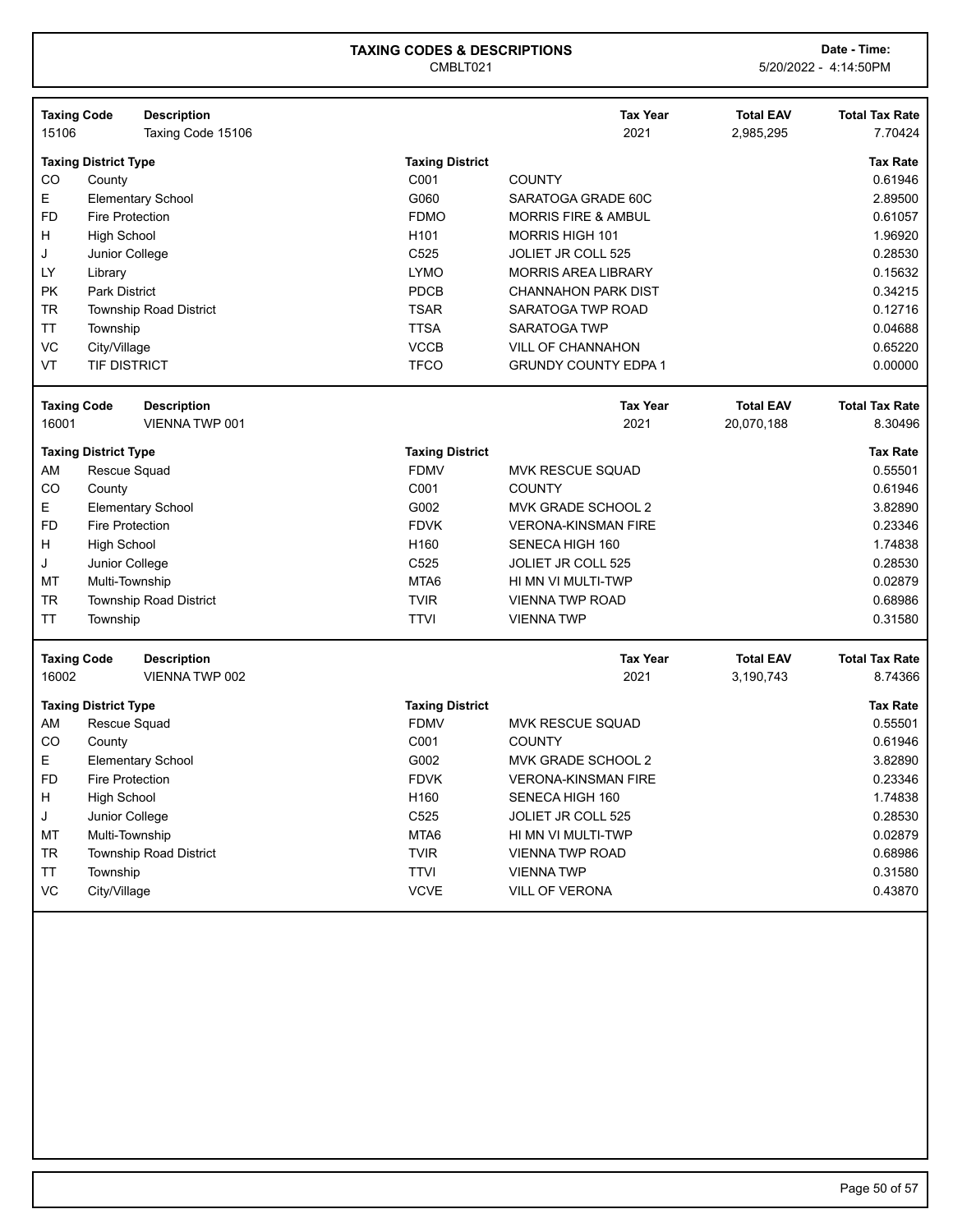| <b>Taxing Code</b><br>16003 | <b>Description</b><br>VIENNA TWP 003    |                            | <b>Tax Year</b><br>2021                    | <b>Total EAV</b><br>282,975    | <b>Total Tax Rate</b><br>7.79716 |
|-----------------------------|-----------------------------------------|----------------------------|--------------------------------------------|--------------------------------|----------------------------------|
|                             | <b>Taxing District Type</b>             | <b>Taxing District</b>     |                                            |                                | <b>Tax Rate</b>                  |
| CO                          | County                                  | C001                       | <b>COUNTY</b>                              |                                | 0.61946                          |
| Е                           | <b>Elementary School</b>                | G002                       | MVK GRADE SCHOOL 2                         |                                | 3.82890                          |
| <b>FD</b>                   | <b>Fire Protection</b>                  | <b>FDSE</b>                | <b>SENECA FIRE &amp; AMBUL</b>             |                                | 0.20056                          |
| н                           | <b>High School</b>                      | H160                       | SENECA HIGH 160                            |                                | 1.74838                          |
| J                           | Junior College                          | C513                       | IVCC COMM COLL 513                         |                                | 0.36541                          |
| <b>MT</b>                   | Multi-Township                          | MTA6                       | HI MN VI MULTI-TWP                         |                                | 0.02879                          |
| <b>TR</b>                   | <b>Township Road District</b>           | <b>TVIR</b>                | <b>VIENNA TWP ROAD</b>                     |                                | 0.68986                          |
| <b>TT</b>                   | Township                                | <b>TTVI</b>                | <b>VIENNATWP</b>                           |                                | 0.31580                          |
| <b>Taxing Code</b>          | <b>Description</b>                      |                            | <b>Tax Year</b>                            | <b>Total EAV</b>               | <b>Total Tax Rate</b>            |
| 16004                       | VIENNA TWP 004                          |                            | 2021                                       | 6,451,430                      | 5.45523                          |
|                             | <b>Taxing District Type</b>             | <b>Taxing District</b>     |                                            |                                | <b>Tax Rate</b>                  |
| CO                          | County                                  | C001                       | <b>COUNTY</b>                              |                                | 0.61946                          |
| Е                           | <b>Elementary School</b>                | G170                       | <b>SENECA GRADE 170</b>                    |                                | 1.36276                          |
| <b>FD</b>                   | <b>Fire Protection</b>                  | <b>FDSE</b>                | <b>SENECA FIRE &amp; AMBUL</b>             |                                | 0.20056                          |
| н                           | <b>High School</b>                      | H160                       | SENECA HIGH 160                            |                                | 1.74838                          |
| J                           | Junior College                          | C513                       | <b>IVCC COMM COLL 513</b>                  |                                | 0.36541                          |
| LY                          | Library                                 | <b>LYSE</b>                | <b>SENECA LIBRARY</b>                      |                                | 0.12421                          |
| MT                          | Multi-Township                          | MTA6                       | HI MN VI MULTI-TWP                         |                                | 0.02879                          |
| <b>TR</b>                   | <b>Township Road District</b>           | <b>TVIR</b>                | <b>VIENNA TWP ROAD</b>                     |                                | 0.68986                          |
| <b>TT</b>                   | Township                                | <b>TTVI</b>                | <b>VIENNATWP</b>                           |                                | 0.31580                          |
| <b>Taxing Code</b><br>17001 | <b>Description</b><br>WAUPONSEE TWP 001 |                            | <b>Tax Year</b><br>2021                    | <b>Total EAV</b><br>64,304,517 | <b>Total Tax Rate</b><br>8.00481 |
|                             | <b>Taxing District Type</b>             | <b>Taxing District</b>     |                                            |                                | <b>Tax Rate</b>                  |
| CO                          | County                                  | C001                       | <b>COUNTY</b>                              |                                | 0.61946                          |
| Е                           | <b>Elementary School</b>                | G054                       | <b>MORRIS GRADE 54</b>                     |                                | 3.59231                          |
| <b>FD</b>                   |                                         |                            |                                            |                                |                                  |
|                             |                                         |                            |                                            |                                |                                  |
|                             | <b>Fire Protection</b>                  | <b>FDMO</b>                | <b>MORRIS FIRE &amp; AMBUL</b>             |                                | 0.61057                          |
| н                           | <b>High School</b>                      | H101                       | <b>MORRIS HIGH 101</b>                     |                                | 1.96920                          |
| J                           | Junior College                          | C <sub>525</sub>           | <b>JOLIET JR COLL 525</b>                  |                                | 0.28530                          |
| LY                          | Library                                 | <b>LYMO</b>                | <b>MORRIS AREA LIBRARY</b>                 |                                | 0.15632                          |
| <b>MT</b>                   | Multi-Township                          | MTA7                       | NO WA MULTI-TWP                            |                                | 0.04908                          |
| TR<br>ΤT                    | Township Road District<br>Township      | <b>TWAR</b><br><b>TTWA</b> | WAUPONSEE TWP ROAD<br><b>WAUPONSEE TWP</b> |                                | 0.63794<br>0.08463               |
|                             | <b>Description</b>                      |                            | <b>Tax Year</b>                            | <b>Total EAV</b>               | <b>Total Tax Rate</b>            |
| <b>Taxing Code</b><br>17002 | WAUPONSEE TWP 002                       |                            | 2021                                       | 3,310,179                      | 8.02058                          |
|                             | <b>Taxing District Type</b>             | <b>Taxing District</b>     |                                            |                                | <b>Tax Rate</b>                  |
| CO                          | County                                  | C001                       | <b>COUNTY</b>                              |                                | 0.61946                          |
| E                           | <b>Elementary School</b>                | G002                       | MVK GRADE SCHOOL 2                         |                                | 3.82890                          |
| <b>FD</b>                   | <b>Fire Protection</b>                  | <b>FDMO</b>                | <b>MORRIS FIRE &amp; AMBUL</b>             |                                | 0.61057                          |
| н                           | <b>High School</b>                      | H160                       | SENECA HIGH 160                            |                                | 1.74838                          |
| J                           | Junior College                          | C525                       | JOLIET JR COLL 525                         |                                | 0.28530                          |
| LY                          |                                         | <b>LYMO</b>                | <b>MORRIS AREA LIBRARY</b>                 |                                | 0.15632                          |
| MT                          | Library                                 | MTA7                       | NO WA MULTI-TWP                            |                                |                                  |
| <b>TR</b>                   | Multi-Township                          | <b>TWAR</b>                |                                            |                                | 0.04908                          |
| <b>TT</b>                   | Township Road District<br>Township      | <b>TTWA</b>                | WAUPONSEE TWP ROAD<br><b>WAUPONSEE TWP</b> |                                | 0.63794<br>0.08463               |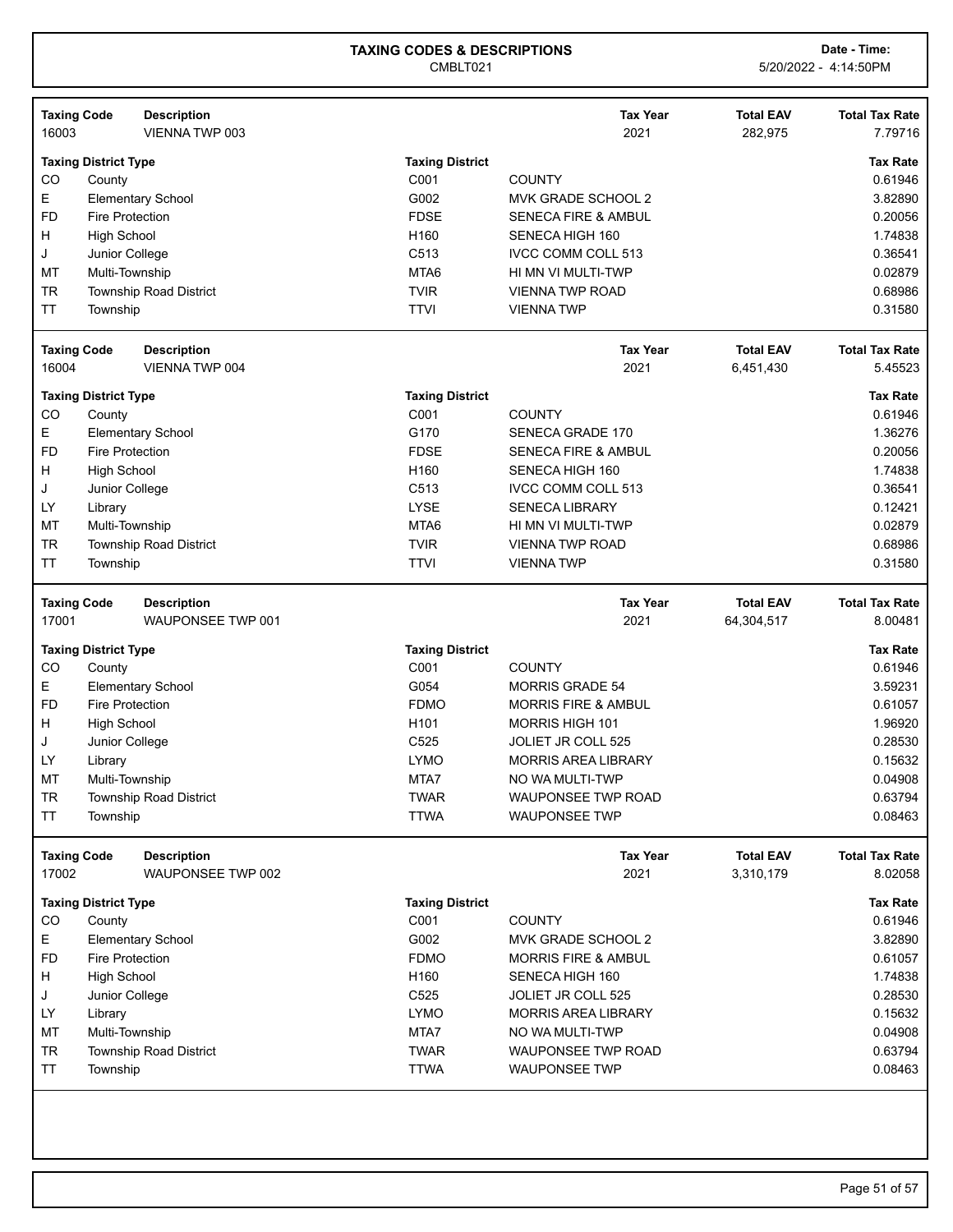| <b>Taxing Code</b>                  | <b>Description</b>            |                        | <b>Tax Year</b>                | <b>Total EAV</b>      | <b>Total Tax Rate</b> |
|-------------------------------------|-------------------------------|------------------------|--------------------------------|-----------------------|-----------------------|
| 17003                               | WAUPONSEE TWP 003             |                        | 2021                           | 2,792,298             | 5.70008               |
| <b>Taxing District Type</b>         |                               | <b>Taxing District</b> |                                |                       | <b>Tax Rate</b>       |
| CO<br>County                        |                               | C001                   | <b>COUNTY</b>                  |                       | 0.61946               |
| FD.<br><b>Fire Protection</b>       |                               | <b>FDCC</b>            | <b>COAL CITY FIRE</b>          |                       | 0.52835               |
| J<br>Junior College                 |                               | C <sub>525</sub>       | JOLIET JR COLL 525             |                       | 0.28530               |
| LY                                  |                               | <b>LYCC</b>            | <b>COAL CITY LIBRARY</b>       |                       | 0.16570               |
| Library<br>MT<br>Multi-Township     |                               | MTA7                   | NO WA MULTI-TWP                |                       | 0.04908               |
|                                     |                               |                        |                                |                       | 0.63794               |
| <b>TR</b>                           | <b>Township Road District</b> | <b>TWAR</b>            | <b>WAUPONSEE TWP ROAD</b>      |                       |                       |
| <b>TT</b><br>Township               |                               | <b>TTWA</b>            | <b>WAUPONSEE TWP</b>           |                       | 0.08463               |
| U<br>Unit School                    |                               | U001                   | <b>COAL CITY UNIT 1</b>        |                       | 3.32962               |
| <b>Taxing Code</b>                  | <b>Description</b>            |                        | <b>Tax Year</b>                | <b>Total EAV</b>      | <b>Total Tax Rate</b> |
| 17004                               | WAUPONSEE TWP 004             |                        | 2021                           | 110,301               | 7.94774               |
| <b>Taxing District Type</b>         |                               | <b>Taxing District</b> |                                |                       | <b>Tax Rate</b>       |
| CO<br>County                        |                               | C001                   | <b>COUNTY</b>                  |                       | 0.61946               |
| Е                                   | <b>Elementary School</b>      | G002                   | MVK GRADE SCHOOL 2             |                       | 3.82890               |
| <b>FD</b><br><b>Fire Protection</b> |                               | <b>FDCC</b>            | <b>COAL CITY FIRE</b>          |                       | 0.52835               |
| <b>High School</b><br>н             |                               | H160                   | SENECA HIGH 160                |                       | 1.74838               |
|                                     |                               | C525                   | JOLIET JR COLL 525             |                       | 0.28530               |
| J<br>Junior College                 |                               |                        |                                |                       |                       |
| LY<br>Library                       |                               | <b>LYCC</b>            | <b>COAL CITY LIBRARY</b>       |                       | 0.16570               |
| MT<br>Multi-Township                |                               | MTA7                   | NO WA MULTI-TWP                |                       | 0.04908               |
| TR                                  | <b>Township Road District</b> | <b>TWAR</b>            | WAUPONSEE TWP ROAD             |                       | 0.63794               |
| TT<br>Township                      |                               | <b>TTWA</b>            | <b>WAUPONSEE TWP</b>           |                       | 0.08463               |
| <b>Taxing Code</b>                  | <b>Description</b>            |                        | <b>Tax Year</b>                | <b>Total EAV</b>      | <b>Total Tax Rate</b> |
|                                     |                               |                        |                                |                       |                       |
| 17011                               | Taxing Code 17011             |                        | 2021                           | 57,769                | 8.00481               |
|                                     |                               |                        |                                |                       |                       |
| <b>Taxing District Type</b>         |                               | <b>Taxing District</b> |                                |                       | <b>Tax Rate</b>       |
| CO<br>County                        |                               | C001                   | <b>COUNTY</b>                  |                       | 0.61946               |
| Е                                   | <b>Elementary School</b>      | G054                   | <b>MORRIS GRADE 54</b>         |                       | 3.59231               |
| <b>FD</b><br><b>Fire Protection</b> |                               | <b>FDMO</b>            | <b>MORRIS FIRE &amp; AMBUL</b> |                       | 0.61057               |
| H<br><b>High School</b>             |                               | H <sub>101</sub>       | <b>MORRIS HIGH 101</b>         |                       | 1.96920               |
| Junior College<br>J                 |                               | C <sub>525</sub>       | JOLIET JR COLL 525             |                       | 0.28530               |
| LY<br>Library                       |                               | <b>LYMO</b>            | <b>MORRIS AREA LIBRARY</b>     |                       | 0.15632               |
| MT<br>Multi-Township                |                               | MTA7                   | NO WA MULTI-TWP                |                       | 0.04908               |
| TR                                  | <b>Township Road District</b> | <b>TWAR</b>            | WAUPONSEE TWP ROAD             |                       | 0.63794               |
| TT<br>Township                      |                               | <b>TTWA</b>            | <b>WAUPONSEE TWP</b>           |                       | 0.08463               |
| VT<br><b>TIF DISTRICT</b>           |                               | TFC <sub>2</sub>       | <b>GRUNDY COUNTY EDPA 2</b>    |                       | 0.00000               |
|                                     |                               |                        |                                |                       |                       |
| <b>Taxing Code</b>                  | <b>Description</b>            |                        | <b>Tax Year</b>                | <b>Total EAV</b><br>0 | <b>Total Tax Rate</b> |
| 99001                               | Taxing Code 99001             |                        | 2021                           |                       | 0.61946               |
| <b>Taxing District Type</b>         |                               | <b>Taxing District</b> |                                |                       | <b>Tax Rate</b>       |
| CO<br>County                        |                               | C001                   | <b>COUNTY</b>                  |                       | 0.61946               |
| <b>Taxing Code</b>                  | <b>Description</b>            |                        | <b>Tax Year</b>                | <b>Total EAV</b>      | <b>Total Tax Rate</b> |
| 99002                               | Taxing Code 99002             |                        | 2021                           | 0                     | 0.36541               |
| <b>Taxing District Type</b>         |                               | <b>Taxing District</b> |                                |                       | <b>Tax Rate</b>       |
| Junior College<br>J                 |                               | C513                   | IVCC COMM COLL 513             |                       | 0.36541               |
|                                     |                               |                        |                                |                       |                       |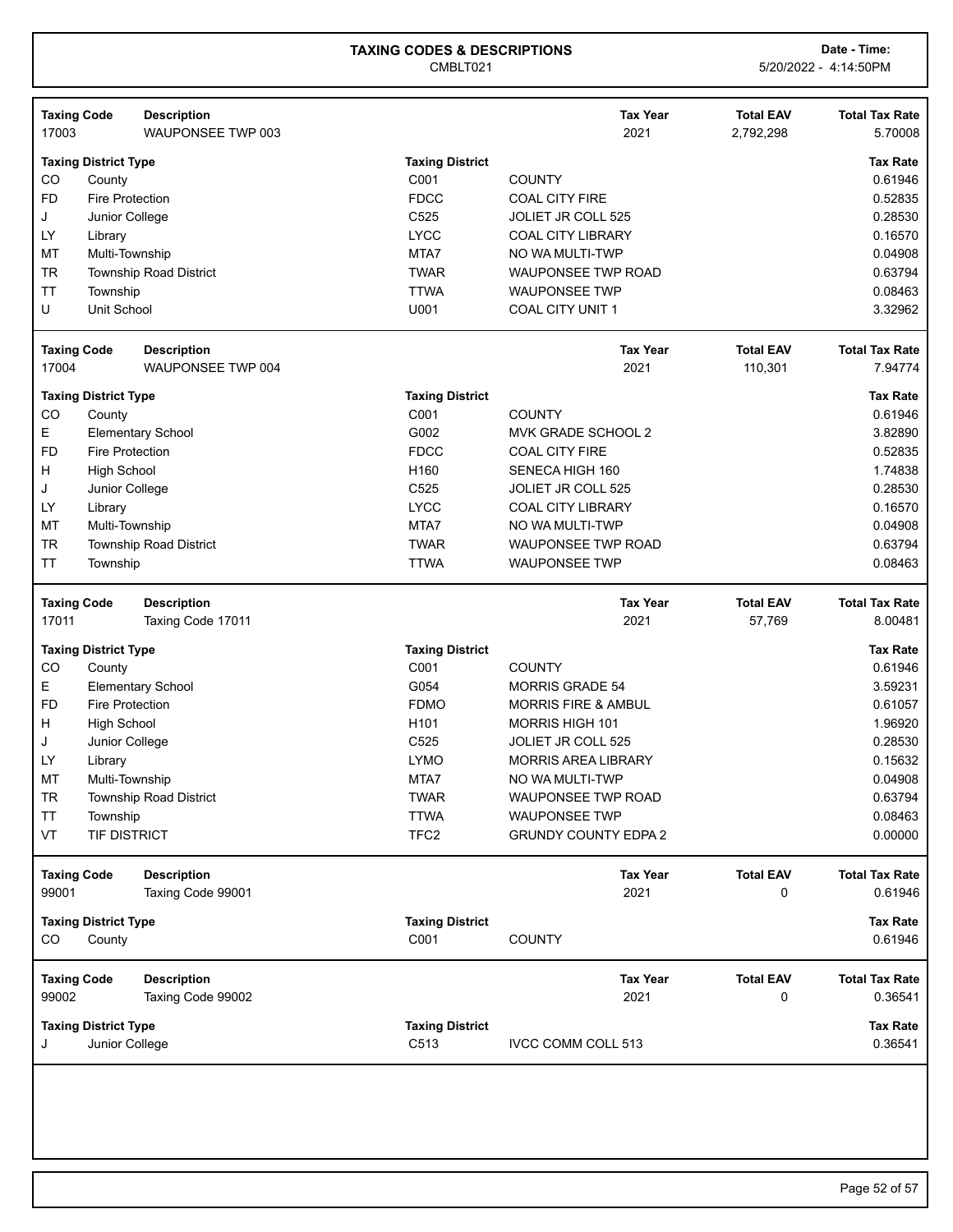| <b>Taxing Code</b><br><b>Description</b><br>99003<br>Taxing Code 99003 |                                       | <b>Tax Year</b><br>2021        | <b>Total EAV</b><br>0           | <b>Total Tax Rate</b><br>0.28530 |
|------------------------------------------------------------------------|---------------------------------------|--------------------------------|---------------------------------|----------------------------------|
| <b>Taxing District Type</b><br>Junior College<br>J                     | <b>Taxing District</b><br>C525        | <b>JOLIET JR COLL 525</b>      |                                 | <b>Tax Rate</b><br>0.28530       |
| <b>Taxing Code</b><br><b>Description</b><br>99004<br>Taxing Code 99004 |                                       | <b>Tax Year</b><br>2021        | <b>Total EAV</b><br>0           | <b>Total Tax Rate</b><br>0.52835 |
| <b>Taxing District Type</b><br><b>Fire Protection</b><br>FD            | <b>Taxing District</b><br><b>FDCC</b> | <b>COAL CITY FIRE</b>          |                                 | <b>Tax Rate</b><br>0.52835       |
| <b>Description</b><br><b>Taxing Code</b><br>99005<br>Taxing Code 99005 |                                       | <b>Tax Year</b><br>2021        | <b>Total EAV</b><br>0           | <b>Total Tax Rate</b><br>0.88480 |
| <b>Taxing District Type</b><br><b>Fire Protection</b><br>FD            | <b>Taxing District</b><br><b>FDGA</b> | <b>GARDNER FIRE</b>            |                                 | <b>Tax Rate</b><br>0.88480       |
| <b>Taxing Code</b><br><b>Description</b><br>99006<br>Taxing Code 99006 |                                       | <b>Tax Year</b><br>2021        | <b>Total EAV</b><br>0           | <b>Total Tax Rate</b><br>0.80999 |
| <b>Taxing District Type</b><br><b>Fire Protection</b><br>FD            | <b>Taxing District</b><br><b>FDMI</b> | <b>MINOOKA FIRE</b>            |                                 | <b>Tax Rate</b><br>0.80999       |
| <b>Taxing Code</b><br><b>Description</b><br>99007<br>Taxing Code 99007 |                                       | <b>Tax Year</b><br>2021        | <b>Total EAV</b><br>$\mathbf 0$ | <b>Total Tax Rate</b><br>0.61057 |
| <b>Taxing District Type</b><br><b>Fire Protection</b><br>FD            | <b>Taxing District</b><br><b>FDMO</b> | <b>MORRIS FIRE &amp; AMBUL</b> |                                 | <b>Tax Rate</b><br>0.61057       |
| <b>Taxing Code</b><br><b>Description</b><br>99008<br>Taxing Code 99008 |                                       | <b>Tax Year</b><br>2021        | <b>Total EAV</b><br>0           | <b>Total Tax Rate</b><br>0.20056 |
| <b>Taxing District Type</b><br>Fire Protection<br>FD                   | <b>Taxing District</b><br><b>FDSE</b> | <b>SENECA FIRE &amp; AMBUL</b> |                                 | <b>Tax Rate</b><br>0.20056       |
| <b>Taxing Code</b><br><b>Description</b><br>99009<br>Taxing Code 99009 |                                       | <b>Tax Year</b><br>2021        | <b>Total EAV</b><br>0           | <b>Total Tax Rate</b><br>2.98895 |
| <b>Taxing District Type</b><br>E.<br><b>Elementary School</b>          | <b>Taxing District</b><br>G024        | NETTLECREEK GRADE 24           |                                 | <b>Tax Rate</b><br>2.98895       |
| <b>Description</b><br><b>Taxing Code</b><br>99010<br>Taxing Code 99010 |                                       | <b>Tax Year</b><br>2021        | <b>Total EAV</b><br>0           | <b>Total Tax Rate</b><br>3.59231 |
| <b>Taxing District Type</b><br>E.<br><b>Elementary School</b>          | <b>Taxing District</b><br>G054        | MORRIS GRADE 54                |                                 | <b>Tax Rate</b><br>3.59231       |
| <b>Taxing Code</b><br><b>Description</b><br>99011<br>Taxing Code 99011 |                                       | <b>Tax Year</b><br>2021        | <b>Total EAV</b><br>0           | <b>Total Tax Rate</b><br>2.89500 |
| <b>Taxing District Type</b><br>Е<br><b>Elementary School</b>           | <b>Taxing District</b><br>G060        | SARATOGA GRADE 60C             |                                 | <b>Tax Rate</b><br>2.89500       |
| <b>Taxing Code</b><br><b>Description</b><br>99012<br>Taxing Code 99012 |                                       | Tax Year<br>2021               | <b>Total EAV</b><br>0           | <b>Total Tax Rate</b><br>2.82739 |
| <b>Taxing District Type</b><br>Е<br><b>Elementary School</b>           | <b>Taxing District</b><br>G072        | <b>GARDNER GRADE 72C</b>       |                                 | Tax Rate<br>2.82739              |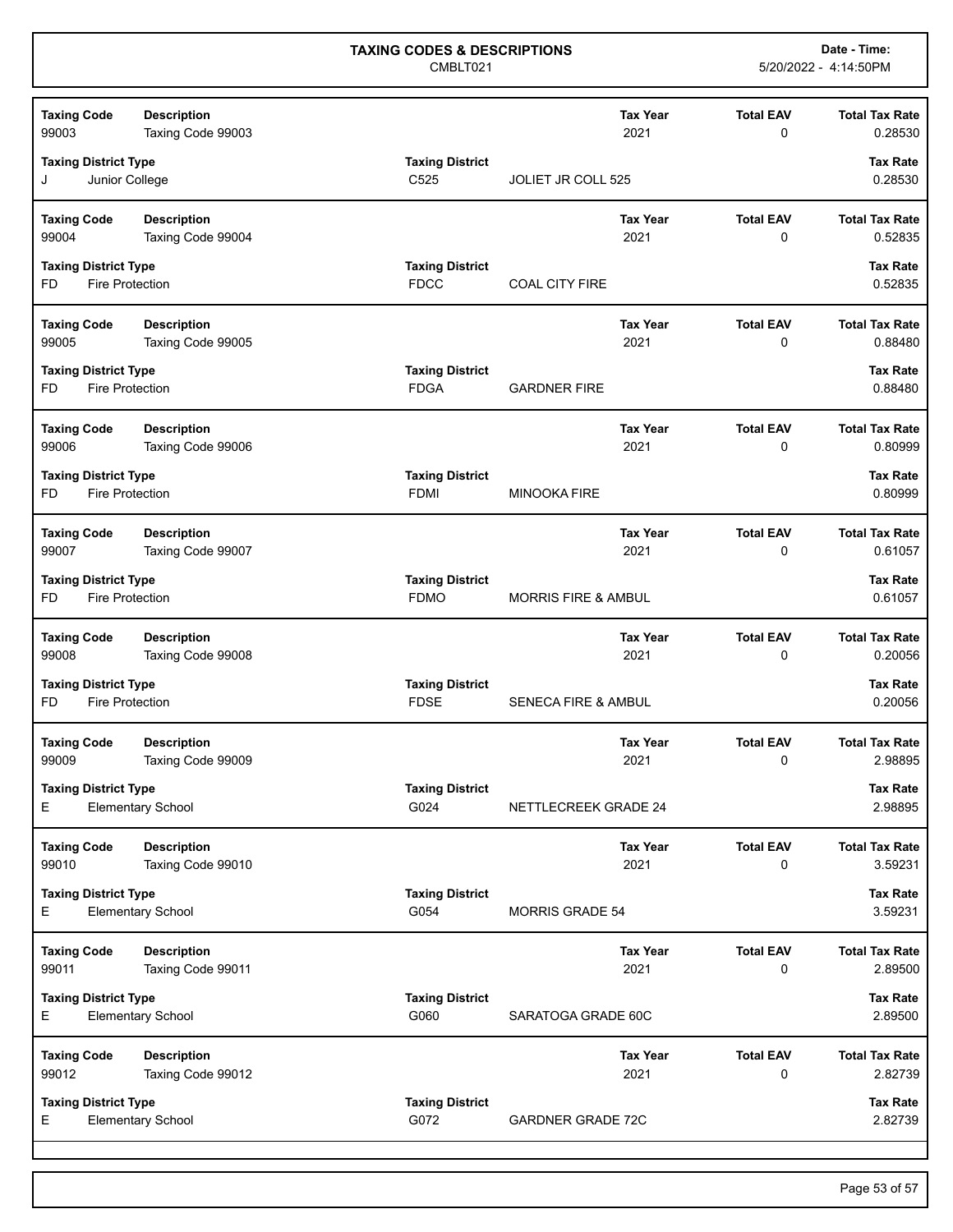| <b>Taxing Code</b>                                      | <b>Description</b>                      |                                            |                             | <b>Tax Year</b>         | <b>Total EAV</b>             | <b>Total Tax Rate</b>            |
|---------------------------------------------------------|-----------------------------------------|--------------------------------------------|-----------------------------|-------------------------|------------------------------|----------------------------------|
| 99013                                                   | Taxing Code 99013                       |                                            |                             | 2021                    | 0                            | 3.19923                          |
| <b>Taxing District Type</b><br>E.                       | <b>Elementary School</b>                | <b>Taxing District</b><br>G201             | MINOOKA GRADE 201           |                         |                              | <b>Tax Rate</b><br>3.19923       |
| <b>Taxing Code</b><br>99014                             | <b>Description</b><br>Taxing Code 99014 |                                            |                             | <b>Tax Year</b><br>2021 | <b>Total EAV</b><br>0        | <b>Total Tax Rate</b><br>2.58947 |
| <b>Taxing District Type</b><br><b>High School</b><br>H  |                                         | <b>Taxing District</b><br>H073             | GSW HIGH 73                 |                         |                              | <b>Tax Rate</b><br>2.58947       |
| <b>Taxing Code</b><br>99015                             | <b>Description</b><br>Taxing Code 99015 |                                            |                             | <b>Tax Year</b><br>2021 | <b>Total EAV</b><br>0        | <b>Total Tax Rate</b><br>1.96920 |
| <b>Taxing District Type</b><br><b>High School</b><br>H. |                                         | <b>Taxing District</b><br>H <sub>101</sub> | <b>MORRIS HIGH 101</b>      |                         |                              | <b>Tax Rate</b><br>1.96920       |
| <b>Taxing Code</b><br>99016                             | <b>Description</b><br>Taxing Code 99016 |                                            |                             | <b>Tax Year</b><br>2021 | <b>Total EAV</b><br>0        | <b>Total Tax Rate</b><br>2.34435 |
| <b>Taxing District Type</b><br>H<br><b>High School</b>  |                                         | <b>Taxing District</b><br>H111             | MINOOKA HIGH 111            |                         |                              | <b>Tax Rate</b><br>2.34435       |
| <b>Taxing Code</b><br>99017                             | <b>Description</b><br>Taxing Code 99017 |                                            |                             | <b>Tax Year</b><br>2021 | <b>Total EAV</b><br>0        | <b>Total Tax Rate</b><br>1.74838 |
| <b>Taxing District Type</b><br>H.<br><b>High School</b> |                                         | <b>Taxing District</b><br>H160             | SENECA HIGH 160             |                         |                              | <b>Tax Rate</b><br>1.74838       |
| <b>Taxing Code</b><br>99018                             | <b>Description</b><br>Taxing Code 99018 |                                            |                             | <b>Tax Year</b><br>2021 | <b>Total EAV</b><br>$\Omega$ | <b>Total Tax Rate</b><br>0.16570 |
| <b>Taxing District Type</b><br>LY.<br>Library           |                                         | <b>Taxing District</b><br><b>LYCC</b>      | <b>COAL CITY LIBRARY</b>    |                         |                              | <b>Tax Rate</b><br>0.16570       |
| <b>Taxing Code</b><br>99019                             | <b>Description</b><br>Taxing Code 99019 |                                            |                             | <b>Tax Year</b><br>2021 | <b>Total EAV</b><br>0        | <b>Total Tax Rate</b><br>0.12376 |
| <b>Taxing District Type</b><br>LY.<br>Library           |                                         | Taxing District<br><b>LYFR</b>             | <b>FOSSIL RIDGE LIBRARY</b> |                         |                              | Tax Rate<br>0.12376              |
| <b>Taxing Code</b><br>99020                             | <b>Description</b><br>Taxing Code 99020 |                                            |                             | <b>Tax Year</b><br>2021 | <b>Total EAV</b><br>0        | <b>Total Tax Rate</b><br>0.15632 |
| <b>Taxing District Type</b><br>LY.<br>Library           |                                         | <b>Taxing District</b><br><b>LYMO</b>      | <b>MORRIS AREA LIBRARY</b>  |                         |                              | <b>Tax Rate</b><br>0.15632       |
| <b>Taxing Code</b><br>99021                             | <b>Description</b><br>Taxing Code 99021 |                                            |                             | <b>Tax Year</b><br>2021 | <b>Total EAV</b><br>0        | <b>Total Tax Rate</b><br>0.12421 |
| <b>Taxing District Type</b><br>LY.<br>Library           |                                         | <b>Taxing District</b><br><b>LYSE</b>      | <b>SENECA LIBRARY</b>       |                         |                              | <b>Tax Rate</b><br>0.12421       |
| <b>Taxing Code</b><br>99022                             | <b>Description</b><br>Taxing Code 99022 |                                            |                             | <b>Tax Year</b><br>2021 | <b>Total EAV</b><br>0        | <b>Total Tax Rate</b><br>0.11059 |
| <b>Taxing District Type</b><br>LY.<br>Library           |                                         | <b>Taxing District</b><br><b>LYTR</b>      | THREE RIVERS LIBRARY        |                         |                              | <b>Tax Rate</b><br>0.11059       |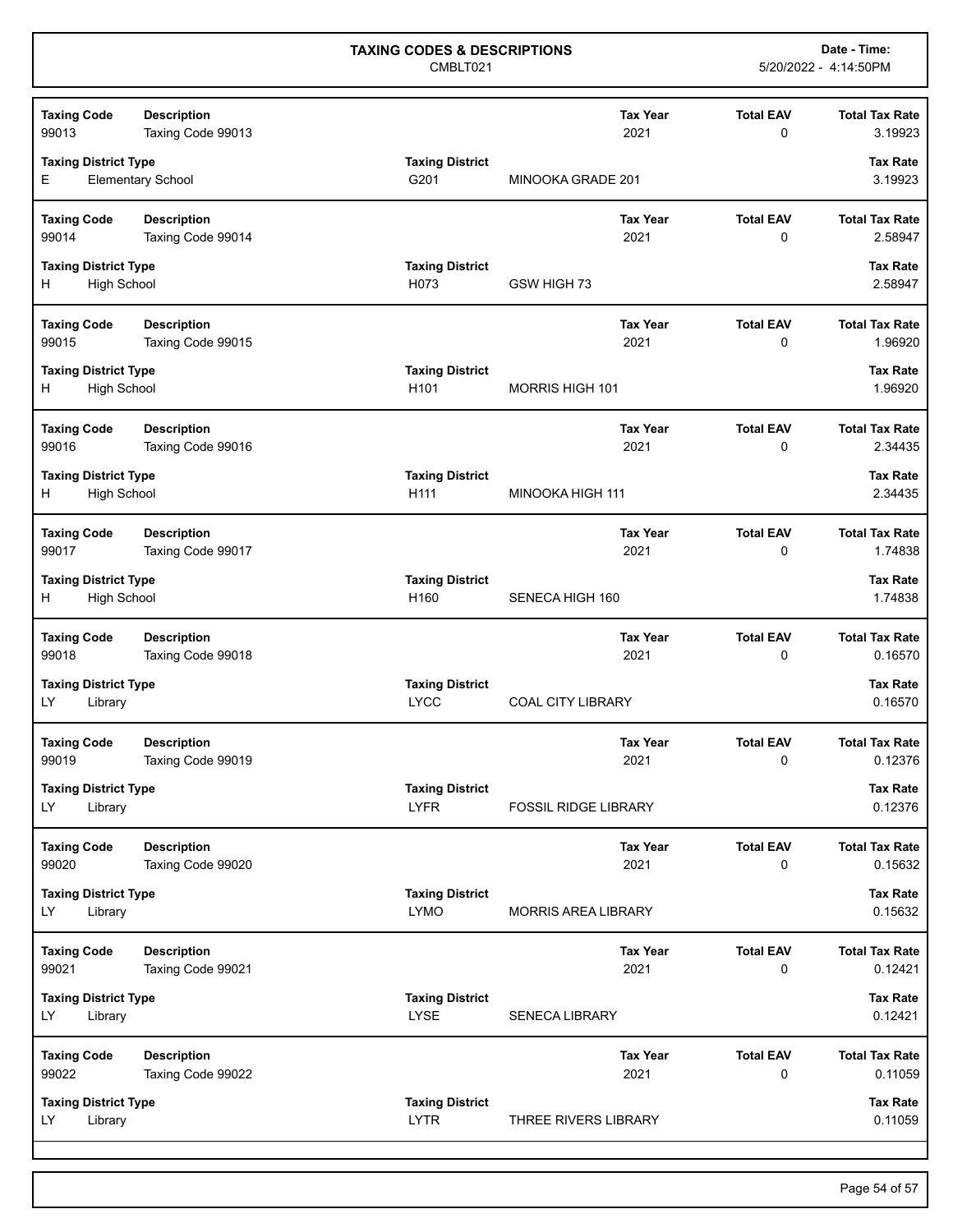| <b>Taxing Code</b>                                  | <b>Description</b>                      |                                            |                            | <b>Tax Year</b>         | <b>Total EAV</b>                | <b>Total Tax Rate</b>            |
|-----------------------------------------------------|-----------------------------------------|--------------------------------------------|----------------------------|-------------------------|---------------------------------|----------------------------------|
| 99023                                               | Taxing Code 99023                       |                                            |                            | 2021                    | 0                               | 0.02478                          |
| <b>Taxing District Type</b><br>MT<br>Multi-Township |                                         | <b>Taxing District</b><br>MTA3             | BR ME MULTI-TWP            |                         |                                 | <b>Tax Rate</b><br>0.02478       |
| <b>Taxing Code</b><br>99024                         | <b>Description</b><br>Taxing Code 99024 |                                            |                            | <b>Tax Year</b><br>2021 | <b>Total EAV</b><br>$\mathbf 0$ | <b>Total Tax Rate</b><br>0.02777 |
| <b>Taxing District Type</b><br>Multi-Township<br>MT |                                         | <b>Taxing District</b><br>MTA4             | ER NC MULTI-TWP            |                         |                                 | <b>Tax Rate</b><br>0.02777       |
| <b>Taxing Code</b><br>99025                         | <b>Description</b><br>Taxing Code 99025 |                                            |                            | <b>Tax Year</b><br>2021 | <b>Total EAV</b><br>0           | <b>Total Tax Rate</b><br>0.03925 |
| <b>Taxing District Type</b><br>Multi-Township<br>МT |                                         | <b>Taxing District</b><br>MTA <sub>5</sub> | <b>GA GF GR MULTI-TWP</b>  |                         |                                 | <b>Tax Rate</b><br>0.03925       |
| <b>Taxing Code</b><br>99026                         | <b>Description</b><br>Taxing Code 99026 |                                            |                            | <b>Tax Year</b><br>2021 | <b>Total EAV</b><br>0           | <b>Total Tax Rate</b><br>0.23923 |
| <b>Taxing District Type</b><br>TR                   | <b>Township Road District</b>           | <b>Taxing District</b><br><b>TGAR</b>      | <b>GARFIELD TWP ROAD</b>   |                         |                                 | <b>Tax Rate</b><br>0.23923       |
| <b>Taxing Code</b><br>99027                         | <b>Description</b><br>Taxing Code 99027 |                                            |                            | <b>Tax Year</b><br>2021 | <b>Total EAV</b><br>0           | <b>Total Tax Rate</b><br>0.11716 |
| <b>Taxing District Type</b><br>TR                   | <b>Township Road District</b>           | <b>Taxing District</b><br><b>TGLR</b>      | <b>GOOSE LAKE TWP ROAD</b> |                         |                                 | <b>Tax Rate</b><br>0.11716       |
| <b>Taxing Code</b><br>99028                         | <b>Description</b><br>Taxing Code 99028 |                                            |                            | <b>Tax Year</b><br>2021 | <b>Total EAV</b><br>0           | <b>Total Tax Rate</b><br>0.03282 |
| <b>Taxing District Type</b><br>Township<br>ΤT       |                                         | <b>Taxing District</b><br><b>TTBR</b>      | <b>BRACEVILLE TWP</b>      |                         |                                 | <b>Tax Rate</b><br>0.03282       |
| <b>Taxing Code</b><br>99029                         | <b>Description</b><br>Taxing Code 99029 |                                            |                            | <b>Tax Year</b><br>2021 | <b>Total EAV</b><br>0           | <b>Total Tax Rate</b><br>0.13240 |
| <b>Taxing District Type</b><br>ΤT<br>Township       |                                         | <b>Taxing District</b><br><b>TTER</b>      | <b>ERIENNATWP</b>          |                         |                                 | <b>Tax Rate</b><br>0.13240       |
| <b>Taxing Code</b><br>99030                         | <b>Description</b><br>Taxing Code 99030 |                                            |                            | <b>Tax Year</b><br>2021 | <b>Total EAV</b><br>0           | <b>Total Tax Rate</b><br>0.24733 |
| <b>Taxing District Type</b><br>TT<br>Township       |                                         | <b>Taxing District</b><br><b>TTGA</b>      | <b>GARFIELD TWP</b>        |                         |                                 | <b>Tax Rate</b><br>0.24733       |
| <b>Taxing Code</b><br>99031                         | <b>Description</b><br>Taxing Code 99031 |                                            |                            | <b>Tax Year</b><br>2021 | <b>Total EAV</b><br>0           | <b>Total Tax Rate</b><br>0.01689 |
| <b>Taxing District Type</b><br>TT<br>Township       |                                         | <b>Taxing District</b><br><b>TTGL</b>      | <b>GOOSE LAKE TWP</b>      |                         |                                 | <b>Tax Rate</b><br>0.01689       |
| <b>Taxing Code</b><br>99032                         | <b>Description</b><br>Taxing Code 99032 |                                            |                            | <b>Tax Year</b><br>2021 | <b>Total EAV</b><br>0           | <b>Total Tax Rate</b><br>0.04625 |
| <b>Taxing District Type</b><br>ΤT<br>Township       |                                         | <b>Taxing District</b><br><b>TTMO</b>      | <b>MORRIS TWP</b>          |                         |                                 | <b>Tax Rate</b><br>0.04625       |
|                                                     |                                         |                                            |                            |                         |                                 |                                  |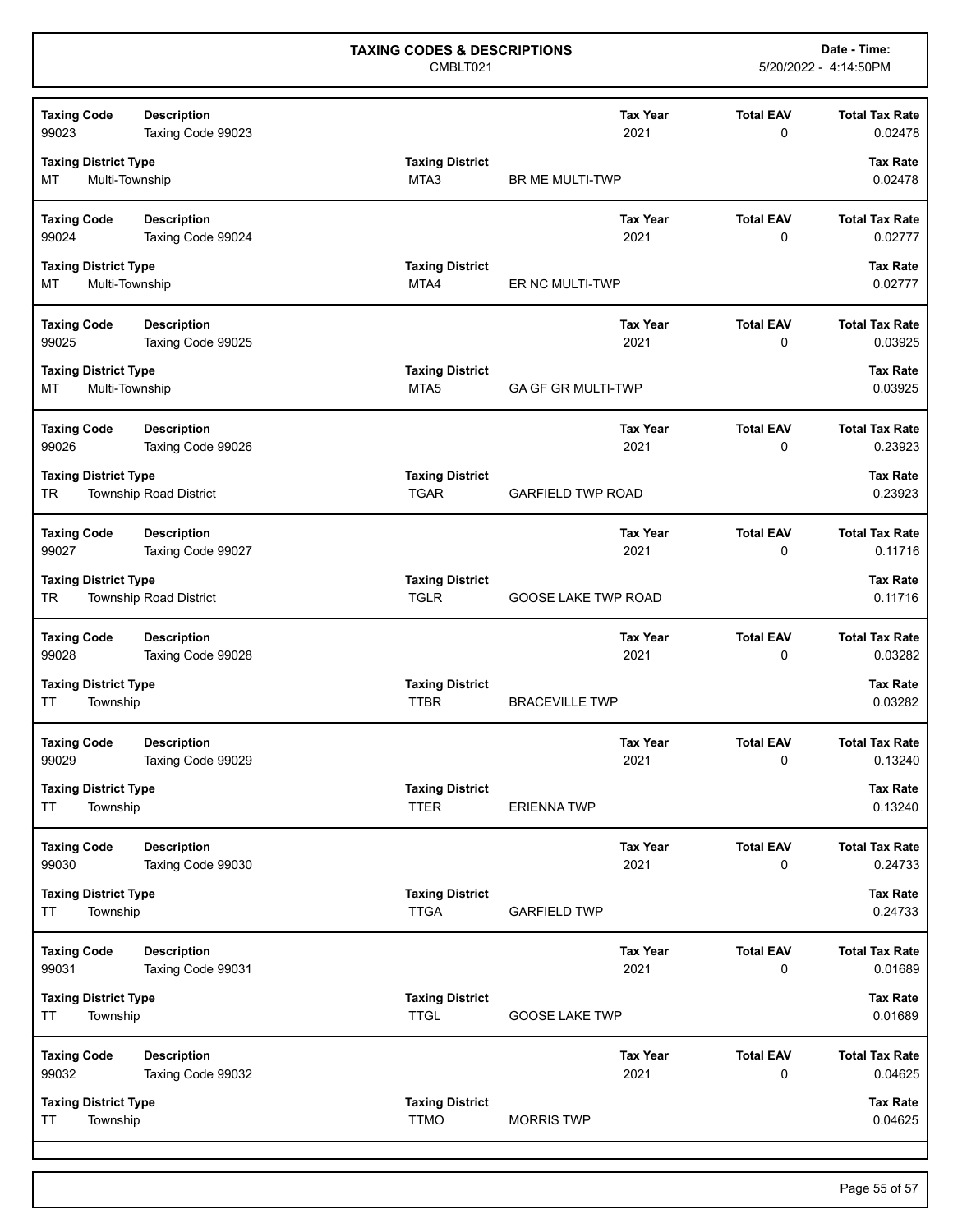| <b>Taxing Code</b><br>99033                       | <b>Description</b><br>Taxing Code 99033 |                                       |                            | <b>Tax Year</b><br>2021 | <b>Total EAV</b><br>0 | <b>Total Tax Rate</b><br>0.04688 |
|---------------------------------------------------|-----------------------------------------|---------------------------------------|----------------------------|-------------------------|-----------------------|----------------------------------|
| <b>Taxing District Type</b><br>Township<br>ТT     |                                         | <b>Taxing District</b><br><b>TTSA</b> | SARATOGA TWP               |                         |                       | <b>Tax Rate</b><br>0.04688       |
| <b>Taxing Code</b><br>99034                       | <b>Description</b><br>Taxing Code 99034 |                                       |                            | <b>Tax Year</b><br>2021 | <b>Total EAV</b><br>0 | <b>Total Tax Rate</b><br>3.32962 |
| <b>Taxing District Type</b><br>Unit School<br>U   |                                         | <b>Taxing District</b><br>U001        | COAL CITY UNIT 1           |                         |                       | <b>Tax Rate</b><br>3.32962       |
| <b>Taxing Code</b><br>99035                       | <b>Description</b><br>Taxing Code 99035 |                                       |                            | <b>Tax Year</b><br>2021 | <b>Total EAV</b><br>0 | <b>Total Tax Rate</b><br>0.65220 |
| <b>Taxing District Type</b><br>VC<br>City/Village |                                         | <b>Taxing District</b><br><b>VCCB</b> | <b>VILL OF CHANNAHON</b>   |                         |                       | <b>Tax Rate</b><br>0.65220       |
| <b>Taxing Code</b><br>99036                       | <b>Description</b><br>Taxing Code 99036 |                                       |                            | <b>Tax Year</b><br>2021 | <b>Total EAV</b><br>0 | <b>Total Tax Rate</b><br>0.74460 |
| <b>Taxing District Type</b><br>VC<br>City/Village |                                         | <b>Taxing District</b><br><b>VCGA</b> | <b>VILL OF GARDNER</b>     |                         |                       | <b>Tax Rate</b><br>0.74460       |
| <b>Taxing Code</b><br>99037                       | <b>Description</b><br>Taxing Code 99037 |                                       |                            | <b>Tax Year</b><br>2021 | <b>Total EAV</b><br>0 | <b>Total Tax Rate</b><br>0.69267 |
| <b>Taxing District Type</b><br>VC<br>City/Village |                                         | <b>Taxing District</b><br><b>VCMI</b> | <b>VILL OF MINOOKA</b>     |                         |                       | <b>Tax Rate</b><br>0.69267       |
| <b>Taxing Code</b><br>99038                       | <b>Description</b><br>Taxing Code 99038 |                                       |                            | <b>Tax Year</b><br>2021 | <b>Total EAV</b><br>0 | <b>Total Tax Rate</b><br>0.65686 |
| <b>Taxing District Type</b><br>City/Village<br>VC |                                         | <b>Taxing District</b><br><b>VCMO</b> | <b>CITY OF MORRIS</b>      |                         |                       | <b>Tax Rate</b><br>0.65686       |
| <b>Taxing Code</b><br>99039                       | <b>Description</b><br>Taxing Code 99039 |                                       |                            | <b>Tax Year</b><br>2021 | <b>Total EAV</b><br>0 | <b>Total Tax Rate</b><br>1.87575 |
| <b>Taxing District Type</b><br>VC<br>City/Village |                                         | <b>Taxing District</b><br><b>VCSE</b> | <b>VILL OF SENECA</b>      |                         |                       | <b>Tax Rate</b><br>1.87575       |
| <b>Taxing Code</b><br>99040                       | <b>Description</b><br>Taxing Code 99040 |                                       |                            | <b>Tax Year</b><br>2021 | <b>Total EAV</b><br>0 | <b>Total Tax Rate</b><br>0.06121 |
| <b>Taxing District Type</b><br>TR                 | <b>Township Road District</b>           | <b>Taxing District</b><br><b>TASR</b> | AUX SABLE TWP ROAD         |                         |                       | <b>Tax Rate</b><br>0.06121       |
| <b>Taxing Code</b><br>99041                       | <b>Description</b><br>Taxing Code 99041 |                                       |                            | <b>Tax Year</b><br>2021 | <b>Total EAV</b><br>0 | <b>Total Tax Rate</b><br>0.18852 |
| <b>Taxing District Type</b><br>TR                 | Township Road District                  | <b>Taxing District</b><br><b>TBRR</b> | <b>BRACEVILLE TWP ROAD</b> |                         |                       | <b>Tax Rate</b><br>0.18852       |
| <b>Taxing Code</b><br>99042                       | <b>Description</b><br>Taxing Code 99042 |                                       |                            | <b>Tax Year</b><br>2021 | <b>Total EAV</b><br>0 | <b>Total Tax Rate</b><br>0.43866 |
| <b>Taxing District Type</b><br>TR                 | <b>Township Road District</b>           | <b>Taxing District</b><br><b>TERR</b> | ERIENNA TWP ROAD           |                         |                       | <b>Tax Rate</b><br>0.43866       |
|                                                   |                                         |                                       |                            |                         |                       |                                  |